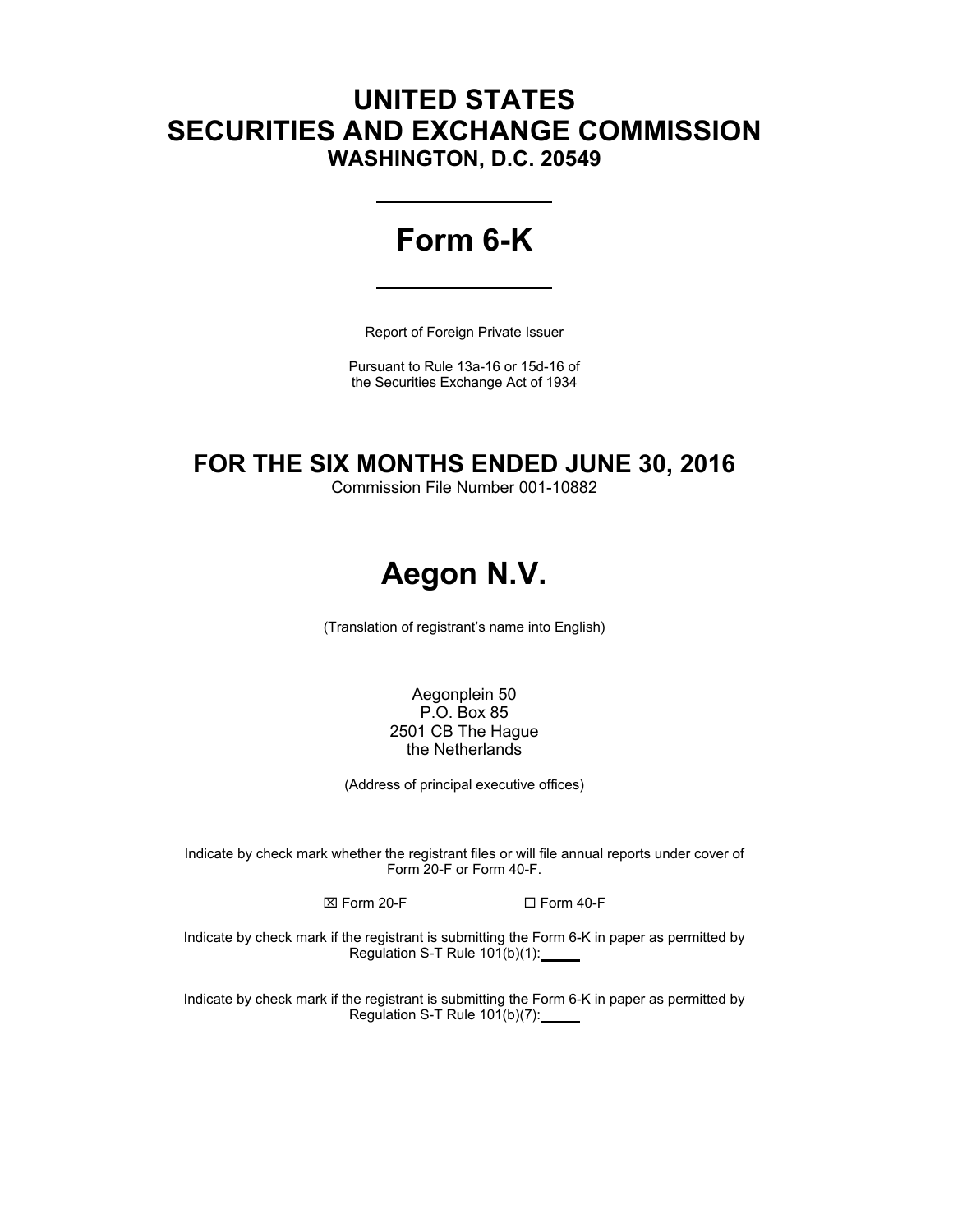The financial statements, notes thereto and Operating and Financial Review and Prospects of Aegon N.V. listed below are attached hereto as Exhibit 99.1. Such financial statements and discussion and analysis are incorporated by reference herein and in Aegon's Registration Statements under the Securities Act of 1933 on Form F-3 (Nos 333-201039, 333-201038, 333-197169, 333-178225, 333- 178224, 333-174878, and 333-150786) and on Form S-8 (Nos 333-196156, 333-183176, 333-157843, 333-151984, 333-151983 and 333-150774).

#### **Item 1: Interim Financial Statements**

Condensed consolidated income statement for the six months ended June 30, 2016 and June 30, 2015

Condensed consolidated statement of comprehensive income for the six months ended June 30, 2016 and June 30, 2015

Condensed consolidated statement of financial position at June 30, 2016 and December 31, 2015

Condensed consolidated statement of changes in equity for the six months ended June 30, 2016 and June 30, 2015

Condensed consolidated cash flow statement for the six months ended June 30, 2016 and June 30, 2015

Notes to the Condensed consolidated interim financial statements

#### **Item 2: Operating and financial review and prospects**

**SIGNATURE** 

Pursuant to the requirements of the Securities Exchange Act of 1934, the registrant has duly caused this report to be signed on its behalf by the undersigned, thereunto duly authorized.

> Aegon N.V. (Registrant)

Date: August 11, 2016

/s/ J.H.P.M. van Rossum J.H.P.M. van Rossum Executive Vice President and Corporate Controller

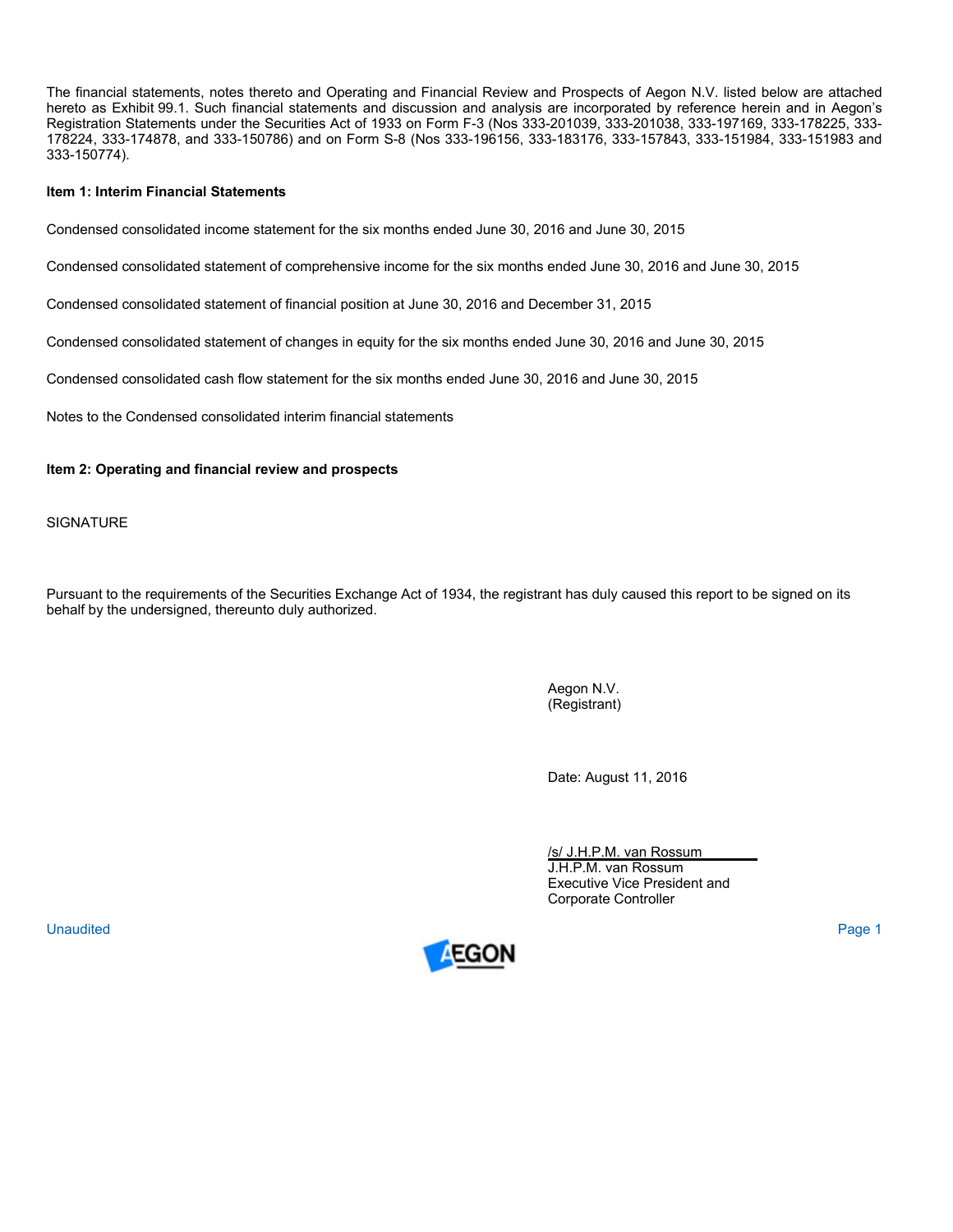## **Exhibit 99.1**

# Index Page Number

| Item 1: Condensed consolidated interim financial statements      |   |
|------------------------------------------------------------------|---|
| Condensed consolidated income statement                          | 3 |
| Condensed consolidated statement of comprehensive income         | 4 |
| Condensed consolidated statement of financial position           | 5 |
| Condensed consolidated statement of changes in equity            | 6 |
| Condensed consolidated cash flow statement                       |   |
| Notes to the Condensed consolidated interim financial statements | 8 |
|                                                                  |   |

Item 2: Operating and financial review and prospects 35

**Unaudited** Unaudited Page 2

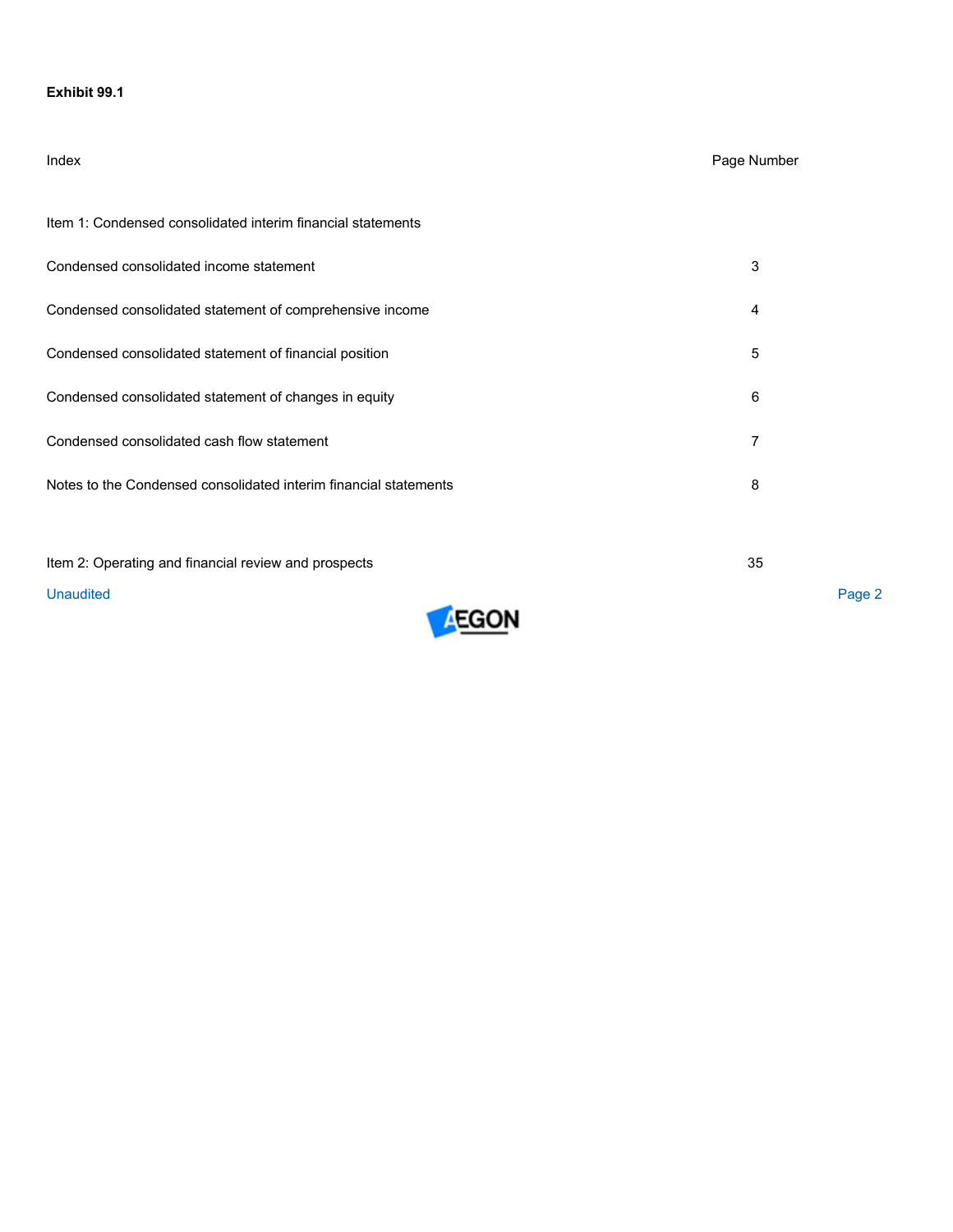# **Condensed consolidated income statement**

| <b>EUR</b> millions                       | <b>Notes</b>   | <b>YTD 2016</b> | <b>YTD 2015</b> |
|-------------------------------------------|----------------|-----------------|-----------------|
|                                           |                |                 |                 |
| Premium income                            | 4              | 11,538          | 12,056          |
| Investment income                         | 5              | 4,008           | 4,360           |
| Fee and commission income                 |                | 1,199           | 1,208           |
| Other revenues                            |                | 4               | 9               |
| <b>Total revenues</b>                     |                | 16,749          | 17,633          |
| Income from reinsurance ceded             |                | 1,682           | 1,474           |
| Results from financial transactions       | 6              | 6,485           | 2,937           |
| Other income                              | $\overline{7}$ | 55              |                 |
| <b>Total income</b>                       |                | 24,970          | 22,044          |
|                                           |                |                 |                 |
| Benefits and expenses                     | 8              | 24,724          | 20,959          |
| Impairment charges / (reversals)          | 9              | 60              |                 |
| Interest charges and related fees         |                | 169             | 183             |
| Other charges                             | 10             | 682             | 11              |
| <b>Total charges</b>                      |                | 25,635          | 21,159          |
|                                           |                |                 |                 |
| Share in net result of joint ventures     |                | 59              | 61              |
| Share in net result of associates         |                |                 | 3               |
| Income / (loss) before tax                |                | (606)           | 949             |
| Income tax (expense) / benefit            |                | 75              | (179)           |
| Net income / (loss)                       |                | (531)           | 770             |
|                                           |                |                 |                 |
| Net income / (loss) attributable to:      |                |                 |                 |
| Equity holders of Aegon N.V.              |                | (531)           | 770             |
| Non-controlling interests                 |                |                 |                 |
|                                           |                |                 |                 |
| <b>Earnings per share (EUR per share)</b> | 17             |                 |                 |
| Basic earnings per common share           |                | (0.29)          | 0.33            |
| Basic earnings per common share B         |                | (0.01)          | 0.01            |
| Diluted earnings per common share         |                | (0.29)          | 0.33            |
| Diluted earnings per common share B       |                | (0.01)          | 0.01            |

Amounts for 2015 have been restated to reflect the voluntary changes in accounting policies for deferred cost of reinsurance that was adopted by Aegon effective January 1, 2016. Furthermore a voluntary change in insurance accounting for business in United Kingdom was adopted by Aegon effective January 1, 2016 as well. Refer to note 2.1 Voluntary changes in accounting policies for details about these changes.

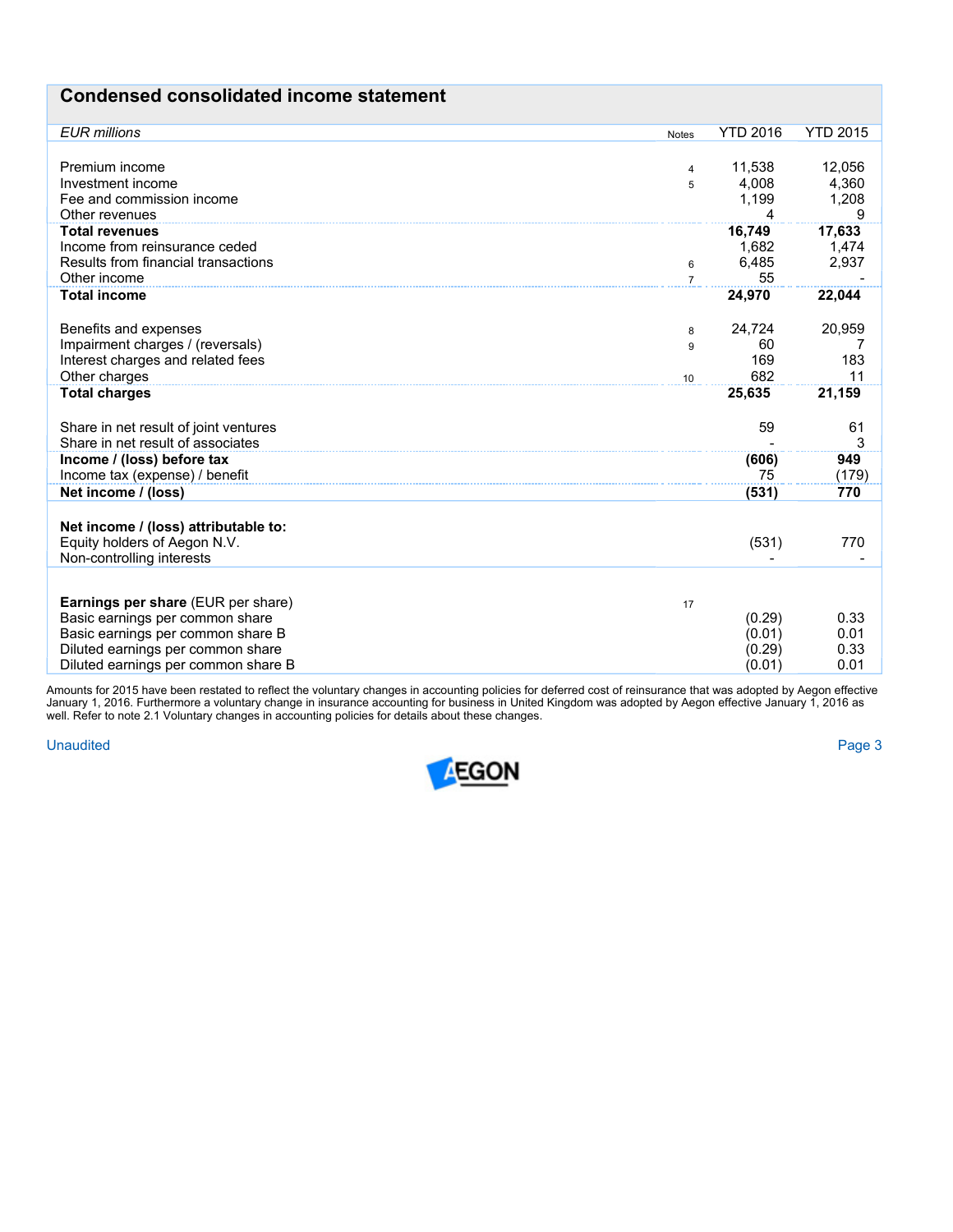| Condensed consolidated statement of comprehensive income                                                                                                                                                                                                      |                     |                            |
|---------------------------------------------------------------------------------------------------------------------------------------------------------------------------------------------------------------------------------------------------------------|---------------------|----------------------------|
| <b>EUR millions</b>                                                                                                                                                                                                                                           | <b>YTD 2016</b>     | <b>YTD 2015</b>            |
| Net income / (loss)                                                                                                                                                                                                                                           | (531)               | 770                        |
| Other comprehensive income:<br>Items that will not be reclassified to profit or loss:<br>Changes in revaluation reserve real estate held for own use<br>Remeasurements of defined benefit plans<br>Income tax relating to items that will not be reclassified | 2<br>(1,092)<br>303 | 267<br>(81)                |
| Items that may be reclassified subsequently to profit or loss:<br>Gains / (losses) on revaluation of available-for-sale investments<br>(Gains) / losses transferred to the income statement on disposal and impairment of available-for-sale                  | 3,888               | (1,525)                    |
| investments                                                                                                                                                                                                                                                   | (2, 145)            | (280)                      |
| Changes in cash flow hedging reserve<br>Movement in foreign currency translation and net foreign investment hedging reserve<br>Equity movements of joint ventures<br>Equity movements of associates                                                           | 827<br>(623)        | -37<br>1,265<br>(2)<br>(1) |
| Income tax relating to items that may be reclassified<br>Other                                                                                                                                                                                                | (1,027)             | 660<br>4                   |
| Other comprehensive income for the period<br>Total comprehensive income / (loss)                                                                                                                                                                              | 145<br>(386)        | 348<br>1,118               |
| Total comprehensive income / (loss) attributable to:<br>Equity holders of Aegon N.V.                                                                                                                                                                          | (394)               | 1,118                      |
| Non-controlling interests                                                                                                                                                                                                                                     | 8                   |                            |

Amounts for 2015 have been restated to reflect the voluntary changes in accounting policies for deferred cost of reinsurance that was adopted by Aegon effective January 1,<br>2016. Furthermore a voluntary change in insurance

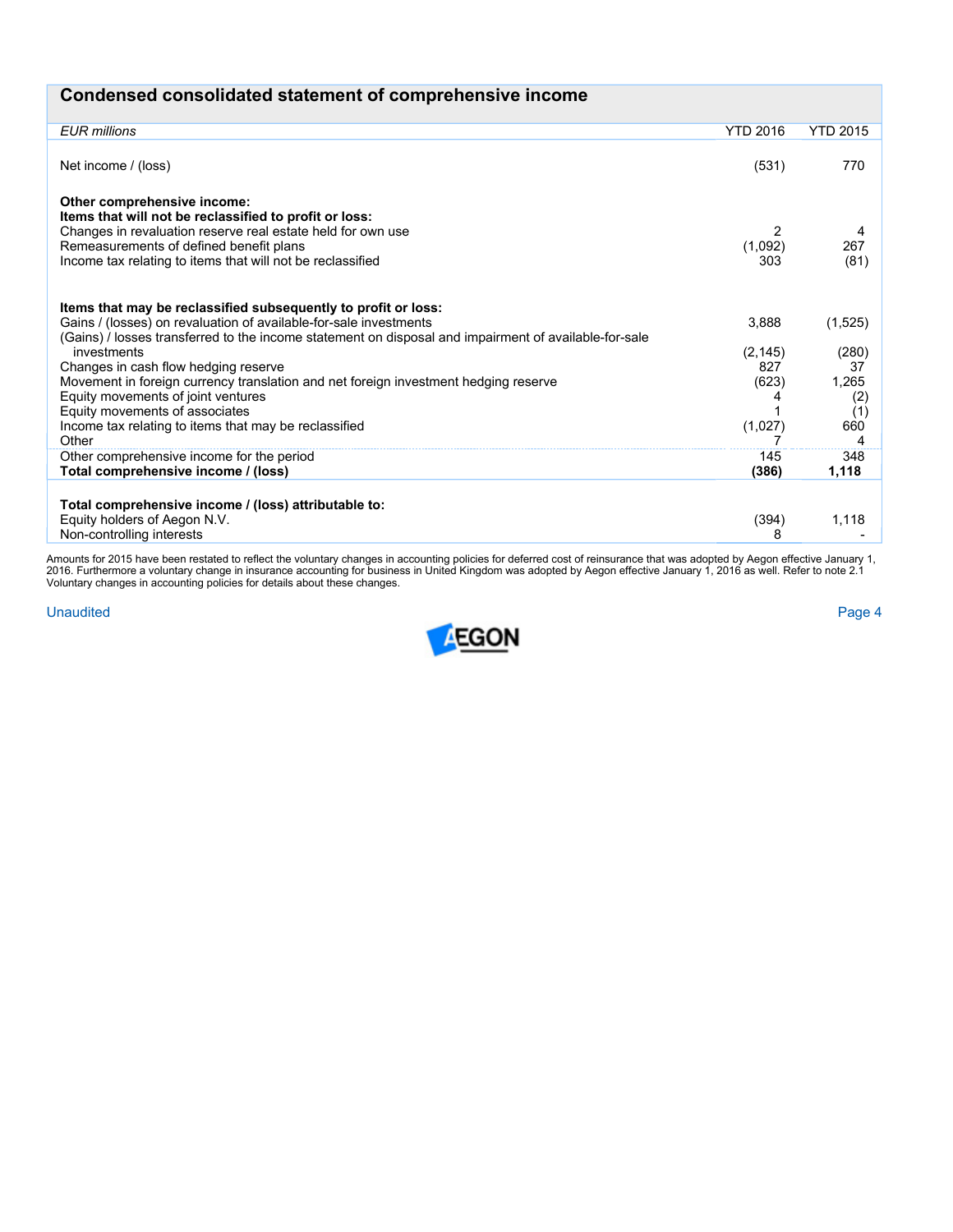| Condensed consolidated statement of financial position                   |              |                  |                  |
|--------------------------------------------------------------------------|--------------|------------------|------------------|
|                                                                          |              | Jun. 30,<br>2016 | Dec. 31,<br>2015 |
| <b>EUR</b> millions                                                      | <b>Notes</b> |                  |                  |
|                                                                          |              |                  |                  |
| <b>Assets</b>                                                            |              |                  |                  |
| Intangible assets<br>Investments                                         | 11           | 1,805<br>159.236 | 1,901<br>160.478 |
| Investments for account of policyholders                                 | 12<br>13     | 194,512          | 200,226          |
| Derivatives                                                              | 14           | 18,084           | 11,545           |
| Investments in joint ventures                                            |              | 1,553            | 1,561            |
| Investments in associates                                                |              | 265              | 242              |
| Reinsurance assets                                                       |              | 10,686           | 11,257           |
| Deferred expenses                                                        | 16           | 10,386           | 10,997           |
| Assets held for sale                                                     | 19           | 9,034            |                  |
| Other assets and receivables                                             |              | 9,061            | 7,615            |
| Cash and cash equivalents                                                |              | 10.482           | 9.594            |
| <b>Total assets</b>                                                      |              | 425,104          | 415,415          |
|                                                                          |              |                  |                  |
| <b>Equity and liabilities</b><br>Shareholders' equity                    |              | 21,448           | 22,441           |
| Other equity instruments                                                 |              | 3,784            | 3,800            |
| Issued capital and reserves attributable to equity holders of Aegon N.V. |              | 25,232           | 26,241           |
| Non-controlling interests                                                |              | 17               | 9                |
| <b>Group equity</b>                                                      |              | 25,249           | 26,250           |
|                                                                          |              |                  |                  |
| Trust pass-through securities                                            |              | 159              | 157              |
| Subordinated borrowings                                                  |              | 760              | 759              |
| Insurance contracts                                                      |              | 117.481          | 123.042          |
| Insurance contracts for account of policyholders                         |              | 112,022          | 112,679          |
| Investment contracts                                                     |              | 18,670           | 17,718           |
| Investment contracts for account of policyholders                        |              | 85.000           | 90.119           |
| Derivatives                                                              | 14           | 16,955           | 10,890           |
| <b>Borrowings</b>                                                        | 18           | 12,077           | 12,445           |
| Liabilities held for sale                                                | 19           | 9,136            |                  |
| Other liabilities                                                        |              | 27,596           | 21,356           |
| <b>Total liabilities</b>                                                 |              | 399,855          | 389,165          |
| <b>Total equity and liabilities</b>                                      |              | 425,104          | 415,415          |
|                                                                          |              |                  |                  |

Amounts for 2015 have been restated to reflect the voluntary changes in accounting policies for deferred cost of reinsurance that was adopted by Aegon effective<br>January 1, 2016. Furthermore a voluntary change in insurance

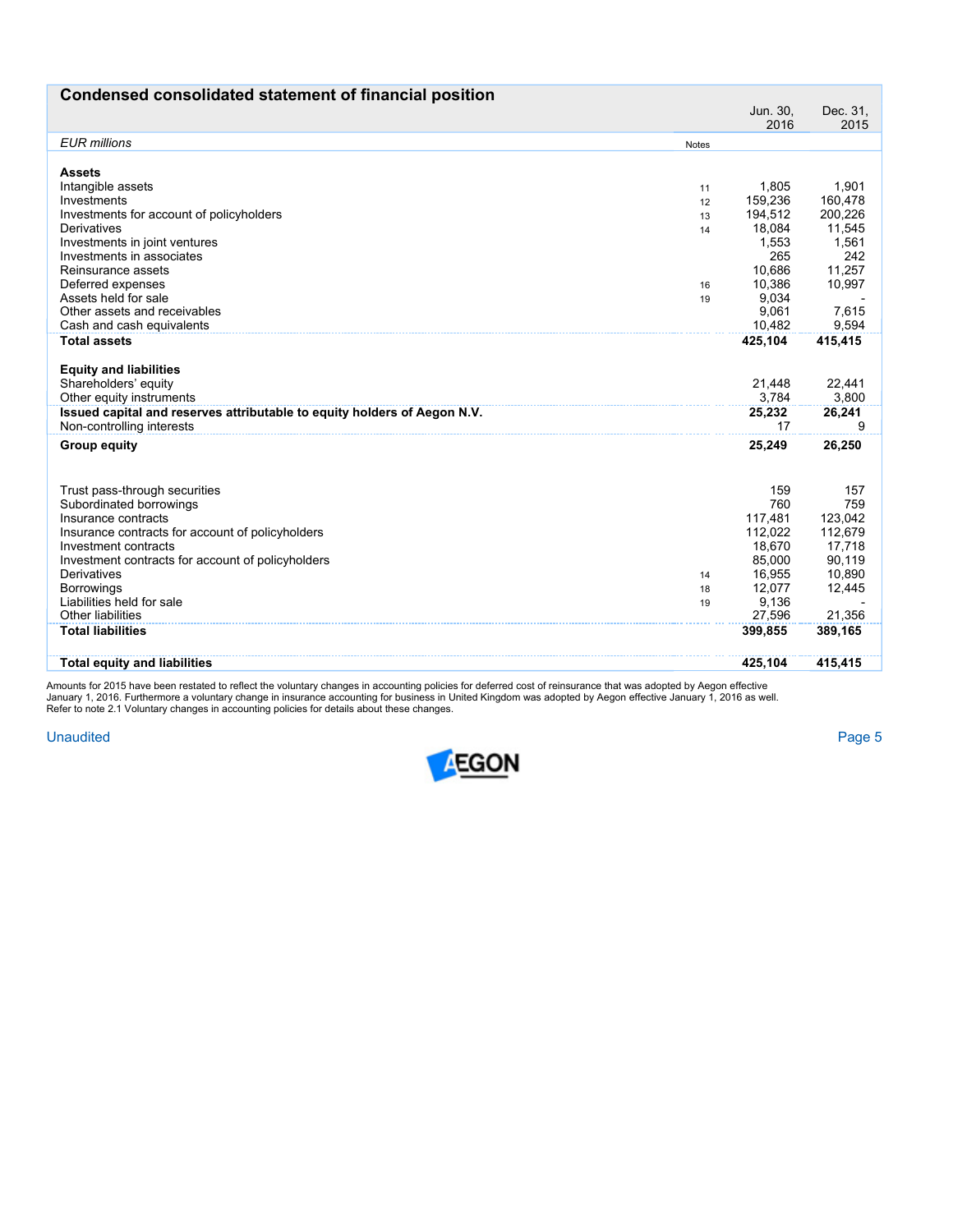| Condensed consolidated statement of changes in equity                                                                                               |                      |                     |                                        |                                                  |            |                                |                                                         |           |                |
|-----------------------------------------------------------------------------------------------------------------------------------------------------|----------------------|---------------------|----------------------------------------|--------------------------------------------------|------------|--------------------------------|---------------------------------------------------------|-----------|----------------|
|                                                                                                                                                     |                      |                     |                                        | Remeasurement                                    |            | Other                          | Issued                                                  | Non-      |                |
| <b>EUR millions</b>                                                                                                                                 | capital <sup>1</sup> | earnings            | Share Retained Revaluation<br>reserves | of defined<br>benefit plans reserves instruments | Other      |                                | equity capital and controlling<br>reserves <sup>2</sup> | interests | Total          |
| Six months ended June 30, 2016                                                                                                                      |                      |                     |                                        |                                                  |            |                                |                                                         |           |                |
| At beginning of year                                                                                                                                | 8,387                | 7,832               | 6,471                                  | (1, 532)                                         | 1,283      | 3,800                          | 26,241                                                  | 9         | 26,250         |
| Net income / (loss) recognized in the income statement                                                                                              |                      | (531)               |                                        |                                                  |            |                                | (531)                                                   |           | (531)          |
| Other comprehensive income:                                                                                                                         |                      |                     |                                        |                                                  |            |                                |                                                         |           |                |
| Items that will not be reclassified to profit or loss:                                                                                              |                      |                     |                                        |                                                  |            |                                |                                                         |           |                |
| Changes in revaluation reserve real estate held for own use<br>Remeasurements of defined benefit plans                                              |                      |                     | $\overline{2}$                         | (1,092)                                          |            |                                | $\overline{2}$<br>(1,092)                               |           | 2<br>(1,092)   |
| Income tax relating to items that will not be reclassified                                                                                          |                      |                     | (1)                                    | 303                                              |            |                                | 303                                                     |           | 303            |
| Items that may be reclassified subsequently to profit or loss:                                                                                      |                      |                     |                                        |                                                  |            |                                |                                                         |           |                |
| Gains / (losses) on revaluation of available-for-sale investments<br>(Gains) / losses transferred to income statement on disposal and impairment of |                      |                     | 3,888                                  |                                                  |            |                                | 3,888                                                   |           | 3,888          |
| available-for-sale investments                                                                                                                      |                      |                     | (2, 145)                               |                                                  |            |                                | (2, 145)                                                |           | (2, 145)       |
| Changes in cash flow hedging reserve<br>Movement in foreign currency translation and net foreign investment hedging                                 |                      |                     | 827                                    |                                                  |            | ÷,                             | 827                                                     |           | 827            |
| reserves<br>Equity movements of joint ventures                                                                                                      |                      |                     | (145)                                  | 48                                               | (526)<br>4 |                                | (623)<br>4                                              |           | (623)<br>4     |
| Equity movements of associates                                                                                                                      |                      |                     |                                        |                                                  | -1         |                                |                                                         |           | -1             |
| Income tax relating to items that may be reclassified<br>Other                                                                                      |                      | (1)                 | (1,020)                                |                                                  | (7)        | ÷,<br>$\overline{\phantom{a}}$ | (1,027)<br>(1)                                          | 8         | (1,027)        |
| Total other comprehensive income                                                                                                                    | $\blacksquare$       | (1)                 | 1,406                                  | (741)                                            | (527)      | $\blacksquare$                 | 138                                                     | 8         | 145            |
| Total comprehensive income / (loss) for 2016                                                                                                        | $\blacksquare$       | (532)               | 1,406                                  | (741)                                            | (527)      | $\blacksquare$                 | (394)                                                   | 8         | (386)          |
| Shares issued and withdrawn                                                                                                                         | 1                    |                     |                                        |                                                  |            |                                | -1                                                      |           | -1             |
| Issuance and purchase of (treasury) shares<br>Dividends paid on common shares                                                                       | (80)                 | (295)<br>(151)      |                                        |                                                  |            |                                | (295)<br>(231)                                          |           | (295)<br>(231) |
| Coupons on non-cumulative subordinated notes<br>Coupons on perpetual securities                                                                     |                      | (14)<br>(50)        |                                        |                                                  |            |                                | (14)<br>(50)                                            |           | (14)<br>(50)   |
| Incentive plans                                                                                                                                     |                      | (10)                |                                        |                                                  |            | (16)                           | (26)                                                    |           | (26)           |
| At end of period                                                                                                                                    | 8,308                | 6,780               | 7,878                                  | (2, 273)                                         | 755        | 3,784                          | 25,232                                                  | 17        | 25,249         |
| Six months ended June 30, 2015                                                                                                                      |                      |                     |                                        |                                                  |            |                                |                                                         |           |                |
| At beginning of year (as previously stated)                                                                                                         | 8,597                | 8,740               | 8,308                                  | (1,611)                                          | (77)       | 3,827                          | 27,784                                                  | 9         | 27,793         |
| Changes in accounting policies relating to deferred cost of reinsurance                                                                             |                      | (101)               |                                        | ä,                                               | (9)        |                                | (110)                                                   |           | (110)          |
| At beginning of year (restated)                                                                                                                     | 8,597                | 8,639               | 8,308                                  | (1,611)                                          | (86)       | 3,827                          | 27,674                                                  | 9         | 27,683         |
| Net income / (loss) recognized in the income statement                                                                                              |                      | 770                 |                                        |                                                  |            |                                | 770                                                     |           | 770            |
|                                                                                                                                                     |                      |                     |                                        |                                                  |            |                                |                                                         |           |                |
| Other comprehensive income:<br>Items that will not be reclassified to profit or loss:                                                               |                      |                     |                                        |                                                  |            |                                |                                                         |           |                |
| Changes in revaluation reserve real estate held for own use                                                                                         |                      |                     | 4                                      |                                                  |            |                                | 4                                                       |           |                |
| Remeasurements of defined benefit plans<br>Income tax relating to items that will not be reclassified                                               |                      |                     |                                        | 267<br>(81)                                      |            |                                | 267<br>(81)                                             |           | 267<br>(81)    |
|                                                                                                                                                     |                      |                     |                                        |                                                  |            |                                |                                                         |           |                |
| Items that may be reclassified subsequently to profit or loss:<br>Gains / (losses) on revaluation of available-for-sale investments                 |                      |                     | (1, 525)                               |                                                  |            |                                | (1,525)                                                 |           | (1,525)        |
| (Gains) / losses transferred to income statement on disposal and impairment of<br>available-for-sale investments                                    |                      |                     | (280)                                  |                                                  |            | ٠                              | (280)                                                   |           | (280)          |
| Changes in cash flow hedging reserve                                                                                                                |                      |                     | 37                                     |                                                  |            |                                | 37                                                      |           | 37             |
| Movement in foreign currency translation and net foreign investment hedging<br>reserves                                                             |                      |                     |                                        | (81)                                             | 1,346      |                                | 1,265                                                   |           | 1,265          |
| Equity movements of joint ventures<br>Equity movements of associates                                                                                |                      |                     |                                        |                                                  | (2)<br>(1) |                                | (2)<br>(1)                                              |           | (2)<br>(1)     |
| Income tax relating to items that may be reclassified                                                                                               |                      |                     | 687                                    |                                                  | (27)       |                                | 660                                                     |           | 660            |
| Other<br>Total other comprehensive income                                                                                                           |                      | $\overline{4}$<br>4 | (1,078)                                | 105                                              | 1,316      | $\overline{\phantom{0}}$       | 4<br>348                                                |           | 348            |
| Total comprehensive income / (loss) for 2015                                                                                                        | $\blacksquare$       | 774                 | (1,078)                                | 105                                              | 1,316      | $\blacksquare$                 | 1,118                                                   |           | 1,118          |
| Shares issued                                                                                                                                       | $\mathbf{1}$         |                     |                                        |                                                  |            |                                |                                                         |           |                |
| Issuance and purchase of (treasury) shares                                                                                                          |                      | 58                  |                                        |                                                  |            |                                | 58                                                      |           | 58             |
| Dividends paid on common shares<br>Coupons on non-cumulative subordinated notes                                                                     | (108)                | (147)<br>(14)       |                                        |                                                  |            |                                | (255)<br>(14)                                           |           | (255)<br>(14)  |
| Coupons on perpetual securities<br>Share options and incentive plans                                                                                |                      | (54)<br>(7)         |                                        |                                                  |            | (30)                           | (54)<br>(38)                                            |           | (54)<br>(38)   |
| At end of period                                                                                                                                    | 8,490                | 9,249               | 7,230                                  | (1,506)                                          | 1,230      | 3,796                          | 28,490                                                  | 9         | 28,499         |

1 For a breakdown of share capital please refer to note 17. 2 Issued capital and reserves attributable to equity holders of Aegon N.V.

Amounts for 2015 have been restated to reflect the voluntary changes in accounting policies for deferred cost of reinsurance that was adopted by Aegon effective January 1, 2016.<br>Furthermore a voluntary change in insurance

#### Unaudited Page 6

 $\overline{a}$ 

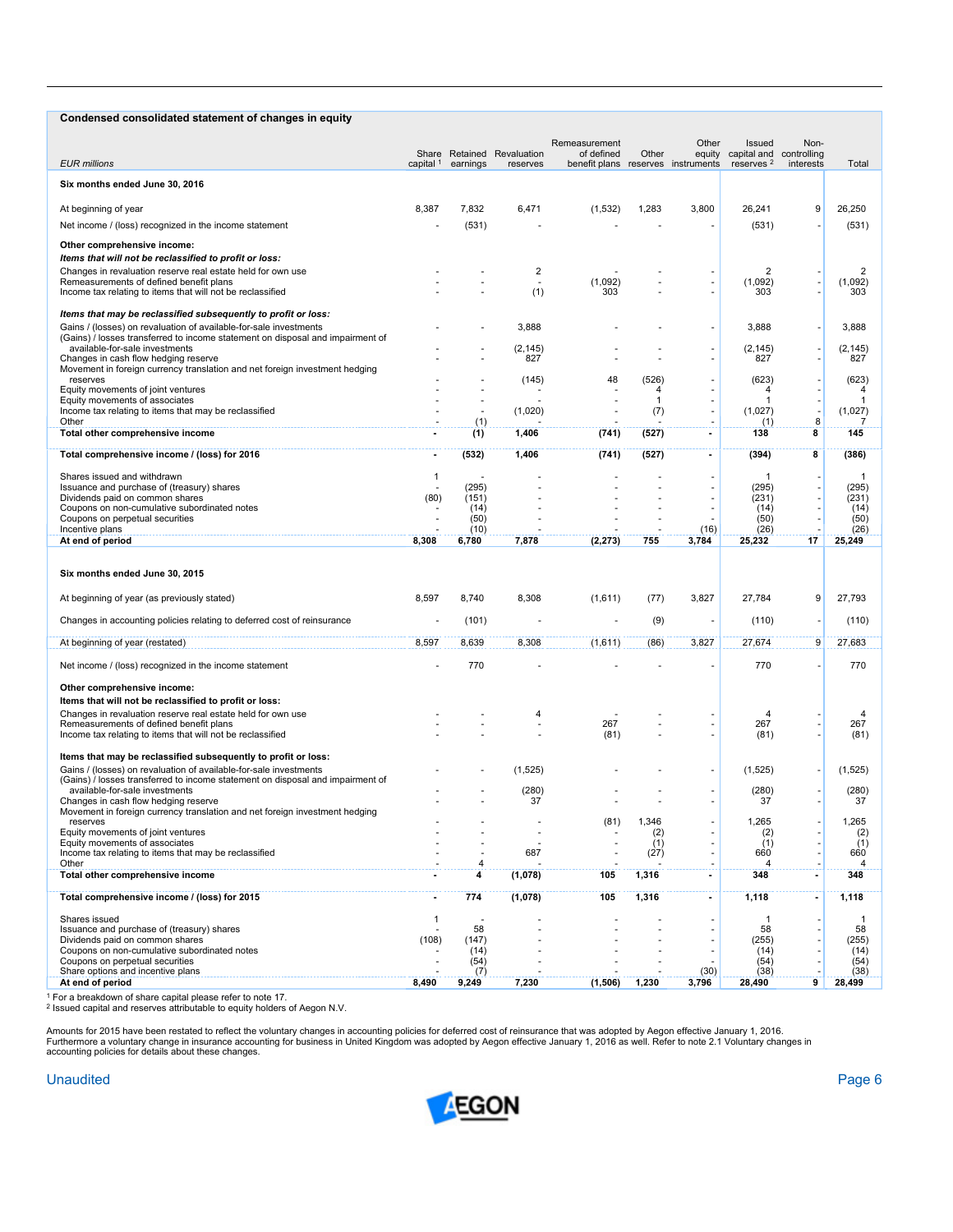# **Condensed consolidated cash flow statement**

| <b>EUR</b> millions<br><b>YTD 2016</b>                                                     | <b>YTD 2015</b> |
|--------------------------------------------------------------------------------------------|-----------------|
|                                                                                            |                 |
| Cash flow from operating activities<br>2.644                                               | 368             |
|                                                                                            |                 |
| Purchases and disposals of intangible assets<br>(13)                                       | (21)            |
| Purchases and disposals of equipment and other assets<br>(28)                              | (34)            |
| Purchases, disposals and dividends of subsidiaries, associates and joint ventures<br>(739) | 218             |
| Cash flow from investing activities<br>(780)                                               | 162             |
|                                                                                            |                 |
|                                                                                            |                 |
| Issuance and purchase of (treasury) shares<br>(402)                                        | (53)            |
| Dividends paid<br>(151)                                                                    | (147)           |
| Repurchased and sold own shares                                                            |                 |
| Issuances, repurchases and coupons of perpetuals<br>(67)                                   | (72)            |
| Issuances, repurchases and coupons of non-cumulative subordinated notes<br>(19)            | (18)            |
| Issuances and repayments of borrowings<br>(221)                                            | (173)           |
| Cash flow from financing activities<br>(858)                                               | (463)           |
|                                                                                            |                 |
| 1,006<br>Net increase / (decrease) in cash and cash equivalents                            | 67              |
| Net cash and cash equivalents at January 1<br>9.593                                        | 10,649          |
| Effects of changes in foreign exchange rates<br>(131)                                      | 202             |
| Net cash and cash equivalents at end of period<br>10.468                                   | 10.918          |
|                                                                                            |                 |
|                                                                                            |                 |
|                                                                                            |                 |
| Cash and cash equivalents<br>10.482                                                        | 10.882          |
| Cash and cash equivalents classified as Assets held for sale                               | 45              |
| Bank overdrafts classified as other liabilities<br>(14)                                    | (9)             |
| Net cash and cash equivalents<br>10.468                                                    | 10,918          |

Unaudited Unaudited Page 7

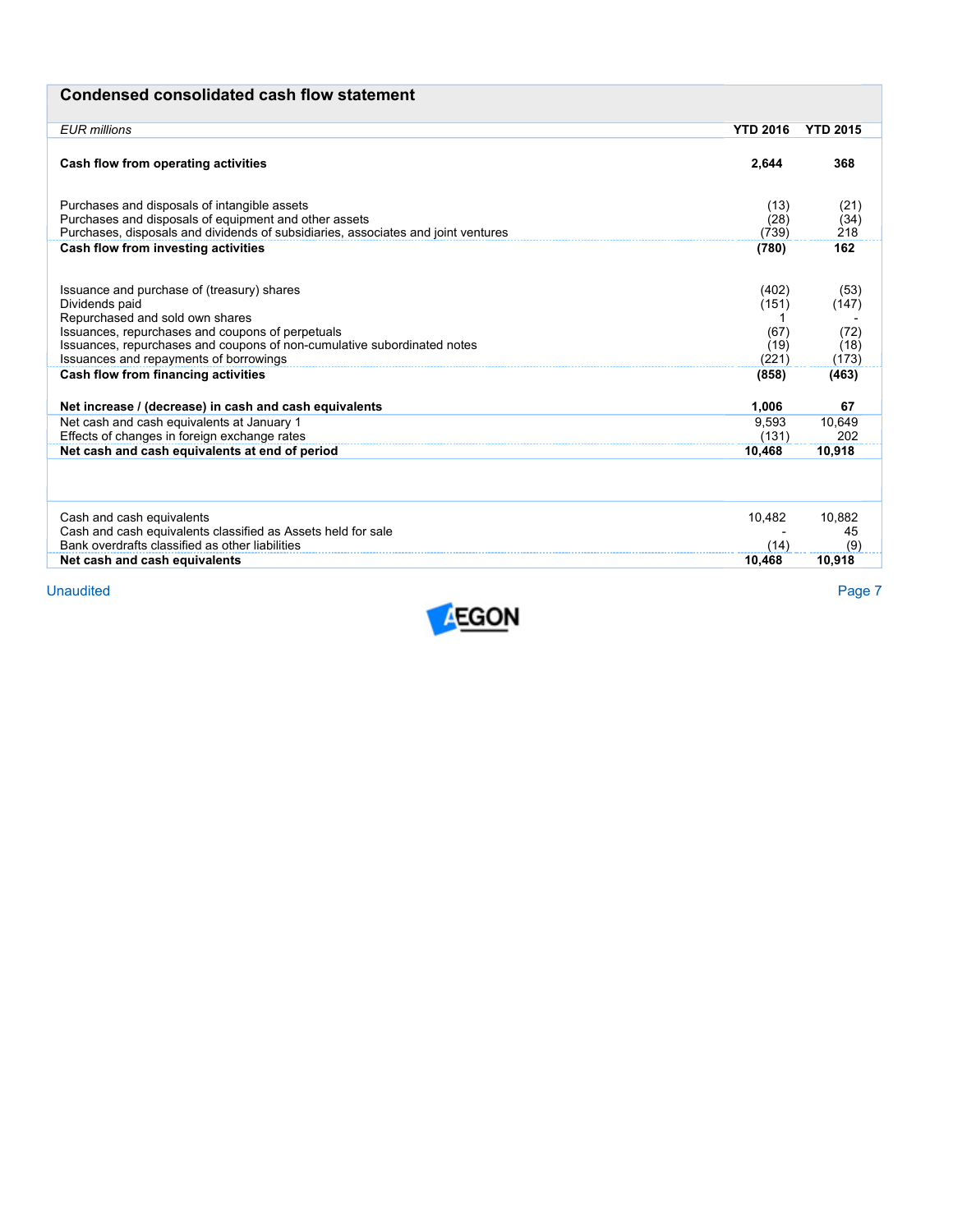#### **Notes to the Condensed consolidated interim financial statements of Aegon N.V. (unaudited)**

Amounts in EUR millions, unless otherwise stated

Aegon N.V., incorporated and domiciled in the Netherlands, is a public limited liability company organized under Dutch law and recorded in the Commercial Register of The Hague under number 27076669 and with its registered address at Aegonplein 50, 2591 TV, The Hague, the Netherlands. Aegon N.V. serves as the holding company for the Aegon Group and has listings of its common shares in Amsterdam and New York.

Aegon N.V. (or 'the Company') and its subsidiaries ('Aegon' or 'the Group') have life insurance and pensions operations in more than 20 countries in the Americas, Europe and Asia and are also active in savings and asset management operations, accident and health insurance, general insurance and to a limited extent banking operations. Headquarters are located in The Hague, the Netherlands. The Group employs close to 30,000 people worldwide.

#### *Aegon Funding Company LLC*

Aegon Funding Company LLC (AFC) is an indirect wholly owned subsidiary of Aegon that was established as a financing vehicle to raise funds for the US subsidiaries of Aegon. AFC has been fully consolidated in the financial statements of Aegon under IFRS. If AFC issues debt securities, Aegon will fully and unconditionally guarantee the due and punctual payment of the principal, any premium and any interest on those debt securities when and as these payments become due and payable, whether at maturity, upon redemption or declaration of acceleration, or otherwise. The guarantees of senior debt securities will constitute an unsecured, unsubordinated obligation of Aegon and will rank equally with all other unsecured and unsubordinated obligations of Aegon. The guarantees of subordinated debt securities will constitute an unsecured obligation of Aegon and will be subordinated in right of payment to all senior indebtedness of Aegon.

#### **1. Basis of presentation**

The Condensed consolidated interim financial statements as at, and for the six months ended, June 30, 2016, have been prepared in accordance with IAS 34 "Interim Financial Reporting", as issued by the International Accounting Standards Board (hereafter "IFRS"). They do not include all of the information required for a full set of financial statements prepared in accordance with IFRS and should therefore be read together with the 2015 consolidated financial statements of Aegon N.V. as included in Aegon's Annual Report on Form 20-F for 2015. Aegon's Annual Report on Form 20-F for 2015 is available on its website (aegon.com).

On January 13, 2016, Aegon adopted voluntary changes in accounting policies, effective January 1, 2016, which are applied retrospectively for all periods presented. Also, Aegon made two voluntary accounting policy changes that better reflect its business strategy after restructuring in the United Kingdom. Aegon has furnished its 2015 financial statements for these changes and filed 2015 supplemental financial statements on Form 6-K. As and the Condensed consolidated interim financial statements should therefore be read together with Aegon's supplemental annual report as well. Aegon's supplemental annual report, filed under 6-k cover on April 15, 2016 is also available on its website.

The Condensed consolidated interim financial statements have been prepared in accordance with the historical cost convention as modified by the revaluation of investment properties and those financial instruments (including derivatives) and financial liabilities that have been measured at fair value. Certain amounts in prior periods may have been reclassified to conform to the current year presentation. Except for the voluntary accounting changes implemented as of the first of January 2016,

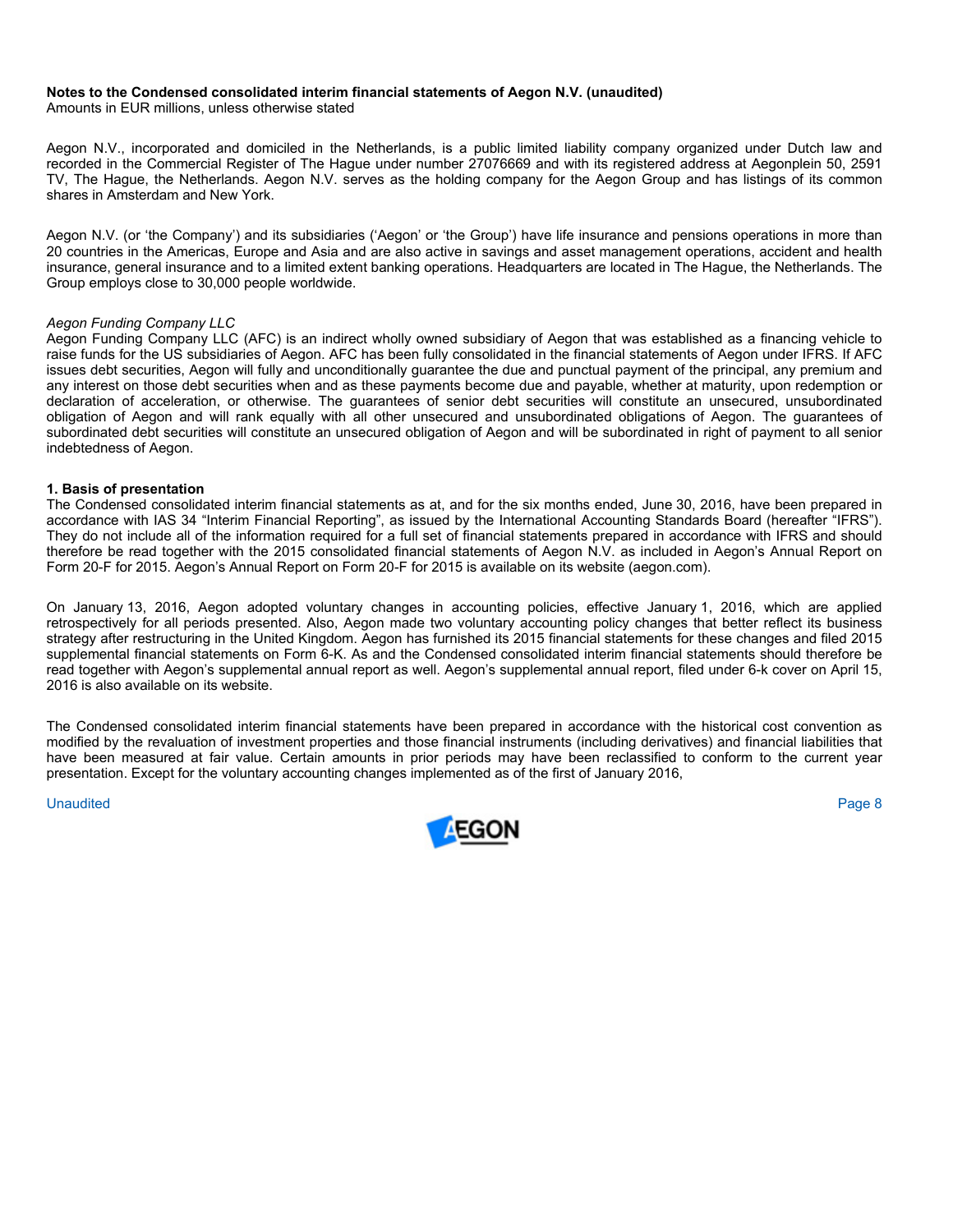these reclassifications had no effect on net income, shareholders' equity or earnings per share. The Condensed consolidated interim financial statements as at, and for the six months ended, June 30, 2016, were approved by the Executive Board on August 10, 2016.

The Condensed consolidated interim financial statements are presented in euro (EUR) and all values are rounded to the nearest million unless otherwise stated. The consequence is that the rounded amounts may not add up to the rounded total in all cases.

The published figures in these Condensed consolidated interim financial statements are unaudited.

Other than for SEC reporting purposes, Aegon prepares its Condensed consolidated interim financial statements under International Financial Reporting Standards as adopted by the European Union, including the decisions Aegon made with regard to the options available under International Financial Reporting Standards as adopted by the EU (IFRS-EU). IFRS-EU differs from IFRS in respect of certain paragraphs in IAS 39 'Financial Instruments: Recognition and Measurement' regarding hedge accounting for portfolio hedges of interest rate risk. Under IFRS-EU, Aegon applies fair value hedge accounting for portfolio hedges of interest rate risk (fair value macro hedges) in accordance with the EU 'carve out' version of IAS 39. Under IFRS, hedge accounting for fair value macro hedges cannot be applied to mortgage loans and ineffectiveness arises whenever the revised estimate of the amount of cash flows in scheduled time buckets is either more or less than the original designated amount of that bucket.

This information is prepared by reversing the hedge accounting impacts that are applied under the EU 'carve out' version of IAS 39. Financial information under IFRS accordingly does not take account of the possibility that had Aegon applied IFRS as its primary accounting framework it might have applied alternative hedge strategies where those alternative hedge strategies could have qualified for IFRS compliant hedge accounting. These decisions could have resulted in different shareholders' equity and net income amounts compared with those indicated in this Condensed consolidated interim financial statements on Form 6-K.

A reconciliation between IFRS and IFRS-EU is included in the table below:

|                                     |         | Shareholders' equity | Net income               |       |  |
|-------------------------------------|---------|----------------------|--------------------------|-------|--|
|                                     | June 30 | December 31          | Six months ended June 30 |       |  |
| Amounts in EUR millions             | 2016    | 2015                 | 2016                     | 2015  |  |
| In accordance with IFRS             | 21.448  | 22.441               | (531)                    | 770   |  |
| Adjustment of EU 'IAS 39' carve out | 696     | 315                  | 382                      | (212) |  |
| Tax effect of the adjustment        | (163)   | (71)                 | (92)                     | 50    |  |
| Effect of the adjustment after tax  | 533     | 244                  | 289                      | (162) |  |
| In accordance with IFRS-EU          | 21.982  | 22.684               | (242)                    | 608   |  |

#### **2. Significant accounting policies**

All accounting policies and methods of computation applied in the Condensed consolidated interim financial statements are the same as those applied in the 2015 consolidated financial statements except for the newly applied accounting policies as described in note 2.1.

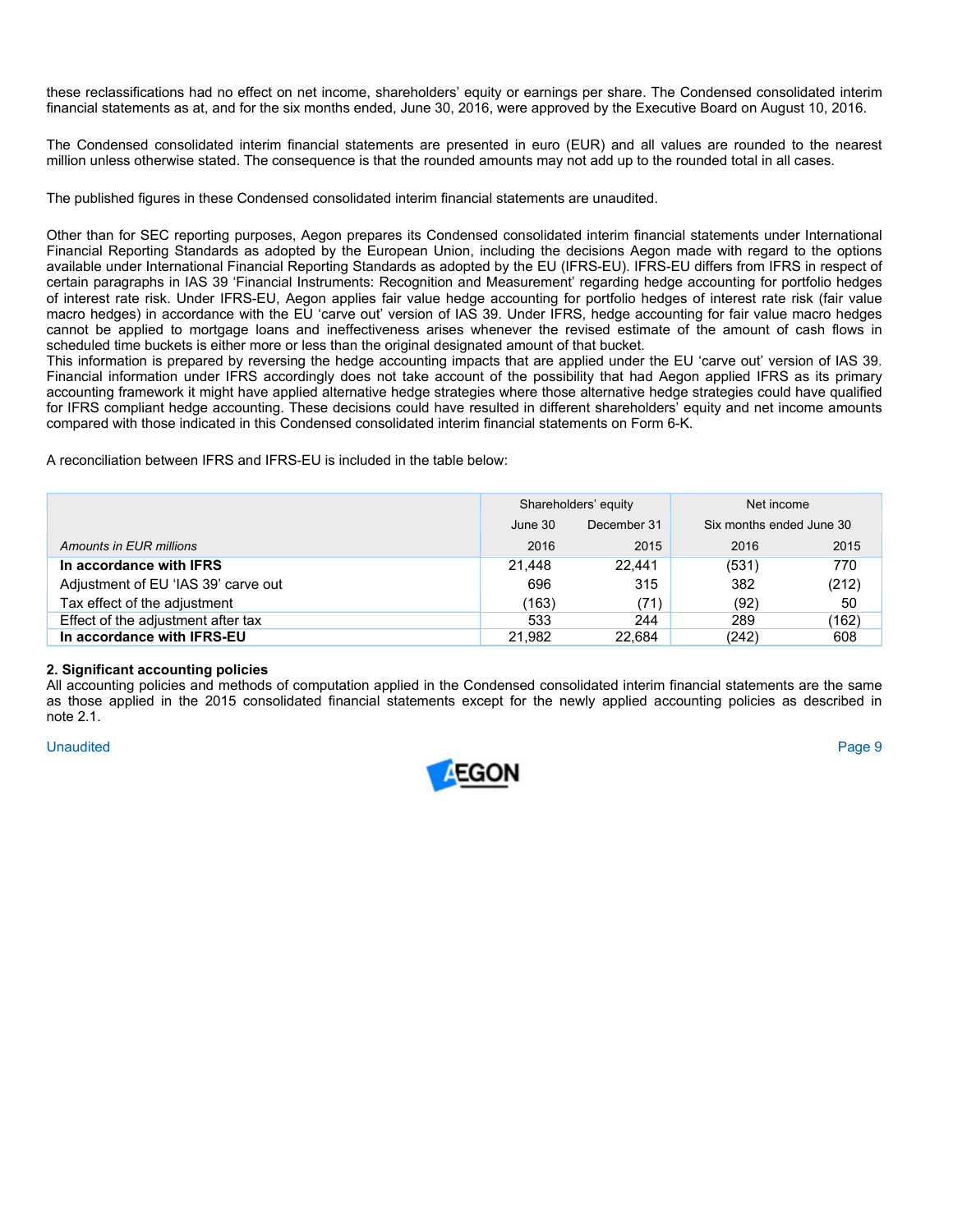#### *New IFRS accounting standards effective*

The following standards, interpretations, amendments to standards and interpretations became effective in 2016:

- IFRS 10, IFRS 12 and IAS 28 Investment Entities: Applying the Consolidation Exception;
- IFRS 11 Joint Arrangements Amendment Accounting for Acquisition of Interests in Joint Operations;
- IFRS 14 Regulatory Deferral Accounts;
- IAS 1 Amendment Disclosure Initiative;
- IAS 27 Separate Financial Statements Amendment Equity method in Separate Financial Statements;
- IAS 16 and IAS 38 Clarification of Acceptable Methods of Depreciation and Amortization; and
- Annual improvements 2012-2014 Cycle.

None of these revised standards and interpretations had a significant effect on the Condensed consolidated interim financial statements as at and for the period ended June 30, 2016.

For a complete overview of IFRS standards, published before January 1, 2016, that will be applied in future years, and were not early adopted by the Group, please refer to Aegon's Annual Report on Form 20-F for 2015.

#### *Taxes*

Taxes on income for the six months interim period, ended June 30, 2016, are calculated using the tax rate that would be applicable to total annual earnings.

#### *Judgments and critical accounting estimates*

Preparing the Condensed consolidated interim financial statements requires management to make judgments, estimates and assumptions, including the likelihood, timing or amount of future transactions or events, that affect the application of accounting policies and the reported amounts of assets and liabilities, income and expense. Actual results may differ from the estimates made.

In preparing the Condensed consolidated interim financial statements, significant judgments made by management in applying the Group's accounting policies and the key sources of estimating uncertainty were not significantly different than those that were applied to the consolidated financial statements as at and for the year ended December 31, 2015.

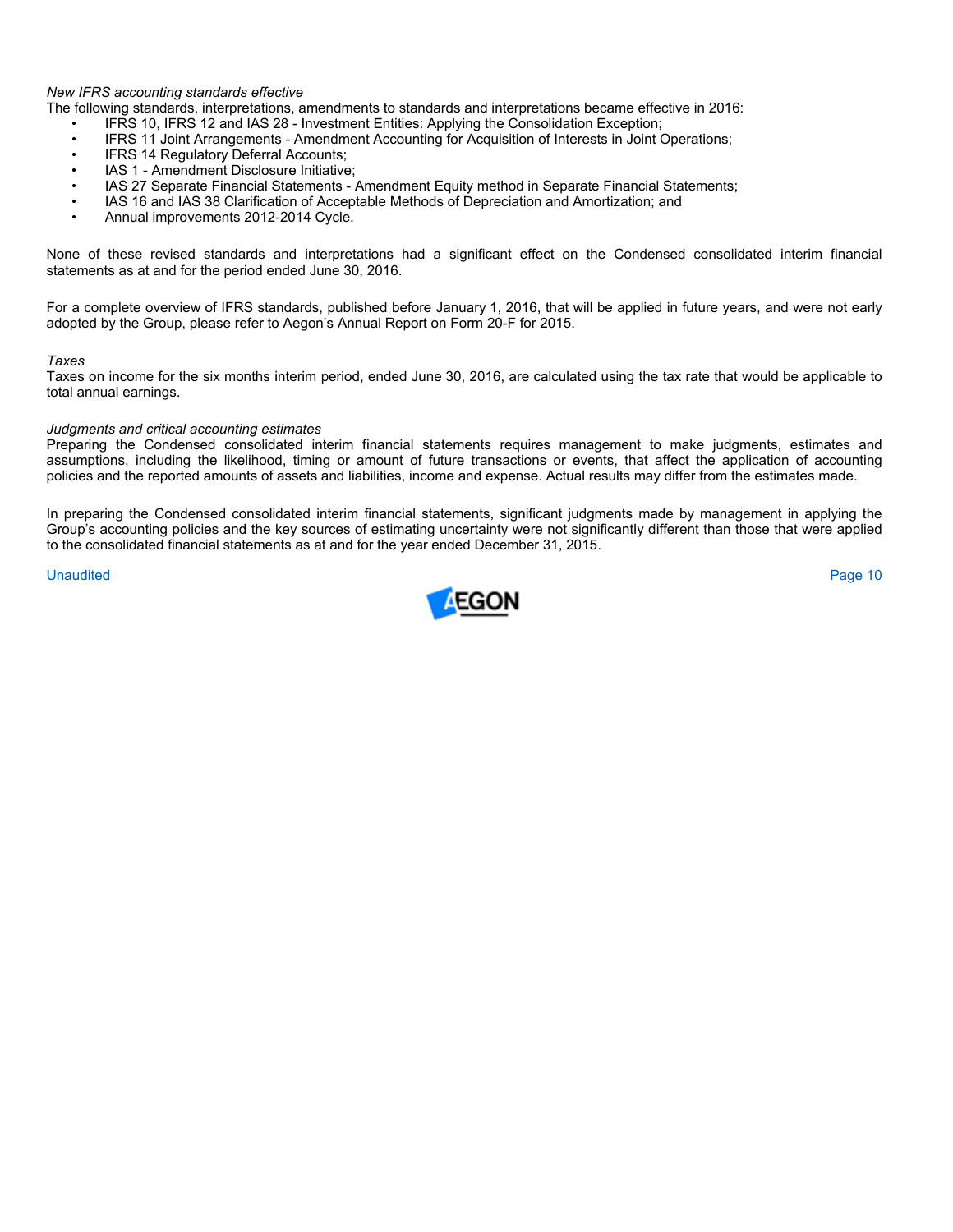#### *Exchange rates*

Assets and liabilities are translated at the closing rates on the reporting date. Income, expenses and capital transactions (such as dividends) are translated at average exchange rates or at the prevailing rates on the transaction date, if more appropriate. The following exchange rates are applied for the Condensed consolidated interim financial statements:

| Closing exchange rates |            |        |       |
|------------------------|------------|--------|-------|
|                        |            | USD    | GBP   |
| June 30, 2016          | <b>EUR</b> | 1.1110 | 0.831 |
| December 31, 2015      | <b>EUR</b> | .0863  |       |

| Weighted average exchange rates |            |        |            |
|---------------------------------|------------|--------|------------|
|                                 |            | JSD    | <b>GBP</b> |
| Six months ended June 30, 2016  | EUR        | 1.1160 | 0.7784     |
| Six months ended June 30, 2015  | <b>EUR</b> | 1.1162 | 0.7322     |

#### **2.1 Voluntary changes in accounting policies**

On January 13, 2016, Aegon adopted voluntary changes in accounting policies, effective January 1, 2016, which are applied retrospectively for all periods presented. Firstly, Aegon adopted a group-wide accounting policy for reinsurance transactions that are entered into as part of a plan to exit a business. Also, Aegon made two voluntary accounting policy changes that better reflect its business strategy after restructuring in the United Kingdom. The changes in the United Kingdom do not impact other reporting units within Aegon as these are changes specific to Aegon UK. However, these changes do increase alignment with other reporting units within Aegon.

In the paragraphs below, details are provided for the changes in accounting policies including the impact on shareholders equity and net income.

#### **Accounting related to certain reinsurance transactions**

Aegon adopted one single group-wide accounting policy for reinsurance transactions that are entered into as part of a plan to exit a business. The previous accounting policy recorded a deferred cost of reinsurance which was subsequently amortized. Under the new accounting policy, when the company enters into a reinsurance contract as part of a plan to exit a business, an immediate gain or loss will be recognized in the income statement.

For purposes of this accounting policy, a business is defined as "designated insurance liabilities to be disposed of through reinsurance transactions". The insurance liabilities are designated according to their homogenous risk profiles, possible examples include but are not limited to geographical area, product type, distribution channel, policyholder profiles, and policy form or riders.

The accounting policy on Deferred cost of reinsurance effective as of January 1, 2016 is as follows:

A deferred cost of reinsurance is established when Aegon enters into a reinsurance transaction, except for reinsurance transactions that are entered into as part of a plan to exit a business. When Aegon enters into a reinsurance contract as part of a plan to exit a business, an immediate loss is recognized in the income statement. Upon reinsurance, Aegon is not relieved of its legal liabilities, so the reserves relating to the underlying reinsured contracts will continue to be reported in the consolidated statement of financial position during the contractual term of the underlying contracts.

When losses on buying reinsurance are deferred, the amortization is based on the assumptions of the underlying insurance contracts. The amortization is recognized in the income statement.

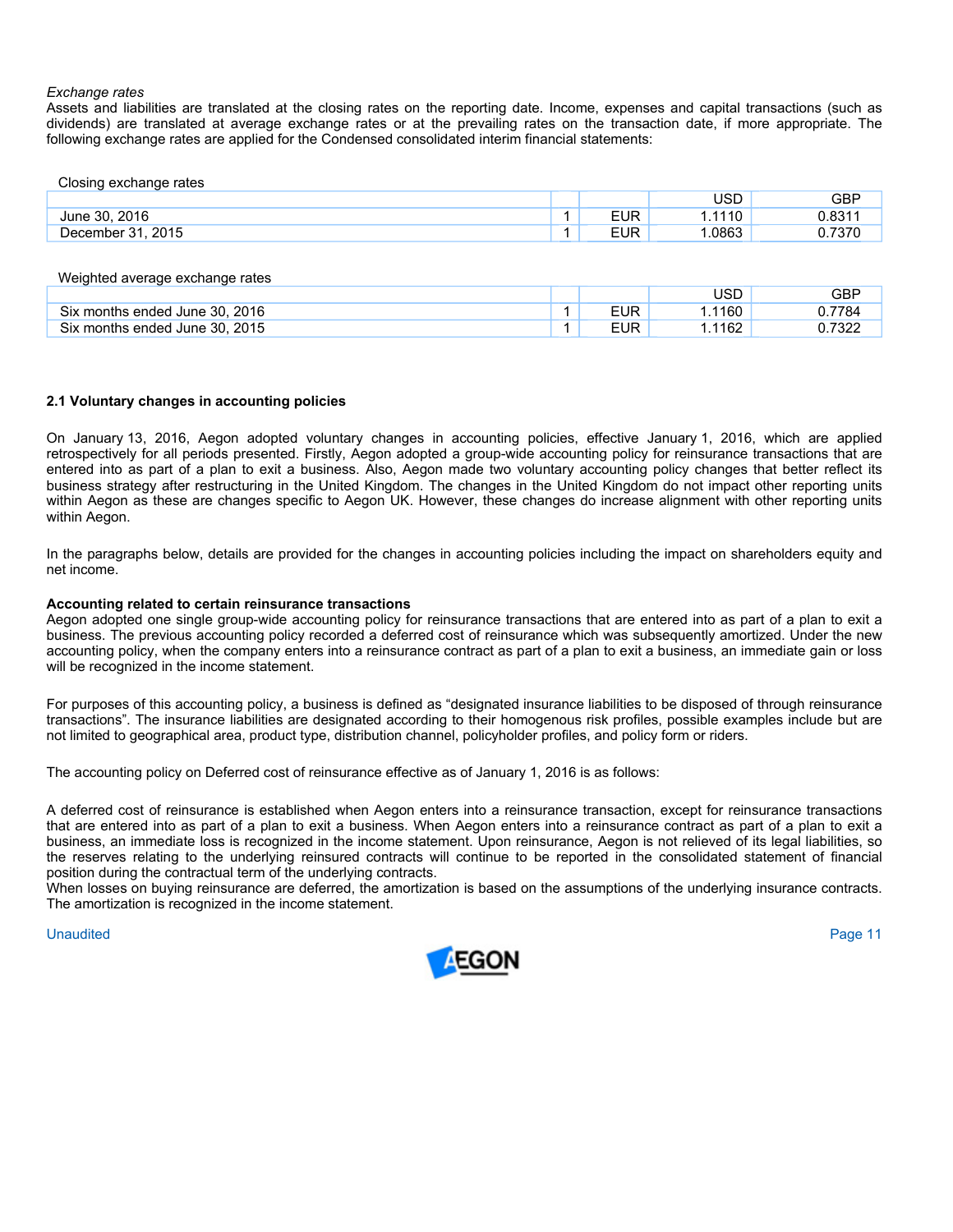#### **Insurance accounting for business in United Kingdom**

In January 2016, Aegon announced the restructuring of its business and operations in the UK. This involves splitting the Aegon UK business into three components: the annuity business, the traditional pension book and the new digital solutions platform. By extracting the digital solutions platform from the rest of the business, management aims to ensure the focus and separate culture required to successfully build a viable and sustainably growing business over the longer term.

Aegon adopts two voluntary accounting policy changes that better reflect its business strategy after restructuring in the United Kingdom, only affecting Aegon UK. The changes involve the aggregation level at which the liability adequacy test is carried out and the definition of when a substantially modified contract will be derecognized.

The adjusted accounting policy effective on Liability adequacy testing as of January 1, 2016 for Aegon as a group and including insurance accounting for business in United Kingdom is as follows:

At each reporting date, the adequacy of the life insurance liabilities (including life insurance contracts for account of policyholders), net of VOBA (Value of business acquired) and DPAC (Deferred policy acquisition costs), is assessed using a liability adequacy test.

All tests performed within the Group are based on current estimates of all contractual future cash flows, including related cash flows from policyholder options and guarantees. A number of valuation methods are applied, including discounted cash flow methods, option pricing models and stochastic modeling. Aggregation levels are set either on geographical jurisdiction or at the level of portfolio of contracts that are subject to broadly similar risks and managed together as a single portfolio. Specifically, in the Netherlands the liability adequacy test is performed on a consolidated basis for all life and non-life business, whereas in the Americas and the UK it is performed at the level of the portfolio of contracts. To the extent that the tests involve discounting of future cash flows, the interest rate applied is based on market rates or is based on management's expectation of the future return on investments. These future returns on investments take into account management's best estimate related to the actual investments and, where applicable, reinvestments of these investments at maturity. Aegon the Netherlands, as required locally, adjusts the outcome of the liability adequacy test for the difference between the fair value and the book value of the assets that are measured at amortized cost in the balance sheet.

To the extent that the account balances are insufficient to meet future benefits and expenses, any resulting deficiency is recognized in the income statement, initially by impairing the DPAC and VOBA and subsequently by establishing an insurance liability for the remaining loss, unless shadow loss recognition has taken place. In the Netherlands, in situations where market interest rates for the valuation of debt securities leads to a change in the revaluation reserve, and where the result of using the same assumptions for the liabilities could lead to a deficiency in the liability adequacy test that should be recognized in the income statement, shadow loss recognition is applied. Shadow loss recognition is applied to the extent that the deficiency of the insurance liabilities relates to the revaluation of debt securities as a result of movements in interest rates, the addition to the insurance liabilities is then off set against the revaluation reserve. If in subsequent periods such a deficiency of the insurance liability is no longer applicable, shadow loss recognition is reversed via the revaluation reserve.

The adequacy of the non-life insurance liability is tested at each reporting date. Changes in expected claims that have occurred, but that have not been settled, are reflected by adjusting the liability for claims and future benefits. The reserve for unexpired risk is increased to the extent that the future claims and expenses in respect of current insurance contracts exceed the future premiums plus the current unearned premium reserve.

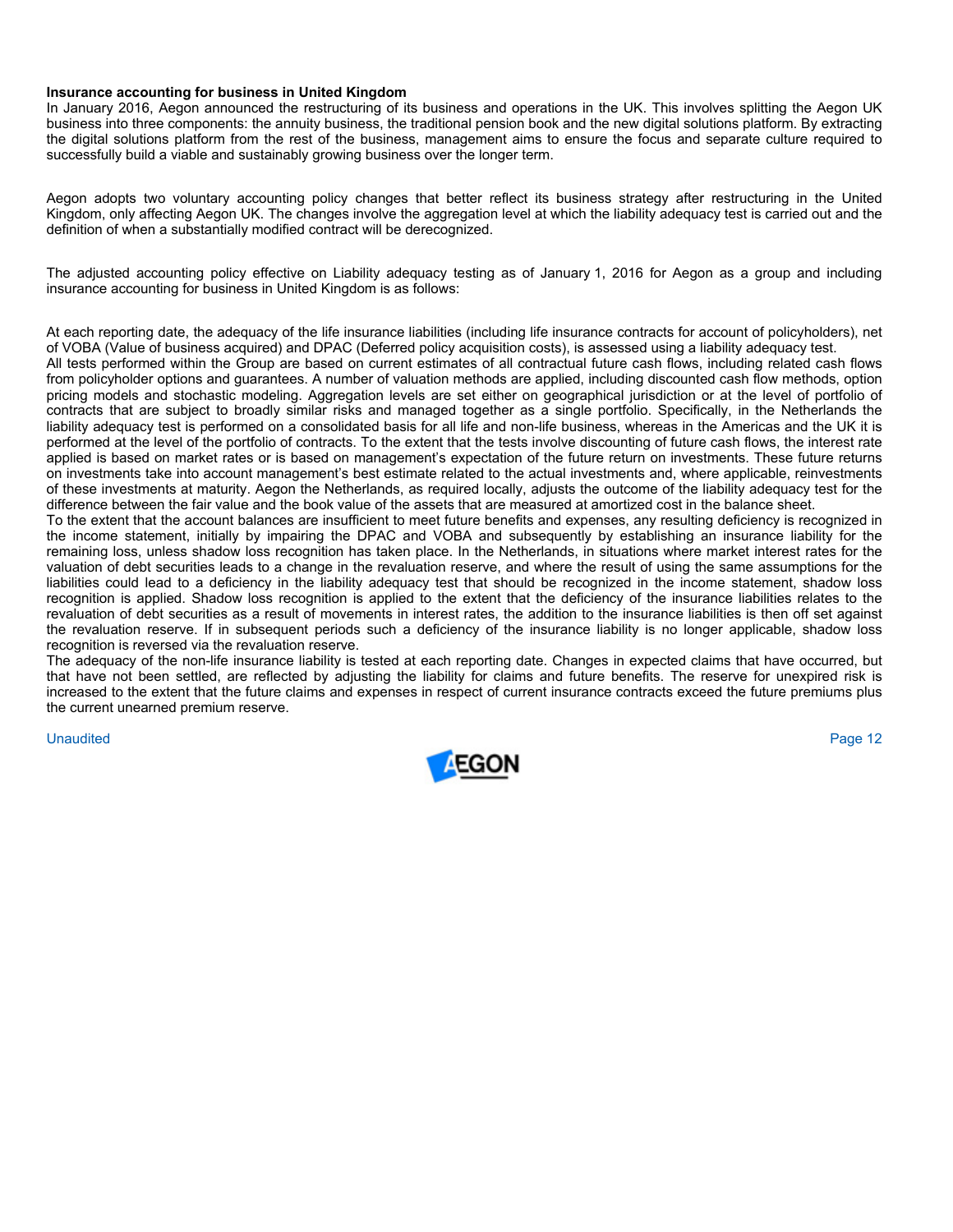#### *Level of aggregation*

The previous accounting policy for the level of aggregation for the liability adequacy test in the United Kingdom was on a geographical basis, therefore the total Aegon UK book is considered as one population. After the announced restructuring, Aegon's business in the United Kingdom has been split into different portfolios that are managed independently from one another. Management is of the opinion that the liability adequacy test should be disaggregated to a portfolio level to reflect this change in strategy. This change in the definition of portfolio for Aegon UK will better align with other reporting units in the Group where insurance contracts are grouped consistent with the Company's manner of acquiring, servicing and measuring the profitability of its insurance contracts.

#### *Substantial modification*

The previous accounting policy for Aegon's business in the United Kingdom is to derecognize insurance contracts when legal extinguishment occurs. As the annuity business, the traditional pension book and the new digital solutions platform will be managed separately post-restructuring, Aegon has decided to change its accounting policy for Aegon UK to one that considers criteria from IAS 39 contract modification. Under these criteria a change should be significant enough to be considered an extinguishment of the existing contract and the issuance of a new contract. Aegon considers that this change in accounting policy is preferred as introducing a more sophisticated approach to contract modification is consistent with how the business will be managed post-restructuring. Furthermore, it will provide the user with information that is more relevant and that reliably reflects the economic substance of our transactions with our upgraded policyholders, as required by IFRS 4 and IAS 8, in relation to the nature of contract modifications. The change in accounting policy on Substantial modification effective as of January 1, 2016 is as follows: Within the United States, the Netherlands and the United Kingdom, substantially modified contracts are accounted for as extinguishment of the original liability and the recognition of a new liability.

#### Details of the impact of the adjustments on previous periods are provided in the following tables:

#### **Impact of voluntary changes in accounting policies on condensed consolidated income statement**

|                                                                                                                                          |              | <b>YTD 2015</b>  | Change in accounting policy     |                               | <b>YTD 2015</b><br>(restated) |
|------------------------------------------------------------------------------------------------------------------------------------------|--------------|------------------|---------------------------------|-------------------------------|-------------------------------|
|                                                                                                                                          | <b>Notes</b> |                  | Deferred cost of<br>reinsurance | Insurance<br>accounting in UK |                               |
| <b>EUR</b> millions                                                                                                                      |              |                  |                                 |                               |                               |
| Premium income<br>Benefits and expenses                                                                                                  | 4<br>8       | 10,622<br>19,466 | (22)                            | 1,434<br>1,515                | 12,056<br>20,959              |
| Income tax (expense) / benefit                                                                                                           |              | (180)            | (15)                            | 16                            | (179)                         |
| Impact on net income                                                                                                                     |              |                  |                                 | (65)                          |                               |
| Earnings per share (EUR per share)                                                                                                       | 17           |                  |                                 |                               |                               |
| Basic earnings per common share                                                                                                          |              | 0.36             |                                 | (0.03)                        | 0.33                          |
| Basic earnings per common share B                                                                                                        |              | 0.01             |                                 |                               | 0.01                          |
| Diluted earnings per common share                                                                                                        |              | 0.36             |                                 | (0.03)                        | 0.33                          |
| Diluted earnings per common share B                                                                                                      |              | 0.01             |                                 |                               | 0.01                          |
| Earnings per share calculation                                                                                                           | 17           |                  |                                 |                               |                               |
| Net income / (loss) attributable to equity holders of Aegon N.V.                                                                         |              | 827              | $\overline{7}$                  | (65)                          | 770                           |
| Coupons on other equity instruments                                                                                                      |              | (68)             |                                 |                               | (68)                          |
| Earnings attributable to common shares and common shares B                                                                               |              | 760              |                                 | (65)                          | 702                           |
| Weighted average number of common shares outstanding (in million)<br>Weighted average number of common shares B outstanding (in million) |              | 2,097<br>582     |                                 |                               | 2,097<br>582                  |

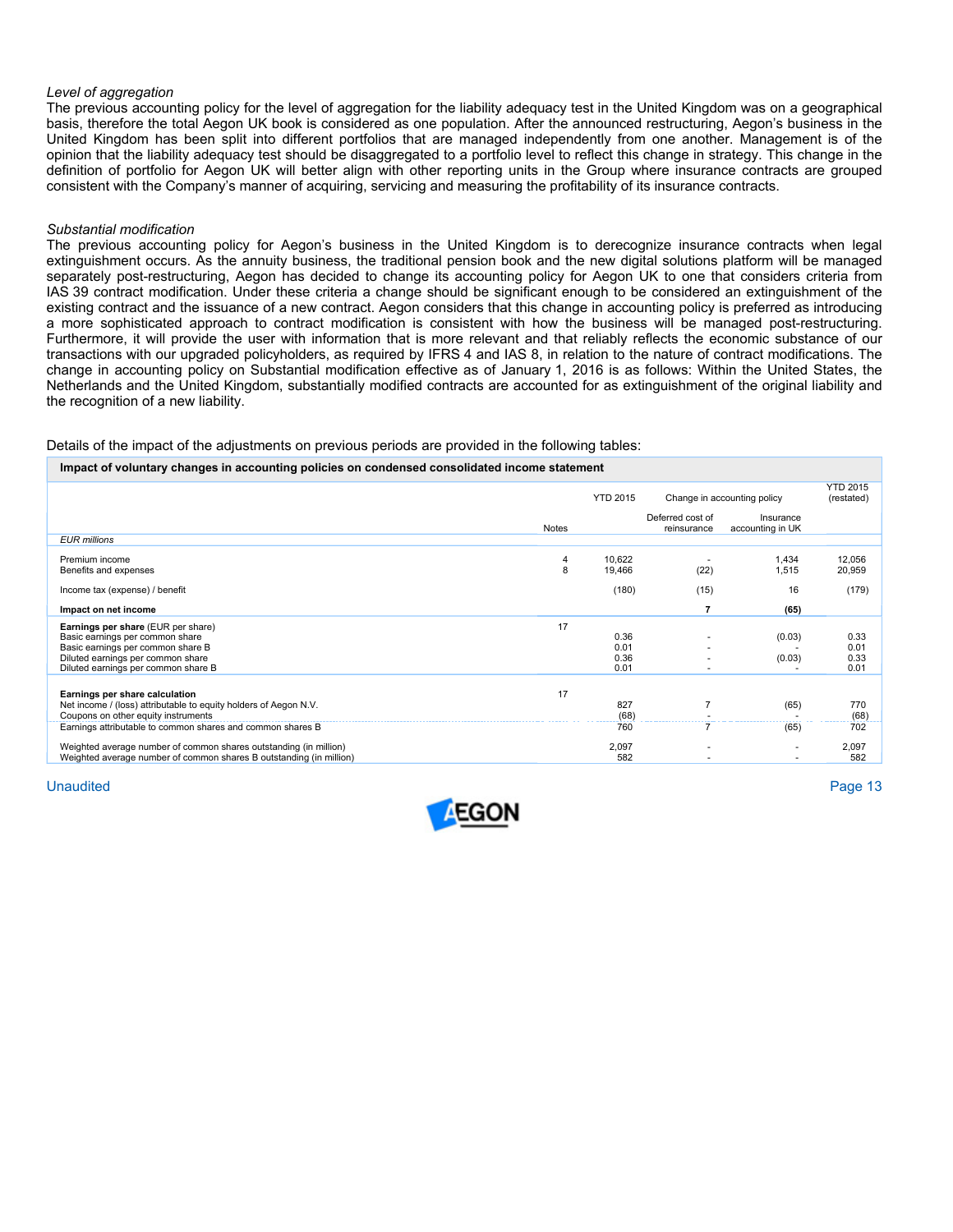| Impact of voluntary changes in accounting policies on condensed consolidated statement of comprehensive income                                                                           |                                         |                                 |                                  |                                   |  |  |
|------------------------------------------------------------------------------------------------------------------------------------------------------------------------------------------|-----------------------------------------|---------------------------------|----------------------------------|-----------------------------------|--|--|
|                                                                                                                                                                                          | YTD 2015 (as<br>previously<br>reported) | Change in accounting policy     | <b>YTD 2015</b><br>(restated)    |                                   |  |  |
|                                                                                                                                                                                          |                                         | Deferred cost of<br>reinsurance | Insurance<br>accounting in UK    |                                   |  |  |
| <b>EUR</b> millions                                                                                                                                                                      |                                         |                                 |                                  |                                   |  |  |
| Net income                                                                                                                                                                               | 828                                     |                                 | (65)                             | 770                               |  |  |
| Items that may be reclassified subsequently to profit or loss:<br>Movement in foreign currency translation and net foreign investment hedging reserves<br>Impact on comprehensive income | 1,277                                   | (9)<br>(2)                      | (2)<br>(67)                      | 1,265                             |  |  |
| Total comprehensive income / (loss) attributable to:<br>Equity holders of Aegon N.V.<br>Non-controlling interests                                                                        | 1.187                                   | (2)                             | (67)<br>$\overline{\phantom{a}}$ | 1,118<br>$\overline{\phantom{a}}$ |  |  |

| Impact of voluntary changes in accounting policies on the condensed consolidated statement of financial position |              |                                                                                        |                                 |                               |                                   |  |  |
|------------------------------------------------------------------------------------------------------------------|--------------|----------------------------------------------------------------------------------------|---------------------------------|-------------------------------|-----------------------------------|--|--|
|                                                                                                                  |              | December 31.<br>2015 (as<br>previously<br>Change in accounting policy<br>reported) $1$ |                                 |                               | December 31<br>2015<br>(restated) |  |  |
|                                                                                                                  | <b>Notes</b> |                                                                                        | Deferred cost of<br>reinsurance | Insurance<br>accounting in UK |                                   |  |  |
| <b>EUR millions</b>                                                                                              |              |                                                                                        |                                 |                               |                                   |  |  |
| <b>Assets</b><br>Intangible assets<br>Deferred expenses                                                          | 11<br>16     | 2,110<br>12,547                                                                        | (358)                           | (210)<br>(1, 192)             | 1,901<br>10,997                   |  |  |
| <b>Equity and liabilities</b><br>Shareholders' equity                                                            |              | 23,688                                                                                 | (112)                           | (1, 135)                      | 22,441                            |  |  |
| Insurance contracts<br>Investment contracts<br>Other liabilities                                                 |              | 123,042<br>17,718<br>21,869                                                            | ۰<br>(247)                      | (266)                         | 123,042<br>17,718<br>21,356       |  |  |
| As reported in Aggenic 2015 Annual Benett on Ferm 20 E dated March 25, 2016                                      |              |                                                                                        |                                 |                               |                                   |  |  |

1 As reported in Aegon's 2015 Annual Report on Form 20-F dated March 25, 2016.

| Impact of voluntary changes in accounting policies on condensed consolidated statement of changes in equity                   |                                                         |                                 |                                  |                                             |
|-------------------------------------------------------------------------------------------------------------------------------|---------------------------------------------------------|---------------------------------|----------------------------------|---------------------------------------------|
|                                                                                                                               | December 31.<br>2015 (as<br>previously<br>reported) $1$ | Change in accounting policy     |                                  | December 31<br>2015<br>(restated)           |
|                                                                                                                               |                                                         | Deferred cost<br>of reinsurance | Insurance<br>accounting in<br>UK |                                             |
| <b>EUR</b> millions                                                                                                           |                                                         |                                 |                                  |                                             |
| Share capital<br>Retained earnings<br><b>Revaluation reserves</b><br>Remeasurement of defined benefit plans<br>Other reserves | 8,387<br>9,075<br>6,471<br>(1, 532)<br>1.286            | (91)<br>(21)                    | (1, 153)<br>18                   | 8,387<br>7,832<br>6,471<br>(1,532)<br>1,283 |
| Shareholders' equity                                                                                                          | 23,688                                                  | (112)                           | (1, 135)                         | 22,441                                      |
| <sup>1</sup> As reported in Aegon's 2015 Annual Report on Form 20-F dated March 25, 2016.                                     |                                                         |                                 |                                  |                                             |

**3. Segment information** 

Aegon's most recent segment reporting was established in 2010 considering the requirements outlined in IFRS 8 – Operating Segments. IFRS 8 requires operating segments to be defined in line with how the 'chief operating decision maker' (CODM, i.e. Aegon's Executive Board) manages the business. Between 2010 and 2015 Aegon had the following reportable segments: Americas, The Netherlands, United Kingdom, New Markets and Holdings and other activities. New Markets was established to aggregate Aegon's emerging businesses and global / European initiatives which is a combination of the following operating segments: Central & Eastern Europe, Asia, Spain & Portugal, Asset Management and Variable Annuities Europe (VA Europe). Under IFRS 8 these operating segments were aggregated as one reportable segment due to their respective size.

Given that Aegon changed its managerial view to geographical areas and underlying businesses have developed since 2010, Aegon has evolved the way it manages its businesses including the internal managerial reports it uses to manage the businesses. Alignment of segment reporting with those changes and developments have been put in place in 2016 reflecting Aegon's announcements related to

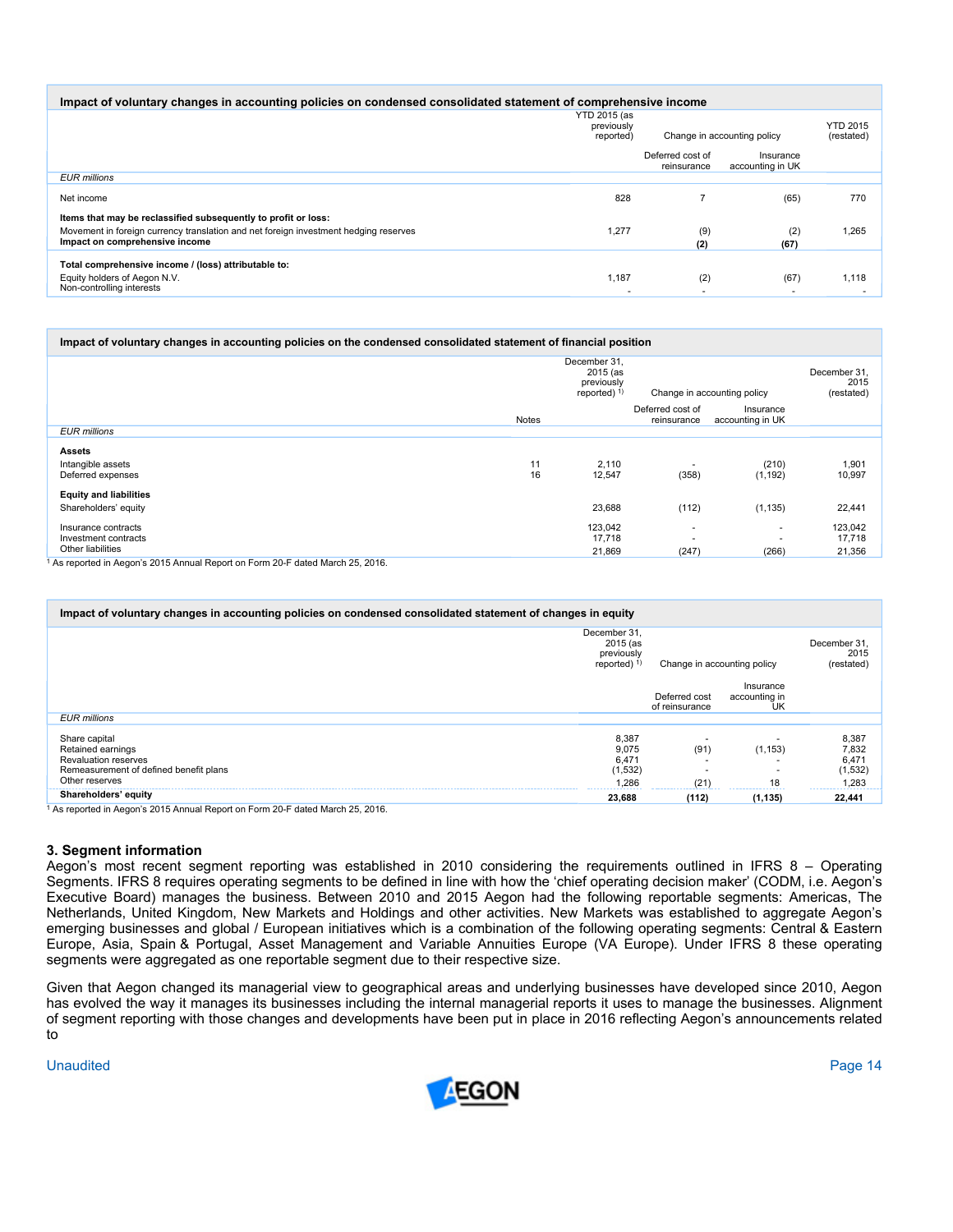its strategic plan. Accordingly as of January 1, 2016 Aegon adopted refinements to its segment reporting including presenting the operating segments as described above and introducing a separate presentation of the asset management business.

The following will be reported from 2016 onwards:

- Americas: one operating segment which covers business units in the United States, Brazil and Mexico, including any of the units' activities located outside these countries;
- Europe, which covers the following operating segments: the Netherlands, United Kingdom (including VA Europe), Central & Eastern Europe and Spain & Portugal;
- Asia: one operating segment which covers businesses operating in Hong Kong, China, Japan, India and Indonesia including any of the units' activities located outside these countries;
- Asset Management: one operating segment which covers business activities from Aegon Asset Management;
- Holding and other activities: one operating segment which includes financing, employee and other administrative expenses of holding companies.

The change in segment reporting does not have an impact on the financial position, results of operations or cash flows of Aegon.

The following table presents Aegon's segment results excluding voluntary changes in accounting policies (as described in note 2.1) that were adopted as of January 1, 2016:

| <b>EUR</b> millions                                                                                                                                            | Americas                           | The<br>Netherlands             | United<br>Kingdom    | <b>New</b><br>Markets                 | Holding and<br>other<br>activities | Eliminations           | Segment<br>Total                    | Joint<br>ventures and<br>associates<br>eliminations | Consolidated                        |
|----------------------------------------------------------------------------------------------------------------------------------------------------------------|------------------------------------|--------------------------------|----------------------|---------------------------------------|------------------------------------|------------------------|-------------------------------------|-----------------------------------------------------|-------------------------------------|
| Six months ended June 30, 2015                                                                                                                                 |                                    |                                |                      |                                       |                                    |                        |                                     |                                                     |                                     |
| Underlying earnings before tax<br>geographically<br>Fair value items<br>Realized gains / (losses) on investments<br>Impairment charges<br>Impairment reversals | 648<br>(379)<br>(54)<br>(21)<br>26 | 267<br>246<br>241<br>(11)<br>3 | 72<br>(30)<br>56     | 113<br>(8)<br>9<br>(1)                | (83)<br>(69)                       | (1)<br>٠<br>٠<br>٠     | 1.018<br>(239)<br>252<br>(32)<br>28 | 3<br>(16)<br>(5)                                    | 1,020<br>(255)<br>247<br>(32)<br>28 |
| Other income / (charges)<br>Run-off businesses                                                                                                                 | 11                                 | (22)                           | 10                   |                                       |                                    | ä,                     | (11)<br>11                          |                                                     | (11)<br>11                          |
| Income/ (loss) before tax<br>Income tax (expense) / benefit                                                                                                    | 230<br>(4)                         | 725<br>(168)                   | 109<br>(16)          | 114<br>(46)                           | (152)<br>37                        | (1)                    | 1,026<br>(198)                      | (18)<br>18                                          | 1.007<br>(180)                      |
| Net income/ (loss)                                                                                                                                             | 226                                | 557                            | 93                   | 67                                    | (115)                              | (1)                    | 828                                 |                                                     | 828                                 |
| Inter-segment underlying earnings                                                                                                                              | (110)                              | (27)                           | (33)                 | 164                                   | 6                                  |                        |                                     |                                                     |                                     |
| <b>Revenues</b><br>Life insurance gross premiums<br>Accident and health insurance<br>General insurance                                                         | 3.443<br>1,135                     | 1.413<br>166<br>279            | 2.890<br>25          | 1,372<br>96<br>122                    | 2<br>3                             | (51)<br>(3)<br>٠       | 9.069<br>1,421<br>401               | (219)<br>(12)<br>(39)                               | 8.851<br>1.410<br>362               |
| Total gross premiums<br>Investment income<br>Fee and commission income<br>Other revenues                                                                       | 4.578<br>1.826<br>849<br>7         | 1,858<br>1.185<br>172          | 2.915<br>1.235<br>21 | 1,590<br>142<br>403<br>$\overline{4}$ | 5<br>192<br>$\overline{2}$         | (54)<br>(192)<br>(138) | 10,892<br>4.388<br>1.307<br>14      | (270)<br>(28)<br>(100)<br>(5)                       | 10,622<br>4.360<br>1,208<br>9       |
| <b>Total revenues</b>                                                                                                                                          | 7,260                              | 3,216                          | 4,171                | 2,139                                 | 199                                | (384)                  | 16.601                              | (402)                                               | 16,199                              |
| Inter-segment revenues                                                                                                                                         | 12                                 |                                |                      | 176                                   | 195                                |                        |                                     |                                                     |                                     |

#### The following table presents the new segments excluding voluntary changes in accounting policies:

|                                          |          |             |         |                |          |       |                |                      |                          |                  | Joint             |              |
|------------------------------------------|----------|-------------|---------|----------------|----------|-------|----------------|----------------------|--------------------------|------------------|-------------------|--------------|
|                                          |          |             |         | Central &      |          |       |                |                      |                          |                  | ventures          |              |
|                                          |          | The         | United  | Eastern        | Spain &  |       | Asset          | Holding and<br>other |                          |                  | and<br>associates |              |
| <b>EUR millions</b>                      | Americas | Netherlands | Kingdom | Europe         | Portugal | Asia  | Management     | activities           | Eliminations             | Segment<br>total | eliminations      | Consolidated |
| Six months ended June 30, 2015           |          |             |         |                |          |       |                |                      |                          |                  |                   |              |
|                                          |          |             |         |                |          |       |                |                      |                          |                  |                   |              |
| Underlying earnings before tax           | 648      | 267         | 73      | 15             | 6        | (1)   | 92             | (83)                 | (1)                      | 1,018            | 3                 | 1,020        |
| Fair value items                         | (379)    | 246         | (41)    |                |          | 4     |                | (69)                 | $\overline{\phantom{a}}$ | (239)            | (16)              | (255)        |
| Realized gains / (losses) on investments | (54)     | 241         | 56      | $\overline{2}$ |          | 5     | $\overline{2}$ |                      |                          | 252              | (5)               | 247          |
| Impairment charges                       | (21)     | (11)        |         |                |          |       |                |                      |                          | (32)             |                   | (32)         |
| Impairment reversals                     | 26       | 3           |         |                |          |       |                |                      |                          | 28               |                   | 28           |
| Other income / (charges)                 |          | (22)        | 10      |                |          |       |                |                      |                          | (11)             | ٠                 | (11)         |
| Run-off businesses                       | 11       |             |         |                |          |       |                |                      |                          | 11               |                   | 11           |
| Income / (loss) before tax               | 230      | 725         | 98      | 16             |          |       | 94             | (152)                | (1)                      | 1,026            | (18)              | 1,007        |
| Income tax (expense) / benefit           | (4)      | (168)       | (14)    | (7)            | (4)      | (9)   | (28)           | 37                   |                          | (198)            | 18                | (180)        |
| Net income / (loss)                      | 226      | 557         | 83      | 9              | 3        | (2)   | 66             | (115)                | (1)                      | 828              |                   | 828          |
| Inter-segment underlying earnings        | (110)    | (27)        | (30)    | (7)            |          | 37    | 132            | 6                    |                          |                  |                   |              |
| <b>Revenues</b>                          |          |             |         |                |          |       |                |                      |                          |                  |                   |              |
| Life insurance gross premiums            | 3,443    | 1,413       | 2,991   | 261            | 90       | 920   |                | $\overline{2}$       | (51)                     | 9,069            | (219)             | 8,851        |
| Accident and health insurance            | 1,135    | 166         | 25      |                | 37       | 58    |                | 3                    | (3)                      | 1,421            | (12)              | 1,410        |
| General insurance                        |          | 279         |         | 83             | 39       |       |                |                      |                          | 401              | (39)              | 362          |
| <b>Total gross premiums</b>              | 4,578    | 1,858       | 3,016   | 345            | 167      | 978   |                | 5                    | (54)                     | 10,892           | (270)             | 10,622       |
| Investment income                        | 1,826    | 1,185       | 1,237   | 23             | 21       | 91    |                | 195                  | (194)                    | 4,388            | (28)              | 4,360        |
| Fee and commission income                | 849      | 172         | 48      | 21             | 6        | 36    | 315            |                      | (141)                    | 1,307            | (100)             | 1,208        |
| Other revenues                           |          |             |         |                |          |       | 3              | 2                    |                          | 14               | (5)               | 9            |
| <b>Total revenues</b>                    | 7,260    | 3,216       | 4,301   | 389            | 195      | 1,106 | 323            | 202                  | (390)                    | 16,601           | (402)             | 16,199       |
| Inter-segment revenues                   | 12       |             |         |                |          | 49    | 130            | 198                  |                          |                  |                   |              |

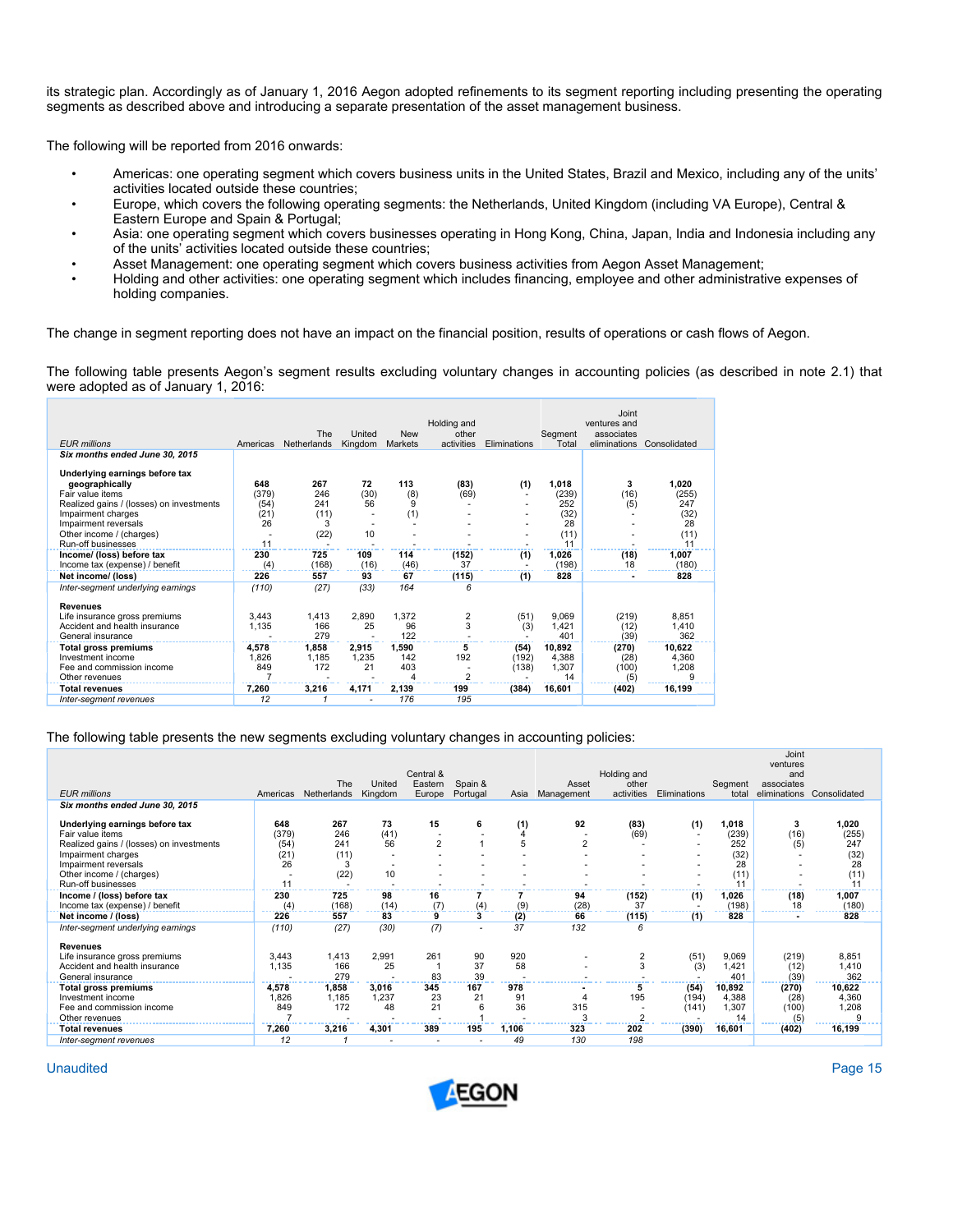The following table presents the impact of the voluntary changes in accounting policies (as presented in note 2.1) adopted as of January 1, 2016 on the new segments:

|                                                |      |                          |         |                          |                          |      |            |                          |              |         | Joint<br>ventures |                           |
|------------------------------------------------|------|--------------------------|---------|--------------------------|--------------------------|------|------------|--------------------------|--------------|---------|-------------------|---------------------------|
|                                                |      | The                      | United  | Central &<br>Eastern     | Spain &                  |      | Asset      | Holding and<br>other     |              | Segment | and<br>associates |                           |
| <b>EUR millions</b>                            |      | Americas Netherlands     | Kingdom | Europe                   | Portugal                 | Asia | Management | activities               | Eliminations | total   |                   | eliminations Consolidated |
| Six months ended June 30, 2015                 |      |                          |         |                          |                          |      |            |                          |              |         |                   |                           |
| Underlying earnings before tax                 |      |                          | (81)    |                          |                          |      |            |                          |              | (81)    |                   | (81)                      |
| Fair value items                               |      |                          |         |                          |                          |      |            |                          |              |         |                   |                           |
| Realized gains / (losses) on investments       |      |                          |         |                          |                          |      |            |                          |              |         |                   |                           |
| Impairment charges                             |      |                          |         |                          |                          |      |            |                          |              |         |                   |                           |
| Impairment reversals                           |      |                          |         |                          |                          |      |            |                          |              |         |                   |                           |
| Other income / (charges)<br>Run-off businesses | 22   |                          |         |                          |                          |      |            |                          |              | 22      |                   | 22                        |
| Income / (loss) before tax                     | 22   |                          | (81)    |                          |                          |      |            |                          |              | (58)    |                   | (58)                      |
| Income tax (expense) / benefit                 | (15) |                          | 16      |                          |                          |      |            |                          |              |         |                   |                           |
| Net income / (loss)                            | 7    | $\blacksquare$           | (65)    | $\blacksquare$           |                          |      |            |                          |              | (58)    |                   | (58)                      |
| Inter-segment underlying earnings              |      |                          |         |                          |                          |      |            |                          |              |         |                   |                           |
|                                                |      |                          |         |                          |                          |      |            |                          |              |         |                   |                           |
| <b>Revenues</b>                                |      |                          |         |                          |                          |      |            |                          |              |         |                   |                           |
| Life insurance gross premiums                  |      |                          | 1,434   |                          |                          |      |            |                          |              | 1,434   |                   | 1,434                     |
| Accident and health insurance                  |      |                          |         |                          |                          |      |            |                          |              |         |                   |                           |
| General insurance                              |      |                          |         |                          |                          |      |            |                          |              |         |                   |                           |
| <b>Total gross premiums</b>                    |      | $\sim$                   | 1,434   |                          |                          |      |            |                          |              | 1,434   |                   | 1,434                     |
| Investment income                              |      |                          |         |                          |                          |      |            |                          |              |         |                   |                           |
| Fee and commission income<br>Other revenues    |      |                          |         |                          |                          |      |            |                          |              |         |                   |                           |
| <b>Total revenues</b>                          |      | $\sim$                   | 1,434   |                          |                          |      |            |                          |              | 1,434   |                   | 1,434                     |
|                                                |      | $\overline{\phantom{a}}$ |         | $\overline{\phantom{a}}$ | $\overline{\phantom{0}}$ | ٠    | ٠          | $\overline{\phantom{a}}$ |              |         |                   |                           |
| Inter-segment revenues                         |      |                          |         |                          |                          |      |            |                          |              |         |                   |                           |

The following table presents Aegon's segment results after reflecting the voluntary changes in accounting policies (as presented in note 2.1) that came into effect as of January 1, 2016:

|                                          |          |             |                |                |          |       |                |                |              |         | Joint<br>ventures |              |
|------------------------------------------|----------|-------------|----------------|----------------|----------|-------|----------------|----------------|--------------|---------|-------------------|--------------|
|                                          |          |             |                | Central &      |          |       |                | Holding and    |              |         | and               |              |
| <b>EUR</b> millions                      |          | The         | United         | Eastern        | Spain &  |       | Asset          | other          | Eliminations | Segment | associates        |              |
|                                          | Americas | Netherlands | Kingdom        | Europe         | Portugal | Asia  | Management     | activities     |              | total   | eliminations      | Consolidated |
| Six months ended June 30, 2015           |          |             |                |                |          |       |                |                |              |         |                   |              |
| Underlying earnings before tax           |          |             |                |                |          |       |                |                |              |         |                   |              |
| geographically                           | 648      | 267         | (8)            | 15             | 6        | (1)   | 92             | (83)           | (1)          | 937     | 3                 | 940          |
| Fair value items                         | (379)    | 246         | (41)           |                |          | 4     |                | (69)           |              | (239)   | (16)              | (255)        |
| Realized gains / (losses) on investments | (54)     | 241         | 56             | $\overline{2}$ |          |       | $\overline{2}$ |                |              | 252     | (5)               | 247          |
| Impairment charges                       | (21)     | (11)        |                |                |          |       |                |                |              | (32)    |                   | (32)         |
| Impairment reversals                     | 26       | 3           | ٠              |                |          |       |                |                |              | 28      |                   | 28           |
| Other income / (charges)                 |          | (22)        | 10             |                |          |       |                |                |              | (11)    |                   | (11)         |
| Run-off businesses                       | 33       |             |                |                |          |       |                |                |              | 33      |                   | 33           |
| Income / (loss) before tax               | 253      | 725         | 17             | 16             |          |       | 94             | (152)          | (1)          | 967     | (18)              | 949          |
| Income tax (expense) / benefit           | (20)     | (168)       | $\overline{2}$ | (7)            | (4)      | (9)   | (28)           | 37             |              | (197)   | 18                | (179)        |
| Net income / (loss)                      | 233      | 557         | 19             | 9              | 3        | (2)   | 66             | (115)          | (1)          | 770     |                   | 770          |
| Inter-segment underlying earnings        | (110)    | (27)        | (30)           | (7)            |          | 37    | 132            | 6              |              |         |                   |              |
| <b>Revenues</b>                          |          |             |                |                |          |       |                |                |              |         |                   |              |
| Life insurance gross premiums            | 3,443    | 1,413       | 4,425          | 261            | 90       | 920   |                | $\overline{2}$ | (51)         | 10,503  | (219)             | 10,285       |
| Accident and health insurance            | 1,135    | 166         | 25             |                | 37       | 58    |                | 3              | (3)          | 1,421   | (12)              | 1,410        |
| General insurance                        |          | 279         |                | 83             | 39       |       |                |                |              | 401     | (39)              | 362          |
| <b>Total gross premiums</b>              | 4,578    | 1,858       | 4,450          | 345            | 167      | 978   |                | 5              | (54)         | 12,326  | (270)             | 12,056       |
| Investment income                        | 1,826    | 1,185       | 1,237          | 23             | 21       | 91    | 4              | 195            | (194)        | 4,388   | (28)              | 4,360        |
| Fee and commission income                | 849      | 172         | 48             | 21             |          | 36    | 315            |                | (141)        | 1,307   | (100)             | 1,208        |
| Other revenues                           |          |             |                |                |          |       | 3              | $\overline{2}$ |              | 14      | (5)               | 9            |
| <b>Total revenues</b>                    | 7,260    | 3,216       | 5,735          | 389            | 195      | 1.106 | 323            | 202            | (390)        | 18,035  | (402)             | 17,633       |
| Inter-segment revenues                   | 12       |             |                |                |          | 49    | 130            | 198            |              |         |                   |              |

Aegon's segment information is prepared by consolidating on a proportionate basis Aegon's joint ventures and associated companies.

#### *Performance Measure*

A performance measure of reporting segments utilized by the Company is underlying earnings before tax. Underlying earnings before tax reflects Aegon's profit from underlying business operations and excludes components that relate to accounting mismatches that are dependent on market volatility or relate to events that are considered outside the normal course of business.

Aegon believes that its performance measure, underlying earnings before tax, provides meaningful information about the underlying results of Aegon's business, including insight into the financial measures that Aegon's senior management uses in managing the business. Among other things, Aegon's senior management is compensated based in part on Aegon's results against targets using underlying earnings before tax. While many other insurers in Aegon's peer group present substantially similar performance measures, the performance measures presented in this document may nevertheless differ from the performance measures presented by other insurers. There is no standardized meaning to these measures under IFRS or any other recognized set of accounting standards.

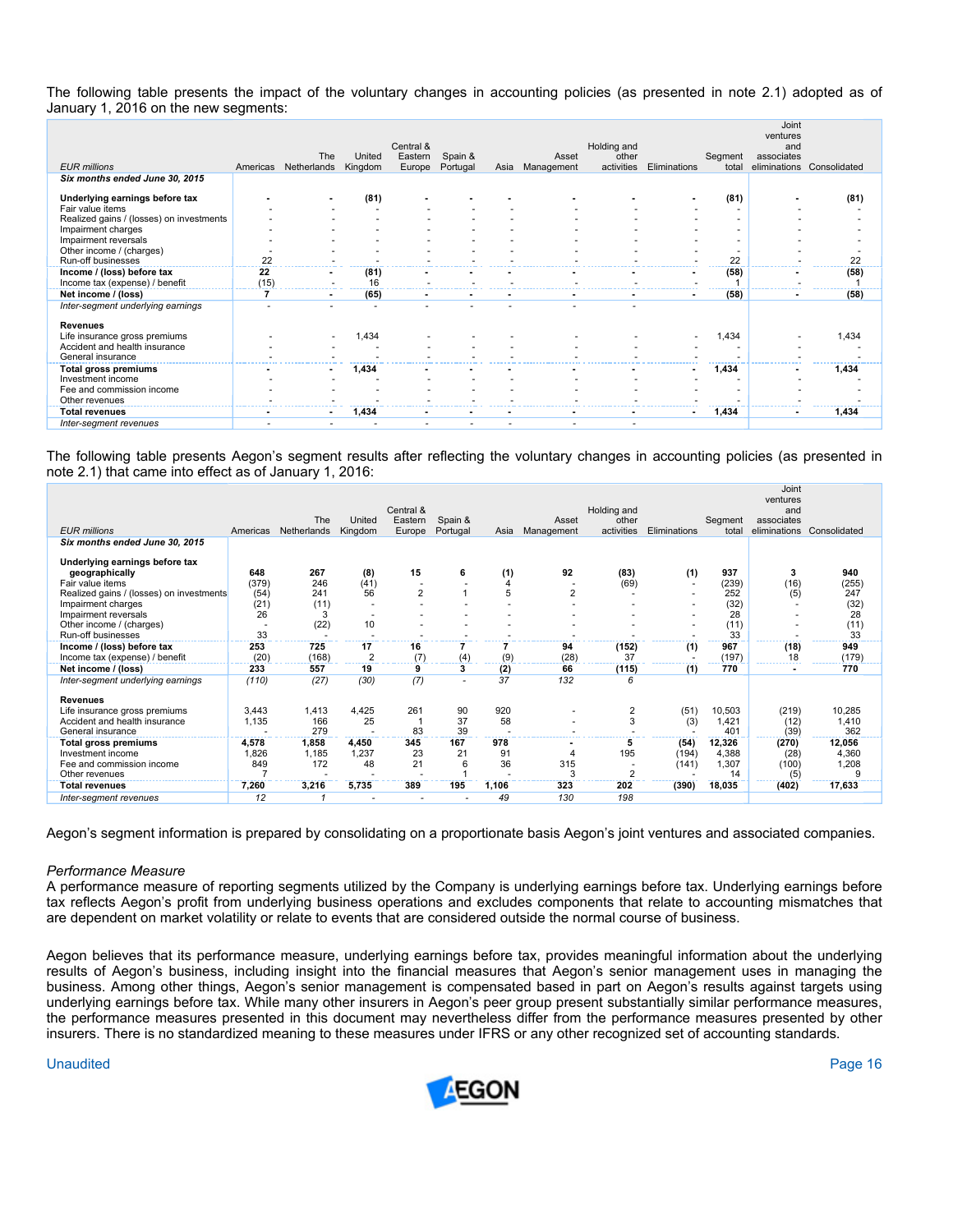The reconciliation from underlying earnings before tax to income before tax, being the most comparable IFRS measure, is presented in the tables in this note.

The items that are excluded from underlying earnings before tax as described further below are: fair value items, realized gain or losses on investments, impairment charges/reversals, other income or charges, run-off businesses and share in earnings of joint ventures and associates.

#### *Fair value items*

Fair value items include the over- or underperformance of investments and guarantees held at fair value for which the expected longterm return is included in underlying earnings before tax. Changes to these long-term return assumptions are also included in the fair value items.

In addition, hedge ineffectiveness on hedge transactions, fair value changes on economic hedges without natural offset in earnings and for which no hedge accounting is applied and fair value movements on real estate are included under fair value items.

Certain assets held by Aegon are carried at fair value and managed on a total return basis, with no offsetting changes in the valuation of related liabilities. These include assets such as investments in hedge funds, private equities, real estate (limited partnerships), convertible bonds and structured products. Underlying earnings before tax exclude any over- or underperformance compared to management's long-term expected return on assets. Based on current holdings and asset returns, the long-term expected return on an annual basis is 8-10%, depending on asset class, including cash income and market value changes. The expected earnings from these asset classes are net of deferred policy acquisition costs (DPAC) where applicable.

In addition, certain products offered by Aegon Americas contain guarantees and are reported on a fair value basis and the total return annuities and guarantees on variable annuities. The earnings on these products are impacted by movements in equity markets and risk-free interest rates. Short-term developments in the financial markets may therefore cause volatility in earnings. Included in underlying earnings before tax is a long-term expected return on these products and excluded is any over- or underperformance compared to management's expected return.

The fair value movements of certain guarantees and the fair value change of derivatives that hedge certain risks on these guarantees of Aegon the Netherlands and VA Europe (included in United Kingdom) are excluded from underlying earnings before tax, and the long-term expected return for these guarantees is set at zero. In addition fair value items include market related results on our loyalty bonus reserves in the United Kingdom. The value of these reserves are directly related to policyholder investments which value is directly impacted by movements in equity and bond markets.

Holding and other activities include certain issued bonds that are held at fair value through profit or loss (FVTPL). The interest rate risk on these bonds is hedged using swaps. The fair value movement resulting from changes in Aegon's credit spread used in the valuation of these bonds are excluded from underlying earnings before tax and reported under fair value items.

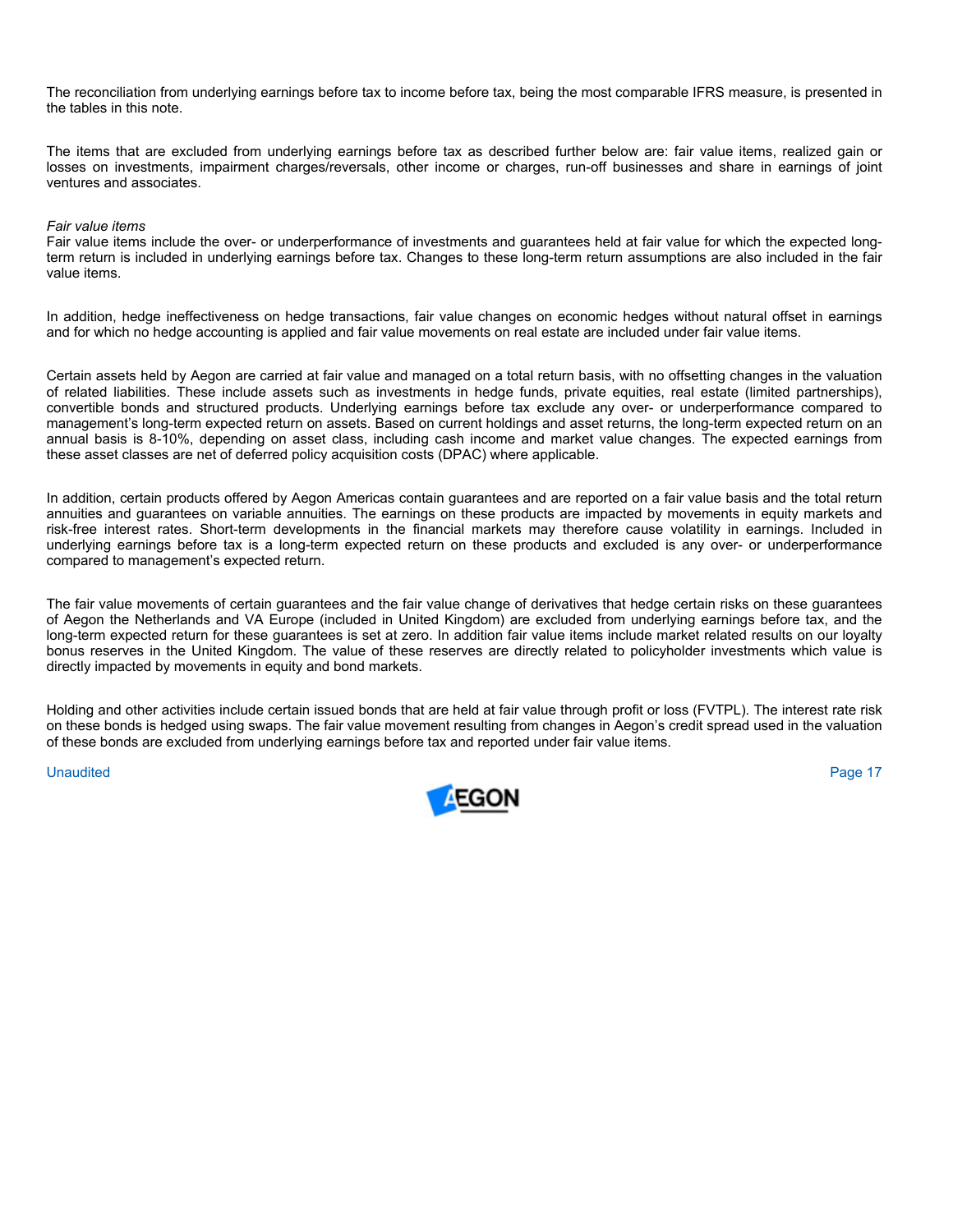#### *Realized gains or losses on investments*

Includes realized gains and losses on available-for-sale investments, mortgage loans and other loan portfolios.

#### *Impairment charges/reversals*

Impairment charges include impairments on available-for-sale debt securities, shares including the effect of deferred policyholder acquisition costs, mortgage loans and other loan portfolios at amortized cost, joint ventures and associates. Impairment reversals include reversals on available-for-sale debt securities.

#### *Other income or charges*

Other income or charges is used to report any items which cannot be directly allocated to a specific line of business. Also items that are outside the normal course of business are reported under this heading. The impact of model updates used to support calculations of our liabilities for insurance and investment contracts sold to policyholders and related assets are reported under this caption as well.

Other charges include restructuring charges that are considered other charges for segment reporting purposes because they are outside the normal course of business. In the Condensed consolidated interim financial statements, these charges are included in operating expenses.

#### *Run-off businesses*

Includes underlying results of business units where management has decided to exit the market and to run-off the existing block of business. Currently, this line includes results related to the run-off of the institutional spread-based business, structured settlements blocks of business, bank-owned and corporate-owned life insurance (BOLI/COLI) business, and the sale of the life reinsurance business in the United States. Aegon has other blocks of business for which sales have been discontinued and of which the earnings are included in underlying earnings before tax.

#### *Share in earnings of joint ventures and associates*

Earnings from Aegon's joint ventures in the Netherlands, Mexico, Spain, Portugal, China and Japan and Aegon's associates in India, Brazil, the Netherlands, United Kingdom, Mexico and France are reported on an underlying earnings before tax basis.

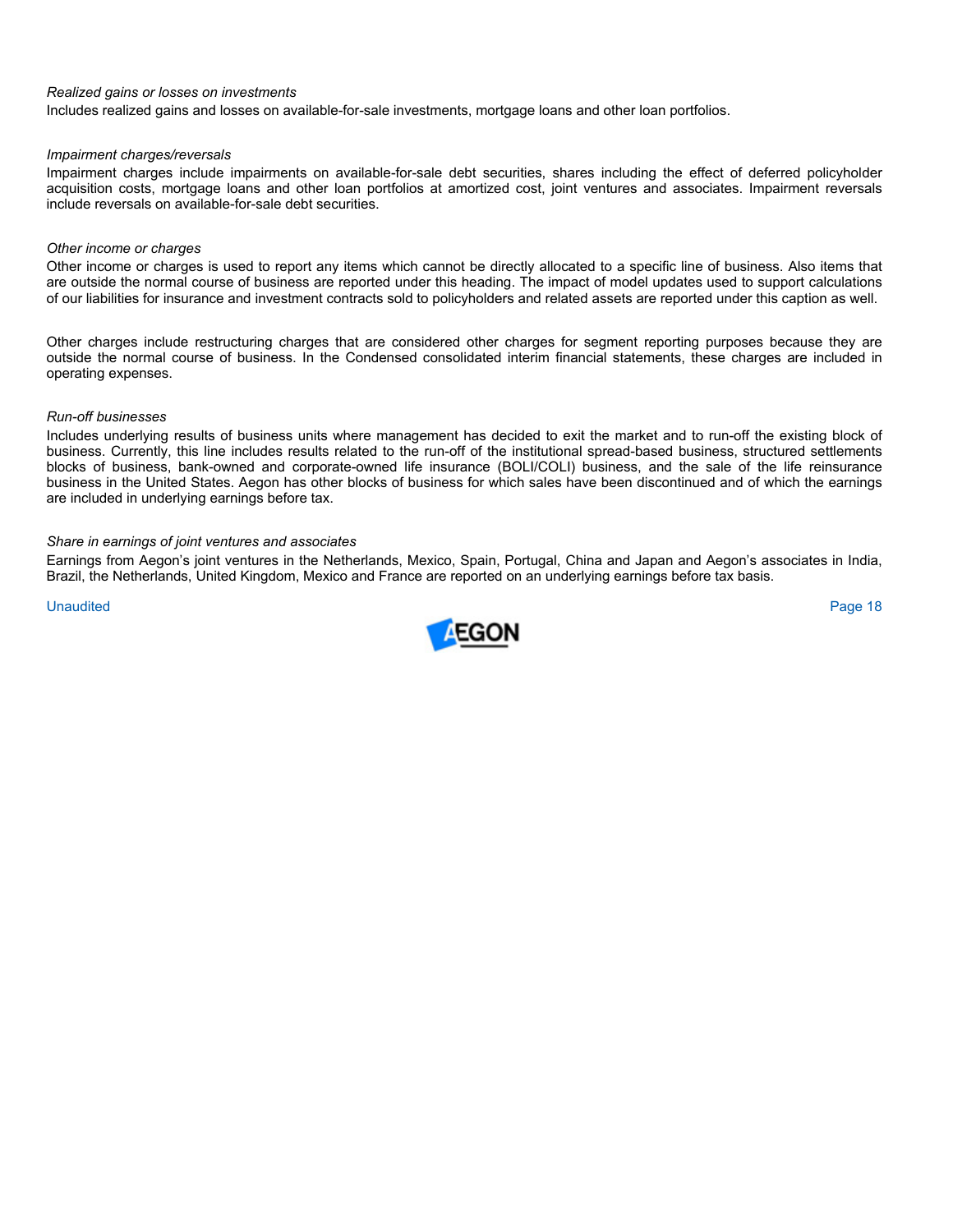## **3.1 Income statement**

|                                   |                | The         | United  | Central &<br>Eastern | Spain &        |      | Asset          | Holding and<br>other                      |                         |                  | Joint<br>ventures<br>and<br>associates |              |
|-----------------------------------|----------------|-------------|---------|----------------------|----------------|------|----------------|-------------------------------------------|-------------------------|------------------|----------------------------------------|--------------|
| <b>EUR</b> millions               | Americas       | Netherlands | Kingdom | Europe               | Portugal       | Asia | Management     | activities                                | Eliminations            | Segment<br>total | eliminations                           | Consolidated |
| Six months ended June 30, 2016    |                |             |         |                      |                |      |                |                                           |                         |                  |                                        |              |
|                                   |                |             |         |                      |                |      |                |                                           |                         |                  |                                        |              |
| Underlying earnings before tax    | 554            | 267         | 30      | 29                   |                |      | 82             |                                           | $\overline{\mathbf{c}}$ | 897              |                                        | 907          |
| geographically                    |                |             |         |                      | 3              |      |                | (72)                                      |                         |                  | 10                                     |              |
| Fair value items                  | (327)          | (691)       | 28      |                      |                | (5)  |                | (123)                                     |                         | (1, 118)         | (22)                                   | (1, 139)     |
| Realized gains / (losses) on      |                |             |         |                      |                |      |                |                                           |                         |                  |                                        |              |
| investments                       | 37             | 111         | 132     | (1)                  | (2)            | 5    |                | $\overline{\phantom{a}}$                  |                         | 283              | (3)                                    | 280          |
| Impairment charges                | (57)           | (14)        |         | $\overline{2}$       | $\sim$         | (1)  |                | (7)                                       |                         | (76)             |                                        | (76)         |
| Impairment reversals              | 10             | 8           |         |                      |                |      |                |                                           | (1)                     | 17               |                                        | 17           |
| Other income / (charges)          | 35             | ٠           | (680)   |                      |                |      |                | 4                                         |                         | (642)            |                                        | (642)        |
| Run-off businesses                | 47             |             |         |                      |                |      |                |                                           |                         | 47               |                                        | 47           |
| Income / (loss) before tax        | 298            | (319)       | (490)   | 30                   | $\overline{2}$ |      | 82             | (198)                                     | $\overline{2}$          | (592)            | (14)                                   | (606)        |
| Income tax (expense) / benefit    | (33)           | 82          | 8       | (5)                  | (4)            | (10) | (26)           | 48                                        |                         | 61               | 14                                     | 75           |
| Net income / (loss)               | 266            | (237)       | (482)   | 25                   | (2)            | (9)  | 56             | (150)                                     | 2                       | (531)            |                                        | (531)        |
| Inter-segment underlying earnings | (95)           | (50)        | (47)    | (8)                  |                | 37   | 119            | 43                                        |                         |                  |                                        |              |
| <b>Revenues</b>                   |                |             |         |                      |                |      |                |                                           |                         |                  |                                        |              |
|                                   |                |             |         |                      |                | 576  |                |                                           |                         |                  |                                        |              |
| Life insurance gross premiums     | 3,568          | 1,217       | 4,531   | 198                  | 96             |      |                | $\overline{\mathbf{c}}$<br>$\overline{7}$ | (42)                    | 10,146           | (273)                                  | 9,874        |
| Accident and health insurance     | 1,100          | 151         | 19      |                      | 72             | 56   |                |                                           | (3)                     | 1,403            | (13)                                   | 1,390        |
| General insurance                 |                | 184         |         | 90                   | 48             |      |                |                                           |                         | 321              | (48)                                   | 273          |
| <b>Total gross premiums</b>       | 4.668          | 1,551       | 4.550   | 288                  | 216            | 632  |                |                                           | (44)                    | 11,871           | (333)                                  | 11,538       |
| Investment income                 | 1,816          | 1,074       | 985     | 22                   | 20             | 112  | $\overline{2}$ | 205                                       | (203)                   | 4,033            | (25)                                   | 4,008        |
| Fee and commission income         | 824            | 175         | 45      | 18                   |                | 29   | 323            |                                           | (123)                   | 1,297            | (98)                                   | 1,199        |
| Other revenues                    | $\mathfrak{p}$ |             |         |                      |                |      |                |                                           |                         |                  | (1)                                    |              |
| <b>Total revenues</b>             | 7,310          | 2,800       | 5,581   | 328                  | 243            | 775  | 325            | 215                                       | (370)                   | 17,206           | (457)                                  | 16,749       |
| Inter-segment revenues            |                |             |         |                      |                | 39   | 124            | 207                                       |                         |                  |                                        |              |

| <b>EUR millions</b>                                                                       | Americas           | The<br>Netherlands  | United<br>Kingdom    | Central &<br>Eastern<br>Europe | Spain &<br>Portugal | Asia      | Asset<br>Management | Holding and<br>other<br>activities | Eliminations             | Segment<br>total       | Joint<br>ventures<br>and<br>associates<br>eliminations | Consolidated           |
|-------------------------------------------------------------------------------------------|--------------------|---------------------|----------------------|--------------------------------|---------------------|-----------|---------------------|------------------------------------|--------------------------|------------------------|--------------------------------------------------------|------------------------|
| Six months ended June 30, 2015                                                            |                    |                     |                      |                                |                     |           |                     |                                    |                          |                        |                                                        |                        |
| Underlying earnings before tax<br>geographically<br>Fair value items                      | 648<br>(379)       | 267<br>246          | (8)<br>(41)          | 15                             | 6                   | (1)       | 92                  | (83)<br>(69)                       | (1)                      | 937<br>(239)           | 3<br>(16)                                              | 940<br>(255)           |
| Realized gains / (losses) on<br>investments<br>Impairment charges<br>Impairment reversals | (54)<br>(21)<br>26 | 241<br>(11)<br>3    | 56                   | 2                              |                     | 5         | $\overline{2}$      |                                    | $\overline{\phantom{a}}$ | 252<br>(32)<br>28      | (5)                                                    | 247<br>(32)<br>28      |
| Other income / (charges)<br>Run-off businesses                                            | 33                 | (22)                | 10                   |                                |                     |           |                     |                                    |                          | (11)<br>33             |                                                        | (11)<br>33             |
| Income / (loss) before tax<br>Income tax (expense) / benefit                              | 253<br>(20)        | 725<br>(168)        | 17<br>$\overline{2}$ | 16<br>(7)                      | (4)                 | (9)       | 94<br>(28)          | (152)<br>37                        | (1)                      | 967<br>(197)           | (18)<br>18                                             | 949<br>(179)           |
| Net income / (loss)                                                                       | 233                | 557                 | 19                   | 9                              | 3                   | (2)       | 66                  | (115)                              | (1)                      | 770                    |                                                        | 770                    |
| Inter-segment underlying earnings                                                         | (110)              | (27)                | (30)                 | (7)                            |                     | 37        | 132                 | 6                                  |                          |                        |                                                        |                        |
| <b>Revenues</b>                                                                           |                    |                     |                      |                                |                     |           |                     |                                    |                          |                        |                                                        |                        |
| Life insurance gross premiums<br>Accident and health insurance<br>General insurance       | 3,443<br>1,135     | 1,413<br>166<br>279 | 4,425<br>25          | 261<br>83                      | 90<br>37<br>39      | 920<br>58 |                     | 2<br>3                             | (51)<br>(3)              | 10,503<br>1.421<br>401 | (219)<br>(12)<br>(39)                                  | 10,285<br>1,410<br>362 |
| Total gross premiums                                                                      | 4,578              | 1.858               | 4.450                | 345                            | 167                 | 978       |                     | 5                                  | (54)                     | 12,326                 | (270)                                                  | 12,056                 |
| Investment income                                                                         | 1,826              | 1,185               | 1,237                | 23                             | 21                  | 91        | 4                   | 195                                | (194)                    | 4,388                  | (28)                                                   | 4,360                  |
| Fee and commission income<br>Other revenues                                               | 849                | 172                 | 48                   | 21                             |                     | 36        | 315                 | $\overline{a}$<br>$\overline{2}$   | (141)                    | 1,307<br>14            | (100)<br>(5)                                           | 1,208<br>9             |
| <b>Total revenues</b>                                                                     | 7,260              | 3.216               | 5,735                | 389                            | 195                 | 1.106     | 323                 | 202                                | (390)                    | 18,035                 | (402)                                                  | 17,633                 |
| Inter-segment revenues                                                                    | 12                 | 1                   |                      |                                |                     | 49        | 130                 | 198                                |                          |                        |                                                        |                        |

Unaudited Unaudited Page 19

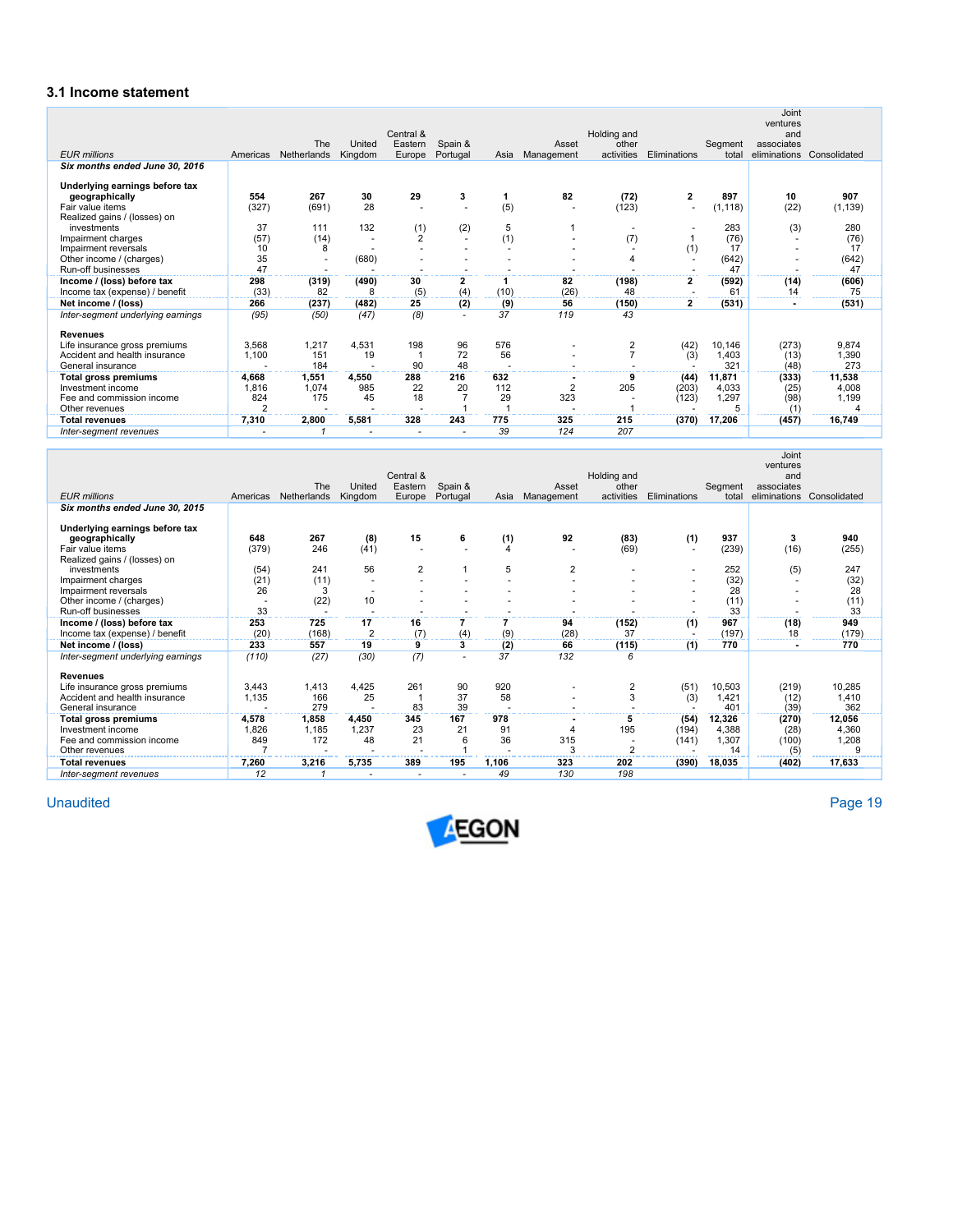#### **3.2 Investments**

Amounts included in the tables on investments are presented on an IFRS basis.

|                                                  |          |             |         | Central &      |          |       |                |                       |                          | <b>EUR millions</b> |
|--------------------------------------------------|----------|-------------|---------|----------------|----------|-------|----------------|-----------------------|--------------------------|---------------------|
|                                                  |          | The         | United  | Eastern        | Spain &  |       | Asset          | Holdings<br>and other |                          | Total               |
| June 30, 2016                                    | Americas | Netherlands | Kingdom | Europe         | Portugal | Asia  | Management     | activities            | Eliminations             | <b>EUR</b>          |
| Investments                                      |          |             |         |                |          |       |                |                       |                          |                     |
| Shares                                           | 706      | 143         | 277     | 28             | 6        |       | $\overline{2}$ | 90                    | $\sim$                   | 1,252               |
| Debt securities                                  | 70,505   | 25,347      | 2,311   | 558            | 689      | 4,879 |                |                       | $\overline{\phantom{a}}$ | 104.290             |
| Loans                                            | 9.818    | 28,333      |         | 365            | 49       | 17    |                |                       | $\overline{\phantom{a}}$ | 38,583              |
| Other financial assets                           | 12,288   | 392         | 294     |                |          |       | 58             | 170                   |                          | 13,209              |
| Investments in real estate                       | 738      | 1.163       |         | $\overline{2}$ |          |       |                |                       |                          | 1.902               |
| Investments general account                      | 94,054   | 55,378      | 2,882   | 961            | 744      | 4.896 | 61             | 260                   | ۰                        | 159,236             |
| Shares                                           |          | 8.969       | 14.836  | 275            | 11       |       |                |                       | (5)                      | 24.086              |
| Debt securities                                  | 4,953    | 16,039      | 10,270  | 242            | 11       |       |                |                       |                          | 31,515              |
| Unconsolidated investment funds                  | 95,398   | 18          | 34.263  | 879            | 57       |       |                |                       |                          | 130.615             |
| Other financial assets                           | (44)     | 3,465       | 4,164   | 9              |          |       |                |                       |                          | 7,594               |
| Investments in real estate                       |          |             | 703     |                |          |       |                |                       |                          | 703                 |
| Investments for account of policyholders         | 100,306  | 28,491      | 64,236  | 1,405          | 80       |       |                |                       | (5)                      | 194,512             |
| Investments on balance sheet                     | 194,360  | 83,869      | 67,118  | 2,366          | 824      | 4,896 | 61             | 260                   | (5)                      | 353,749             |
| Off balance sheet investments third parties      | 222.589  | 890         | 4,232   | 2,877          | 481      | 2.634 | 129.609        |                       | (1,012)                  | 362,301             |
| Total revenue generating investments             | 416.950  | 84,759      | 71,350  | 5,243          | 1,305    | 7.530 | 129,670        | 260                   | (1,017)                  | 716,050             |
| <b>Investments</b>                               |          |             |         |                |          |       |                |                       |                          |                     |
| Available-for-sale                               | 79,811   | 24.394      | 2,606   | 580            | 695      | 4,860 | 51             | 20                    | $\overline{a}$           | 113.016             |
| Loans                                            | 9,818    | 28,333      |         | 365            | 49       | 17    |                |                       |                          | 38,583              |
| Financial assets at fair value through profit or |          |             |         |                |          |       |                |                       |                          |                     |
| loss                                             | 103,994  | 29.979      | 63,810  | 1,418          | 80       | 20    | 10             | 240                   | (5)                      | 199,545             |
| Investments in real estate                       | 738      | 1.163       | 703     | $\overline{2}$ |          |       |                |                       |                          | 2,605               |
| Total investments on balance sheet               | 194.360  | 83.869      | 67,118  | 2,366          | 824      | 4.896 | 61             | 260                   | (5)                      | 353,749             |
| Investments in joint ventures                    | 10       | 806         |         |                | 474      | 139   | 123            |                       |                          | 1,553               |
| Investments in associates                        | 90       | 24          | 8       | $\overline{2}$ |          | 20    | 122            |                       |                          | 265                 |
| Other assets                                     | 28,157   | 23.820      | 13,718  | 305            | 228      | 2,856 | 256            | 32.926                | (32, 728)                | 69,537              |
|                                                  |          |             |         |                |          |       |                |                       |                          |                     |
| <b>Consolidated total assets</b>                 | 222.616  | 108.519     | 80,843  | 2,672          | 1.526    | 7,912 | 561            | 33,187                | (32, 733)                | 425,104             |

|                                                  |          |             |                   |                   |                     |       |                     |                         |                          | <b>EUR millions</b> |
|--------------------------------------------------|----------|-------------|-------------------|-------------------|---------------------|-------|---------------------|-------------------------|--------------------------|---------------------|
|                                                  |          | The         |                   | Central &         |                     |       |                     | Holdings                |                          |                     |
| December 31, 2015                                | Americas | Netherlands | United<br>Kingdom | Eastern<br>Europe | Spain &<br>Portugal | Asia  | Asset<br>Management | and other<br>activities | Eliminations             | Total<br><b>EUR</b> |
| <b>Investments</b>                               |          |             |                   |                   |                     |       |                     |                         |                          |                     |
| Shares                                           | 652      | 136         | 506               | 38                | $\overline{2}$      |       | $\overline{2}$      | 124                     | ٠                        | 1.460               |
| Debt securities                                  | 65,284   | 23.370      | 13,185            | 525               | 636                 | 4,391 |                     |                         | ٠                        | 107,390             |
| Loans                                            | 10,062   | 27,692      |                   | 340               | 62                  | 19    |                     | 88                      | $\overline{\phantom{a}}$ | 38,263              |
| Other financial assets                           | 10,783   | 335         | 160               | 6                 | $\overline{2}$      |       | 72                  | 18                      | $\overline{\phantom{a}}$ | 11,376              |
| Investments in real estate                       | 840      | 1.148       |                   | $\overline{2}$    |                     |       |                     |                         |                          | 1.990               |
| Investments general account                      | 87,620   | 52,681      | 13,850            | 911               | 702                 | 4,409 | 74                  | 230                     | $\sim$                   | 160,478             |
| Shares                                           |          | 9.174       | 17.274            | 247               | 12                  |       |                     |                         | (8)                      | 26.699              |
| Debt securities                                  | 4.967    | 14.642      | 11.728            | 256               | 13                  |       |                     |                         |                          | 31.606              |
| Unconsolidated investment funds                  | 96,187   | 17          | 37,622            | 959               | 61                  |       |                     |                         | ٠                        | 134,845             |
| Other financial assets                           | 10       | 2,923       | 3.115             | 6                 |                     |       |                     |                         | $\overline{\phantom{a}}$ | 6.054               |
| Investments in real estate                       |          |             | 1.022             |                   |                     |       |                     |                         |                          | 1.022               |
| Investments for account of policyholders         | 101.164  | 26,756      | 70,760            | 1.468             | 87                  |       |                     |                         | (8)                      | 200,226             |
| Investments on balance sheet                     | 188.784  | 79,437      | 84,610            | 2,379             | 789                 | 4,409 | 74                  | 230                     | (8)                      | 360,704             |
| Off balance sheet investments third parties      | 212.704  | 897         | 3.899             | 2.855             | 508                 | 2.317 | 127.329             |                         | (1,069)                  | 349,440             |
| Total revenue generating investments             | 401,487  | 80,334      | 88,509            | 5,234             | 1,297               | 6,727 | 127,404             | 230                     | (1,077)                  | 710,144             |
| <b>Investments</b>                               |          |             |                   |                   |                     |       |                     |                         |                          |                     |
| Available-for-sale                               | 72.761   | 22.479      | 13,534            | 545               | 638                 | 4,370 | 65                  | 18                      | ٠                        | 114.409             |
| Loans                                            | 10.062   | 27,692      |                   | 340               | 62                  | 19    |                     | 88                      |                          | 38,263              |
| Financial assets at fair value through profit or |          |             |                   |                   |                     |       |                     |                         |                          |                     |
| loss                                             | 105.121  | 28.119      | 70.054            | 1,493             | 88                  | 21    | 9                   | 124                     | (8)                      | 205.020             |
| Investments in real estate                       | 840      | 1.148       | 1.022             | 2                 |                     |       |                     |                         |                          | 3.012               |
| Total investments on balance sheet               | 188,784  | 79,437      | 84,610            | 2,379             | 789                 | 4,409 | 74                  | 230                     | (8)                      | 360,704             |
| Investments in joint ventures                    | 7        | 837         |                   |                   | 505                 | 101   | 109                 | 3                       | $\overline{\phantom{a}}$ | 1,561               |
| Investments in associates                        | 75       | 19          | 9                 |                   |                     | 12    | 126                 |                         |                          | 242                 |
| Other assets                                     | 27.396   | 17.349      | 5,204             | 322               | 124                 | 3,070 | 304                 | 31.020                  | (31.881)                 | 52,908              |
| <b>Consolidated total assets</b>                 | 216.262  | 97,642      | 89.822            | 2.701             | 1.417               | 7.592 | 613                 | 31.254                  | (31.889)                 | 415,415             |

**Unaudited** Unaudited Page 20

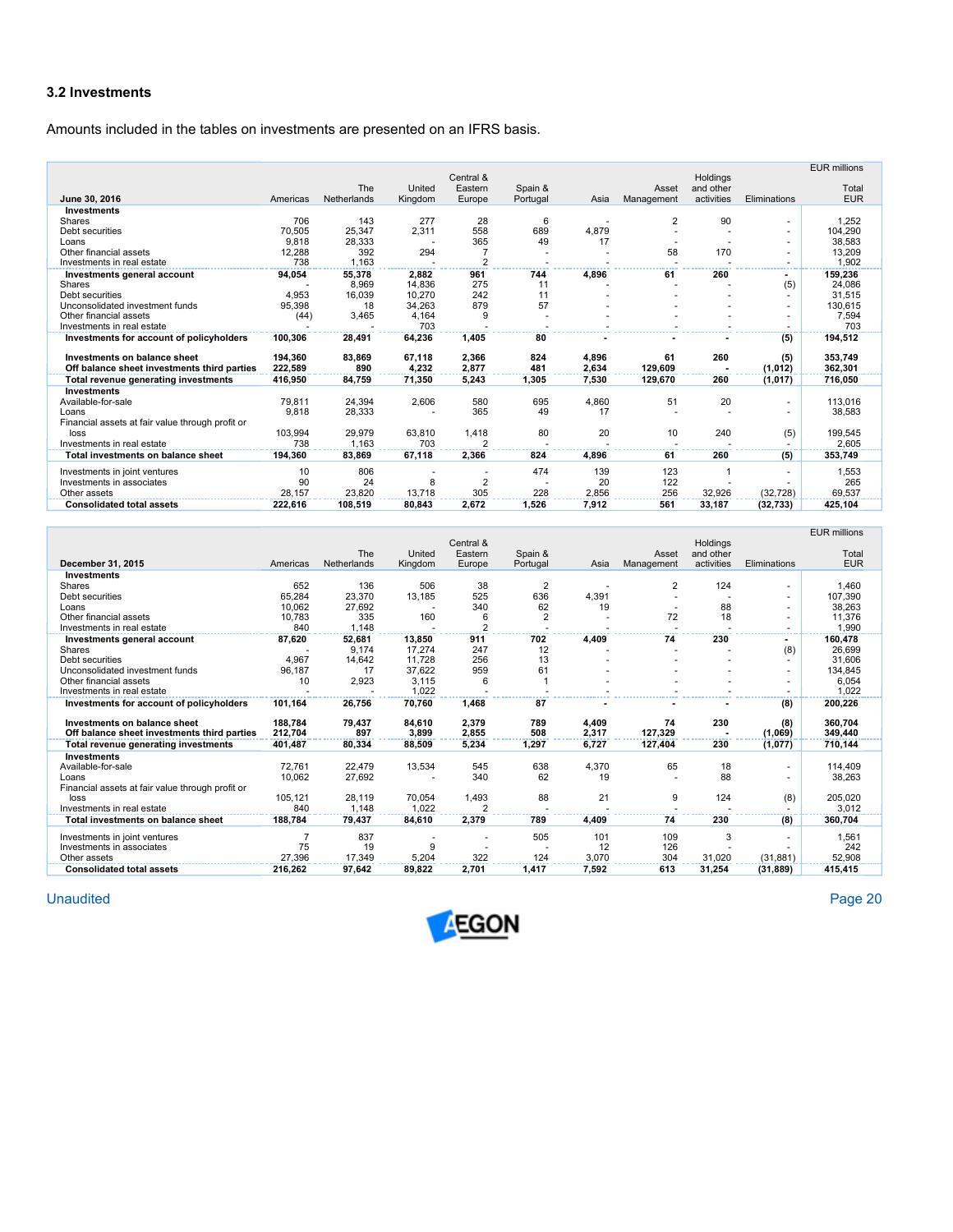#### **4. Premium income and premiums paid to reinsurers**

| <b>EUR</b> millions           | <b>YTD 2016</b> | <b>YTD 2015</b> |
|-------------------------------|-----------------|-----------------|
|                               |                 |                 |
| <b>Premium income</b>         |                 |                 |
| Life                          |                 | 10,285          |
| Non-Life                      | 9,874<br>1,664  | 1.771           |
| <b>Total</b>                  | 11,538          | 12,056          |
| Premiums paid to reinsurers 1 |                 |                 |
| Life                          | 1,403           | 298             |
| Non-Life                      | 131             | 138             |
| <b>Total</b><br>_____         | .534            | .436            |

1 Premiums paid to reinsurers are recorded within Benefits and expenses in the income statement - refer to note 8 - Benefits and expenses.

Premium income Life includes EUR 1,317 million for Q2 2016 and EUR 2,118 million YTD 2016 (Q2 2015: EUR 971 million, YTD 2015 EUR 1,821 million) of premiums related to insurance policies upgraded to the new retirement platform in the UK.

#### **5. Investment income**

| <b>EUR</b> millions                                                                            | <b>YTD 2016</b>    | YTD 2015           |
|------------------------------------------------------------------------------------------------|--------------------|--------------------|
| Interest income<br>Dividend income<br>Rental income                                            | 3.269<br>675<br>64 | 3.538<br>754<br>68 |
| <b>Total investment income</b>                                                                 | 4.008              | 4.360              |
| Investment income related to general account<br>Investment income for account of policyholders | 2,867<br>1.141     | 328                |
| Total                                                                                          | 4 OO8              | . 360              |

### **6. Results from financial transactions**

| EUR millions                                                                                                                                                                                                                                                                                                                                                                                                                                                                                                                                                                      | <b>YTD 2016</b>                                          | <b>YTD 2015</b>                                 |
|-----------------------------------------------------------------------------------------------------------------------------------------------------------------------------------------------------------------------------------------------------------------------------------------------------------------------------------------------------------------------------------------------------------------------------------------------------------------------------------------------------------------------------------------------------------------------------------|----------------------------------------------------------|-------------------------------------------------|
| Net fair value change of general account financial investments at FVTPL other than derivatives<br>Realized gains /(losses) on financial investments<br>Gains /(losses) on investments in real estate<br>Net fair value change of derivatives<br>Net fair value change on for account of policyholder financial assets at FVTPL<br>Net fair value change on investments in real estate for account of policyholders<br>Net foreign currency gains /(losses)<br>Net fair value change on borrowings and other financial liabilities<br>Realized gains /(losses) on repurchased debt | (65)<br>281<br>26<br>(215)<br>6.462<br>(25)<br>24<br>(3) | 48<br>268<br>17<br>(405)<br>3.011<br>14<br>(28) |
| Total                                                                                                                                                                                                                                                                                                                                                                                                                                                                                                                                                                             | 6.485                                                    | 2.937                                           |

The increase of the net fair value change on for account of policyholder financial assets at FVTPL in Q2 2016 compared with Q2 2015 is mainly driven by interest rates movements. Net fair value change on for accounts of policyholder financial assets at FVTPL is offset by amounts in the Claims and benefits line reported in note 8 - Benefits and expenses.

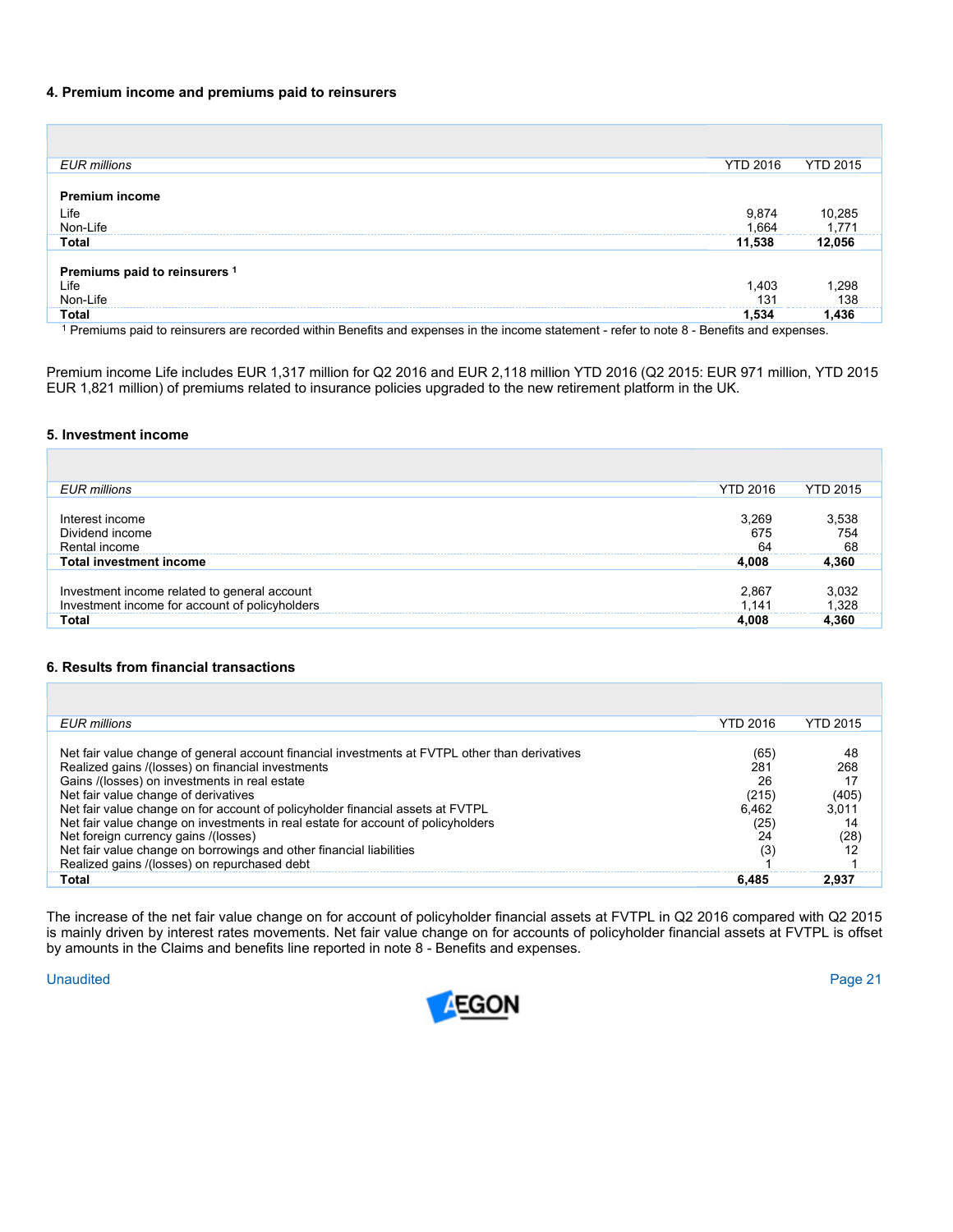#### **7. Other income**

Other income of EUR 55 million in 2016 related mainly to the sale of Transamerica Financial Advisors. This transaction has resulted in a gain of USD 58 million (EUR 52 million). Refer to note 21 Acquisitions / divestments.

#### **8. Benefits and expenses**

| <b>EUR</b> millions                                                                                              | <b>YTD 2016</b>                        | <b>YTD 2015</b>                      |
|------------------------------------------------------------------------------------------------------------------|----------------------------------------|--------------------------------------|
| Claims and benefits<br>Employee expenses<br>Administration expenses<br>Deferred expenses<br>Amortization charges | 23.088<br>1.155<br>63'<br>'634'<br>484 | 19,301<br>1,125<br>612<br>795<br>715 |
| Total                                                                                                            | 24.724                                 |                                      |

The following table provides an analysis of "claims and benefits":

| <b>EUR</b> millions                                                                                                              | <b>YTD 2016</b> | <b>YTD 2015</b> |
|----------------------------------------------------------------------------------------------------------------------------------|-----------------|-----------------|
|                                                                                                                                  |                 |                 |
|                                                                                                                                  | 10,124          | 12,832          |
|                                                                                                                                  | 1,068           | 1,037           |
| Benefits and claims paid life<br>Benefits and claims paid non-life<br>Change in valuation of liabilities for insurance contracts | 8.449           | 4,721           |
| Change in valuation of liabilities for investment contracts                                                                      | 394             | (2,441          |
| Other                                                                                                                            | (15             |                 |
| Policyholder claims and benefits                                                                                                 | 20,020          | 16,140          |
| Premium paid to reinsurers                                                                                                       | 1.534           | .436            |
| Profit sharing and rebates                                                                                                       |                 |                 |
| Commissions                                                                                                                      | .524            |                 |
| Total                                                                                                                            | 23.088          |                 |

The lines "change in valuation of liabilities for insurance contracts" and "change in valuation of liabilities for investment contracts" reflect changes in technical provisions resulting from fair value changes on for account of policyholder financial assets included in Results from financial transactions (note 6) of EUR 6,462 million (YTD 2015: EUR 3,011 million). In addition, the line "change in valuation of liabilities for insurance contracts" includes changes in technical provisions for life insurance contracts of EUR 3,026 million negative (YTD 2015: EUR 533 million negative).

Unaudited Page 22

г

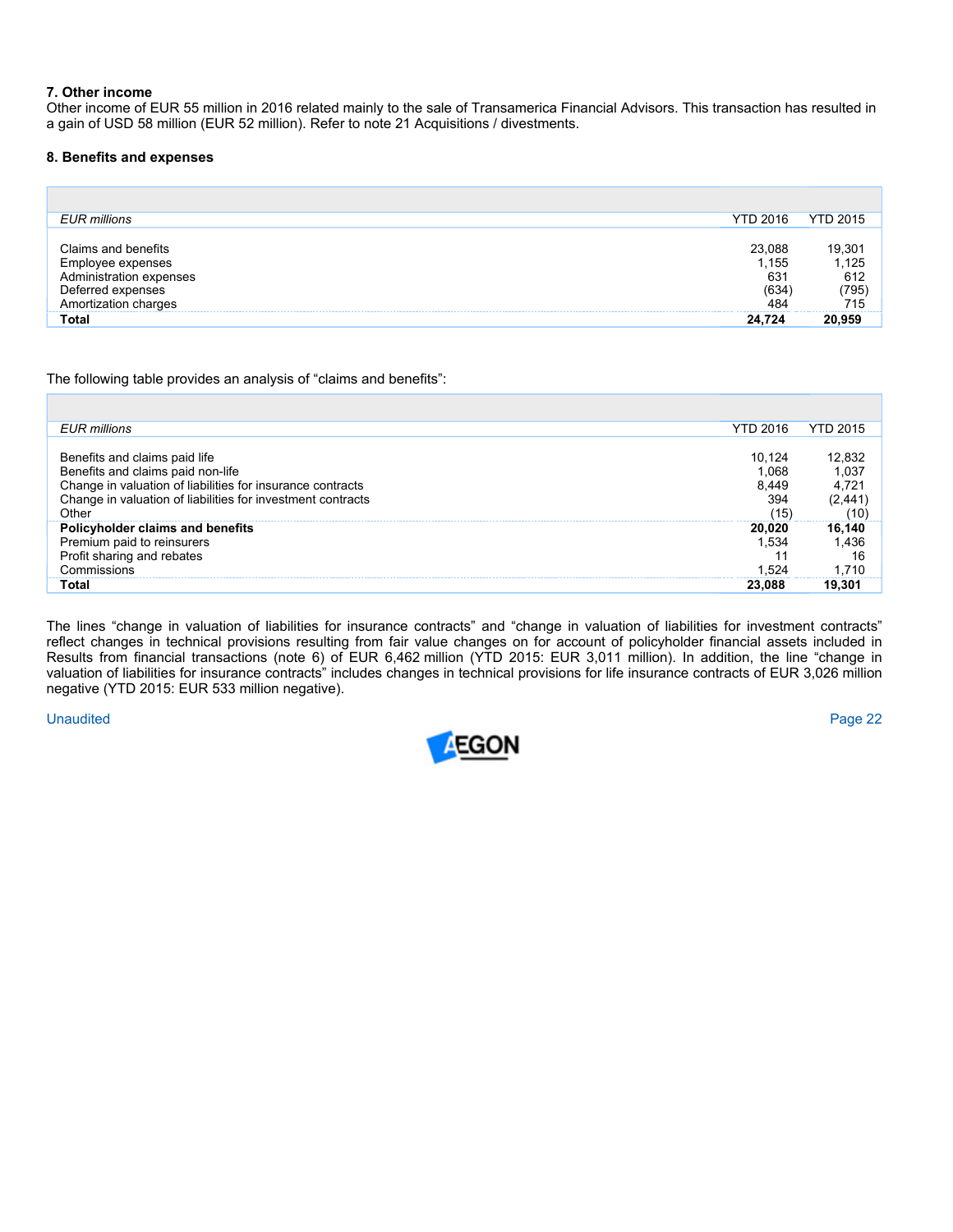#### **9. Impairment charges/(reversals)**

| <b>EUR</b> millions                                                                                                                            | <b>YTD 2016</b> | <b>YTD 2015</b> |
|------------------------------------------------------------------------------------------------------------------------------------------------|-----------------|-----------------|
|                                                                                                                                                |                 |                 |
| Impairment charges / (reversals) comprise:                                                                                                     |                 |                 |
| Impairment charges on financial assets, excluding receivables 1                                                                                | 72              | 35              |
| Impairment reversals on financial assets, excluding receivables 1                                                                              | (17             | (28             |
| Impact of the above impairments on the valuation of insurance assets and liabilities 1                                                         |                 |                 |
| Impairment charges / (reversals) on non-financial assets and receivables                                                                       | (2              |                 |
| Total                                                                                                                                          | 60              |                 |
| Impairment charges on financial assets, excluding receivables, from:<br><b>Shares</b><br>Debt securities and money market instruments<br>Loans | 20<br>39<br>13  | 17<br>15        |
| Total                                                                                                                                          | 72              | 35              |
| Impairment reversals on financial assets, excluding receivables, from:<br>Debt securities and money market instruments                         | (1)             | (24)            |
| Loans                                                                                                                                          | (9)             | (4)             |
| Investments in associates                                                                                                                      |                 |                 |
| Total                                                                                                                                          | (17)            | (28)            |

1 Impairment charges / (reversals) on financial assets, excluding receivables, are excluded from underlying earnings before tax for segment reporting (refer to note 3.1).

#### **10. Other charges**

Other charges of EUR 682 million mainly relate to the book loss of the sale on the UK annuity portfolio. For more details on the sale of the UK annuity portfolio refer to note 19 Assets and Liabilities held for sale and note 21 Acquisitions/divestments.

#### **11. Intangible assets**

| Future servicing rights<br>Software<br>Other | 65<br>55      | 57<br>61      |
|----------------------------------------------|---------------|---------------|
| Goodwill<br>VOBA                             | 281<br>.393   | 299<br>.472   |
| <b>EUR</b> millions                          | Jun. 30, 2016 | Dec. 31, 2015 |
|                                              |               |               |

Intangible assets, except for goodwill, are predominantly impacted by periodic amortization of balances and changes in foreign exchange rates.

#### **12. Investments**

П

| EUR millions                                                                                       | Jun. 30, 2016              | Dec. 31, 2015              |
|----------------------------------------------------------------------------------------------------|----------------------------|----------------------------|
| Available-for-sale (AFS)<br>Loans<br>Financial assets at fair value through profit or loss (FVTPL) | 113,016<br>38.583<br>5.736 | 114,409<br>38,263<br>5.816 |
| Financial assets, for general account, excluding derivatives<br>Investments in real estate         | 157.334<br>.902            | 158,488<br>.990            |
| Total investments for general account, excluding derivatives                                       | 159.236                    | 160.478                    |

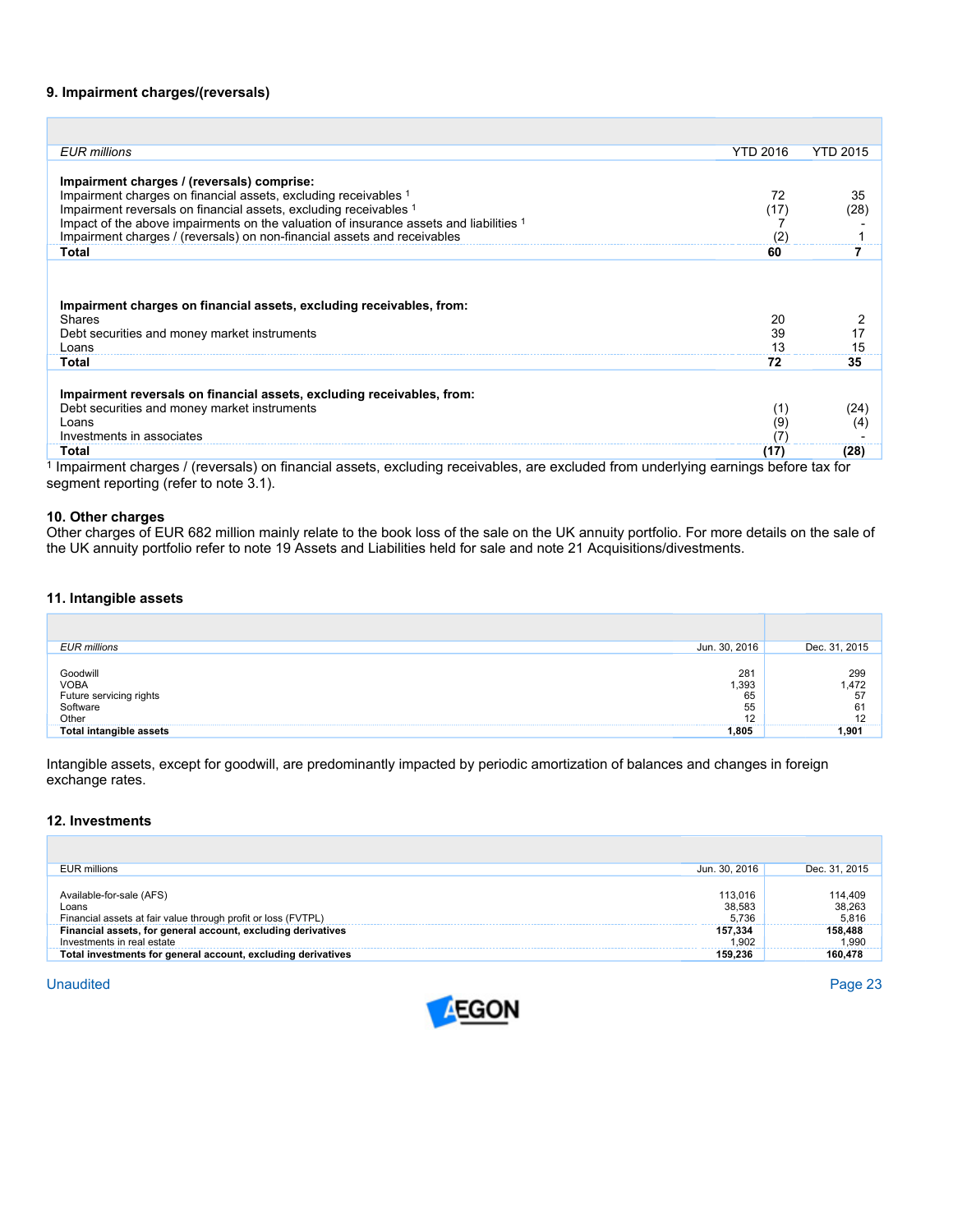## **Financial assets, for general account, excluding derivatives**

| <b>EUR</b> millions                           | <b>AFS</b> | <b>FVTPL</b> | Loans  | Total           |
|-----------------------------------------------|------------|--------------|--------|-----------------|
|                                               |            |              |        |                 |
| Shares                                        | 701        | 551          |        | 1,252           |
| Debt securities                               | 101,984    | 2,306        |        | 104,290         |
| Money market and other short-term investments | 9,006      | 487          |        | 9,493           |
| Mortgages loans                               |            |              | 33,116 | 33,116          |
| Private loans                                 |            |              | 3,050  | 3,050           |
| Deposits with financial institutions          |            |              | 192    | 192             |
| Policy loans                                  |            |              | 2,113  | 2,113           |
| Other                                         | 1,325      | 2,392        | 113    | 3,829           |
| June 30, 2016                                 | 113,016    | 5,736        | 38,583 | 157,334         |
|                                               | <b>AFS</b> | <b>FVTPL</b> | Loans  | Total           |
| <b>Shares</b>                                 | 820        | 640          |        | 1,460           |
| Debt securities                               | 105,151    | 2,239        |        | 107,390         |
| Money market and other short-term investments | 7,141      | 303          |        |                 |
| Mortgages loans                               |            |              | 32,899 | 7,444<br>32,899 |
| Private loans                                 |            |              | 2,847  | 2,847           |
| Deposits with financial institutions          |            |              | 106    | 106             |
| Policy loans                                  |            |              | 2,201  | 2,201           |
| Other                                         | 1,297      | 2,635        | 210    | 4,141           |
| December 31, 2015                             | 114,409    | 5,816        | 38,263 | 158,488         |

# **13. Investments for account of policyholders**

| <b>EUR</b> millions                                                                                                                                      | Jun. 30, 2016                                          | Dec. 31, 2015                                          |
|----------------------------------------------------------------------------------------------------------------------------------------------------------|--------------------------------------------------------|--------------------------------------------------------|
| Shares<br>Debt securities<br>Money market and short-term investments<br>Deposits with financial institutions<br>Unconsolidated investment funds<br>Other | 24,086<br>31,515<br>1,616<br>2,591<br>130,615<br>3.387 | 26,699<br>31,606<br>1,907<br>1,222<br>134,845<br>2.925 |
| Total investments for account of policyholders at fair value<br>through profit or loss, excluding derivatives<br>Investment in real estate               | 193,810<br>703                                         | 199,204<br>.022                                        |
| Total investments for account of policyholders                                                                                                           | 194,512                                                | 200.226                                                |

#### **14. Derivatives**

The movements in derivative balances mainly result from changes in interest rates during the period as well as purchases and disposals.

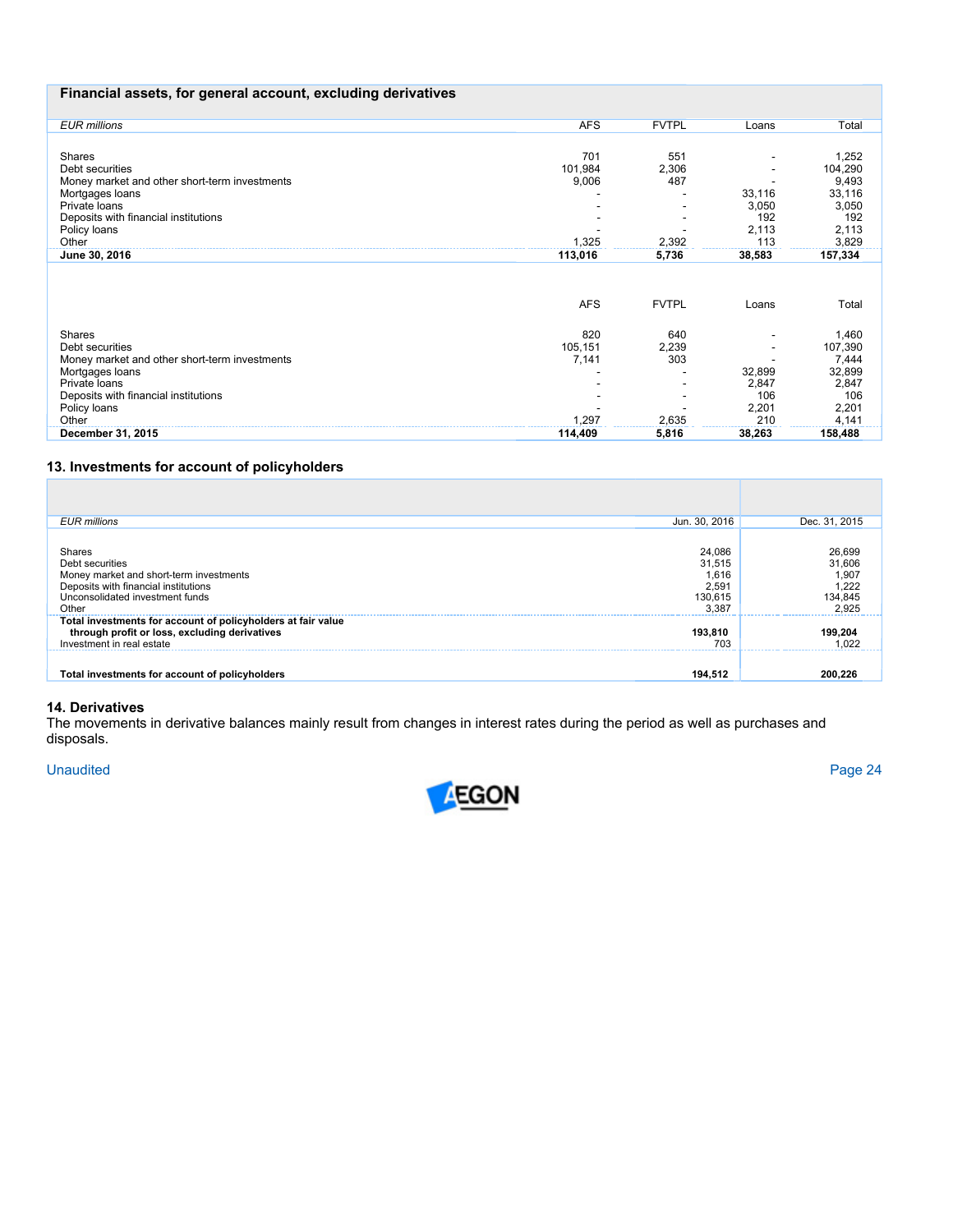#### **15. Fair value**

The following tables provide an analysis of financial instruments recorded at fair value on a recurring basis by level of the fair value hierarchy:

| <b>Fair value hierarchy</b>                                              |                |          |           |         |
|--------------------------------------------------------------------------|----------------|----------|-----------|---------|
| <b>EUR</b> millions                                                      | Level I        | Level II | Level III | Total   |
| As at June 30, 2016                                                      |                |          |           |         |
| Financial assets carried at fair value<br>Available-for-sale investments |                |          |           |         |
| Shares                                                                   | 53             | 303      | 345       | 701     |
| Debt securities                                                          | 30,627         | 67.278   | 4.078     | 101,984 |
| Money markets and other short-term instruments                           |                | 9.006    |           | 9,006   |
| Other investments at fair value                                          |                | 464      | 860       | 1.325   |
| <b>Total Available-for-sale investments</b>                              | 30,680         | 77,052   | 5,283     | 113,016 |
| Fair value through profit or loss                                        |                |          |           |         |
| Shares                                                                   | 200            | 351      |           | 551     |
| Debt securities                                                          | 26             | 2,274    | 6         | 2,306   |
| Money markets and other short-term instruments                           | 150            | 337      |           | 487     |
| Other investments at fair value                                          | $\overline{2}$ | 1.131    | 1,258     | 2,392   |
| Investments for account of policyholders 1                               | 120,231        | 72.043   | 1,535     | 193,810 |
| Derivatives                                                              | 59             | 17,572   | 453       | 18,084  |
| Total Fair value through profit or loss                                  | 120,668        | 93,709   | 3,253     | 217,629 |
| Total financial assets at fair value                                     | 151,348        | 170,760  | 8,536     | 330,645 |
|                                                                          |                |          |           |         |
| Financial liabilities carried at fair value                              |                |          |           |         |
| Investment contracts for account of policyholders 2                      | 17,968         | 22.804   | 139       | 40.911  |
| Borrowings <sup>3</sup>                                                  |                | 607      |           | 607     |
| Derivatives                                                              | 87             | 12,856   | 4,011     | 16,955  |
| Total financial liabilities at fair value                                | 18,056         | 36.267   | 4,150     | 58,473  |

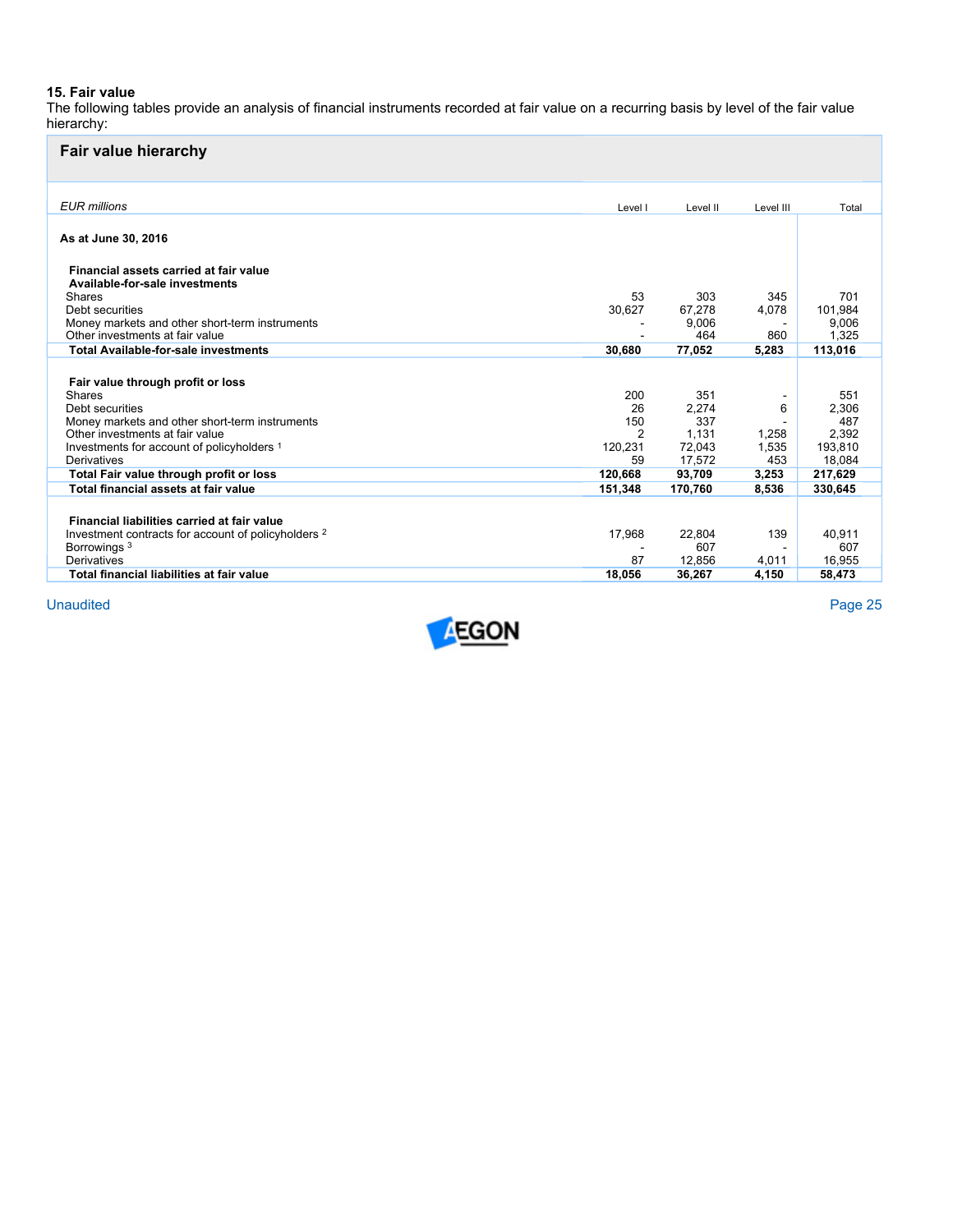# **Fair value hierarchy**

| <b>EUR</b> millions                                                                                                                                                                                                                                         |                                                         |                                                            |                                     |                                                              |
|-------------------------------------------------------------------------------------------------------------------------------------------------------------------------------------------------------------------------------------------------------------|---------------------------------------------------------|------------------------------------------------------------|-------------------------------------|--------------------------------------------------------------|
|                                                                                                                                                                                                                                                             | Level I                                                 | Level II                                                   | Level III                           | Total                                                        |
| As at December 31, 2015                                                                                                                                                                                                                                     |                                                         |                                                            |                                     |                                                              |
| Financial assets carried at fair value<br>Available-for-sale investments                                                                                                                                                                                    |                                                         |                                                            |                                     |                                                              |
| <b>Shares</b>                                                                                                                                                                                                                                               | 29                                                      | 498                                                        | 293                                 | 820                                                          |
| Debt securities                                                                                                                                                                                                                                             | 28,701                                                  | 72,307                                                     | 4,144                               | 105,151                                                      |
| Money markets and other short-term instruments                                                                                                                                                                                                              |                                                         | 7.141                                                      |                                     | 7,141                                                        |
| Other investments at fair value                                                                                                                                                                                                                             | 31                                                      | 337                                                        | 928                                 | 1.297                                                        |
| <b>Total Available-for-sale investments</b>                                                                                                                                                                                                                 | 28,761                                                  | 80,283                                                     | 5,365                               | 114,409                                                      |
| Fair value through profit or loss<br>Shares<br>Debt securities<br>Money markets and other short-term instruments<br>Other investments at fair value<br>Investments for account of policyholders 1<br>Derivatives<br>Total Fair value through profit or loss | 254<br>16<br>$\overline{2}$<br>121.227<br>54<br>121,552 | 385<br>2,217<br>303<br>1.368<br>76.232<br>11.270<br>91,775 | 6<br>1,265<br>1.745<br>222<br>3,239 | 640<br>2,239<br>303<br>2.635<br>199,204<br>11,545<br>216,566 |
| Total financial assets at fair value                                                                                                                                                                                                                        | 150,313                                                 | 172,058                                                    | 8.604                               | 330.975                                                      |
| Financial liabilities carried at fair value<br>Investment contracts for account of policyholders 2<br>Borrowings <sup>3</sup><br>Derivatives                                                                                                                | 16,943<br>4                                             | 23,266<br>617<br>8,782                                     | 156<br>2,104                        | 40,365<br>617<br>10,890                                      |
| Total financial liabilities at fair value                                                                                                                                                                                                                   | 16.946                                                  | 32.665                                                     | 2.260                               | 51,871                                                       |
| The investments for account of policyholders included in the toble above represents only these investments corried of foir value through profit or loos                                                                                                     |                                                         |                                                            |                                     |                                                              |

 $\frac{1}{4}$  The investments for account of policyholders included in the table above represents only those investments carried at fair value through profit or loss.<br>
<sup>2</sup> The investment contracts for account of policyholders

#### **Significant transfers between Level I, Level II and Level III**

Aegon's policy is to record transfers of assets and liabilities between Level I, Level II and Level III at their fair values as of the beginning of each reporting period.

The table below shows transfers between Level I and II for financial assets and financial liabilities recorded at fair value on a recurring basis during the six-month period ended June 30, 2016.

| Fair value transfers                                                                             |                  |                          |                  |                |
|--------------------------------------------------------------------------------------------------|------------------|--------------------------|------------------|----------------|
| <b>EUR</b> millions                                                                              |                  | <b>YTD 2016</b>          |                  | Full Year 2015 |
|                                                                                                  | <b>Transfers</b> | <b>Transfers</b>         | <b>Transfers</b> |                |
|                                                                                                  | Level I to       | Level II to              | Level I to       | Level II to    |
|                                                                                                  | Level II         | Level I                  | Level II         | Level I        |
| Financial assets carried at fair value<br>Available-for-sale investments                         |                  |                          |                  |                |
| Debt securities                                                                                  | 5                | 2                        | 14               | 156            |
| Total                                                                                            | 5                | $\mathbf{2}$             | 14               | 156            |
| Fair value through profit or loss                                                                |                  |                          |                  |                |
| Shares                                                                                           |                  |                          |                  | 40             |
| Investments for account of policyholders                                                         | ۰                | (8)                      | (3)              | 209            |
| Total                                                                                            |                  | (8)                      | (3)              | 248            |
| Total financial assets at fair value                                                             | 5                | (6)                      | 11               | 405            |
| Financial liabilities carried at fair value<br>Investment contracts for account of policyholders | ۰                | $\overline{\phantom{a}}$ | -                | 1              |
| Total financial liabilities at fair value                                                        |                  | $\blacksquare$           |                  | 1              |

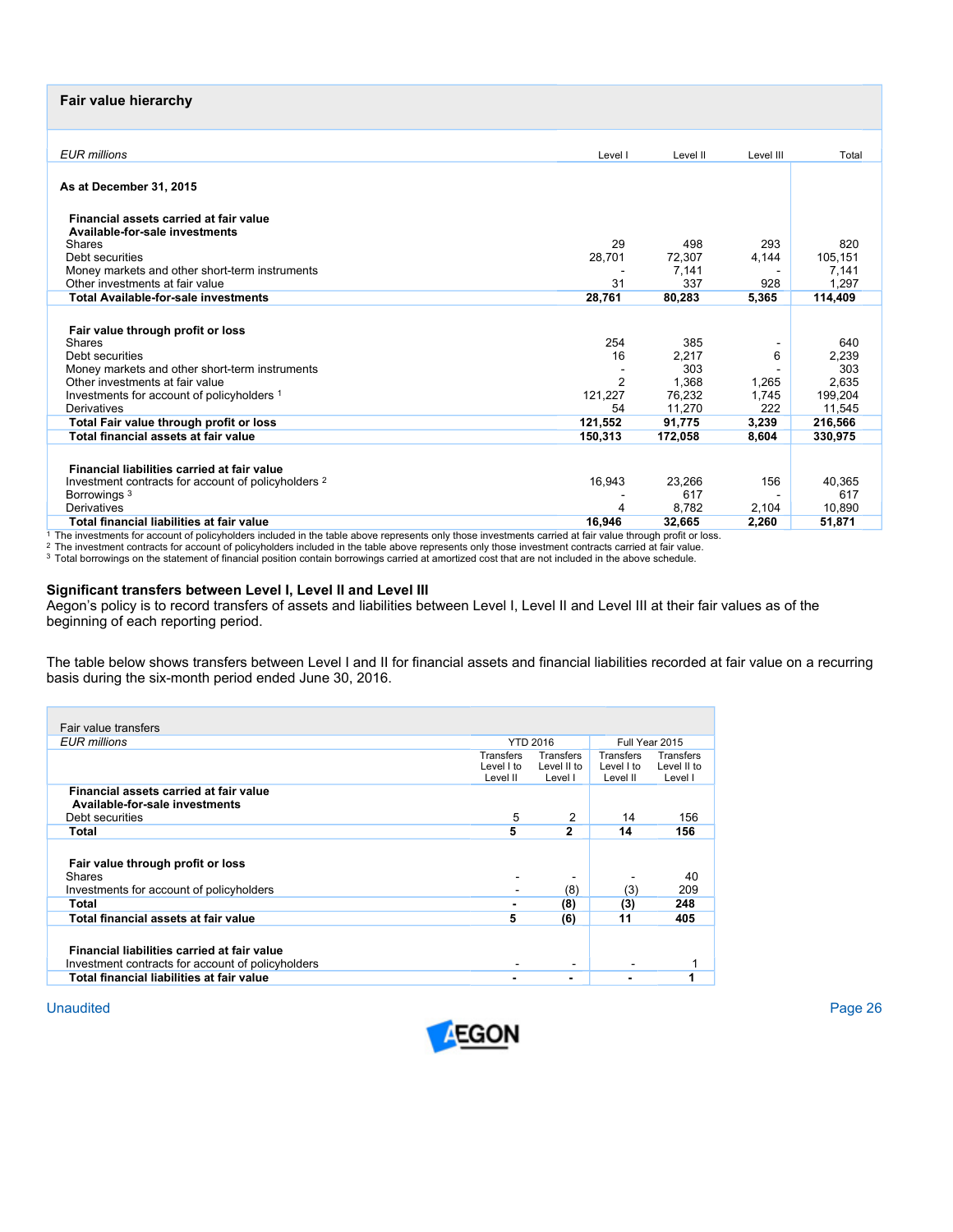Transfers are identified based on transaction volume and frequency, which are indicative of an active market.

#### *Movements in Level III financial instruments measured at fair value*

The following table summarizes the change of all assets and liabilities measured at estimated fair value on a recurring basis using significant unobservable inputs ('Level III'), including realized and unrealized gains (losses) of all assets and liabilities and unrealized gains (losses) of all assets and liabilities still held at the end of the respective period.

#### **Roll forward of Level III financial instruments**

| <b>EUR millions</b>                                                      | January 1,<br>2016 | Total gains /<br>losses in<br>income<br>statement <sup>1</sup> | Total gains /<br>losses in OCI | <sup>2</sup> Purchases | Sales | Settlements              | Net<br>exchange<br>differences | Transfers<br>from Level I<br>and Level II | Transfers to<br>Level I and<br>Level II | June 30.<br>2016 | Total unrealized gains<br>and losses for the<br>period recorded in the<br>P&L for instruments<br>held at June 30, 2016 <sup>3</sup> |
|--------------------------------------------------------------------------|--------------------|----------------------------------------------------------------|--------------------------------|------------------------|-------|--------------------------|--------------------------------|-------------------------------------------|-----------------------------------------|------------------|-------------------------------------------------------------------------------------------------------------------------------------|
| Financial assets carried at fair value<br>available-for-sale investments |                    |                                                                |                                |                        |       |                          |                                |                                           |                                         |                  |                                                                                                                                     |
| Shares                                                                   | 293                | 8                                                              | $^{(2)}_{39}$                  | 98                     | (49)  |                          | (3)                            |                                           |                                         | 345              |                                                                                                                                     |
| Debt securities                                                          | 4,144              | 12                                                             |                                | 202                    | (103) | (121)                    | (47)                           | 649                                       | (695)                                   | 4,078            |                                                                                                                                     |
| Other investments at fair value                                          | 928                | (72)                                                           | 18                             | 107                    | (98)  | (2)                      | (21)                           |                                           |                                         | 860              |                                                                                                                                     |
|                                                                          | 5.365              | (52)                                                           | 54                             | 407                    | (250) | (124)                    | (72)                           | 649                                       | (695)                                   | 5.283            | $\overline{\phantom{a}}$                                                                                                            |
| Fair value through profit or loss<br>Debt securities                     | 6                  |                                                                |                                |                        |       |                          |                                |                                           |                                         | 6                |                                                                                                                                     |
| Other investments at fair value                                          | 1,265              | (41)                                                           |                                | 136                    | (108) | $\sim$                   | (28)                           | 219                                       | (185)                                   | 1,258            | (38)                                                                                                                                |
| Investments for account of policyholders                                 | 1.745              | (53)                                                           |                                | 177                    | (265) | -                        | (37)                           | 4                                         | (37)                                    | 1,535            | (57)                                                                                                                                |
| Derivatives                                                              | 222                | 52                                                             | $\overline{\phantom{a}}$       | 77                     | 108   | $\overline{\phantom{a}}$ | (6)                            |                                           |                                         | 453              | 41                                                                                                                                  |
|                                                                          | 3,239              | (42)                                                           |                                | 390                    | (264) |                          | (71)                           | 223                                       | (222)                                   | 3,253            | (55)                                                                                                                                |
| Financial liabilities carried at fair value                              |                    |                                                                |                                |                        |       |                          |                                |                                           |                                         |                  |                                                                                                                                     |
| Investment contracts for account of policyholders                        | 156                | (13)                                                           |                                | 6                      | (5)   | ٠                        | (3)                            | $\overline{\phantom{a}}$                  | (2)                                     | 139              | (13)                                                                                                                                |
| Derivatives                                                              | 2,104              | 2.120                                                          | $\sim$                         |                        | (206) | $\sim$                   |                                | $\overline{\phantom{a}}$                  | $\overline{\phantom{a}}$                | 4,011            | 2,127                                                                                                                               |
|                                                                          | 2.260              | 2.107                                                          |                                | 6                      | (210) |                          | (10)                           | ۰                                         | (2)                                     | 4,150            | 2,114                                                                                                                               |
|                                                                          |                    |                                                                |                                |                        |       |                          |                                |                                           |                                         |                  |                                                                                                                                     |

| <b>EUR</b> millions                                                      | January 1,<br>2015 | Total gains /<br>losses in<br>income<br>statement 1 | Total gains /<br>losses in OCI | 2 Purchases | Sales    | Settlements              | Net<br>exchange<br>differences | Transfers<br>from Level I<br>and Level II | Transfers to<br>Level I and<br>Level II | December 31.<br>2015 | Total unrealized gains<br>and losses for the<br>period recorded in the<br>P&L for instruments<br>held at December 31,<br>2015 <sup>3</sup> |
|--------------------------------------------------------------------------|--------------------|-----------------------------------------------------|--------------------------------|-------------|----------|--------------------------|--------------------------------|-------------------------------------------|-----------------------------------------|----------------------|--------------------------------------------------------------------------------------------------------------------------------------------|
| Financial assets carried at fair value<br>available-for-sale investments |                    |                                                     |                                |             |          |                          |                                |                                           |                                         |                      |                                                                                                                                            |
| Shares                                                                   | 280                | 32                                                  | 30                             | 92          | (124)    | (33)                     | 16                             |                                           |                                         | 293                  |                                                                                                                                            |
| Debt securities                                                          | 3,803              | (2)                                                 | 29                             | 842         | (367)    | (198)                    | 212                            | 182                                       | (359)                                   | 4,144                |                                                                                                                                            |
| Other investments at fair value                                          | 934                | (206)                                               | 9                              | 179         | (72)     | (18)                     | 102                            | $\overline{\phantom{a}}$                  |                                         | 928                  | $\overline{\phantom{a}}$                                                                                                                   |
|                                                                          | 5,018              | (176)                                               | 69                             | 1,113       | (563)    | (249)                    | 330                            | 182                                       | (359)                                   | 5,365                | $\overline{\phantom{a}}$                                                                                                                   |
| Fair value through profit or loss                                        |                    |                                                     |                                |             |          |                          |                                |                                           |                                         |                      |                                                                                                                                            |
| Debt securities                                                          | 17                 | ٠                                                   | $\sim$                         |             | (2)      |                          | 2                              |                                           | (9)                                     | 6                    |                                                                                                                                            |
| Other investments at fair value                                          | 1,237              | (20)                                                | $\sim$                         | 179         | (397)    | ۰                        | 139                            | 291                                       | (162)                                   | 1,265                | 17                                                                                                                                         |
| Investments for account of policyholders                                 | 1,956              | 126                                                 | ۰.                             | 486         | (773)    | ۰                        | 33                             |                                           | (83)                                    | 1,745                | 85                                                                                                                                         |
| Derivatives                                                              | 320                | (173)                                               |                                | 12          | 48       |                          | 15                             |                                           |                                         | 222                  | (176)                                                                                                                                      |
|                                                                          | 3,530              | (67)                                                |                                | 677         | (1, 124) | ۰.                       | 188                            | 291                                       | (255)                                   | 3,239                | (74)                                                                                                                                       |
| Financial liabilities carried at fair value                              |                    |                                                     |                                |             |          |                          |                                |                                           |                                         |                      |                                                                                                                                            |
| Investment contracts for account of policyholders                        | 165                | 3                                                   | $\overline{\phantom{a}}$       | 12          | (34)     | $\overline{\phantom{a}}$ | 14                             | ۰.                                        | (5)                                     | 156                  | 3                                                                                                                                          |
| Derivatives                                                              | 3.010              | (925)                                               |                                | -           | (98)     |                          | 116                            | ۰.                                        |                                         | 2.104                | (972)                                                                                                                                      |
|                                                                          | 3,175              | (922)                                               |                                | 13          | (131)    |                          | 131                            |                                           | (5)                                     | 2,260                | (969)                                                                                                                                      |

89) [5] [6] [922] [922] [922] [922] [922] [922] [922] [923] [131] [131] [131] [131] [131] [150 [150 [160] [160<br>I Includes impairments and movements related to fair value hedges. Gains and losses are recorded in the line te

disposal and impairment of available-for-sale investment of the statement of other comprehensive income.<br><sup>3</sup> Total gains / (losses) for the period during which the financial instrument was in Level III.

During the first six months of 2016, Aegon transferred certain financial instruments from Level II to Level III of the fair value hierarchy. The reason for the change in level was that the market liquidity for these securities decreased, which led to a change in market observability of prices. Prior to transfer, the fair value for the Level II securities was determined using observable market transactions or corroborated broker quotes respectively for the same or similar instruments. The amount of assets and liabilities transferred to Level III was EUR 872 million (full year 2015: EUR 473 million). Since the transfer, all such assets have been valued using valuation models incorporating significant non market-observable inputs or uncorroborated broker quotes.

Similarly, during the first six months of 2016, Aegon transferred EUR 919 million (full year 2015: EUR 619 million) of financial instruments from Level III to other levels of the fair value hierarchy. The change in level was mainly the result of a return of activity in the market for these securities and that for these securities the fair value could be determined using observable market transactions or corroborated broker quotes for the same or similar instruments.

Unaudited **Page 27 (2010)** Page 27 (2010) Page 27 (2010) Page 27 (2010) Page 27 (2010) Page 27 (2010) Page 27 (2010)

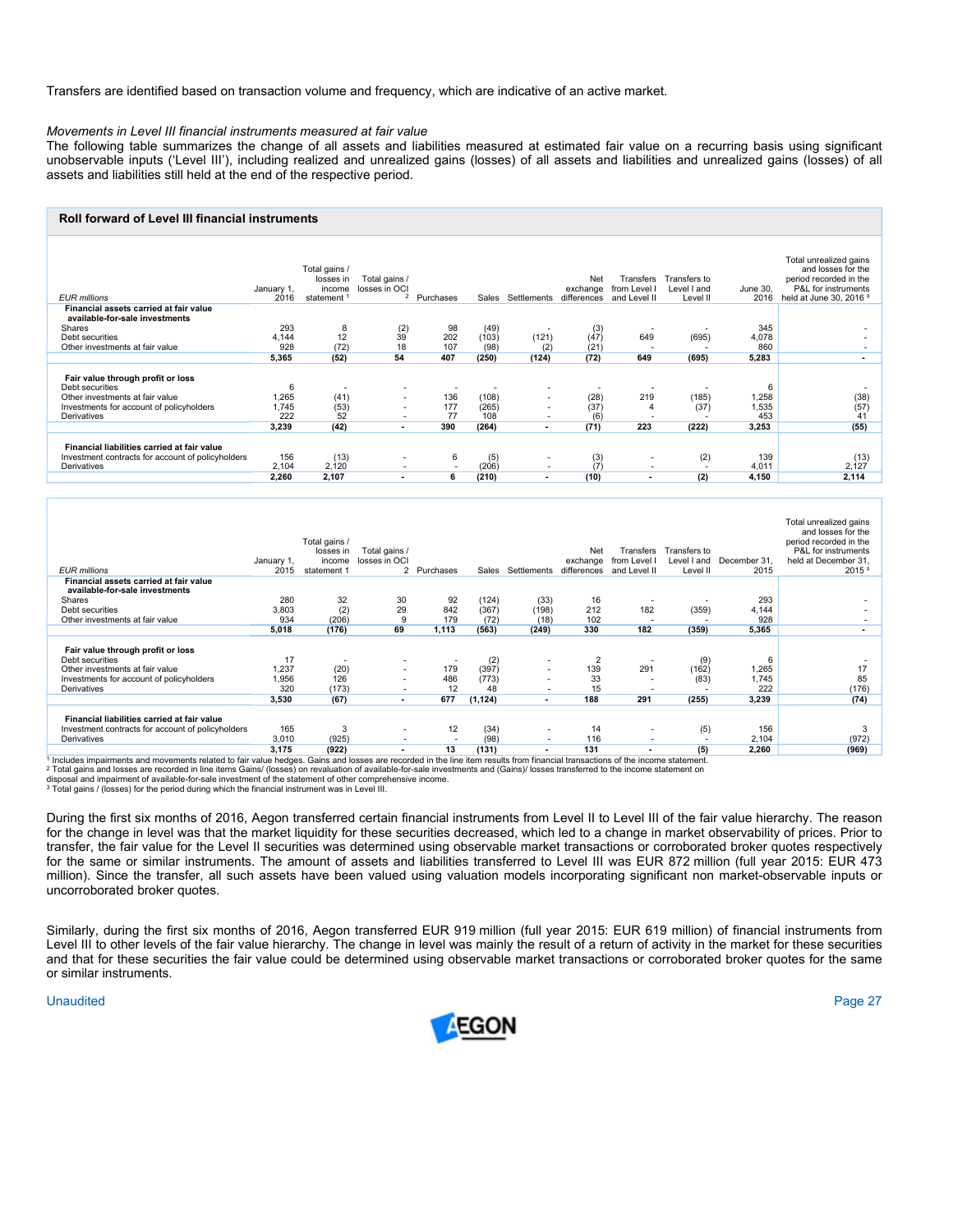The table below presents information about the significant unobservable inputs used for recurring fair value measurements for certain Level III financial instruments.

| Overview of significant unobservable inputs                           |                                  |                               |                                                                                                       |                                   |
|-----------------------------------------------------------------------|----------------------------------|-------------------------------|-------------------------------------------------------------------------------------------------------|-----------------------------------|
|                                                                       |                                  |                               |                                                                                                       |                                   |
| <b>EUR</b> millions                                                   | Carrying amount<br>June 30, 2016 |                               | Valuation technique <sup>1</sup> Significant unobservable input <sup>2</sup> Range (weighted average) |                                   |
| Financial assets carried at fair value available for sale investments |                                  |                               |                                                                                                       |                                   |
| Shares                                                                | 202                              | Net asset value               | n.a.                                                                                                  | n.a.                              |
|                                                                       | 143                              | Other                         | n.a.                                                                                                  | n.a.                              |
|                                                                       | 345                              |                               |                                                                                                       |                                   |
| Debt securities                                                       |                                  |                               |                                                                                                       |                                   |
|                                                                       | 3,384                            | Broker quote                  | n.a.                                                                                                  | n.a.                              |
|                                                                       | 206                              | Discounted cash flow          | Credit spread                                                                                         | 1.55% - 4.28% (3.37%)             |
|                                                                       | 489                              | Other                         | n.a.                                                                                                  | n.a.                              |
|                                                                       | 4,078                            |                               |                                                                                                       |                                   |
|                                                                       |                                  |                               |                                                                                                       |                                   |
| Other investments at fair value<br>Tax credit investments             | 752                              | Discounted cash flow          | Discount rate                                                                                         | 6.6%                              |
| Investment funds                                                      | 69                               | Net asset value               | n.a.                                                                                                  | n.a.                              |
| Other                                                                 | 39                               | Other                         | n.a.                                                                                                  | n.a.                              |
| June 30, 2016                                                         | 860                              |                               |                                                                                                       |                                   |
|                                                                       |                                  |                               |                                                                                                       |                                   |
| Fair value through profit or loss                                     |                                  |                               |                                                                                                       |                                   |
| Debt securities                                                       | 6                                | Other                         | n.a.                                                                                                  | n.a.                              |
|                                                                       | 6                                |                               |                                                                                                       |                                   |
|                                                                       |                                  |                               |                                                                                                       |                                   |
| Other investments at fair value                                       |                                  |                               |                                                                                                       |                                   |
| Investment funds<br>Other                                             | 1,226<br>32                      | Net asset value<br>Other      | n.a.<br>n.a.                                                                                          | n.a.<br>n.a.                      |
|                                                                       | 1,258                            |                               |                                                                                                       |                                   |
|                                                                       |                                  |                               |                                                                                                       |                                   |
| Derivatives <sup>3</sup>                                              |                                  |                               |                                                                                                       |                                   |
| Longevity swap                                                        | 45                               | Discounted cash flow          | Mortality                                                                                             | n.a.                              |
| Longevity swap<br>Other                                               | 96<br>306                        | Discounted cash flow<br>Other | Risk free rate<br>n.a.                                                                                | $0.14\% - 1.72\%$ (0.82%)<br>n.a. |
| June 30, 2016                                                         | 447                              |                               |                                                                                                       |                                   |
|                                                                       |                                  |                               |                                                                                                       |                                   |
| Financial liabilities carried at fair value                           |                                  |                               |                                                                                                       |                                   |
| Derivatives                                                           |                                  |                               |                                                                                                       |                                   |
| Embedded derivatives in insurance contracts                           | 1,968                            | Discounted cash flow          | Own Credit spread                                                                                     | 0.35%                             |
| Other                                                                 | 2,043                            | Other                         | n.a.                                                                                                  | n.a.                              |
| Total financial liabilities at fair value                             | 4,011                            |                               |                                                                                                       |                                   |

<sup>1</sup> Other in the table above (column Valuation technique) includes investments for w hich the fair value is uncorroborated and no broker quote is received.

2 Not applicable (n.a.) has been included when no significant unobservable assumption has been identified and used.<br>3 Investments for account of policyholders are excluded from the table above and from the disclosure regar belong to policyholders and do not impact Aegon's net income or equity. The effect on total assets is offset by the effect on total liabilities. Derivatives exclude derivatives for account of policyholders amounting to EUR 7 million.

The description of Aegon's methods of determining fair value is included in Aegon's Annual Report on Form 20-F 2015. For reference purposes, the valuation techniques included in the table above are described in more detail on the following pages.

#### *Shares*

When available, Aegon uses quoted market prices in active markets to determine the fair value of its investments in shares. Fair values for unquoted shares are estimated using observations of the price/earnings or price/cash flow ratios of quoted companies considered comparable to the companies being valued. Valuations are adjusted to account for company-specific issues and the lack of liquidity inherent in an unquoted investment. Adjustments for illiquidity are generally based on available market evidence. In addition, a variety of other factors are reviewed by management, including, but not limited to, current operating performance, changes in market outlook and the third-party financing environment.

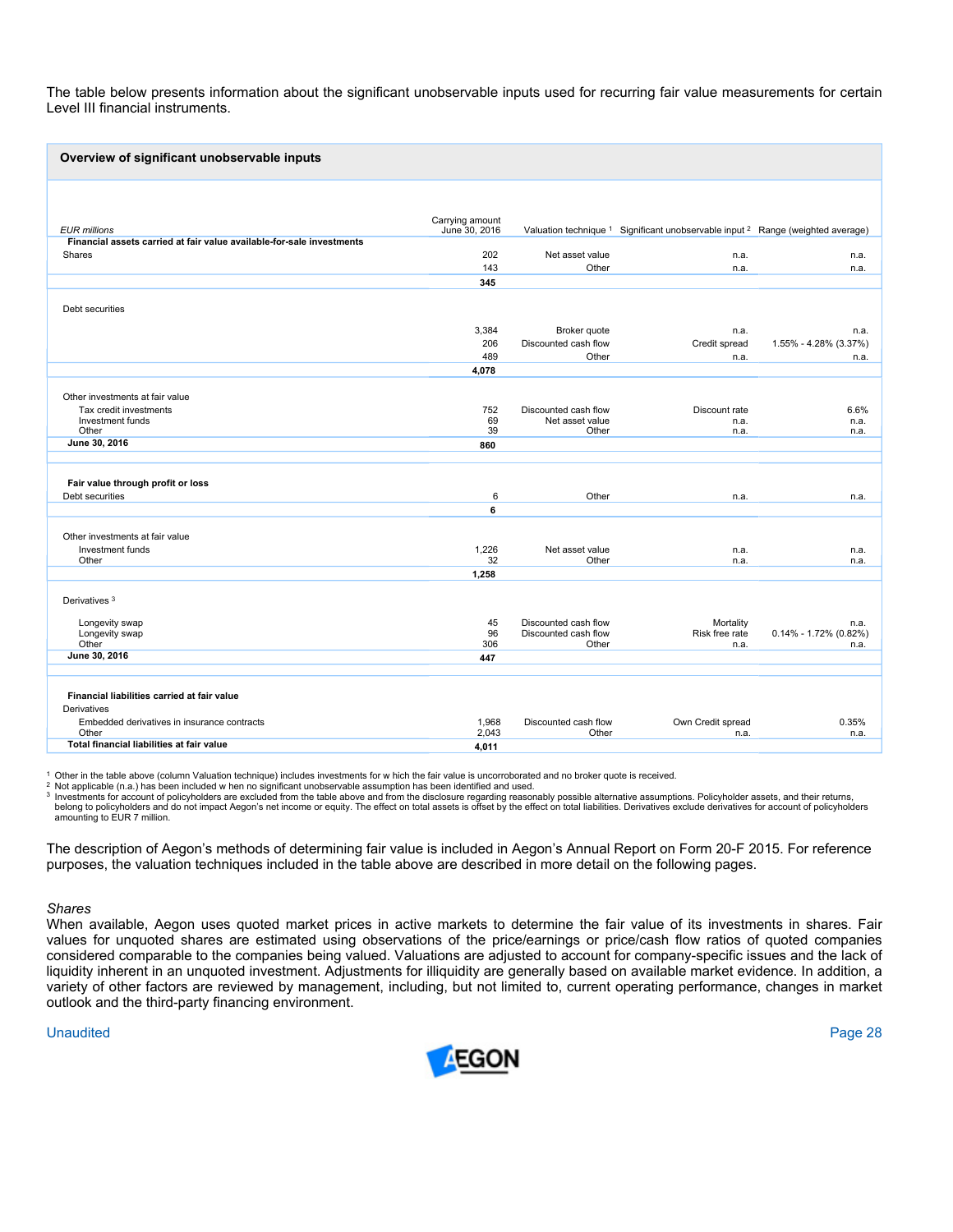Available-for-sale shares include shares in a Federal Home Loan Bank (FHLB) for an amount of EUR 189 million (December 31, 2015: EUR 120 million) that are measured at par, which are reported as part of Other in the column Valuation technique. A FHLB has implicit financial support from the United States government. The redemption value of the shares is fixed at par and they can only be redeemed by the FHLB.

#### *Debt securities*

Aegon's portfolio of debt securities can be subdivided in Residential mortgage-backed securities (RMBS), Commercial mortgagebacked securities (CMBS), Asset-backed securities (ABS), Corporate bonds and Sovereign debt. Below relevant details in the valuation methodology for these specific types of debt securities are described.

Valuations of RMBS, CMBS and ABS are monitored and reviewed on a monthly basis. Valuations per asset type are based on a pricing hierarchy which uses a waterfall approach that starts with market prices from indices and follows with third-party pricing services or brokers. The pricing hierarchy is dependent on the possibilities of corroboration of the market prices. If no market prices are available, Aegon uses internal models to determine fair value. Significant inputs included in the internal models are generally determined based on relative value analyses, which incorporate comparisons to instruments with similar collateral and risk profiles. Market standard models may be used to model the specific collateral composition and cash flow structure of each transaction.

Valuations of corporate bonds are monitored and reviewed on a monthly basis. The pricing hierarchy is dependent on the possibility of corroboration of market prices when available. If no market prices are available, valuations are determined by a discounted cash flow methodology using an internally calculated yield. The yield is comprised of a credit spread over a given benchmark. In all cases, the benchmark is an observable input. The credit spread contains both observable and unobservable inputs. Aegon starts by taking an observable credit spread from a similar bond of the given issuer, and then adjusts this spread based on unobservable inputs. These unobservable inputs may include subordination, liquidity and maturity differences. The weighted average credit spread used in valuation of corporate bonds has increased to 3.37% (December 31, 2015: 2.84%).

If available, Aegon uses quoted market prices in active markets to determine the fair value of its sovereign debt investments. If Aegon cannot make use of quoted market prices, market prices from indices or quotes from third-party pricing services or brokers are used.

#### *Tax credit investments*

The fair value of tax credit investments is determined by using a discounted cash flow valuation technique. This valuation technique takes into consideration projections of future capital contributions and distributions, as well as future tax credits and the tax benefits of future operating losses. The present value of these cash flows is calculated by applying a discount rate. In general, the discount rate is determined based on the cash outflows for the investments and the cash inflows from the tax credits/tax benefits (and the timing of those cash flows). These inputs are unobservable in the market place. The discount rate used in valuation of tax credit investments has decreased to 6.6% (December 31, 2015: 7.4%).

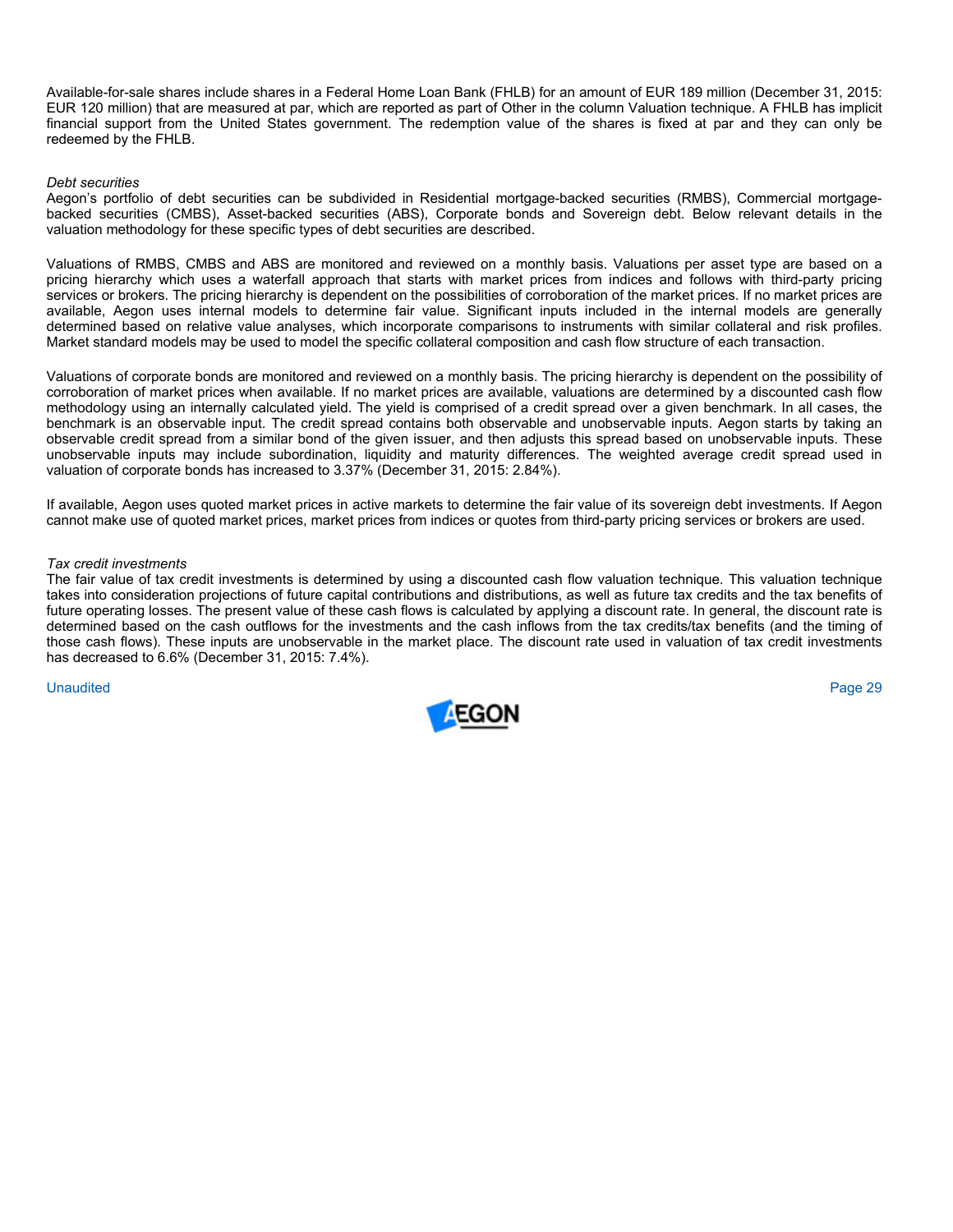#### *Investment funds*

Investment funds include real estate funds, private equity funds and hedge funds. The fair values of investments held in non-quoted investment funds are determined by management after taking into consideration information provided by the fund managers. Aegon reviews the valuations each month and performs analytical procedures and trending analyses to ensure the fair values are appropriate.

#### *Derivatives*

Where quoted market prices are not available, other valuation techniques, such as option pricing or stochastic modeling, are applied. The valuation techniques incorporate all factors that a typical market participant would consider and are based on observable market data when available. Models are validated before they are used and calibrated to ensure that outputs reflect actual experience and comparable market prices.

Fair values for exchange-traded derivatives, principally futures and certain options, are based on quoted market prices in active markets. Fair values for over-the-counter ("OTC") derivatives represent amounts estimated to be received from or paid to a third party in settlement of these instruments. These derivatives are valued using pricing models based on the net present value of estimated future cash flows, directly observed prices from exchange-traded derivatives, other OTC trades, or external pricing services. Most valuations are derived from swap and volatility matrices, which are constructed for applicable indices and currencies using current market data from many industry standard sources. Option pricing is based on industry standard valuation models and current market levels, where applicable. The pricing of complex or illiquid instruments is based on internal models or an independent third party. For long-dated illiquid contracts, extrapolation methods are applied to observed market data in order to estimate inputs and assumptions that are not directly observable. To value OTC derivatives, management uses observed market information, other trades in the market and dealer prices.

Some OTC derivatives are so-called longevity derivatives. The payout of longevity derivatives is linked to publicly available mortality tables. The derivatives are measured using the present value of the best estimate of expected payouts of the derivative plus a risk margin. The best estimate of expected payouts is determined using best estimate of mortality developments. Aegon determined the risk margin by stressing the best estimate mortality developments to quantify the risk and applying a cost- of-capital methodology. The most significant unobservable input for these derivatives is the (projected) mortality development.

Aegon normally mitigates counterparty credit risk in derivative contracts by entering into collateral agreements where practical and in ISDA (International Swaps and Derivatives Association) master netting agreements for each of the Group's legal entities to facilitate Aegon's right to offset credit risk exposure. Changes in the fair value of derivatives attributable to changes in counterparty credit risk were not significant.

#### *Embedded derivatives in insurance contracts including guarantees*

All bifurcated guarantees for minimum benefits in insurance and investment contracts are carried at fair value. These guarantees include guaranteed minimum withdrawal benefits (GMWB) in the United States, United Kingdom and Japan which are offered on some variable annuity products and are also assumed from a ceding company; minimum investment return guarantees on insurance products offered in the Netherlands, including group pension and traditional products; variable annuities sold in Europe and Japan.

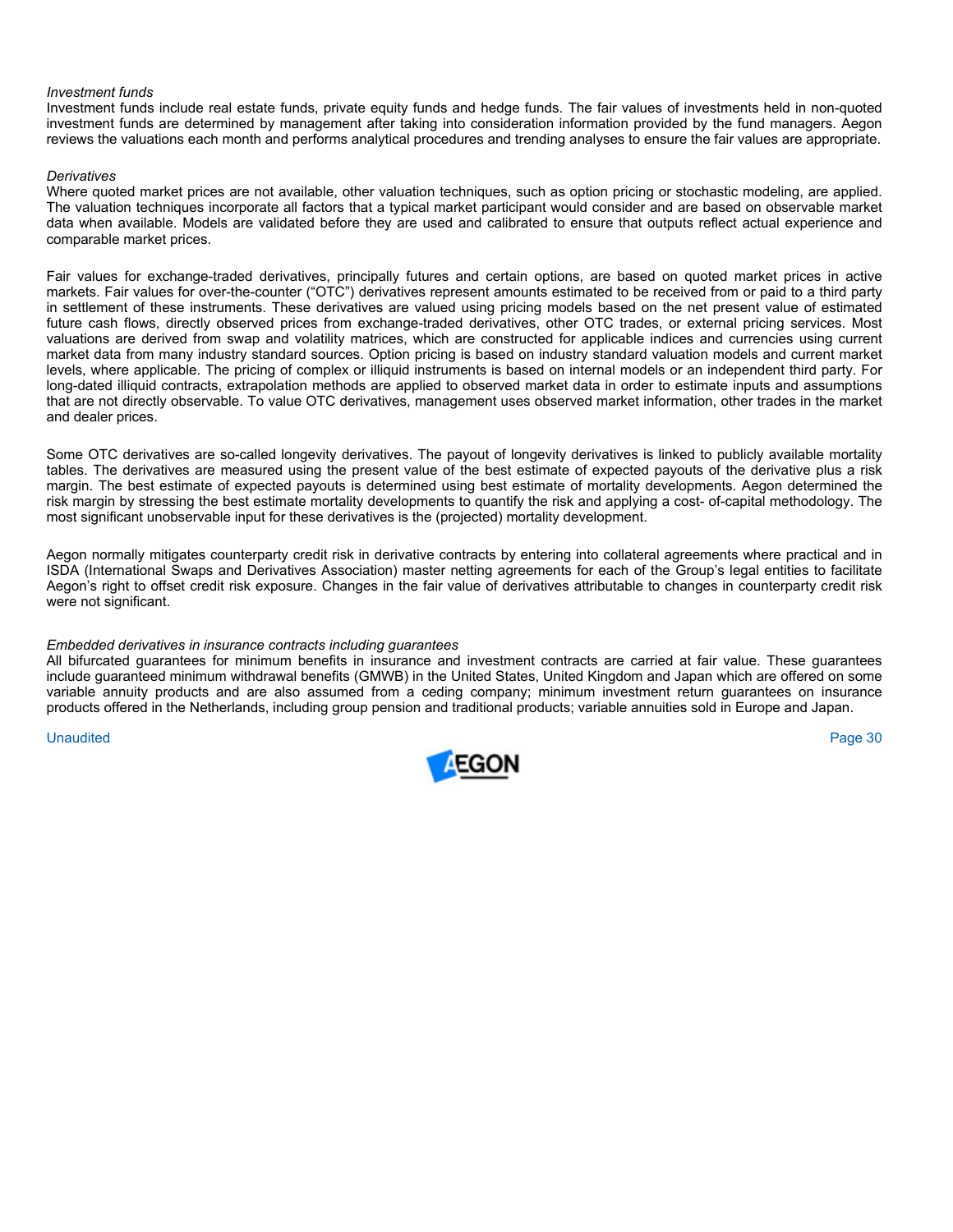Since the price of these guarantees is not quoted in any market, the fair values of these guarantees are based on discounted cash flows calculated as the present value of future expected payments to policyholders less the present value of assessed rider fees attributable to the guarantees. Given the complexity and long-term nature of these guarantees which are unlike instruments available in financial markets, their fair values are determined by using stochastic models under a variety of market return scenarios. A variety of factors are considered including credit spread, expected market rates of return, equity and interest rate volatility, correlations of market returns, discount rates and actuarial assumptions. The most significant unobservable factor is discount rate. The credit spread used in the valuations of embedded derivatives in insurance contracts increased to 0.35% (December 31, 2015: 0.33%).

The expected returns are based on risk-free rates. Aegon added a premium to reflect the credit spread as required. The credit spread is set by using the credit default swap (CDS) spreads of a reference portfolio of life insurance companies (including Aegon), adjusted to reflect the subordination of senior debt holders at the holding company level to the position of policyholders at the operating company level (who have priority in payments to other creditors). Aegon's assumptions are set by region to reflect differences in the valuation of the guarantee embedded in the insurance contracts.

Since many of the assumptions are unobservable and are considered to be significant inputs to the liability valuation, the liability included in future policy benefits has been reflected within Level III of the fair value hierarchy.

#### *Effect of reasonably possible alternative assumptions*

The effect of changes in unobservable inputs on fair value measurement were not significantly different than those that were applied to the consolidated financial statements as at and for the year ended December 31, 2015.

#### **Fair value information about financial instruments not measured at fair value**

The following table presents the carrying values and estimated fair values of financial assets and liabilities, excluding financial instruments which are carried at fair value on a recurring basis.

| Fair value information about financial instruments not measured at fair value                                                       |                          |                                            |                          |                            |
|-------------------------------------------------------------------------------------------------------------------------------------|--------------------------|--------------------------------------------|--------------------------|----------------------------|
|                                                                                                                                     |                          | Carrying amount Total estimated fair value | Carrying amount          | Total estimated fair value |
| <b>EUR</b> millions                                                                                                                 | June 30, 2016            | June 30, 2016                              | December 31, 2015        | December 31, 2015          |
| Assets<br>Mortgage loans - held at amortized cost<br>Private loans - held at amortized cost<br>Other loans - held at amortized cost | 33.116<br>3.050<br>2.417 | 38,832<br>3.525<br>2.417                   | 32,899<br>2.847<br>2,517 | 37,648<br>3,165<br>2,517   |
| Liabilities                                                                                                                         |                          |                                            |                          |                            |
| Trust pass-through securities - held at amortized cost                                                                              | 159                      | 148                                        | 157                      | 146                        |
| Subordinated borrowings - held at amortized cost                                                                                    | 760                      | 804                                        | 759                      | 828                        |
| Borrowings - held at amortized cost                                                                                                 | 11.469                   | 11.883                                     | 11.829                   | 12,194                     |
| Investment contracts - held at amortized cost                                                                                       | 18.286                   | 18.864                                     | 17.260                   | 17.860                     |

#### **Financial instruments for which carrying value approximates fair value**

Certain financial instruments that are not carried at fair value are carried at amounts that approximate fair value, due to their short-term nature and generally negligible credit risk. These instruments include cash and cash equivalents, short-term receivables and accrued interest receivable, short-term liabilities, and accrued liabilities. These instruments are not included in the table above.

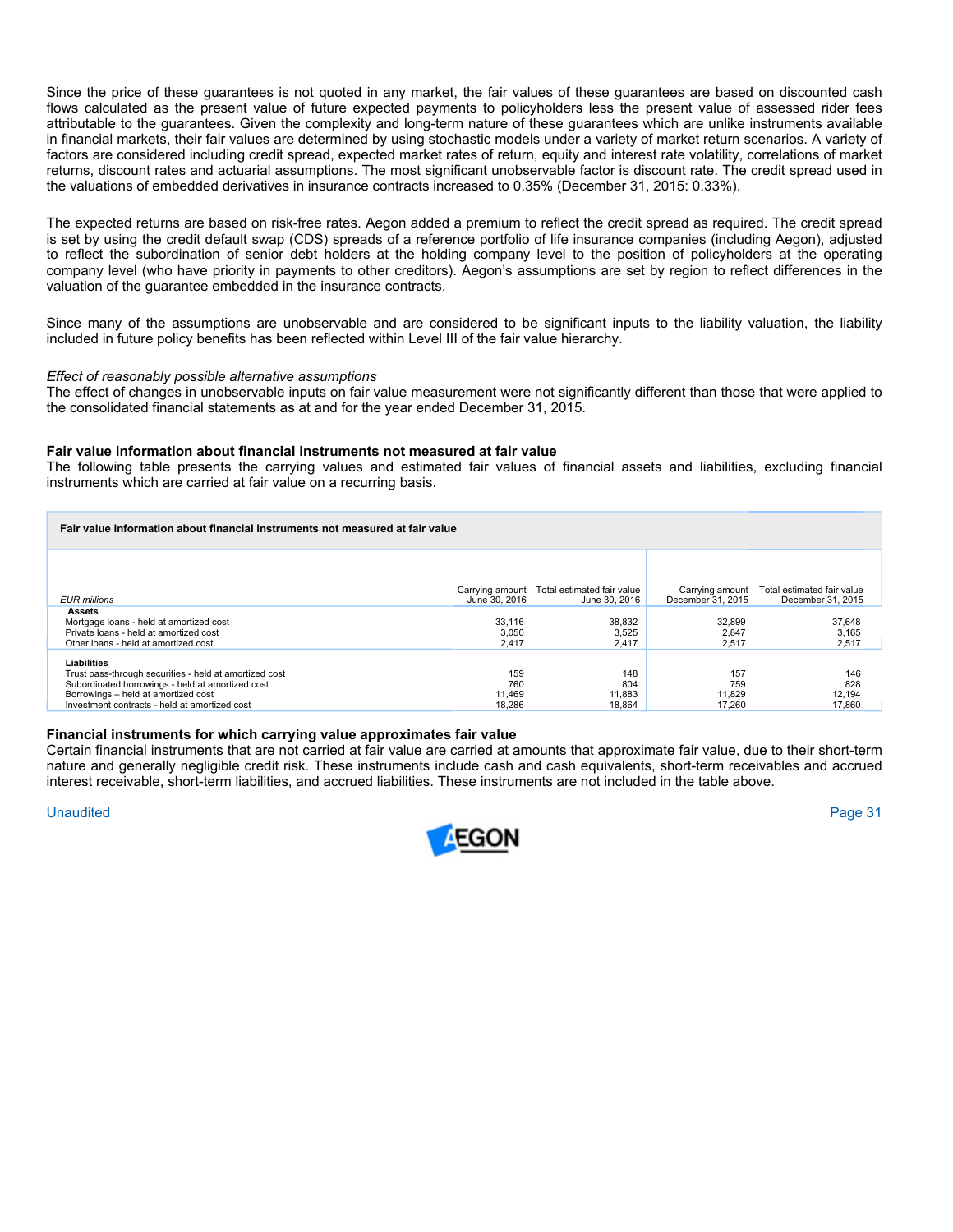## **16. Deferred expenses**

| Jun. 30, 2016<br><b>EUR</b> millions                                                                         | Dec. 31, 2015 |
|--------------------------------------------------------------------------------------------------------------|---------------|
|                                                                                                              |               |
| Deferred policy acquisition costs (DPAC) for insurance contracts and investment contracts with discretionary |               |
| 9.862<br>participation features                                                                              | 10.457        |
| Deferred cost of reinsurance<br>67                                                                           |               |
| Deferred transaction costs for investment management services<br>456                                         | 467           |
| <b>Total deferred expenses</b><br>10.386                                                                     | 10.997        |

# **17. Share capital**

| Jun. 30, 2016<br><b>EUR</b> millions                                                   | Dec. 31, 2015   |
|----------------------------------------------------------------------------------------|-----------------|
|                                                                                        |                 |
| 329<br>Share capital - par value                                                       | 328<br>8,059    |
| Share premium<br>7,979<br><b>Total share capital</b><br>8,308                          | 8,387           |
| Share capital - par value<br>Balance at January 1<br>328<br>Issuance<br>Share dividend | 327<br>-------- |
| 329<br><b>Balance</b>                                                                  | 328             |
| <b>Share premium</b><br>Balance at January 1<br>8,059                                  | 8,270           |
| Share dividend<br>(80)                                                                 | (211)           |
| 7,979<br><b>Balance</b>                                                                | 8,059           |

# *Basic and diluted earnings per share*

| EUR millions                                                                                                                                                                                  | <b>YTD 2016</b>                      | YTD 2015                     |
|-----------------------------------------------------------------------------------------------------------------------------------------------------------------------------------------------|--------------------------------------|------------------------------|
| <b>Earnings per share (EUR per share)</b><br>Basic earnings per common share<br>Basic earnings per common share B<br>Diluted earnings per common share<br>Diluted earnings per common share B | (0.29)<br>(0.01)<br>(0.29)<br>(0.01) | 0.33<br>0.01<br>0.33<br>0.01 |
| Earnings per share calculation<br>Net income / (loss) attributable to equity holders of Aegon N.V.<br>Coupons on other equity instruments                                                     | (531)<br>(64)                        | 770<br>(68)                  |
| Earnings attributable to common shares and common shares B                                                                                                                                    | (595)                                | 702                          |
| Earnings attributable to common shareholders<br>Earnings attributable to common shareholders B                                                                                                | (591)<br>(4)                         | 697<br>5                     |
| Weighted average number of common shares outstanding (in millions)<br>Weighted average number of common shares B outstanding (in millions)                                                    | 2.061<br>583                         | 2,097<br>582                 |

**Unaudited** Unaudited Page 32

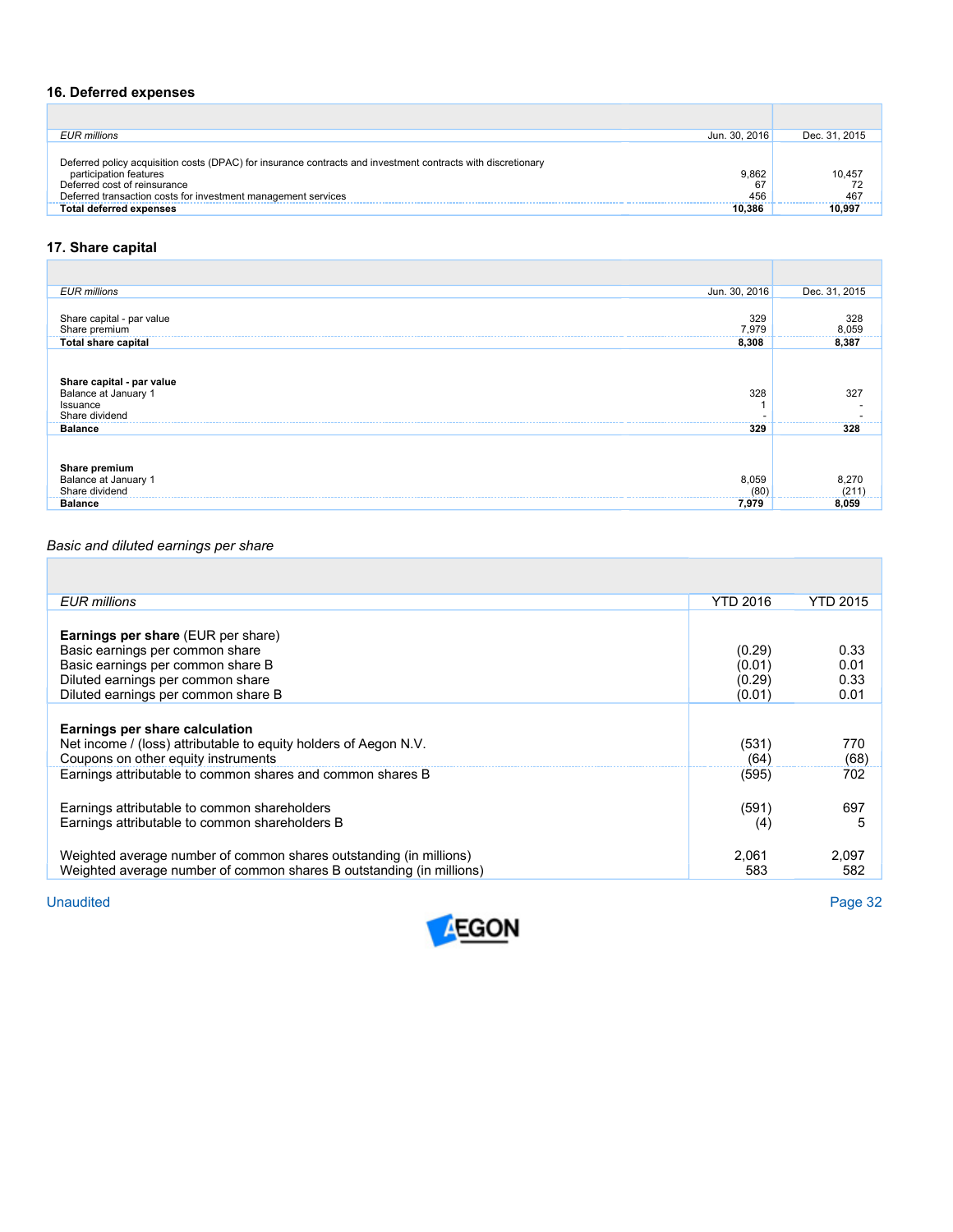#### *Dividend*

On May 20, 2016 the Annual General Meeting of Shareholders, approved a final dividend for the year 2015 of EUR 0.13 per common share, payable in either cash or stock. After taking into account the interim dividend 2015 of EUR 0.12 per common share, this resulted in a total 2015 dividend of EUR 0.25 per common share. Final dividend for the year and total 2015 dividend per common share B amounted to 1/40th of the dividend paid on common shares.

43% of shareholders elected to receive the stock dividend. Those who elected for a stock dividend received one Aegon common share for every 30 common shares held. The stock fraction was based on Aegon's average share price as quoted on Euronext Amsterdam, using the high and low of each of the five trading days from June 13 up to and including June 17, 2016. The average share price calculated on this basis amounted to EUR 3.9057. The stock dividend and the cash dividend are approximately equal in value.

#### *Share buyback*

As announced on January 13, 2016, Aegon executed a share buyback program in which 83,116,535 common shares were repurchased. These common shares have been repurchased as part of a program to neutralize the dilutive effect of the cancellation of the preferred shares in 2013.

The first tranche of 41,082,683 million common shares was completed on March 31, 2016. Between April 1, 2016 and May 19, 2016, 42,033,852 common shares were repurchased at an average price of EUR 4.7581 per share. It was decided at the Annual General Meeting of Shareholders on May 20, 2016, to cancel all repurchased shares under this program.

#### **18. Borrowings**

| <b>EUR millions</b>                    | Jun. 30, 2016   | Dec. 31, 2015   |
|----------------------------------------|-----------------|-----------------|
| Capital funding<br>Operational funding | 1,905<br>10.172 | 2,015<br>10,430 |
| <b>Total borrowings</b>                | 12,077          | 12,445          |

Included in borrowings is EUR 607 million relating to borrowings measured at fair value (December 31, 2015: EUR 617 million). In the first half of 2016 Aegon redeemed EUR 450 million of ECB LTRO, EUR 225 million of ECB MRO and repurchased the mortgage loans from SAECURE 9 and SAECURE 10 for EUR 1,658 million. In addition, Aegon entered into a USD 2 billion liquidity program from the Federal Home Loan Bank and issued a EUR 493 million covered bond*.*

#### **19. Assets and Liabilities held for sale**

In the first half of 2016 Aegon sold its UK annuity portfolio in two parts. On April 11, 2016 Aegon announced the sale of around GBP 6 billion of the portfolio to Rothesay Life. On May 23, 2016 Aegon announced the sale of around GBP 3 billion of the portfolio to Legal & General. Aegon incurred a book loss on the transaction before tax of GBP 530 million (EUR 682 million), reported in the line other charges in the Condensed consolidated income statement. The transaction resulted in a tax benefit of GBP 41 million (EUR 53 million). Under the terms of the agreements, Aegon reinsured GBP 6.8 billion of liabilities to Rothesay Life and Legal & General, followed by a Part VII transfer<sup>1</sup>, which is subject to court approval. The loss on the reinsurance transaction is GBP 1.9 billion (EUR 2.4 billion) being the difference of the reinsurance premium paid and the reinsurance asset received related to the insurance



<sup>1</sup> An insurance business transfer scheme under Part VII of the United Kingdom Financial Services and Markets Act 2000 allows an insurer to transfer policies as at a fixed time and date to another insurer, along with related contracts with other parties (including reinsurance).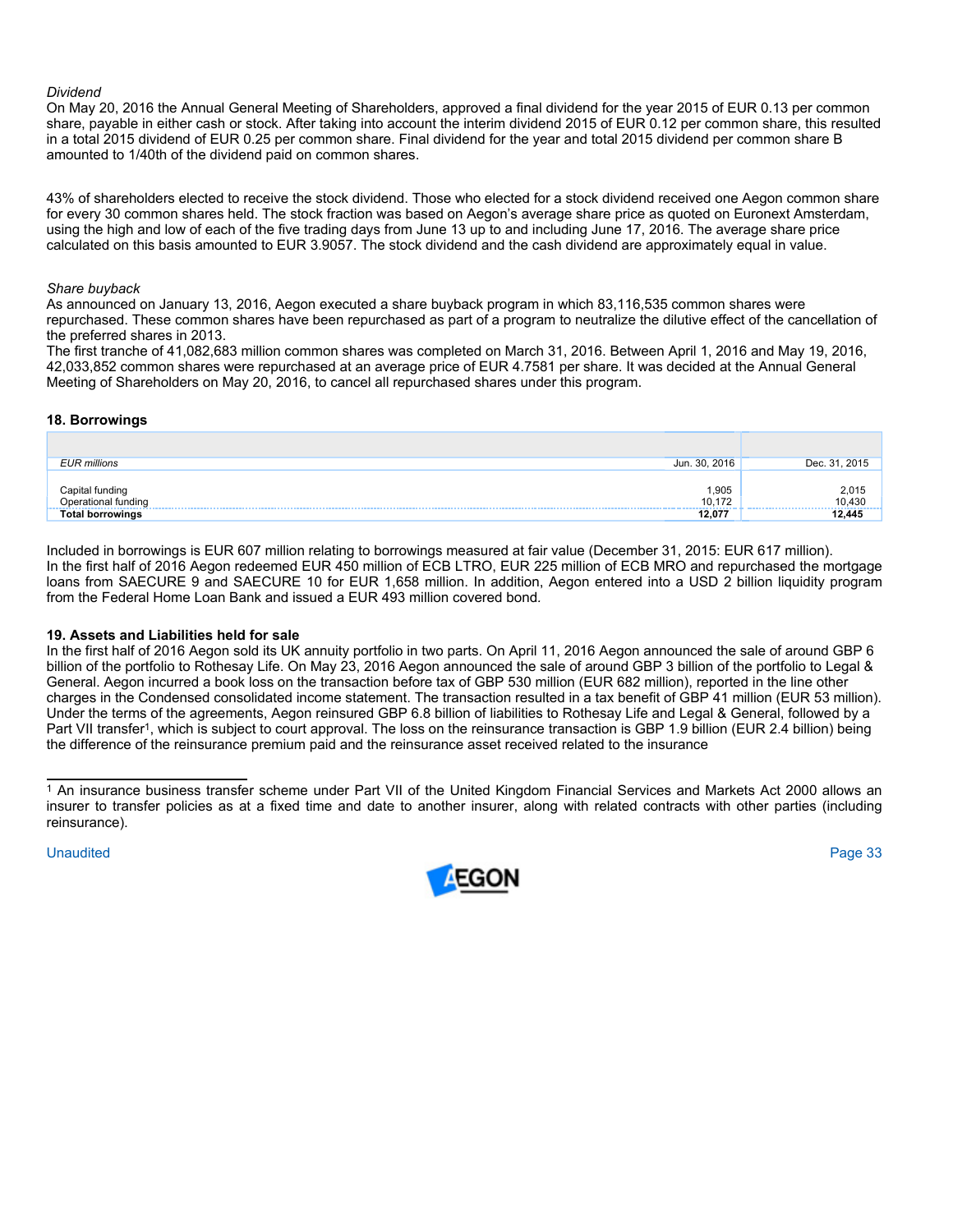liabilities. Upon disposal an amount of GBP 1.4 billion (EUR 1.8 billion) related to a positive revaluation reserve has been recycled from equity through profit and loss account. Taking into account the results of the sale of the related bonds leads to abovementioned result on the transaction of GBP 530 million.

The major type of assets included in the assets held for sale comprise of the reinsurance asset. The liability included in the liabilities held for sale are the insurance liabilities related to the UK annuity portfolio. The UK annuity portfolio was included in the United Kingdom segment.

#### **20. Commitments and contingencies**

There have been no material changes in contingent assets and liabilities to those reported in the 2015 consolidated financial statements of Aegon.

#### **21. Acquisitions / divestments**

On May 3, 2016, Aegon announced it has agreed to buy BlackRock's UK defined contribution (DC) platform and administration business. Under the purchase agreement, Aegon will acquire approximately GBP 12 billion (EUR 15.2 billion) of assets and 350,000 customers from BlackRock, which serves institutional and retail clients. The transaction is subject to customary closing conditions and a Part VII transfer of the underlying assets and liabilities to Aegon, which is subject to regulatory and court approval.

On May 13, 2016, Aegon completed the sale of certain assets of Transamerica Financial Advisors, a full service independent brokerdealer and registered investment adviser, following regulatory approval. The transaction resulted in a pre-tax gain of USD 58 million (EUR 52 million) recorded in the second quarter of 2016. See also note 7.

During the second quarter of 2016, Aegon announced the divestment of its GBP 9 billion annuity portfolio in the United Kingdom through two transactions, to Rothesay Life and Legal & General. Under the terms of the agreement, Aegon reinsured GBP 9 billion of liabilities to Rothesay Life and Legal & General, followed by a Part VII transfer, which is subject to court approval. The reinsurance transaction resulted in a pre-tax book loss of GBP 530 million (EUR 682 million) recorded in the second quarter of 2016 and reported in the line other charges in the Condensed consolidated income statement. The transaction resulted in a tax benefit of GBP 41 million (EUR 53 million). See also note 19.

#### **22. Post reporting date events**

On January 18, 2016 Aegon Nederland N.V. sold its commercial non-life insurance business, which includes the proxy and coinsurance run-off portfolios. The transaction was subsequently approved by the Dutch Central Bank (De Nederlandsche Bank) and the Dutch Authority for Consumers and Markets (Autoriteit Consument & Markt). Aegon completed the sale on July 1, 2016. Therefore the results of this divested business continued to be reflected in Aegon's reported results for the first half of 2016. Aegon will derecognize this business and record the result on the sale in Q3 2016.

On July 4, 2016 Aegon announced and started a share buy back program of 29,258,662 common shares to neutralize the dilutive effect of the 2015 final stock dividend. These shares will be held as treasury shares and will be used to pay future stock dividends.

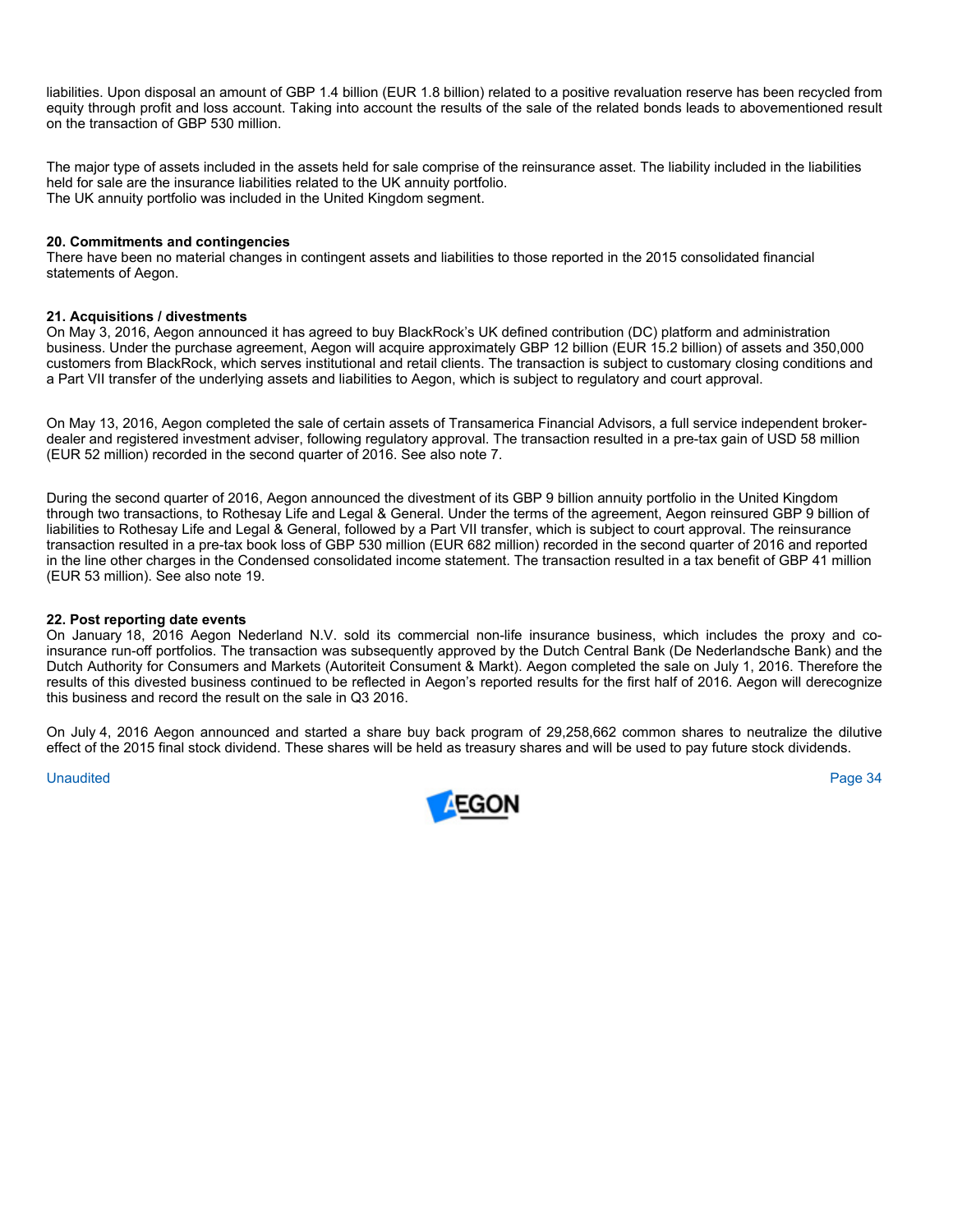#### **ITEM 2: OPERATING AND FINANCIAL REVIEW AND PROSPECTS**

#### **2.1 Introduction**

Aegon is committed to providing information on key factors that drive its business and affect its financial condition, results and value. Aegon's disclosure practices have been developed over many years with due consideration of the needs and requirements of its stakeholders, including regulators, investors and research analysts. Aegon has substantive supplemental information in its annual and quarterly accounts to provide transparency of its financial results. Aegon has provided insight into its critical accounting policies and the methodologies Aegon applies to manage its risks. For a discussion of critical accounting policies see "Application of Critical Accounting Policies – IFRS Accounting Policies". For a discussion of Aegon's risk management methodologies see Item 11, "Quantitative and Qualitative Disclosures About Market Risk" as included in the Cross reference table in Form 20-F in Aegon's 2015 Annual Report on Form 20-F filed with the SEC on March 25, 2016.

#### **2.2 Application of Critical Accounting Policies - IFRS Accounting Policies**

The Operating and Financial Review and Prospects are based upon Aegon's consolidated financial statements, which have been prepared in accordance with IFRS as issued by the International Accounting Standards Board (IFRS). Application of the accounting policies in the preparation of the financial statements requires management to apply judgment involving assumptions and estimates concerning future results or other developments, including the likelihood, timing or amount of future transactions or events. There can be no assurance that actual results will not differ materially from those estimates. Accounting policies that are critical to the financial statement presentation and that require complex estimates or significant judgment are described in the following sections. The description of Aegon's methods of determining fair value and fair value hierarchy is included in Aegon's Annual Report on Form 20-F 2015 (i.e. note 3 and note 47 of the notes to the consolidated financial statements). For reference purposes, note 13 of the notes to the Condensed consolidated interim financial statements in Item 1 includes more detail on the valuation techniques for certain Level III financial instruments.

#### **i Valuation of assets and liabilities arising from life insurance contracts**

The liability for life insurance contracts with guaranteed or fixed account terms is generally based on current assumptions or on the assumptions established at the inception of the contract. All contracts are subject to liability adequacy testing which reflects management's current estimates of future cash flows (including investment returns). To the extent that the liability is based on current assumptions, a change in assumptions will have an immediate impact on the income statement. Also, if a change in assumption results in not passing the liability adequacy test, the entire deficiency is recognized in the income statement. To the extent that the deficiency relates to unrealized gains and losses on available-for-sale investments, the additional liability is recognized in the revaluation reserve in equity.

Some insurance contracts without a guaranteed or fixed contractual term contain guaranteed minimum benefits. Depending on the nature of the guarantee, it may either be bifurcated and presented as a derivative or be reflected in the value of the insurance liability in accordance with local accounting principles. Given the dynamic and complex nature of these guarantees, stochastic techniques under a variety of market return scenarios are often used for measurement purposes. Such models require management to make numerous estimates based on historical experience and market expectations. Changes in these estimates will immediately affect the income statement.

In addition, certain acquisition costs related to the sale of new policies and the purchase of policies already in force are recorded as DPAC and VOBA assets respectively, and are amortized to the income

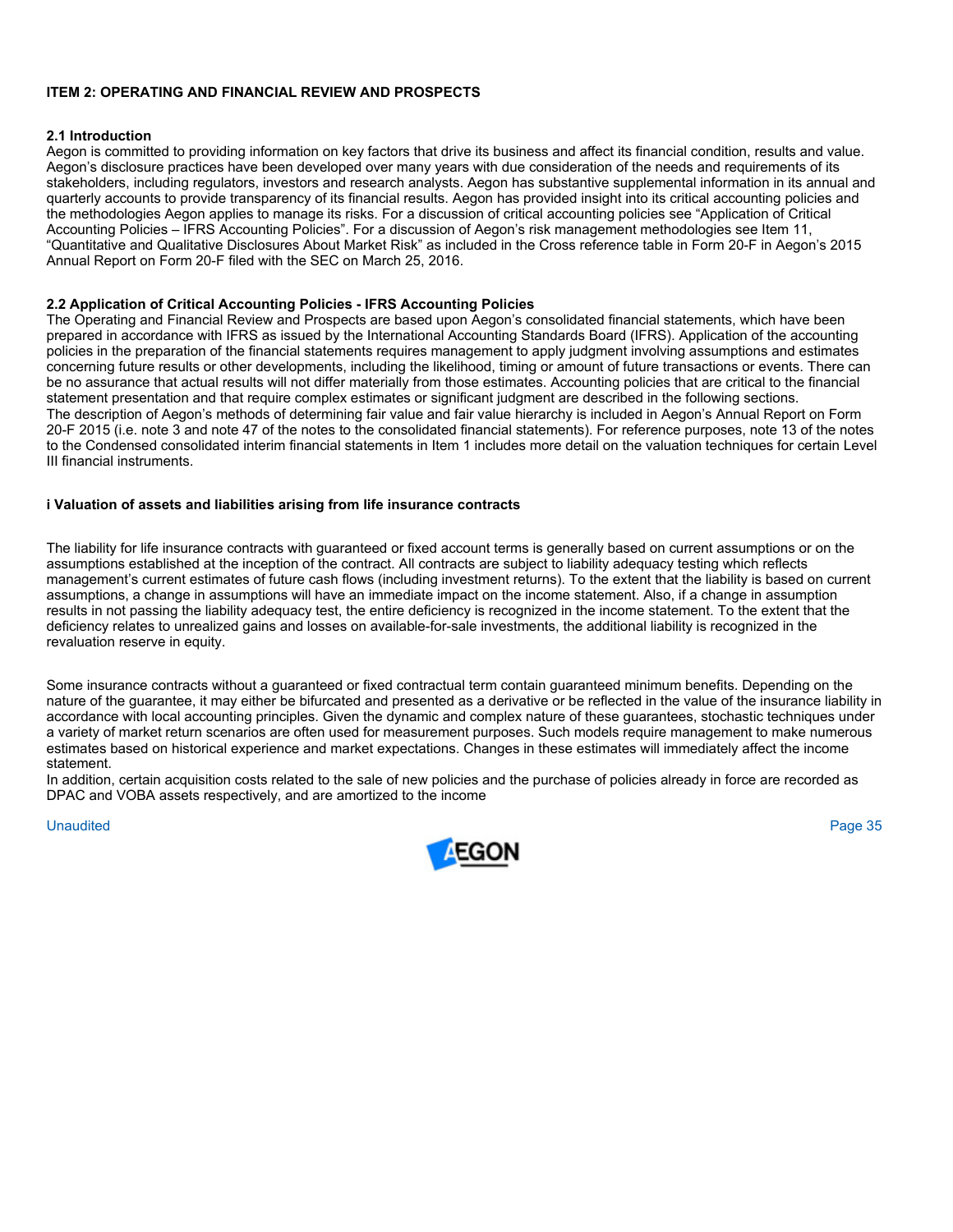statement over time. If the assumptions relating to the future profitability of these policies are not realized, the amortization of these costs could be accelerated and may even require write-offs due to unrecoverability.

# **ii Actuarial and economic assumptions**

The main assumptions used in measuring DPAC, VOBA and the liabilities for life insurance contracts with fixed or guaranteed terms relate to mortality, morbidity, investment return and future expenses. Depending on local accounting principles, surrender rates may be considered.

Mortality tables applied are generally developed based on a blend of company experience and industry wide studies, taking into consideration product characteristics, own risk selection criteria, target market and past experience. Mortality experience is monitored through regular studies, the results of which are fed into the pricing cycle for new products and reflected in the liability calculation when appropriate. For contracts insuring survivorship, allowance may be made for further longevity improvements. Morbidity assumptions are based on own claims severity and frequency experience, adjusted where appropriate for industry information.

Investment assumptions are prescribed by the local regulator, market observable or based on management's future expectations. In the latter case, the anticipated future investment returns are set by management on a countrywide basis, considering available market information and economic indicators. A significant assumption related to estimated gross profits on variable annuities and variable life insurance products in the United States and some of the smaller countries, is the annual long-term growth rate of the underlying assets. The reconsideration of this assumption may affect the original DPAC or VOBA amortization schedule, referred to as DPAC or VOBA unlocking. The difference between the original DPAC or VOBA amortization schedule and the revised schedule, which is based on estimates of actual and future gross profits, is recognized in the income statement as an expense or a benefit in the period of determination. Assumptions on future expenses are based on the current level of expenses, adjusted for expected expense inflation if appropriate.

Surrender rates depend on product features, policy duration and external circumstances such as the interest rate environment and competitor and policyholder behavior. For policies with account value guarantees based on equity market movements, a dynamic lapse assumption is utilized to reflect policyholder behavior based on whether the guarantee is in the money. Own experience, as well as industry published data, are used in establishing assumptions. Lapse experience is correlated to mortality and morbidity levels, as higher or lower levels of surrenders may indicate future claims will be higher or lower than anticipated. Such correlations are accounted for in the mortality and morbidity assumptions based on the emerging analysis of experience.

#### *Actuarial assumption and model updates*

Assumptions are reviewed periodically, typically in the third quarter, based on historical experience and observable market data, including market transactions such as acquisitions and reinsurance transactions. Similarly, the models and systems used for determining our liabilities are reviewed periodically and, if deemed necessary, updated based on emerging best practices and available technology.

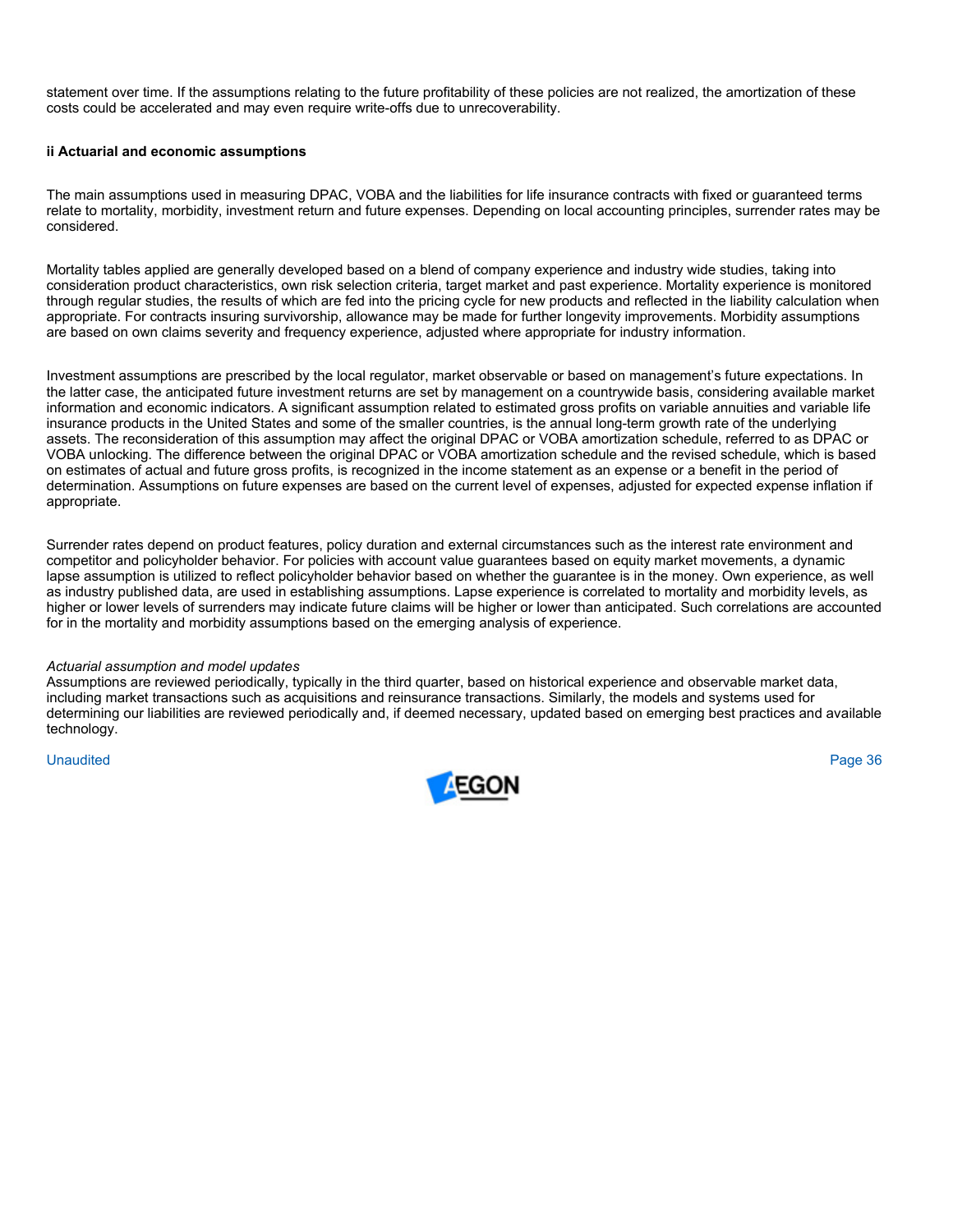#### *Sensitivity on variable annuities and variable life insurance products in the United States*

A 1% decrease in the expected long-term equity growth rate with regard to Aegon's variable annuities and variable life insurance products in the United States would result in a decrease in DPAC and VOBA balances and reserve strengthening of approximately EUR 144 million (2015: EUR 147 million). The DPAC and VOBA balances for these products in the United States amounted to EUR 2.9 billion at June 30, 2016 (December 31, 2015: EUR 3.0 billion).

A relative increase ranging from 5% to 10% to the mortality assumption, dependent on the block of business, would reduce net income by approximately EUR 102 million (December 31, 2015: EUR 103 million). A relative 20% increase in the lapse rate assumption would increase net income by approximately EUR 76 million (December 31, 2015: EUR 76 million).

Other reasonably possible changes in the other assumptions Aegon uses to determine EGP margins (i.e. maintenance expenses, inflation and disability) would reduce net income by less than EUR 36 million (per assumption change) (December 31, 2015: EUR 37 million).

# *Deferred expenses*

The movements in DPAC and deferred cost of reinsurance over the first six months of 2016 compared with the first six months of 2015 can be summarized and compared as follows:

| <b>EUR</b> millions                                                                                                                                                                                              | <b>DPAC</b>                                           | Deferred costs of<br>reinsurance | Deferred<br>transaction costs  |
|------------------------------------------------------------------------------------------------------------------------------------------------------------------------------------------------------------------|-------------------------------------------------------|----------------------------------|--------------------------------|
|                                                                                                                                                                                                                  |                                                       |                                  |                                |
| Balance at January 1, 2016<br>Costs deferred/rebates granted during the year<br>Amortizations through income statement<br>Shadow accounting adjustments<br>Net exchange differences<br>Other<br>At June 30, 2016 | 10.457<br>610<br>(378)<br>(471<br>(342<br>(5<br>9.862 | 72<br>(4<br>(2<br>67             | 467<br>24<br>(15)<br>20<br>456 |

| <b>EUR</b> millions                                                                                                                                                                          | <b>DPAC</b>                         | Deferred costs of<br>reinsurance | Deferred<br>transaction costs |
|----------------------------------------------------------------------------------------------------------------------------------------------------------------------------------------------|-------------------------------------|----------------------------------|-------------------------------|
| Balance at January 1, 2015<br>Costs deferred/rebates granted during the year<br>Amortizations through income statement<br>Shadow accounting adjustments<br>Net exchange differences<br>Other | 9.524<br>77C<br>(601)<br>434<br>819 | 86<br>11                         | 409<br>25<br>(16`<br>36       |
| At June 30, 2015                                                                                                                                                                             | 10.947                              | 82                               | 455                           |

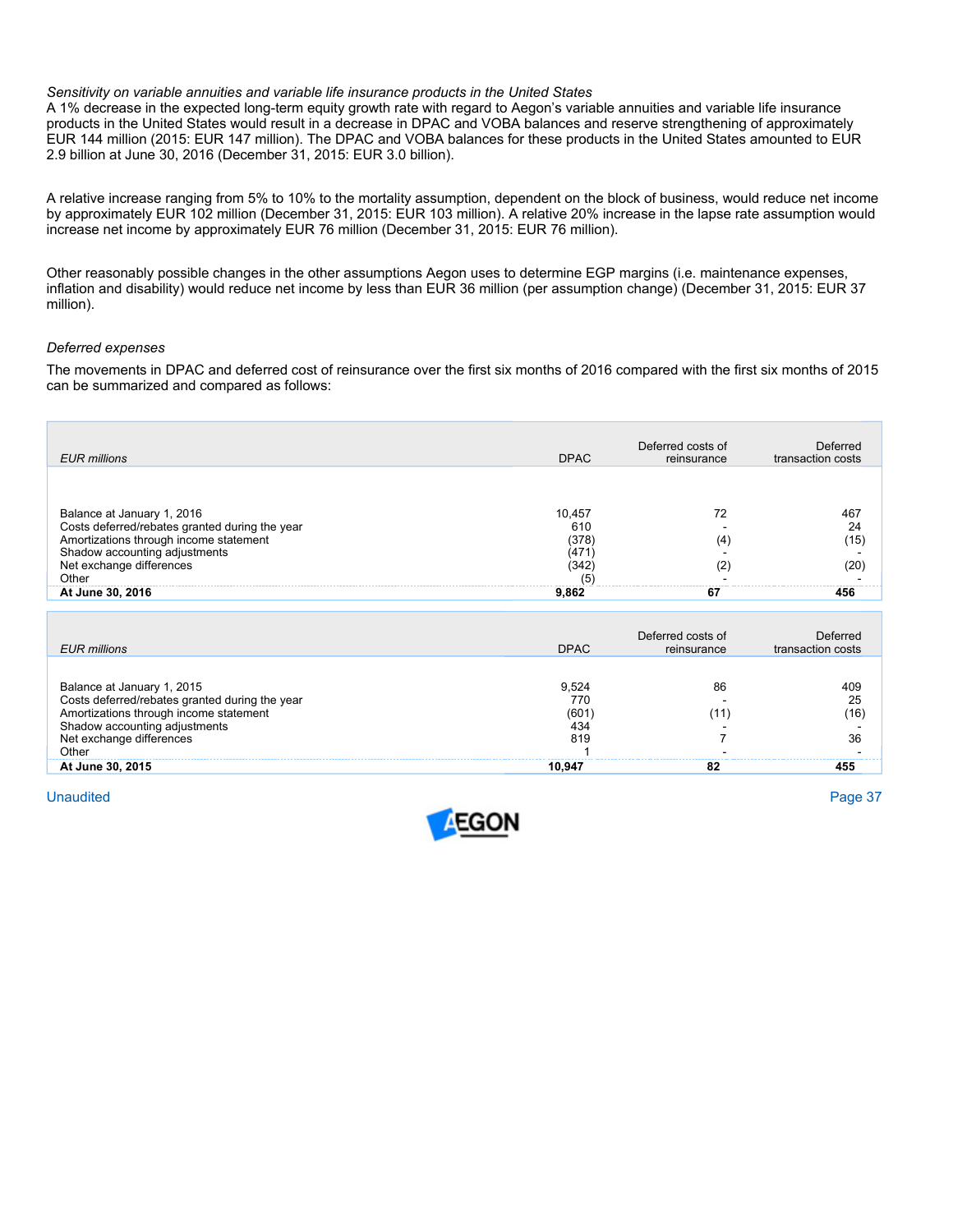# DPAC per strategic business unit is as follows per June 30, 2016 and December 31, 2015:

|                                            |          | The         | United  | Central &<br>Eastern | Spain &                  |      | Holdings<br>and other    |       |
|--------------------------------------------|----------|-------------|---------|----------------------|--------------------------|------|--------------------------|-------|
| <b>EUR</b> millions                        | Americas | Netherlands | Kingdom | Europe               | Portugal                 | Asia | activities               | Total |
| Life                                       | 5.915    | 29          | 153     | 77                   |                          | 681  | ۰                        | 6,857 |
| Individual savings and retirement products | 1.772    |             | 37      |                      | $\overline{\phantom{a}}$ |      | $\overline{\phantom{a}}$ | ,809  |
| Pensions                                   |          | 61          | 899     | . .                  | $\overline{\phantom{a}}$ | . .  | . .                      | 960   |
| Run-off business                           | 236      |             | -       |                      | $\overline{\phantom{a}}$ |      | . .                      | 236   |
| At June 30, 2016                           | 7,924    | 91          | 1.089   |                      |                          | 681  | $\overline{\phantom{0}}$ | 9.862 |

|                                            |          | The         | United                   | Central &<br>Eastern | Spain &                  |      | Holdings<br>and other |        |
|--------------------------------------------|----------|-------------|--------------------------|----------------------|--------------------------|------|-----------------------|--------|
| <b>EUR</b> millions                        | Americas | Netherlands | Kingdom                  | Europe               | Portugal                 | Asia | activities            | Total  |
| Life                                       | 6.010    | 34          | 163                      | 84                   |                          | 745  | 9                     | 7.046  |
| Individual savings and retirement products | 1.924    |             | $\overline{\phantom{a}}$ |                      | $\overline{\phantom{a}}$ |      |                       | 1.924  |
| Pensions                                   | -        | 63          | $.10^{\circ}$            |                      |                          |      |                       | .164   |
| Run-off businesses                         | 323      |             |                          |                      |                          |      |                       | 323    |
| At December 31, 2015                       | 8.258    | 97          | 1.264                    | 84                   |                          | 745  |                       | 10.457 |

# *VOBA*

The movement in VOBA over the first six months of 2016 compared with the first six months of 2015 can be summarized and compared as follows:

| <b>EUR</b> millions                                                                                                                    | <b>YTD 2016</b>            | <b>YTD 2015</b>                             |
|----------------------------------------------------------------------------------------------------------------------------------------|----------------------------|---------------------------------------------|
| At January<br>Amortization/depreciation through income statement<br>Shadow accounting adjustments<br>Net exchange differences<br>Other | 1.472<br>'84<br>51<br>146، | .546<br>(78)<br>53<br>132<br>$\overline{1}$ |
| At June 30                                                                                                                             | .393                       |                                             |

VOBA per strategic business unit is as follows per June 30, 2016 and December 31, 2015:

| <b>EUR</b> millions                                            | Americas          | The<br>Netherlands | United<br>Kinadom | Asia                                | Total               |
|----------------------------------------------------------------|-------------------|--------------------|-------------------|-------------------------------------|---------------------|
| Life<br>Individual savings and retirement products<br>Pensions | .021<br>178<br>10 | 24                 | 131               | 10<br>-<br>$\overline{\phantom{0}}$ | 1,031<br>178<br>165 |
| Distribution<br>Run off businesses                             |                   |                    |                   |                                     | 8                   |
| At June 30, 2016                                               |                   | 32                 | 131               | 10                                  |                     |

| <b>EUR</b> millions                        | Americas | The<br><b>Netherlands</b> | United<br>Kingdom        | Asia                     | Total |
|--------------------------------------------|----------|---------------------------|--------------------------|--------------------------|-------|
| Life                                       | 1.036    |                           | $\overline{\phantom{0}}$ | 10                       | 1,046 |
| Individual savings and retirement products | 189      | -                         |                          | -                        | 189   |
| Pensions                                   | 11       | 27                        | 159                      | $\overline{\phantom{0}}$ | 197   |
| Distribution                               | - -      | 10                        |                          | $\overline{\phantom{0}}$ | 10    |
| Run off businesses                         | 31       |                           |                          |                          | 31    |
| At December 31, 2015                       | . 267    | 36                        | 159                      | 10                       | 1.472 |

Unaudited Unaudited Page 38

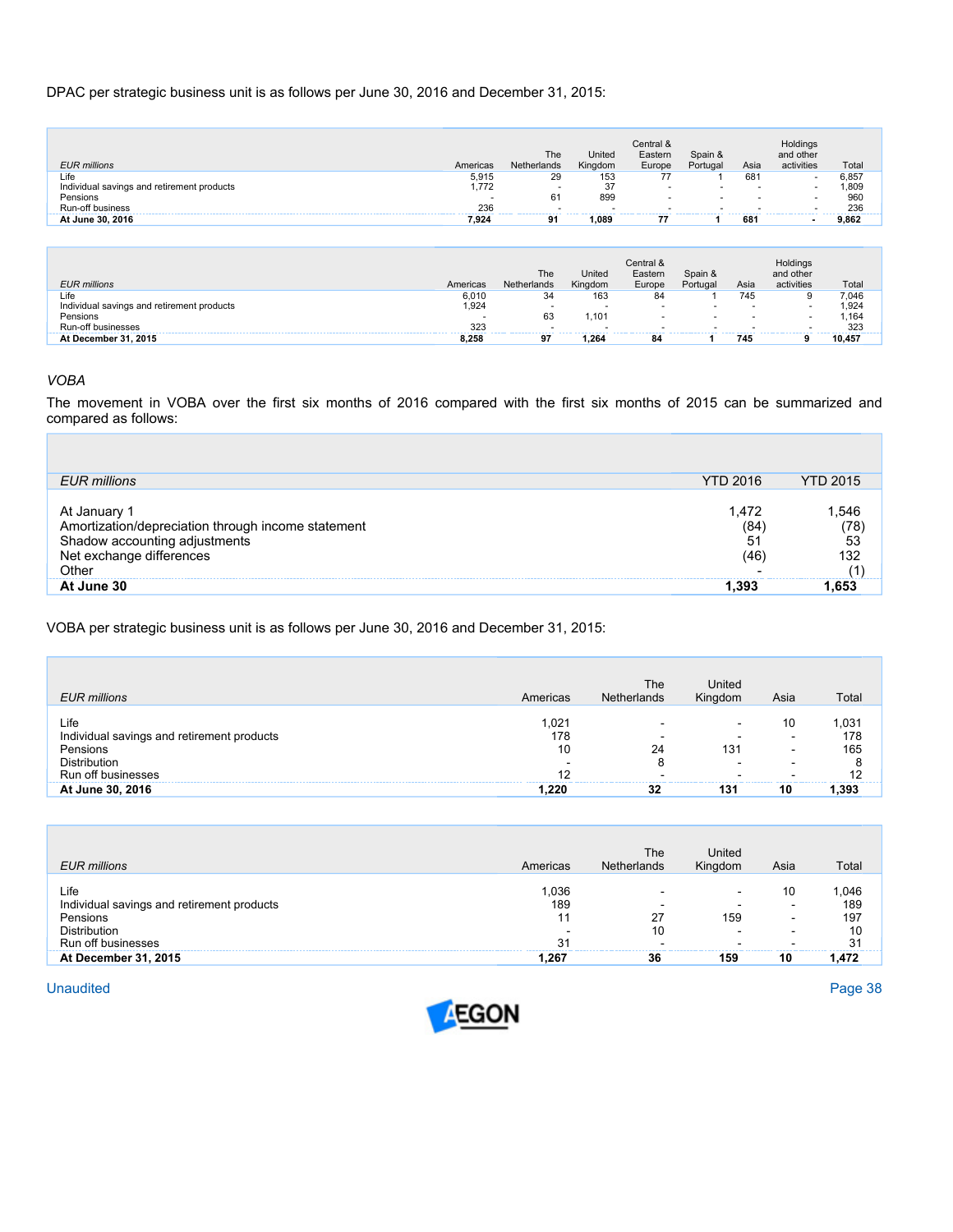# **2.3 Guarantees in insurance contracts**

For financial reporting purposes Aegon distinguishes between the following types of minimum guarantees:

- a. Financial guarantees: these life contingent guarantees are treated as bifurcated embedded derivatives, valued at fair value and presented as derivatives;
- b. Total return annuities: these guarantees are not bifurcated from their host contracts because they are valued at fair value and presented as part of insurance contracts;
- c. Life contingent guarantees in the United States: these guarantees are not bifurcated from their host contracts, valued in accordance with insurance accounting and presented together with insurance contracts; and
- d. Minimum investment return guarantees in the Netherlands: these guarantees are not bifurcated from their host contracts, valued at fair value and presented together with the underlying insurance contracts.

In addition to the guarantees mentioned above, Aegon has traditional life insurance contracts that include minimum guarantees that are not valued explicitly; however, the adequacy of all insurance liabilities, net of VOBA and DPAC, are assessed periodically.

# **a. Financial guarantees**

In the United States and in the United Kingdom, a guaranteed minimum withdrawal benefit (GMWB) is offered directly on some variable annuity products Aegon issues and is also assumed from a ceding company. Additionally, Aegon offers guarantees on variable annuities sold through its joint venture in Japan. Variable annuities allow a customer to provide for the future on a tax-deferred basis and to participate in equity or bond market performance. Variable annuities allow a customer to select payout options designed to help meet the customer's need for income upon maturity, including lump sum payment or income for life or for a period of time. This benefit guarantees that a policyholder can withdraw a certain percentage of the account value, starting at a certain age or duration, for either a fixed period or during the life of the policyholder.

In the Netherlands, individual variable unit-linked products have a minimum benefit guarantee if premiums are invested in certain funds. The sum insured at maturity or upon the death of the beneficiary has a minimum quaranteed return (in the range of 3% to 4%) if the premium has been paid for a consecutive period of at least ten years and is invested in a mixed fund and/or fixed-income funds. No guarantees are given for equity investments only.

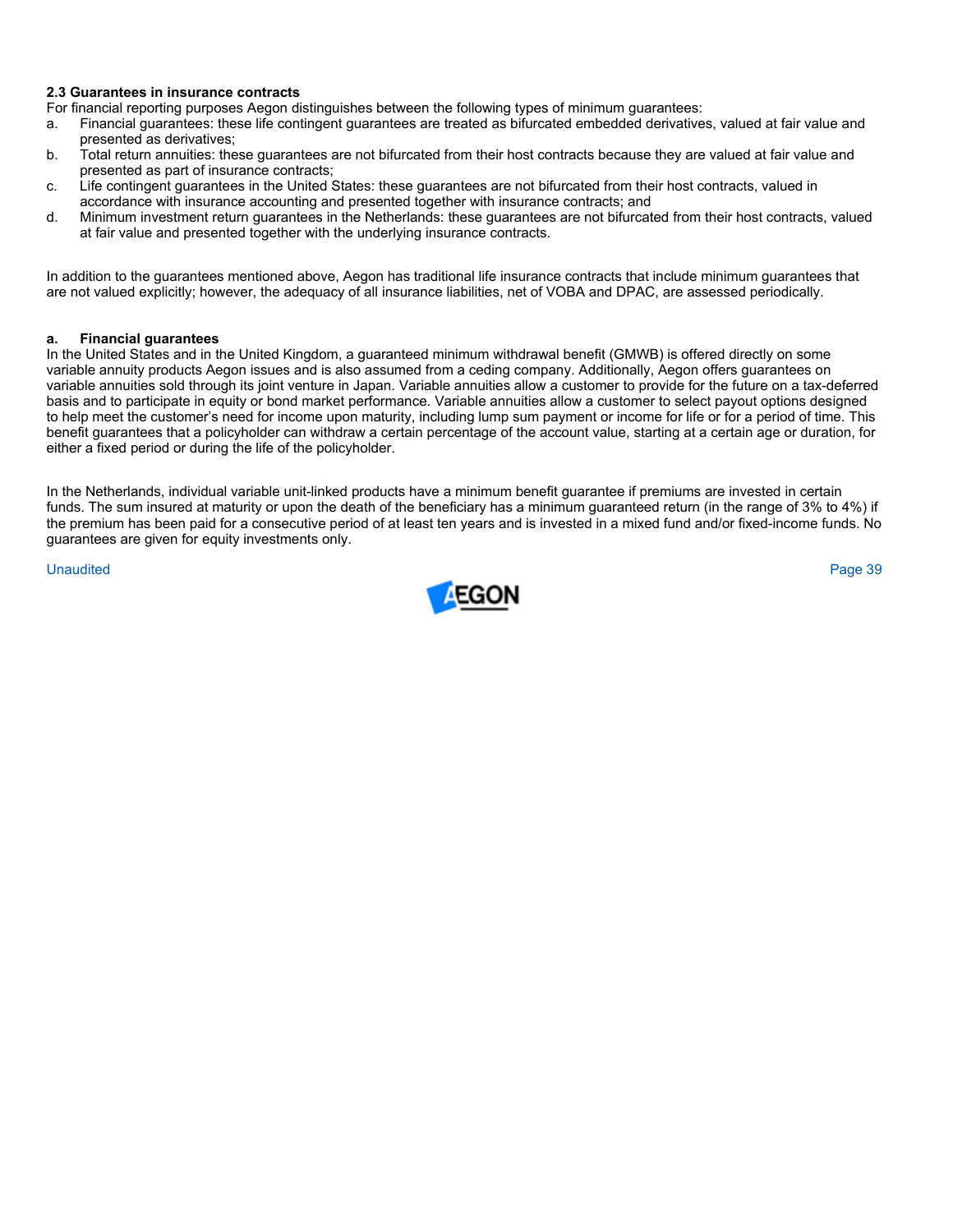The following table provides information on the liabilities for financial guarantees for minimum benefits, net of present value of the expected future premiums that are received to cover these guarantees:

| Liabilities for financial guarantees for minimum benefits |                     |                          |         |                    |
|-----------------------------------------------------------|---------------------|--------------------------|---------|--------------------|
|                                                           | United              | The                      | United  |                    |
| <b>EUR</b> millions                                       | States <sup>1</sup> | Netherlands <sup>2</sup> | Kingdom | Total <sup>3</sup> |
| At January 1, 2016                                        | 510                 | 1.432                    | 56      | 1,998              |
| Incurred guarantee benefits 4                             | 1.442               | 417                      | 56      | 1.915              |
| Net exchange differences                                  | (5)                 |                          |         | (5)                |
| At June 30, 2016                                          | 1,946               | 1.849                    | 112     | 3,908              |
| Balance at June 30, 2016                                  |                     |                          |         |                    |
| Account value 5                                           | 33,202              | 8.219                    | 1.365   | 42,786             |
| Net amount at risk $6$                                    | 516                 | 2,429                    | 112     | 3,057              |
|                                                           |                     |                          |         |                    |
| At January 1, 2015                                        | 1.087               | 1.733                    | 53      | 2.873              |
| Incurred quarantee benefits 4                             | (686)               | (301)                    |         | (987)              |
| Paid quarantee benefits                                   |                     |                          | (2)     | (2)                |
| Net exchange differences                                  | 109                 |                          |         | 109                |
| At December 31, 2015                                      | 510                 | 1,432                    | 51      | 1,993              |
| Balance at December 31, 2015                              |                     |                          |         |                    |
| Account value 5                                           | 33.182              | 7.624                    | 1.446   | 42,252             |
| Net amount at risk <sup>6</sup>                           | 222                 | 1.636                    | (56)    | 1.803              |
|                                                           |                     |                          |         |                    |

1 Guaranteed minimum accumulation and withdrawal benefits.

2 Fund plan and unit-linked guarantees.<br>
3 Balances are included in the derivatives liabilities on the face of the statement of financial position.<br>
4 Incurred guarantee benefits mainly comprise the effect of guarantees an

The change in liabilities for financial guarantees for minimum benefits in 2016 mainly relates to fair value movements due to decreasing interest rates, partly offset by increased equity markets and widening own credit spread.

Aegon Americas mitigates the exposure from the elective guaranteed minimum withdrawal benefit rider issued with a ceding company's variable annuity contracts. The rider is essentially a return of premium guarantee, which is payable over a period of at least 14 years from the date that the policyholder elects to start withdrawals. At contract inception, the guaranteed remaining balance is equal to the premium payment. The periodic withdrawal is paid by the ceding company until the account value is insufficient to cover additional withdrawals. Once the account value is exhausted, Aegon pays the periodic withdrawals until the guaranteed remaining balance is exhausted. At June 30, 2016, the reinsured account value was EUR 2.3 billion (December 2015: EUR 2.5 billion) and the guaranteed remaining balance was EUR 1.5 billion (December 2015: EUR 1.7 billion).

The reinsurance contract is accounted for as a derivative and is carried in Aegon's statement of financial position at fair value. At June 30, 2016, the contract had a value of EUR 103 million (December 31, 2015: EUR 69 million). Aegon entered into a derivative program to mitigate the overall exposure to equity market and interest rate risks associated with the reinsurance contract. This program involves selling equity futures contracts (S&P 500, Midcap, Russell 2000 and the MCSI EAFE index in accordance with Aegon's exposure) to mitigate the effect of equity market movement on the reinsurance contract and the purchase of over-the-counter interest rate swaps to mitigate the effect of movements in interest rates on the reinsurance contracts.

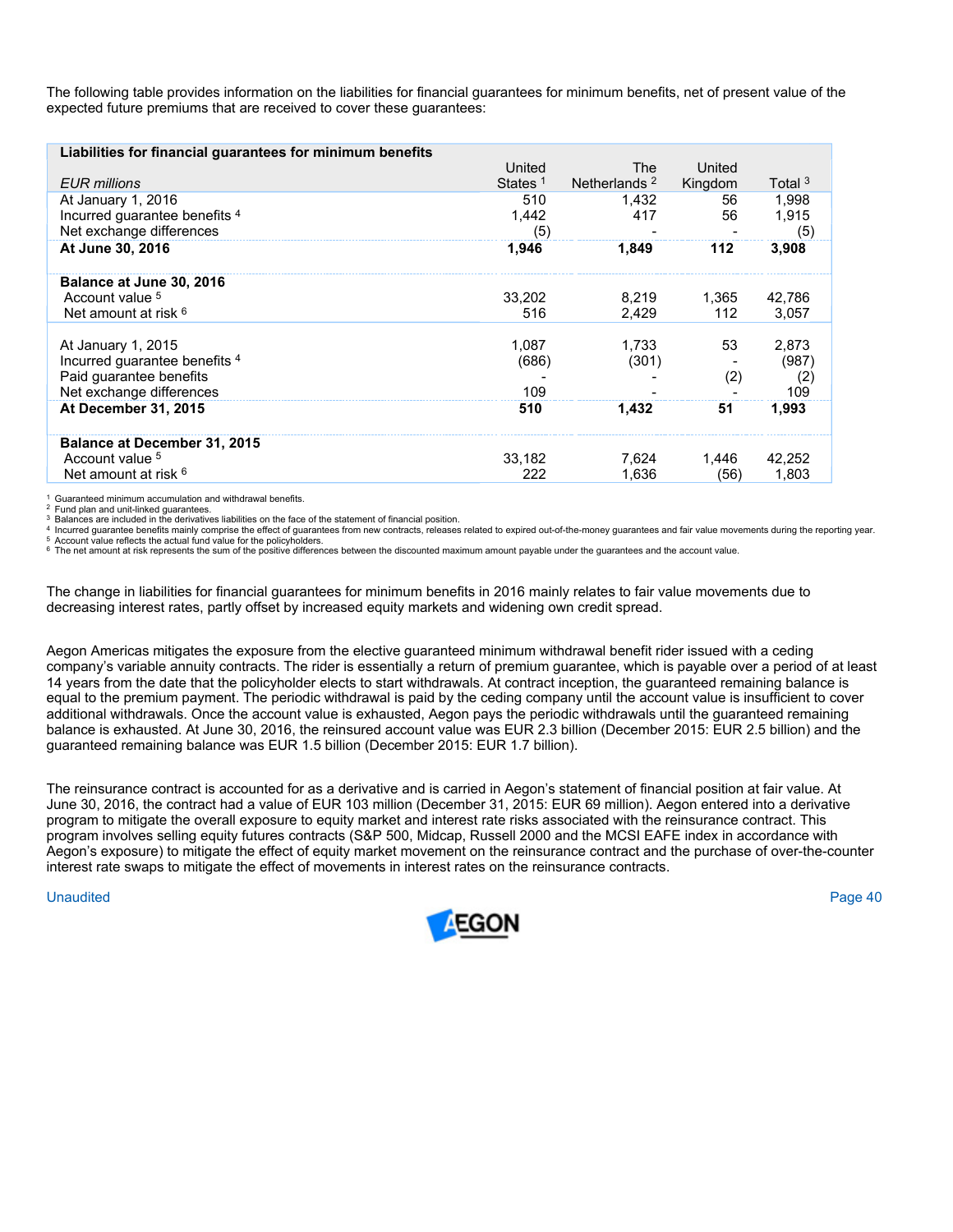# **b. Total return annuities**

Total Return Annuity (TRA) is an annuity product in the United States which provides customers with a pass-through of the total return on an underlying portfolio of investment securities (typically a mix of corporate and convertible bonds) subject to a cumulative minimum guarantee. Both the assets and liabilities are carried at fair value, however, due to the minimum guarantee not all of the changes in the market value of the asset will be offset in the valuation of the liability. This product exists for the fixed annuity line of business and represents a closed block.

The fixed annuities product balance as of June 30, 2016, was EUR 333 million (December 31, 2015: EUR 365 million).

# **c. Life contingent guarantees in the United States**

Certain variable insurance contracts in the United States also provide guaranteed minimum death benefits (GMDB) and guaranteed minimum income benefits (GMIB). Under a GMDB, the beneficiaries receive the greater of the account balance or the guaranteed amount upon the death of the insured. The net amount at risk for GMDB contracts is defined as the current GMDB in excess of the capital account balance at the balance sheet date.

The GMIB feature provides for minimum payments if the contract holder elects to convert to an immediate pay-out annuity. The guaranteed amount is calculated using the total deposits made by the contract holder, less any withdrawals and sometimes includes a roll-up or step-up feature that increases the value of the guarantee with interest or with increases in the account value.

The additional liability for guaranteed minimum benefits that are not bifurcated are determined each period by estimating the expected value of benefits in excess of the projected account balance and recognizing the excess over the accumulation period based on total expected assessments. The estimates are reviewed regularly and any resulting adjustment to the additional liability is recognized in the income statement. The benefits used in calculating the liabilities are based on the average benefits payable over a range of stochastic scenarios. Where applicable, the calculation of the liability incorporates a percentage of the potential annuitizations that may be elected by the contract holder

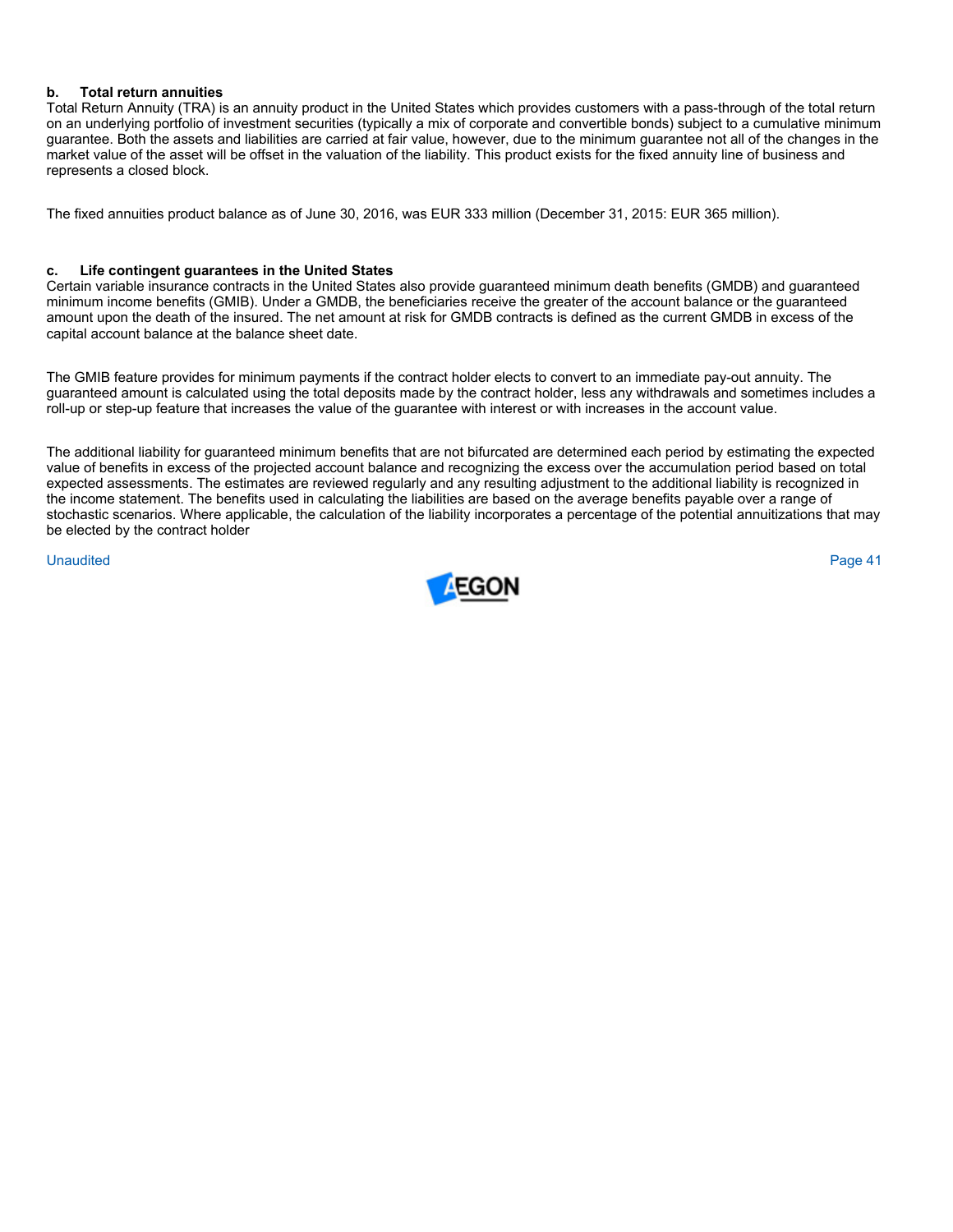The following table provides information on the liabilities for guarantees for minimum benefits that are included in the valuation of the host contracts:

| <b>Liabilities for guarantees Americas</b><br><b>EUR</b> millions | GMDB <sup>1</sup> | GMIB <sup>2</sup>   | Total 4 |
|-------------------------------------------------------------------|-------------------|---------------------|---------|
|                                                                   |                   |                     |         |
| At January 1, 2016                                                | 544               | 816                 | 1,359   |
| Incurred guarantee benefits <sup>5</sup>                          | 58                | 81                  | 139     |
| Paid guarantee benefits                                           | (45)              | (50)                | (95)    |
| Net exchange differences                                          | (12)              | (18)                | (30)    |
| At June 30, 2016                                                  | 544               | 829                 | 1,373   |
|                                                                   | GMDB $1,3$        | GMIB <sup>2,3</sup> |         |
| Balance at June 30, 2016                                          |                   |                     |         |
| Account value <sup>6</sup>                                        | 51,433            | 5,399               |         |
| Net amount at risk 7                                              | 2,806             | 688                 |         |
| Average attained age of contractholders                           | 69                | 69                  |         |
|                                                                   |                   |                     |         |
| At January 1, 2015                                                | 419               | 782                 | 1,201   |
| Incurred guarantee benefits <sup>5</sup>                          | 147               | (19)                | 127     |
| Paid guarantee benefits                                           | (72)              | (35)                | (107)   |
| Net exchange differences                                          | 49                | 88                  | 137     |
| At December 31, 2015                                              | 544               | 816                 | 1,359   |
|                                                                   |                   |                     |         |
|                                                                   | GMDB $1,3$        | GMIB $2,3$          |         |
| Balance at December 31, 2015                                      |                   |                     |         |
| Account value <sup>6</sup>                                        | 52,346            | 5,760               |         |
| Net amount at risk 7                                              | 2,934             | 641                 |         |
| Average attained age of contractholders                           | 69                | 69                  |         |
| Guaranteed minimum death benefit in the United States.            |                   |                     |         |

<sup>2</sup> Guaranteed minimum income benefit in the United States.

3 Note that the variable annuity contracts with guarantees may offer more than one type of guarantee in each contract; Therefore, the amounts listed are not mutually exclusive.<br>4 Balances are included in the insurance liab

5 Incurred guarantee benefit mainly comprise the effect of guarantees from new contracts, releases related to expired out-of-the-money guarantees and value changes as a consequence of interest<br>movements during the reportin

6 Account value reflects the actual fund value for the policyholders.<br>6 Account value reflects the actual fund value for the policyholders.<br>7 The net amount at risk is defined as the present value of the minimum guaranteed of the current account balance.

#### **d. Minimum investment return guarantees in the Netherlands**

The traditional life and pension products offered by Aegon in the Netherlands include various products that accumulate a cash value. Premiums are paid by customers at inception or over the term of the contract. The accumulation products pay benefits on the policy maturity date, subject to survival of the insured. In addition, most policies also pay death benefits if the insured dies during the term of the contract. The death benefits may be stipulated in the policy or depend on the gross premiums paid to date. Premiums and amounts insured are established at inception of the contract. The amount insured can be increased as a result of profit sharing, if provided for under the terms and conditions of the product. Minimum interest guarantees exist for all generations of traditional accumulation products written. Older generations contain a 4% guarantee; in 1999 the guarantee decreased to 3% and in 2013 the guarantee decreased to 0%.

The traditional group pension contracts offered by Aegon in the Netherlands include large group insurance contracts that have an individually determined asset investment strategy underlying the pension contract. The guarantee given is that the profit sharing is the maximum of 0% and the realized return on an asset portfolio specified in the policy conditions, adjusted for technical interest rates

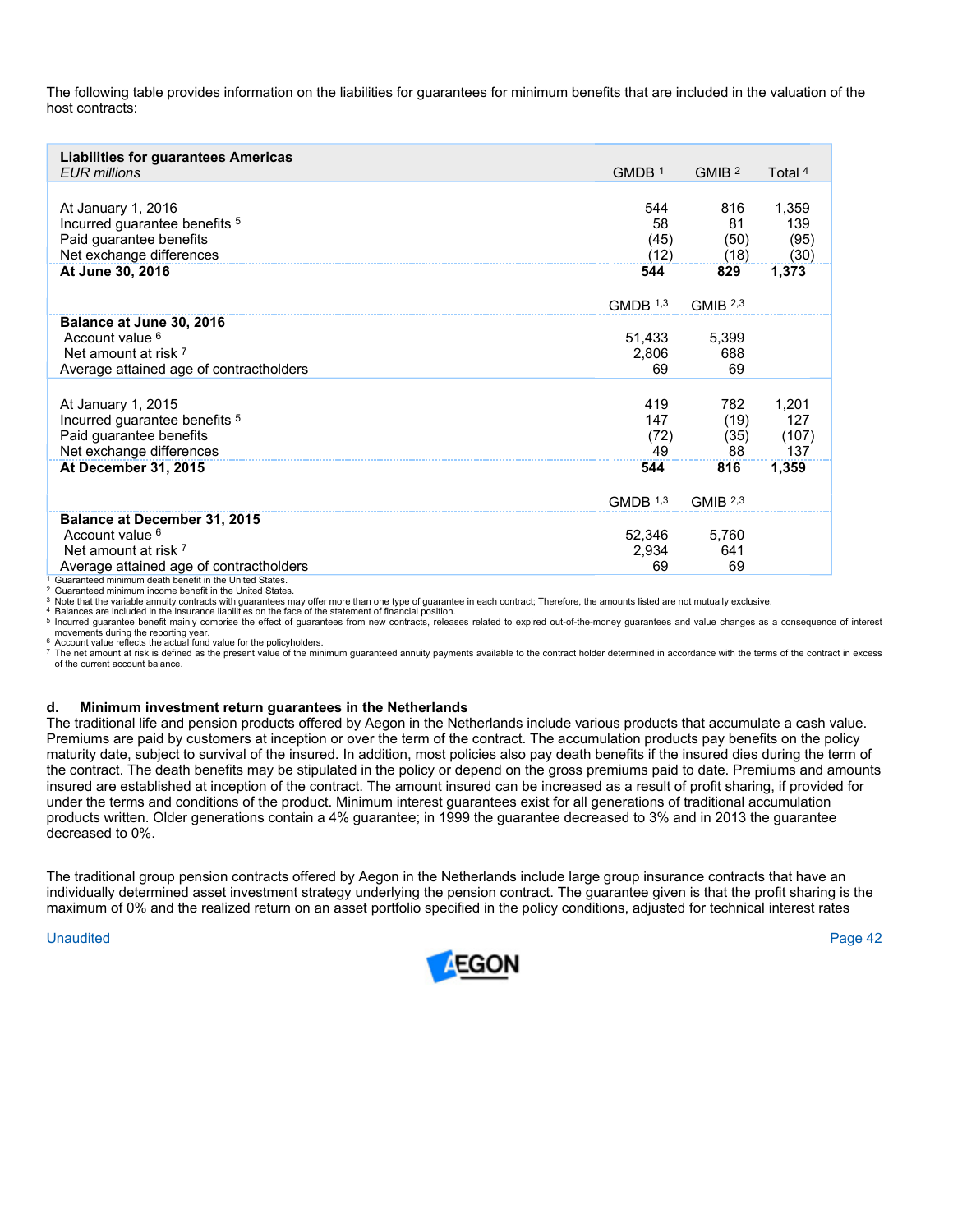ranging from 3% to 4%. If the adjusted return is negative, the 0% minimum is effective, but the loss in any given year is carried forward to be offset against any future surpluses within the contract period. In general, a guarantee is given for the life of the underlying employees so that their pension benefit is guaranteed. Large group contracts also share technical results (mortality risk and disability risk). The contract period is typically five years and the premiums are fixed over this period.

These guarantees are valued at fair value and are included as part of insurance liabilities with the underlying host insurance contracts in note 36 Insurance contracts.

The following table provides information on the liabilities for guarantees that are included in the valuation of the host contracts, net of the present value of the expected future premiums that are received to cover these guarantees:

| Liabilities for guarantees The Netherlands<br><b>EUR</b> millions | GMI 1,2        |
|-------------------------------------------------------------------|----------------|
|                                                                   |                |
| At January 1, 2016<br>Incurred guarantee benefits 3               | 4.741<br>2,031 |
| At June 30, 2016                                                  | 6,772          |
| Balance at June 30, 2016                                          |                |
| Account value 4                                                   | 18,392         |
| Net amount at risk <sup>5</sup>                                   | 6.375          |
|                                                                   |                |
| At January 1, 2015                                                | 5,433          |
| Incurred guarantee benefits 3                                     | (692)          |
| <b>At December 31, 2015</b>                                       | 4.741          |
| Balance at December 31, 2015                                      |                |
| Account value 4                                                   | 18,112         |
| Net amount at risk <sup>5</sup>                                   | 4.205          |

<sup>1</sup> Guaranteed minimum investment return in the Netherlands.<br><sup>2</sup> Balances are included in the insurance liabilities on the face of the statement of financial position.

3 Incurred guarantee benefits mainly comprise the effect of guarantees from new contracts, releases related to expired out-of-the-money guarantees and fair value movements during the reporting year.<br>4 Account value reflects the liability value of the insurance contracts as a whole.

<sup>5</sup> The net amount at risk represents the sum of the differences between the guaranteed and actual amount that is credited to the policyholders. For individual policies only positive differences are included, for Group pensions contracts carry forwards of negative differences are recoqnized.

#### **Fair value measurement of guarantees in insurance contracts**

The fair values of guarantees mentioned above (with the exception of life contingent guarantees in the United States) are calculated as the present value of future expected payments to policyholders less the present value of assessed rider fees attributable to the guarantees. For further details refer to note 13 of the interim financial statements.

For equity volatility, Aegon uses a term structure assumption with market-based implied volatility inputs for the first five years and a long-term forward rate assumption of 25% thereafter. The volume of observable option trading from which volatilities are derived generally declines as the contracts' term increases, therefore, the volatility curve grades from implied volatilities for five years to the ultimate rate. The resulting volatility assumption in year 20 for the S&P 500 index (expressed as a spot rate) was 24.4% at June 30, 2016, and 24.2% at December 31, 2015. Correlations of market returns across

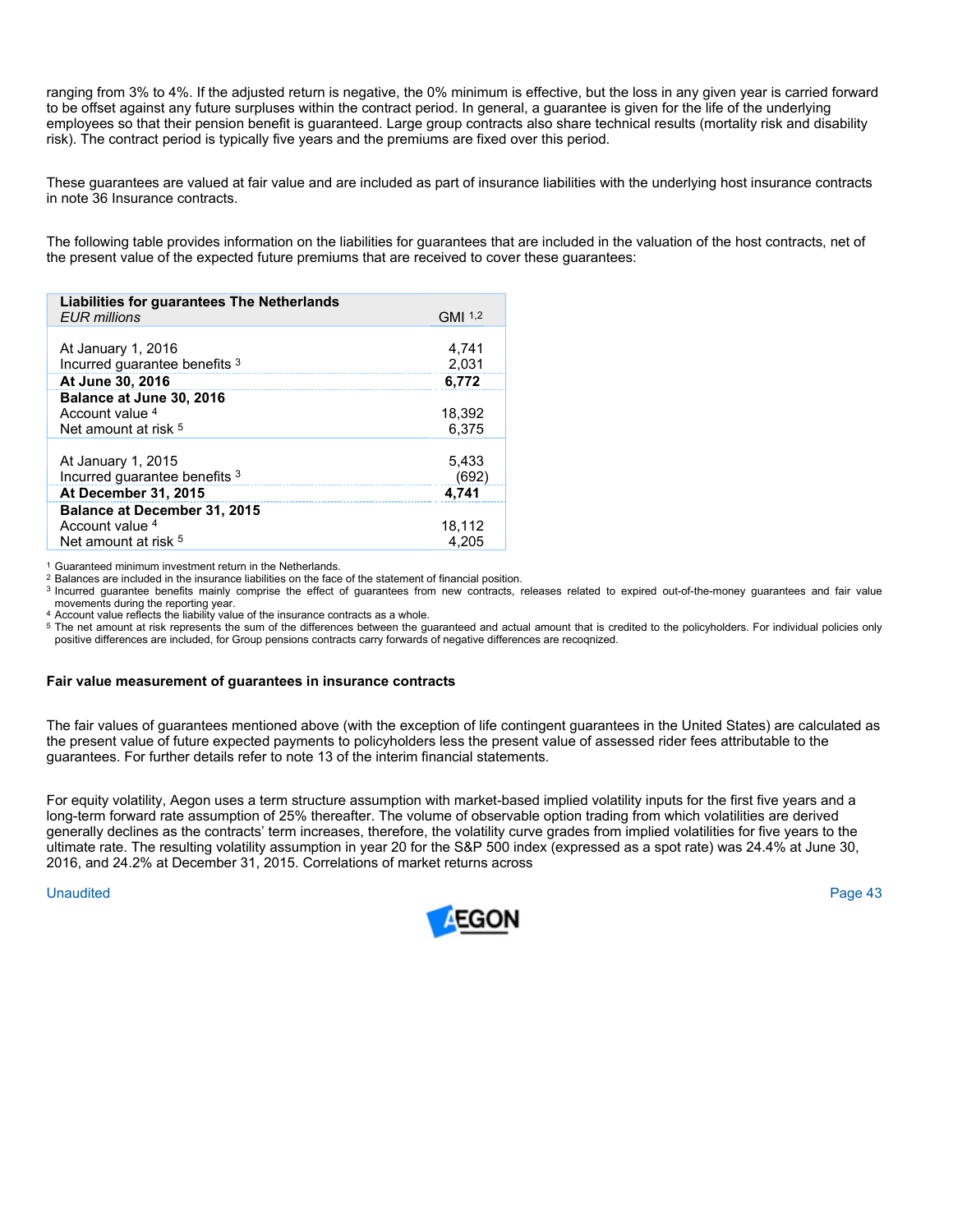underlying indices are based on historical market returns and their inter-relationships over a number of years preceding the valuation date. Assumptions regarding policyholder behavior, such as lapses, included in the models are derived in the same way as the assumptions used to measure insurance liabilities.

These assumptions are reviewed at each valuation date, and updated based on historical experience and observable market data, including market transactions such as acquisitions and reinsurance transactions. Disclosure on interest rate risk, including interest rate risk sensitivity is included in note 4 Financial risks.

Aegon utilizes different risk management strategies to mitigate the financial impact of the valuation of these guarantees on the results including asset and liability management and derivative hedging strategies to hedge certain aspects of the market risks embedded in these guarantees.

Guarantees valued at fair value contributed a net loss before tax of EUR 475 million for the six months ended June 30, 2016 (six months ended June 30, 2015: loss of EUR 55 million). The main drivers of this loss before tax are negative results related to decreases in risk free rates of EUR 3,784 million loss (six months ended June 30, 2015: EUR 1,083 million gain), DPAC offset and other contributed a loss of EUR 426 million (six months ended June 30, 2015: EUR 223 million gain) and a loss of EUR 12 million related to increases in equity volatilities (six months ended June 30, 2015: EUR 8 million loss), partly offset by hedges related to the guarantee reserves contributed fair value gain of EUR 3,367 million to income before tax (six months ended June 30, 2015: EUR 1,466 million loss), a gain of EUR 187 million related to widening own credit spread (the first six months of 2015: EUR 8 million gain) and a gain of EUR 204 million related to a increase in equity markets (six months ended June 30, 2015: EUR 104 million gain).

Guarantee reserves increased EUR 4,106 million in the first six months of 2016 (six months ended June 30, 2015: decrease of EUR 1,497 million).

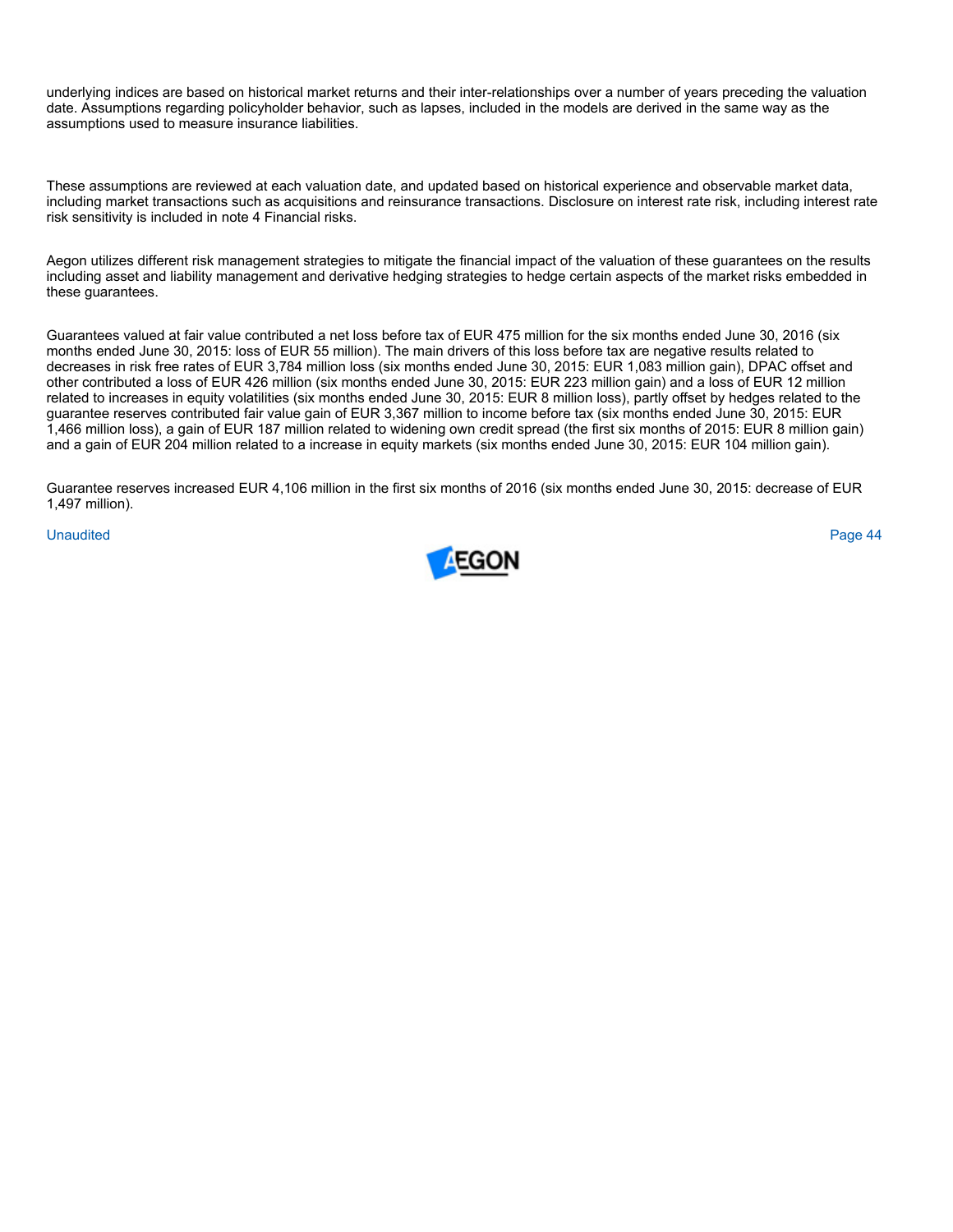# **2.4 Additional information on credit risk, unrealized losses and impairments**

# **Debt instruments**

The amortized cost and fair value of debt securities, money market investments and other, included in Aegon's available-for-sale (AFS) portfolios, are as follows as of June 30, 2016, and December 31, 2015:

| <b>EUR</b> millions                          | Amortized<br>cost | Unrealized<br>gains | Unrealized<br>losses     | <b>Total fair</b><br>value | Fair value<br>instruments of<br>with unrealized<br>gains | Fair value<br>instruments of<br>with unrealized<br>losses |
|----------------------------------------------|-------------------|---------------------|--------------------------|----------------------------|----------------------------------------------------------|-----------------------------------------------------------|
| June 30, 2016                                |                   |                     |                          |                            |                                                          |                                                           |
| Debt securities and money market instruments |                   |                     |                          |                            |                                                          |                                                           |
| <b>United States Government</b>              | 9,906             | 1,954               | (82)                     | 11.778                     | 10.910                                                   | 868                                                       |
| Dutch Government                             | 4,243             | 1,637               |                          | 5,880                      | 5.880                                                    |                                                           |
| Other Government                             | 12.442            | 1,623               | (5)                      | 14,060                     | 13.795                                                   | 265                                                       |
| Mortgage backed securities                   | 9.427             | 480                 | (133)                    | 9.774                      | 7.813                                                    | 1,960                                                     |
| Asset backed securities                      | 6,684             | 191                 | (123)                    | 6,752                      | 3,864                                                    | 2,889                                                     |
| Corporate                                    | 48,935            | 5,410               | (605)                    | 53,740                     | 47.576                                                   | 6,164                                                     |
| Money market investments                     | 9,006             |                     | $\overline{\phantom{a}}$ | 9,006                      | 9.006                                                    |                                                           |
| Other                                        | 1.140             | 229                 | (44)                     | 1.325                      | 1.230                                                    | 95                                                        |
| Total                                        | 101.784           | 11,524              | (993)                    | 112,315                    | 100.074                                                  | 12,241                                                    |
| Of which held by Aegon Americas, NL and UK   | 96,047            | 11,065              | (970)                    | 106,142                    | 94,549                                                   | 11,593                                                    |
|                                              |                   |                     |                          |                            |                                                          |                                                           |

| <b>EUR</b> millions                          | Amortized<br>cost | Unrealized<br>gains | Unrealized<br>losses     | <b>Total fair</b><br>value | Fair value<br>instruments of<br>with unrealized<br>gains | Fair value<br>instruments of<br>with unrealized<br>losses |
|----------------------------------------------|-------------------|---------------------|--------------------------|----------------------------|----------------------------------------------------------|-----------------------------------------------------------|
| December 31, 2015                            |                   |                     |                          |                            |                                                          |                                                           |
| Debt securities and money market instruments |                   |                     |                          |                            |                                                          |                                                           |
| United States Government                     | 8,351             | 866                 | (140)                    | 9,077                      | 6.266                                                    | 2,811                                                     |
| Dutch Government                             | 4,245             | 822                 |                          | 5,068                      | 5,049                                                    | 19                                                        |
| <b>Other Government</b>                      | 14,308            | 2,297               | (18)                     | 16,587                     | 15.497                                                   | 1,090                                                     |
| Mortgage backed securities                   | 9,991             | 437                 | (163)                    | 10.265                     | 6.239                                                    | 4,025                                                     |
| Asset backed securities                      | 8,432             | 548                 | (128)                    | 8,852                      | 5.171                                                    | 3,682                                                     |
| Corporate                                    | 52,585            | 4.066               | (1,348)                  | 55,302                     | 40.336                                                   | 14.967                                                    |
| Money market investments                     | 7.141             |                     | $\overline{\phantom{a}}$ | 7.141                      | 7.141                                                    |                                                           |
| Other                                        | .120              | 232                 | (56)                     | 1.297                      | 1.234                                                    | 63                                                        |
| Total                                        | 106.173           | 9,268               | (1, 852)                 | 113,589                    | 86,932                                                   | 26,657                                                    |
|                                              |                   |                     |                          |                            |                                                          |                                                           |
| Of which held by Aegon Americas, NL and UK   | 100.715           | 9,029               | (1,766)                  | 107.979                    | 83,616                                                   | 24,363                                                    |

#### **Unrealized losses by sector**

The composition by industry category of Aegon's available-for-sale (AFS) debt securities and money market investments in an unrealized loss position at June 30, 2016 and December 31, 2015, is presented in the following table:

| Unrealized losses - debt securities and money market investments             |                   |            |                   |            |
|------------------------------------------------------------------------------|-------------------|------------|-------------------|------------|
|                                                                              |                   |            |                   |            |
|                                                                              |                   |            |                   |            |
|                                                                              |                   |            |                   |            |
| <b>EUR</b> millions                                                          |                   |            |                   |            |
|                                                                              | Jun. 30, 2016     |            | Dec. 31, 2015     |            |
|                                                                              | Carrying value of | Gross      | Carrying value of | Gross      |
|                                                                              | instruments with  | unrealized | instruments with  | unrealized |
|                                                                              | unrealized losses | losses     | unrealized losses | losses     |
| Residential mortgage-backed securities (RMBSs)                               | 1,395             | (150)      | 1,823             | (155)      |
| Commercial mortgage-backed securities (CMBSs)                                | 858               | (19)       | 2,152             | (39)       |
| Asset-backed securities (ABSs) - CDOs backed by ABS, Corp. bonds, Bank loans | 1,527             | (35)       | 1,710             | (38)       |
| ABSs - Other                                                                 | 927               | (48)       | 1,501             | (47)       |
| Financial Industry - Banking                                                 | 1,060             | (183)      | 1,919             | (169)      |
| Financial Industry - Insurance                                               | 274               | (32)       | 678               | (43)       |
| Financial Industry - Other                                                   | 329               | (16)       | 711               | (31)       |
| Industrial                                                                   | 3.721             | (341)      | 9.036             | (976)      |
| Utility                                                                      | 333               | (16)       | 1,019             | (57)       |
| Sovereign                                                                    | 1,073             | (87)       | 3,753             | (154)      |
| Total held by Aegon Americas, NL and UK                                      | 11.499            | (927)      | 24.300            | (1,710)    |
| Held by other segments                                                       | 647               | (22)       | 2,294             | (86)       |
|                                                                              |                   |            |                   |            |
| Total                                                                        | 12,146            | (949)      | 26,594            | (1,796)    |

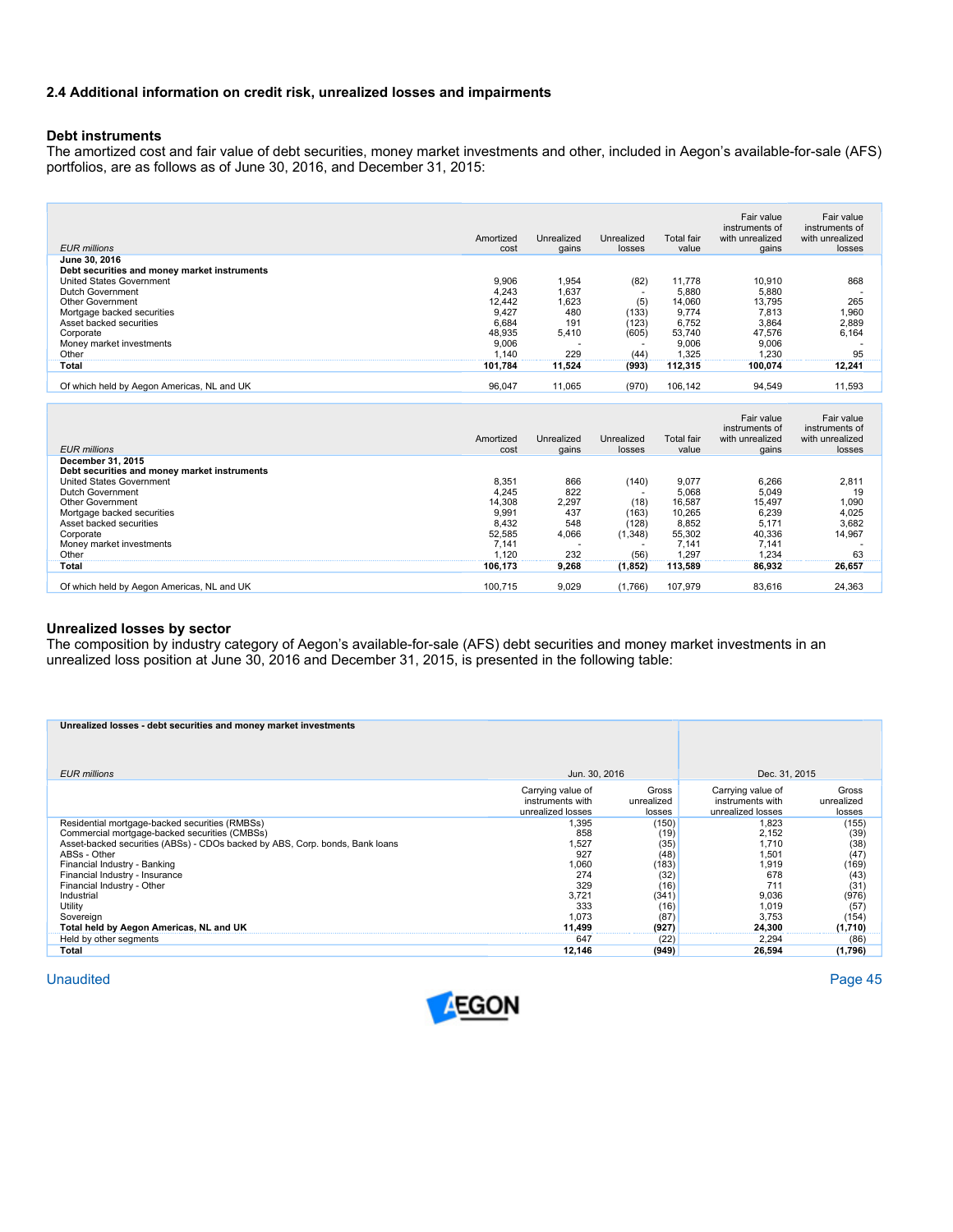As of June 30, 2016, there are EUR 10,836 million (December 31, 2015: EUR 8,797 million) of gross unrealized gains and EUR 927 million (December 31, 2015: EUR 1,710 million) of gross unrealized losses in the AFS debt securities portfolio of Aegon Americas, Aegon the Netherlands and Aegon UK. Three issuers each represents more than 4% of the total unrealized loss position. The unrealized losses relate to securities issued by the government of the United States of America, Belfius Bank and SASCO 2007-RM1.

Financial and credit market conditions were mixed during the first six months of 2016. Developed-world growth remains positive, but generally below potential, frustrating policy-makers' efforts to generate a strong recovery. Emerging Market growth, including China, was fairly low, though equity markets in EM have rebounded somewhat from very weak levels at the start of 2016. In June 2016, European markets were volatile in anticipation of the UK referendum result and declined sharply after the "Brexit" result was known. Due to central bank action and supported by very low rates, equity markets recovered again. US equity markets had mixed and modest returns, while global developed markets were generally weaker. European equities were negatively impacted by concerns about bank profitability and the impact of "Brexit". The US dollar, after strengthening in 2015, weakened against most currencies. The US Federal Reserve maintained the 25 to 50 basis point Fed Funds target range that it established in December 2015. Longer US Treasury rates, along with most global interest rates, fell significantly during the first half of 2016, especially the "Brexit" referendum caused a sharp rally in bonds, as markets expect the US Federal Reserve to stay on hold. The purchase programme of the European Central Bank (ECB) and "Brexit" drove European yields lower. ECB started its corporate bond buying programme in June 2016. Corporate default rates, with the exception of energy-related credits, have remained relatively low largely due to readily available access to funding and strong corporate balance sheet fundamentals. Credit spreads were sharply wider during the early months of 2016, but rallied to end the first half slightly tighter. Oil prices rose from multi-year lows, trading roughly between USD \$45 and USD 50 per barrel in June. OPEC failed to reach agreement on production cap, but prices were supported by outages.

# **Impairment of financial assets**

Aegon regularly monitors industry sectors and individual debt securities for indicators of impairment. These indicators may include one or more of the following: 1) deteriorating market to book ratio, 2) increasing industry risk factors, 3) deteriorating financial condition of the issuer, 4) covenant violations by the issuer, 5) high probability of bankruptcy of the issuer, or 6) internationally recognized credit rating agency downgrades. Additionally, for asset-backed securities, cash flow trends and underlying levels of collateral are monitored. A security is impaired if there is objective evidence that a loss event has occurred after the initial recognition of the asset that has a negative impact on the estimated future cash flows. A specific security is considered to be impaired when it is determined that not all amounts due (both principal and interest) will be collected as contractually scheduled.

In the sections below a description is provided on the composition of the categories of debt securities and money market investments. Individual issuers rated below investment grade in any sector which have unrealized loss positions greater than EUR 25 million are disclosed separately. Furthermore, quality ratings of investment portfolios are based on a composite of the main rating agencies (S&P, Moody's and Fitch) and Aegon's internal rating of the counterparty.

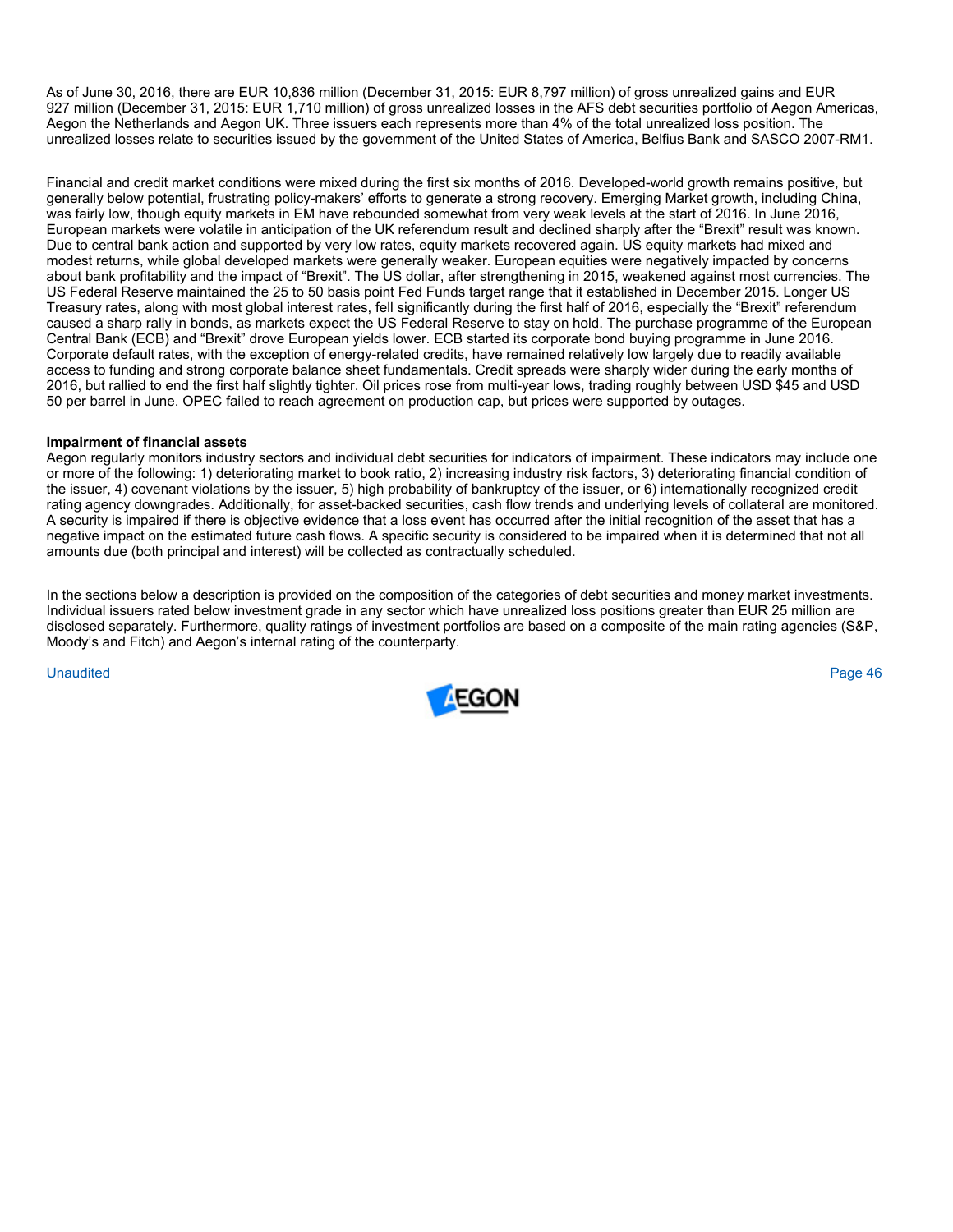## **Residential mortgage-backed securities**

Aegon Americas, Aegon the Netherlands and Aegon UK hold EUR 4,694 million (December 31, 2015: EUR 5,011 million) of residential mortgage- backed securities (RMBS), of which EUR 3,953 million (December 31, 2015: EUR 4,233 million) is held by Aegon Americas, EUR 721 million (December 31, 2015: EUR 757 million) by Aegon the Netherlands and EUR 20 million (December 31, 2015: EUR 21 million) by Aegon UK. Residential mortgage-backed securities are securitizations of underlying pools of non-commercial mortgages on real estate. The underlying residential mortgages have varying credit characteristics and are pooled together and sold in tranches. The following table shows the breakdown of Aegon USA's RMBS available-for-sale portfolio. Additionally, Aegon USA has investments in RMBS of EUR 89 million (December 31, 2015: EUR 93 million), which are classified as fair value through profit or loss.

| AFS RMBS by quality            |       |                          |                          |            |         | Total          | Total fair |
|--------------------------------|-------|--------------------------|--------------------------|------------|---------|----------------|------------|
| <b>EUR</b> millions            | AAA   | AA                       | A                        | <b>BBB</b> | $<$ BBB | amortized cost | value      |
| GSE guaranteed                 | 1,634 | $\overline{\phantom{0}}$ | $\overline{\phantom{0}}$ |            |         | .634           | ,670       |
| Prime jumbo                    | -     |                          |                          | 12         | 179     | 192            | 205        |
| Alt-A                          |       | 40                       | 27                       | 2          | 366     | 435            | 507        |
| Negative amortization floaters |       |                          |                          |            | 710     | 710            | 717        |
| Reverse mortgage RMBS          |       |                          | $\overline{\phantom{a}}$ | 132        | 43      | 175            | 125        |
| Subprime mortgage              |       | 31                       | 113                      | 60         | 535     | 739            | 786        |
| Manufactured housing           |       |                          |                          | 11         | 15      | 29             | 31         |
| At June 30, 2016               | 1,635 | 72                       | 143                      | 218        | 1,848   | 3.914          | 4,041      |
|                                |       |                          |                          |            |         |                |            |
| Of which insured               |       |                          | 56                       | 8          | 230     | 295            | 284        |

| AFS RMBS by quality            |                          |                          |                          |                          |         | Total          | <b>Total fair</b> |  |
|--------------------------------|--------------------------|--------------------------|--------------------------|--------------------------|---------|----------------|-------------------|--|
| <b>EUR</b> millions            | AAA                      | AA                       | A                        | <b>BBB</b>               | $<$ BBB | amortized cost | value             |  |
| GSE guaranteed                 | ,471                     | $\overline{\phantom{0}}$ | $\overline{\phantom{0}}$ | $\overline{\phantom{a}}$ |         | 1,471          | 1,493             |  |
| Prime jumbo                    | $\overline{\phantom{a}}$ |                          |                          | 13                       | 199     | 213            | 224               |  |
| Alt-A                          | $\overline{\phantom{0}}$ | $\overline{\phantom{a}}$ | 30                       | 3                        | 476     | 509            | 596               |  |
| Negative amortization floaters |                          |                          | $\overline{\phantom{0}}$ |                          | 781     | 782            | 807               |  |
| Reverse mortgage RMBS          |                          |                          | $\overline{\phantom{0}}$ | 190                      | 46      | 237            | 171               |  |
| Subprime mortgage              |                          | 43                       | 119                      | 79                       | 600     | 843            | 908               |  |
| Manufactured housing           |                          |                          |                          | 15                       | 19      | 35             | 33                |  |
| At December 31, 2015           | 1.472                    | 44                       | 151                      | 301                      | 2,121   | 4.090          | 4,232             |  |
|                                |                          |                          |                          |                          |         |                |                   |  |
| Of which insured               | $\overline{\phantom{0}}$ |                          | 30                       | $\overline{\phantom{0}}$ | 15      | 45             | 49                |  |
|                                |                          |                          |                          |                          |         |                |                   |  |

RMBS of Aegon USA are monitored and reviewed on a monthly basis. Detailed cash flow models using the current collateral pool and capital structure on the portfolio are updated and reviewed quarterly. Model output is generated under base and stress-case scenarios. Aegon's RMBS asset specialists utilize widely recognized industry modeling software to perform a loan-by-loan, bottom-up approach to modeling. Key assumptions used in the models are projected defaults, loss severities, and prepayments. Each of these key assumptions varies greatly based on the significantly diverse characteristics of the current collateral pool for each security. Loan-to-value, loan size, and borrower credit history are some of the key characteristics used to determine the level of assumption that is utilized. Defaults were estimated by identifying the loans that are in various delinquency buckets and defaulting a certain percentage of them over the near-term and long-term. Assumed defaults on delinquent loans are dependent on the specific security's collateral attributes and historical performance.

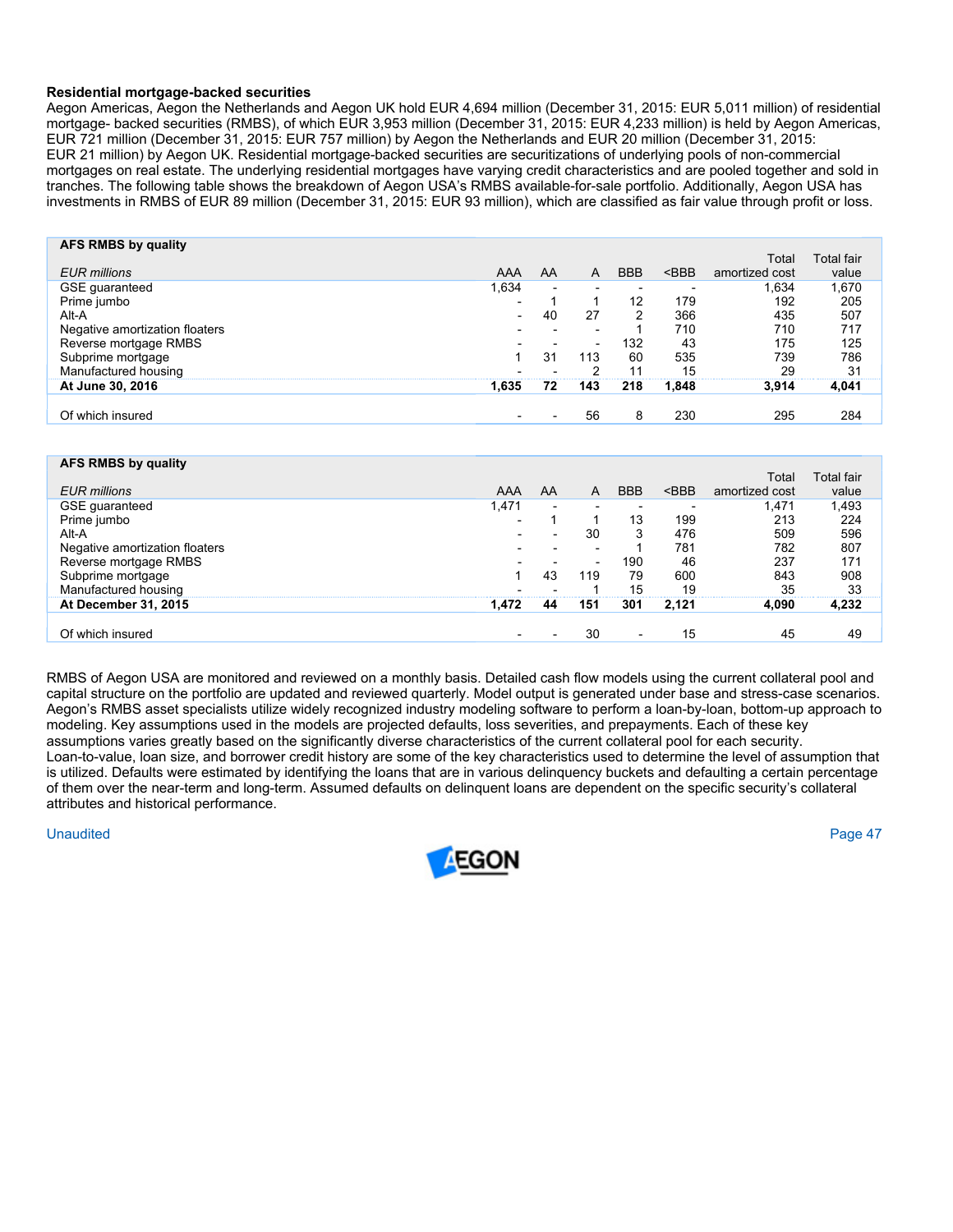Loss severity assumptions were determined by obtaining historical rates from broader market data and by adjusting those rates for vintage, specific pool performance, collateral type, mortgage insurance and estimated loan modifications. Prepayments were estimated by examining historical averages of prepayment activity on the underlying collateral. Quantitative ranges of significant assumptions within Aegon's modeling process for Prime Jumbo, Alt-A and Negative Amortization RMBS are as follows: prepayment assumptions range from approximately 3% to 34% with a weighted average of approximately 5.7% (December 31, 2015: 5.2%), assumed defaults on delinquent loans range from 57% to 95% with a weighted average of approximately 80.6% (December 31, 2015: 85.8%), assumed defaults on current loans are dependent on the specific security's collateral attributes and historical performance, while loss severity assumptions range from approximately 24% to 75%, with a weighted average of approximately 54.3% (December 31, 2015: 55.7%). Additionally, quantitative ranges of significant assumptions within Aegon's modeling process for the RMBS subprime mortgage portfolio are as follows: prepayment assumptions range from approximately 2% to 18% with a weighted average of approximately 6.0% (December 31, 2015: 6.1%), assumed defaults on delinquent loans range from 77% to 100% with a weighted average of approximately 88.1% (December 31, 2015: 89.6%), assumed defaults on current loans are dependent on the specific security's collateral attributes and historical performance, while loss severity assumptions range from approximately 3% to 103%, with a weighted average of approximately 64.3% (December 31, 2015: 72.1%).

Once the entire pool is modeled, the results are closely analyzed by Aegon's asset specialists to determine whether or not Aegon's particular tranche or holding is at risk for not collecting all contractual cash flows taking into account the seniority and other terms of the tranches held. Aegon impairs its particular tranche to fair value where it would not be able to receive all contractual cash flows.

The total gross unrealized loss on AFS RMBS of Aegon Americas, Aegon the Netherlands and Aegon UK amounts to EUR 150 million (December 31, 2015: 155 million), of which EUR 135 million (December 31, 2015: EUR 147 million) relates to positions of Aegon USA, and the total net unrealized gain on available-for-sale RMBS is EUR 131 million (December 31, 2015: EUR 159 million), including a EUR 127 million (December 31, 2015: EUR 145 million) net unrealized gain relating to positions of Aegon USA. The housing market in the United States has continued to improve as evidenced by rising home prices and sales volume. The pace of improvement has slowed considerably from the rapid pace seen post- financial crisis, and is expected continue to moderate in the coming years. However, the positive trends in the housing market have led to improvements in borrower delinquencies and prepayment rates as well as liquidation timelines. Loss severities on liquidated properties remain elevated. The improving housing market and underlying loan credit performance has led to significant credit spread tightening across the asset class for the past few years, but spreads have widened modestly during first half of 2016.

There are no individual issuers rated below investment grade in this RMBS sector which have an unrealized loss position greater than EUR 25 million.

The fair values of Aegon USA's RMBS instruments (AFS and FVTPL) were determined as follows:

|                     |          |           | Jun. 30, |          |           | Dec. 31, |
|---------------------|----------|-----------|----------|----------|-----------|----------|
| <b>EUR</b> millions | Level II | Level III | 2016     | Level II | Level III | 2015     |
| <b>RMBS</b>         | 3.926    | 205       | 4.131    | 4.068    | 258       | .326     |

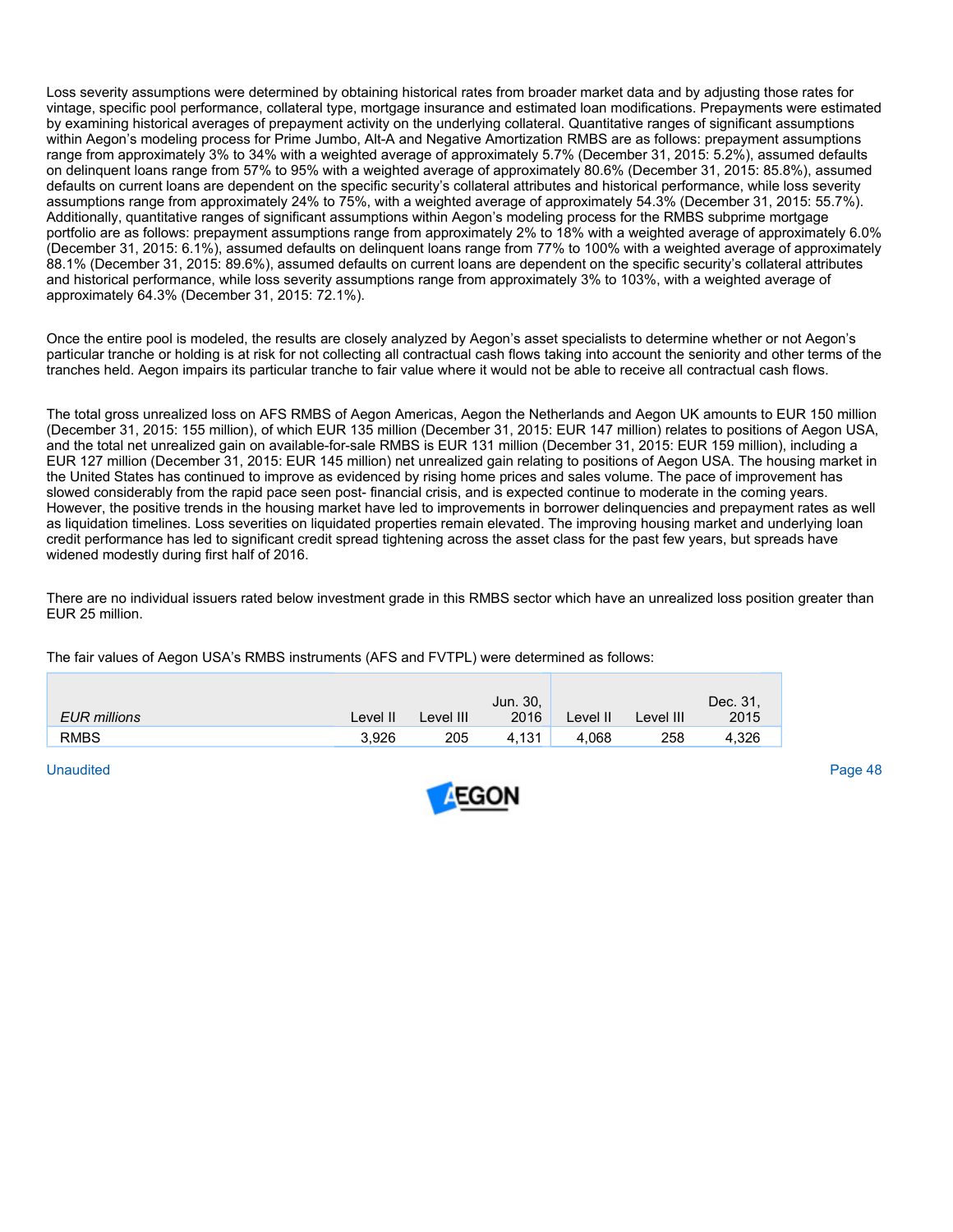# **Commercial mortgage-backed securities**

As of June, 30, 2016, Aegon Americas, Aegon the Netherlands and Aegon UK hold EUR 5,200 million (December 31, 2015: EUR 5,636 million) of AFS commercial mortgage-backed securities (CMBS), of which EUR 4,953 million (December 31, 2015: EUR 4,969 million) is held by Aegon USA, EUR 206 million (December 31, 2015: EUR 590 million) by Aegon UK and EUR 41 million (December 31, 2015: EUR 78 million) by Aegon the Netherlands. CMBS are securitizations of underlying pools of mortgages on commercial real estate. The underlying mortgages have varying risk characteristics and are pooled together and sold in different rated tranches. The company's CMBS include conduit, large loan, single borrower, commercial real estate collateralized debt obligations (CRE CDOs), collateralized debt obligations (CDOs), government agency, and franchise loan receivable trusts.

The total gross unrealized loss on AFS CMBS of Aegon Americas, Aegon the Netherlands and Aegon UK amounts to EUR 19 million as of June 30, 2016 (December 31, 2015: EUR 39 million). All gross unrealized losses relate to positions held by Aegon USA. The total net unrealized gain on the available- for-sale CMBS as of June 30, 2016, is EUR 239 million (December 31, 2015: EUR 181 million), of which EUR 184 million (December 31, 2015: EUR 61 million) relates to positions of Aegon USA, followed by Aegon UK at EUR 54 million (December 31, 2015: EUR 119 million) and Aegon the Netherlands at EUR 1 million (December 31, 2015: EUR 1 million). Throughout 2016, CMBS fundamentals have continued to slowly improve in 2016 as the pace of credit deterioration has continued to moderate and financing availability remained high. However, commercial real estate valuations increases have slowed as we have reached peak levels. Liquidity remains reasonable for the CMBS market; however, credit spreads on many legacy subordinate CMBS tranches remain at wide levels.

The tables below summarize the credit quality of Aegon USA's AFS CMBS portfolio. Additionally, Aegon USA has investments in CMBS of EUR 1 million (December 31, 2015: EUR 1 million), which are classified as fair value through profit or loss.

| <b>CMBS by quality</b> |       |          |          |            |                                                |                   |            |
|------------------------|-------|----------|----------|------------|------------------------------------------------|-------------------|------------|
|                        |       |          |          |            |                                                | <sup>⊤</sup> otai |            |
|                        |       |          |          |            |                                                | amortized         | Гоtal fair |
| <b>EUR</b> millions    | AAA   | AA       | Α        | <b>BBB</b> | <bbb< th=""><th>cost</th><th>value</th></bbb<> | cost              | value      |
| CMBS                   | 3.684 | 760      | 153<br>. | 65         | 108<br>.                                       | 4.770             | 4.954      |
| At June 30, 2016       | 3.684 | .<br>760 | 153      | .<br>65    | 108                                            | 4.770             | 4.954      |

| <b>CMBS by quality</b> |       |     |    |            |         |           |            |
|------------------------|-------|-----|----|------------|---------|-----------|------------|
|                        |       |     |    |            |         | Totai     |            |
|                        |       |     |    |            |         | amortized | Total fair |
| <b>EUR</b> millions    | AAA   | AA  | A  | <b>BBB</b> | $<$ BBB | cost      | value      |
| <b>CMBS</b>            | 3.879 | 705 | 87 | 119        | 117     | 4.908     | 4.969      |
| At December 31, 2015   | 3.879 | 705 | 87 | 119        | 117     | 4.908     |            |

CMBS of Aegon USA are monitored and reviewed on a monthly basis. Detailed cash flow models using the current collateral pool and capital structure on the portfolio are updated and reviewed quarterly. Model output is generated under base and several stress-case scenarios by Aegon's internal CMBS asset specialists. For conduit securities, a widely recognized industry modelingsoftware is used to perform a loan-by-loan, bottom-up approach. For non-conduit securities, a CMBS asset specialist works closely with Aegon's real estate valuation group to determine underlying asset valuation and risk. Both methodologies incorporate external estimates on the property market, capital markets, property cash flows, and loan structure. Results are then closely analyzed by the asset specialist to determine whether or not a principal or interest loss is expected to occur.

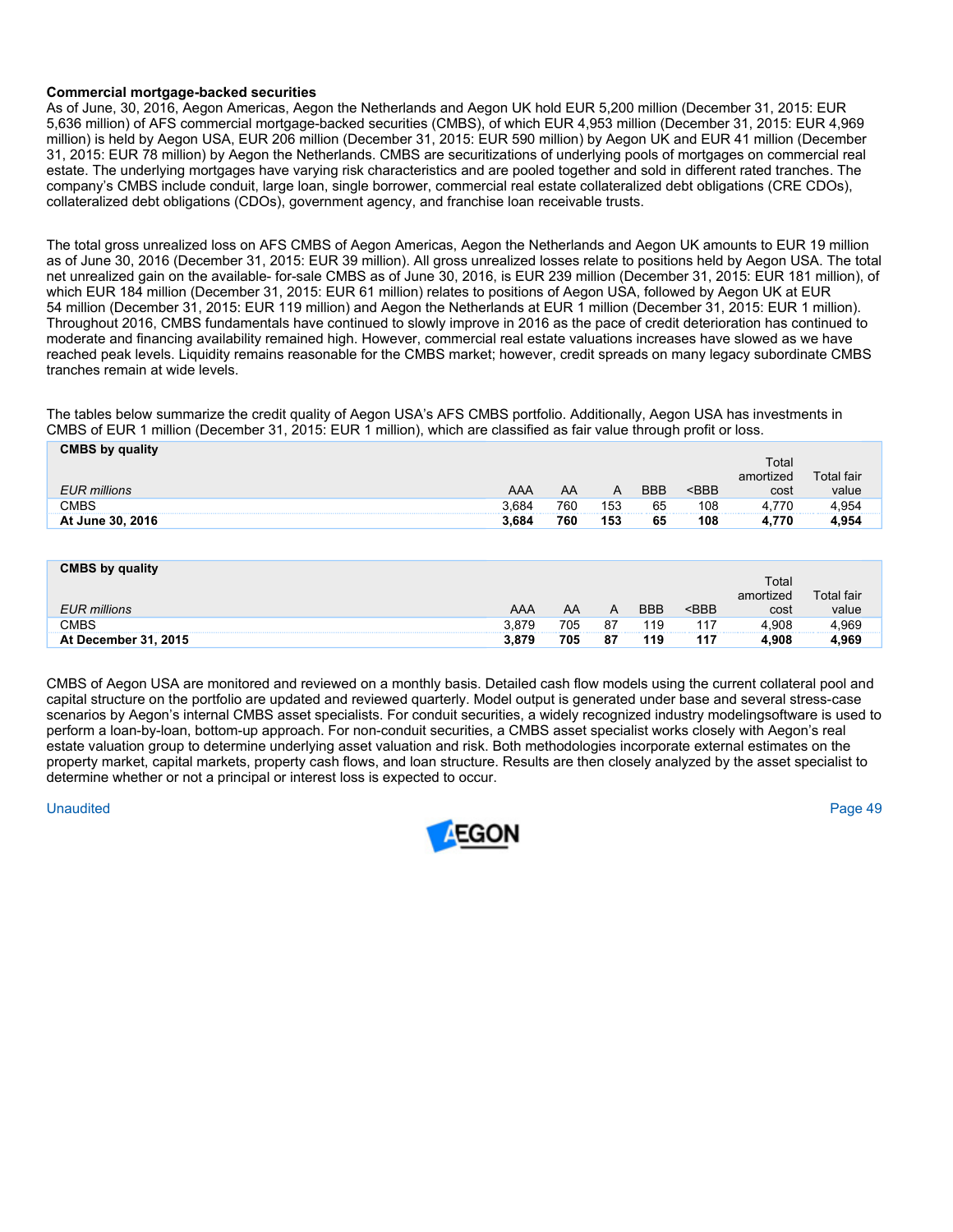Securities are impaired to fair value when Aegon expects that it will not receive all contractual cash flows on its tranches. As the remaining unrealized losses in the CMBS portfolio relate to holdings where Aegon expects to receive full principal and interest, Aegon does not consider the underlying investments to be impaired as of June 30, 2016.

There are no individual issuers rated below investment grade in the CMBS sector which have unrealized loss position greater than EUR 25 million.

The fair values of Aegon USA's CMBS instruments (AFS and FVTPL) were determined as follows:

|                     |          |           | Jun. 30, |            |           | Dec. 31, |
|---------------------|----------|-----------|----------|------------|-----------|----------|
| <b>EUR</b> millions | Level II | Level III | 2016     | ∟evel II ∕ | Level III | 2015     |
| CMBS                | .898     | 58        | 4.956    | 4.910      | 60        | 4.970    |

# **Asset-backed securities**

Aegon Americas, Aegon the Netherlands and Aegon UK hold EUR 5,559 million (December 31, 2015: EUR 7,213 million) of AFS ABS instruments of which EUR 3,118 million (December 31, 2015: EUR 3,178 million) is held by Aegon USA, EUR 2,295 million (December 31, 2015: EUR 2,396 million) by Aegon the Netherlands and EUR 146 million (December 31, 2015: EUR 1,639 million) by Aegon UK. Additionally, Aegon Americas has investments in ABS of EUR 12 million (December 31, 2015: EUR 12 million), which are classified as fair value through profit or loss. ABS are securitizations of underlying pools of credit card receivables, auto financing loans, small business loans, bank loans, and other receivables. The underlying assets of the asset backed securities have been pooled together and sold in tranches with varying credit ratings.

The total gross unrealized loss on AFS ABS of Aegon Americas, Aegon the Netherlands and Aegon UK amounts to EUR 82 million as of June 30, 2016 (December 31, 2015: EUR 85 million). Aegon USA has EUR 50 million (December 31, 2015: EUR 55 million) of this gross unrealized loss, followed by Aegon the Netherlands at EUR 31 million (December 31, 2015: EUR 29 million). The stronger financial and economic conditions have helped stabilize in the US, which can be attributed to increased investor demand being met with new issuance in the asset-backed sector. The combination of these factors has led to varied performance by sector with most sectors exhibiting wider credit spreads over the course of the year. Meanwhile, the European ABS market had a volatile first half of the year due to macroeconomic concerns about a slowdown in global economic growth and political events.

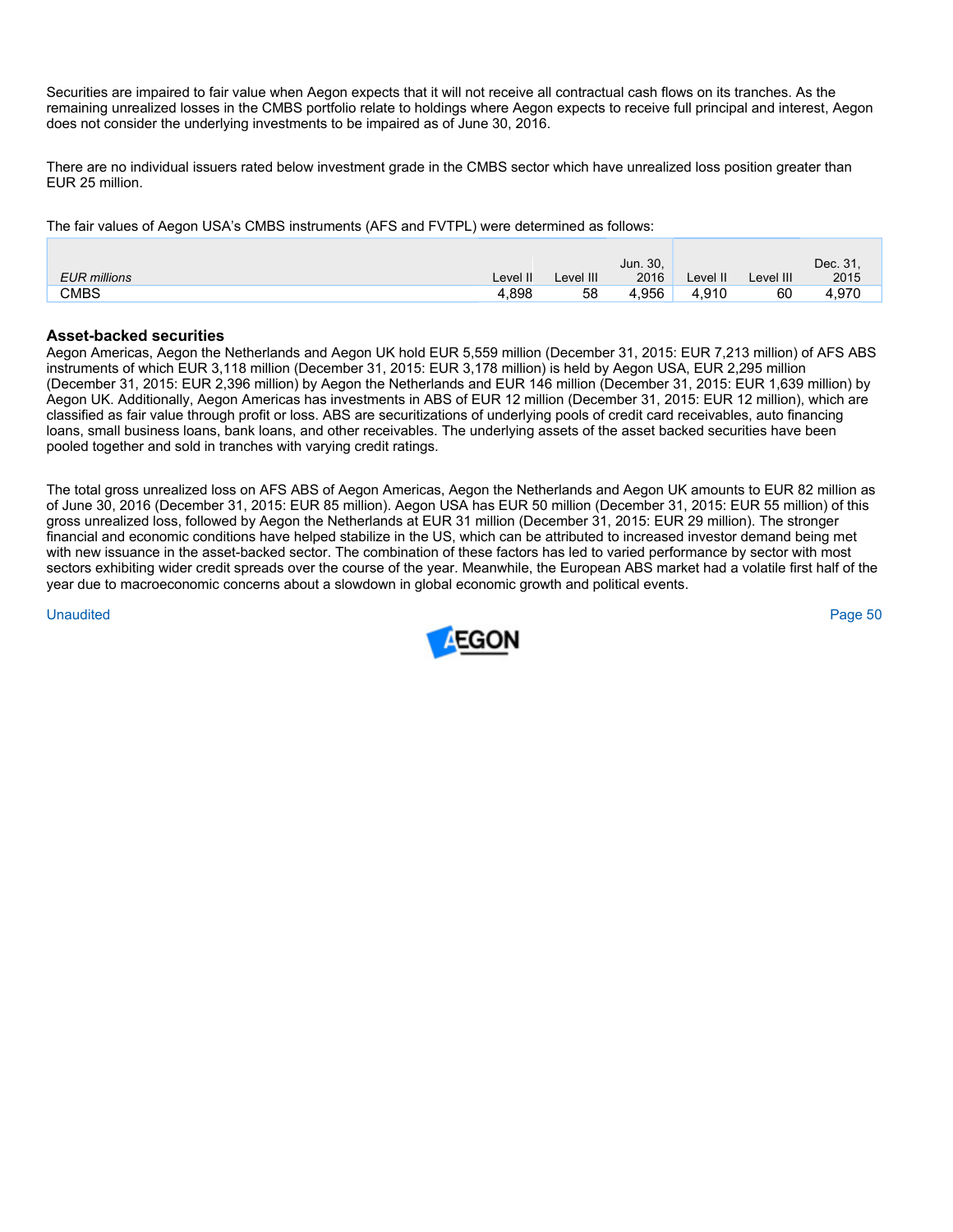The breakdown by quality of the available-for-sale ABS portfolio of Aegon USA, Aegon the Netherlands and Aegon UK is as follows:

| AFS ABS by quality                          |       |     |       |                          |         | Total<br>amortized | <b>Total fair</b> |
|---------------------------------------------|-------|-----|-------|--------------------------|---------|--------------------|-------------------|
| <b>EUR</b> millions                         | AAA   | AA  | A     | <b>BBB</b>               | $<$ BBB | cost               | value             |
| Credit cards                                | 457   | 26  | 33    | $\overline{\phantom{a}}$ | -       | 517                | 535               |
| Autos                                       | 336   | 6   | 39    | 41                       | -       | 423                | 427               |
| Small business loans                        | ۰     | 2   | 10    | $\overline{\phantom{a}}$ | 129     | 140                | 131               |
| CDOs backed by ABS, Corp. bonds, Bank loans | 1.764 | 720 | 304   | 117                      | 93      | 2,998              | 2,975             |
| Other ABS                                   | 520   | 177 | 624   | 141                      | 25      | 1.488              | 1,515             |
| At June 30, 2016                            | 3,078 | 931 | 1,011 | 299                      | 246     | 5,566              | 5,584             |
|                                             |       |     |       |                          |         |                    |                   |
| AFS ABS by quality                          |       |     |       |                          |         | Total<br>amortized | <b>Total fair</b> |
| EUR millions                                | AAA   | AA  | A     | <b>BBB</b>               | $<$ BBB | cost               | value             |

| Credit cards                                | 392                      | 63   | 36    |     | $\sim$ | 49    | 505   |
|---------------------------------------------|--------------------------|------|-------|-----|--------|-------|-------|
| Autos                                       | 246                      | 18   | 13    | 20  |        | 297   | 297   |
| Small business loans                        | $\overline{\phantom{0}}$ |      | 12    |     | 151    | 166   | 154   |
| CDOs backed by ABS, Corp. bonds, Bank loans | .747                     | 744  | 304   | 128 | 107    | 3.031 | 3,005 |
| Other ABS                                   | 738                      | 424  | .708  | 333 | 53     | 3.256 | 3.636 |
| At December 31, 2015                        | 3.122                    | .252 | 2.074 | 482 | 312    | 7,241 | 7.596 |

There were no individual issuers rated below investment grade in this ABS sector that have unrealized loss positions greater than EUR 25 million.

The fair values of Aegon USA, Aegon the Netherlands and Aegon UK ABS instruments were determined as follows:

|                     |          |           | Jun. 30, |          |           | Dec. 31. |
|---------------------|----------|-----------|----------|----------|-----------|----------|
| <b>EUR</b> millions | Level II | Level III | 2016     | ∟evel II | Level III | 2015     |
| ABSs                | 2.373    | 3.211     | 5.584    | 4.443    | 3,161     | 7,605    |

# **Corporate - Financial sector**

The Corporate - Financial sector is further subdivided into banking, brokerage, insurance, REIT's and Financial - Other sub-sectors. A majority of the gross unrealized loss in Aegon's available-for-sale portfolio is from the banking sub-sector.

# **Corporate – Financial Sector – Banking Sub-Sector**

The banking sub-sector in Aegon's portfolio is relatively large, diverse, and of high quality. Aegon holds EUR 8,740 million (December 31, 2015: EUR 9,157 million) of AFS bonds issued by banks. In aggregate, the gross unrealized loss on these bonds amounted to EUR 183 million (December 31, 2015: EUR 169 million) and the net unrealized gain on these bonds amounts to EUR 265 million (December 31, 2015: EUR 327 million).

Bank regulators have implemented in April 2015 a wide array of reforms designed to strengthen capital levels, reduce balance sheet risk and improve liquidity in an attempt to reduce systemic risk. Many banks already meet new capital and liquidity requirements, well ahead of regulatory deadlines. The focus shifted into aligning recent bank guidelines and capital requirements that regulators and central governments have been adopting. Globally, risk concentrations on bank balance sheets continue to exist, but central banks are accommodative. Confidence in the sector has increased materially since the financial crisis. This trend should continue since the European Central Bank took over as bank regulator with a pragmatic and hands on approach.

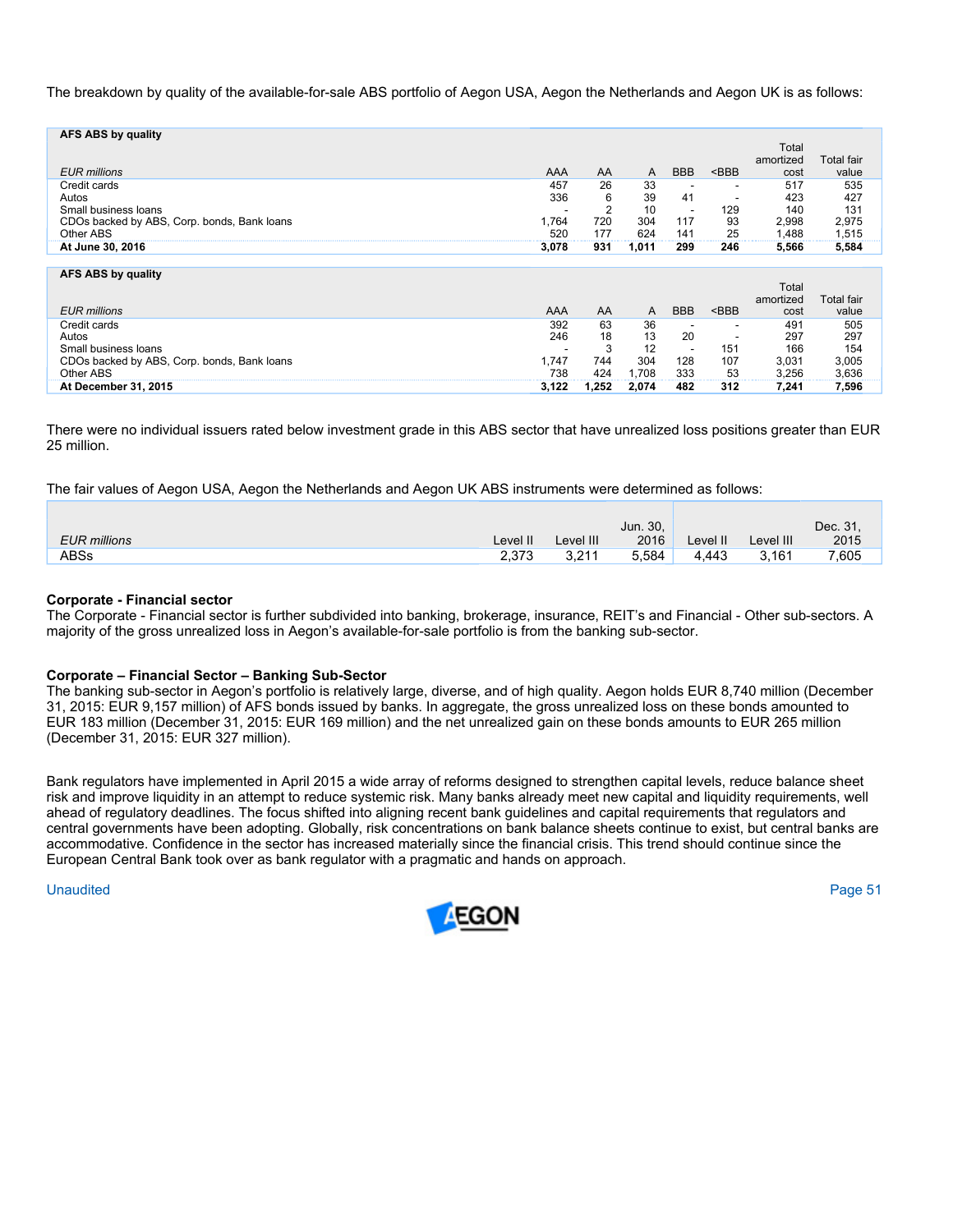Within the banking sub-sector, Aegon holds EUR 750 million (December 31, 2015: EUR 1,053 million) of deeply subordinated securities with deferrable coupons that have an associated unrealized loss of EUR 156 million (December 31, 2015 EUR 119 million). There is one individual issuer rated below investment grade in the banking sub-sector that has unrealized loss greater than EUR 25 million.

|                          |          |            | Unrealized |        | Aging of        |
|--------------------------|----------|------------|------------|--------|-----------------|
| <b>EUR</b> millions      | Category | Fair value | loss       | Rating | unrealized Loss |
| Belfius Bank & Insurance | Banking  | 70         | 50         | BB+    | $> 24$ months   |

Aegon's available-for-sale debt securities for Belfius Bank SA have a fair value of EUR 73 million as of June 30, 2016 (December 31, 2015: EUR 90 million). These below investment grade securities had gross unrealized losses of EUR 50 million as of June 30, 2016 (December 31, 2015: EUR 36 million).

Belfius Bank SA was created as a result of the financial crisis, Belfius Bank has been 100% owned by the Belgium Government since it was split out of Dexia in October, 2011. It has a stable and top tier domestic market position with good business diversification. The bank operates as a bank-insurer, providing public finance, project finance and other financial services to local governments, the public welfare sector and retail and corporate clients. Historically, the bank's credit risk has been centered on three areas: 1) an oversized bond investment portfolio (wholesale funded); 2) a large amount of credit guarantees provided by Belfius and reinsured with monolines on bonds issued by entities principally active in infrastructure and public utilities projects; and 3) a significant level of funding exposure to Dexia Group. The material de-risking by the bank since 2011, combined with a relatively stable bank- insurance business model, has improved earnings. Aegon evaluated the near-term prospects of the issuer and it believes that the contractual terms of these investments will be met and these investments are not impaired as of June 30, 2016.

# **Corporate - Industrial sector**

The Corporate - Industrial sector is further subdivided into various sub-sectors. A majority of Aegon's available-for-sale portfolio gross unrealized loss is in the Basic Industry sub-sector.

# *Corporate - Industrial sector - Basic Industry sub-sector*

The Basic Industry sector encompasses various sub-sectors including metals and mining, chemicals and paper and forest products with the majority of the gross unrealized loss relating to metals and mining. Fundamentals for the metals and mining industry have been negatively impacted by falling prices for base metals, ferrous metals, precious metals, iron ore and coal. Slowing economic data out of China has resulted in reduced demand for the base metals and bulk steel-making commodities as the country comprises from 40%-60% of global consumption for most of these commodities. A lack of a material response on the supply side for these commodities has driven significant pricing pressure. Chemicals have been positively impacted by continued low natural gas prices within the US, but given the global scale of most players in the industry, they have also been harmed by a slowdown in global growth as well as volatility in raw material costs, increasing competition from global peers and the potential for lower margins given falling oil prices. Paper and forest products have shown some improvement as the housing recovery takes hold in the United States, but more traditional paper products, such as newsprint, remain challenged. Aegon evaluated the near-term prospects of the issuers in relation to the severity and duration of the unrealized loss and does not consider those investments to be impaired as of June 30, 2016.

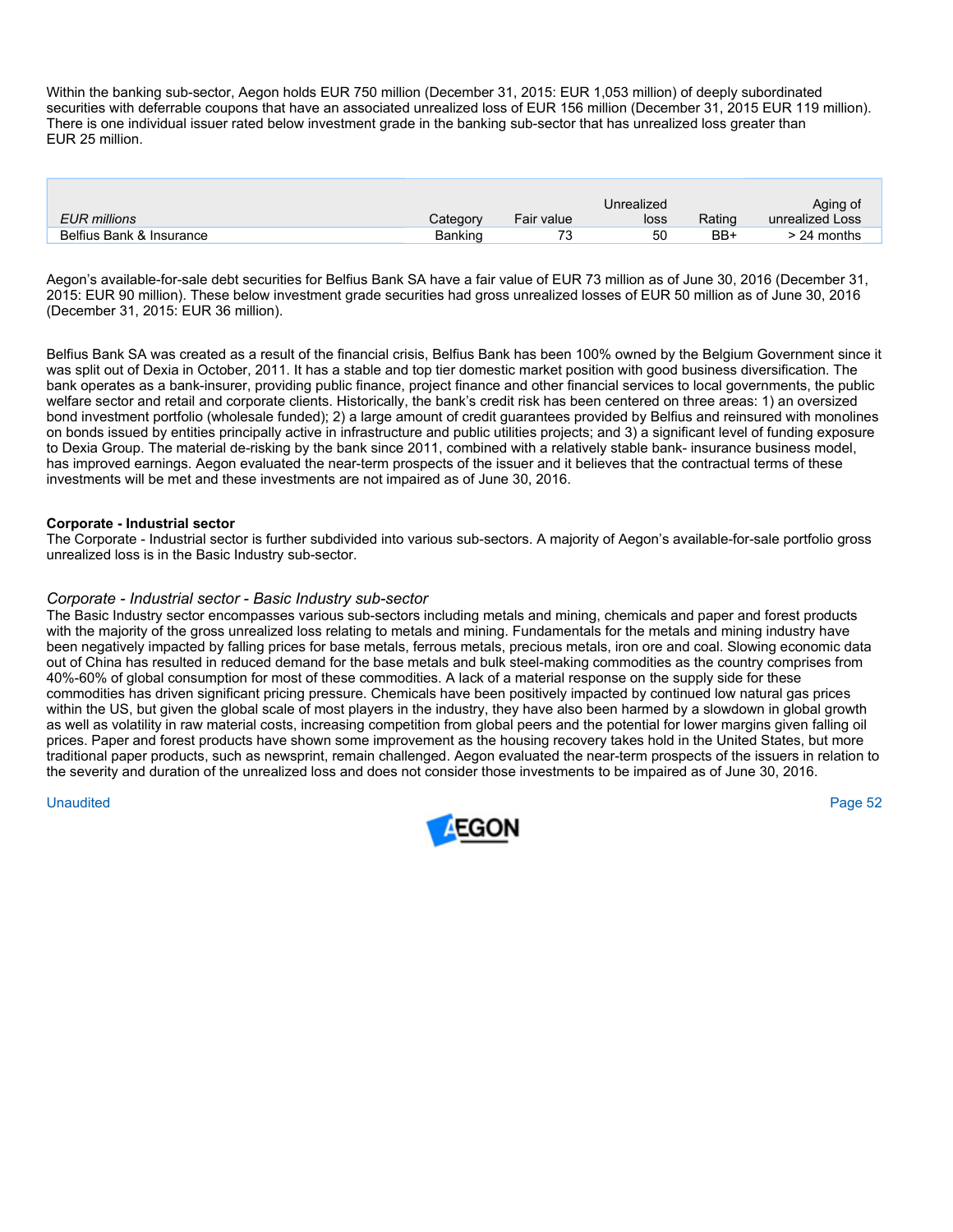There are no remaining individual issuers rated below investment grade in the Corporate - Industrial sector which have unrealized loss positions greater than EUR 25 million.

# **Corporate - Energy industry sector**

The Corporate - Energy Industry sector encompasses various sub-sectors including integrated oil and gas producers, independent oil and gas producers, midstream processing and transport, oil field services and drilling, and refining. The majority of the gross unrealized loss relates to independent oil and gas producers, as well as oil field services and drilling. Low oil and natural gas prices have reduced cash flow for upstream oil and gas producers. Oil field service and drilling companies have been pressured by margin pressure resulting from new capacity additions and lower capital spending by their upstream client base. Commodity price pressure has been the result of strong non-OPEC supply growth, softening global demand, and shifting OPEC policy. Recent supply outages in various producer countries and reduced recessionary concerns have led to oil prices rebounding of lows hit early in 2016. Midstream processing and transport companies have thus far not been materially pressured by falling commodity prices, although reduced upstream capital spending will impact volume growth, and credit quality issues at certain customers raise counterparty concerns. Refiners have seen positive impacts from lower feedstock costs, although margins have begun to soften due to high refined product inventory levels. Aegon evaluated the near-term prospects of the issuers in relation to the severity and duration of the unrealized loss and does not consider those investments to be impaired as of June 30, 2016.

#### **Sovereign**

Aegon Americas, Aegon the Netherlands and Aegon UK's government issued available-for-sale debt securities include emerging market sovereign bonds, US Treasury bonds, agency and state bonds. Aegon evaluated the near-term prospects of the issuers and it is believed that the contractual terms of these investments will be met and these investments are not impaired as of June 30, 2016.

There are no individual issuers rated below investment grade in the sovereign sector which have unrealized loss positions greater than EUR 25 million.

#### **Unrealized loss by maturity**

The table below shows the composition by maturity of all available-for-sale debt securities in an unrealized loss position held by Aegon Americas, Aegon the Netherlands and Aegon UK.

|                                            | Jun. 30, 2016                                                   |                            | Dec. 31, 2015                                                   |                            |
|--------------------------------------------|-----------------------------------------------------------------|----------------------------|-----------------------------------------------------------------|----------------------------|
| EUR millions                               | Carrying value of<br>securities with gross<br>unrealized losses | Gross unrealized<br>losses | Carrying value of<br>securities with gross<br>unrealized losses | Gross unrealized<br>losses |
| One year or less<br>Over 1 through 5 years | .086<br>3.181                                                   | (33)<br>(148)              | .172<br>5.011                                                   | (22)<br>(225)<br>(386)     |
| Over 5 through 10 years<br>Over 10 years   | 2.278<br>4.953                                                  | (147<br>(599)              | 7.496<br>10.621                                                 | 077. ،                     |
| Total                                      | 11.499                                                          | (927)                      | 24.300                                                          | 710)                       |

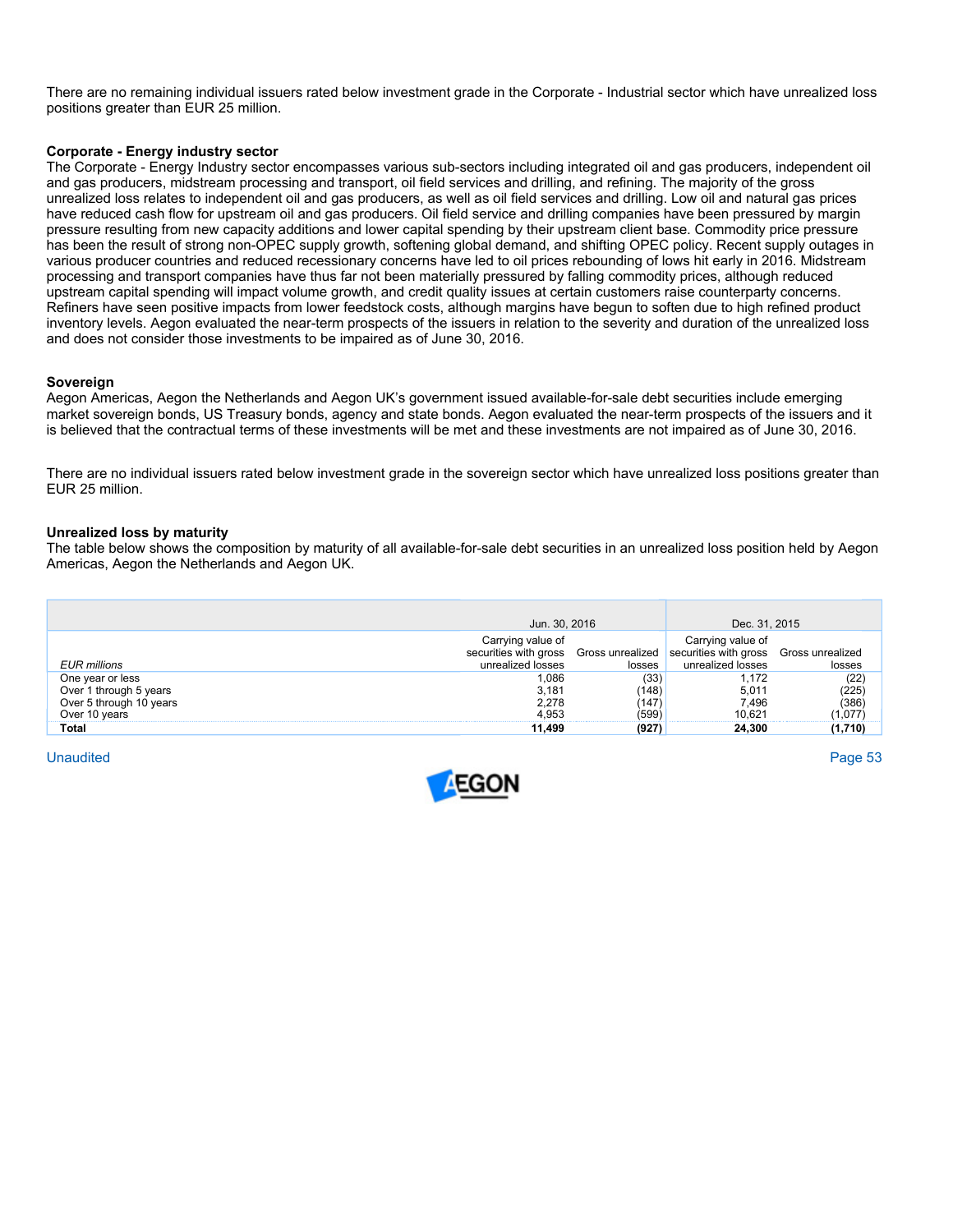# **Unrealized loss by credit quality**

The table below shows the composition by credit quality of debt securities, available-for-sale, in an unrealized loss position held by Aegon Americas, Aegon the Netherlands and Aegon UK.

|                     | Jun. 30, 2016                                                   |                               | Dec. 31, 2015                                                   |                               |
|---------------------|-----------------------------------------------------------------|-------------------------------|-----------------------------------------------------------------|-------------------------------|
| <b>EUR</b> millions | Carrying value of<br>securities with gross<br>unrealized losses | Gross<br>unrealized<br>losses | Carrying value of<br>securities with gross<br>unrealized losses | Gross<br>unrealized<br>losses |
| AAA                 | 2.654                                                           | (107)                         | 6.740                                                           | (188)                         |
| AA                  | l.162                                                           | (31                           | 2.381                                                           | (54                           |
| А                   | 1.733                                                           | (92                           | 4.127                                                           | (204)                         |
| <b>BBB</b>          | 3,023                                                           | 281                           | 8.021                                                           | '752,                         |
| BB                  | 1.120                                                           | 184                           | 420. ا                                                          | 287                           |
| в                   | 778                                                             | 107                           | 812                                                             | (91                           |
| <b>Below B</b>      | .030                                                            | 125                           | 799                                                             | $ 134\rangle$                 |
| Total               | 11,499                                                          | (927                          | 24.300                                                          | (1,710)                       |

The table below provides the length of time an available-for-sale security has been below cost and the respective unrealized loss.

|                     |                       | Jun. 30, 2016          |            |                 |
|---------------------|-----------------------|------------------------|------------|-----------------|
|                     | Investment grade      | Below investment grade | Investment | <b>Below</b>    |
|                     | carrying value of     | carrying value of      | grade      | investment      |
|                     | securities with gross | securities with gross  | unrealized | grade           |
| <b>EUR</b> millions | unrealized losses     | unrealized losses      | loss       | unrealized loss |
| $0 - 6$ months      | 2.254                 | 844                    |            | (33)            |
| $6 - 12$ months     | 2.544                 | 738                    | 82         | (65)            |
| $>12$ months        | 3.774                 | .345                   | 301'       | (319)           |
| Total               | 8.572                 | 2.927                  |            | (416)           |

|                 |                       | Dec. 31, 2015          |            |                                          |
|-----------------|-----------------------|------------------------|------------|------------------------------------------|
|                 | Investment grade      | Below investment grade | Investment | <b>Below</b>                             |
|                 | carrying value of     | carrying value of      | grade      | investment                               |
|                 | securities with gross | securities with gross  | unrealized | grade                                    |
| EUR millions    | unrealized losses     | unrealized losses      | loss       | unrealized loss                          |
| $0 - 6$ months  | 12,890                | 1.458                  | (516)      |                                          |
| $6 - 12$ months | 4,334                 | 357                    | 1267       | $\begin{pmatrix} 121 \ 60 \end{pmatrix}$ |
| $> 12$ months   | 4.045                 | 1 216                  | (416)      | 311)                                     |
| Total           | 21,269                | 3.031                  | (1.198)    |                                          |

The unrealized loss reduced during 2016 due to declining interest rates.

#### **Aging and severity unrealized losses**

The table below provides the length of time a below investment grade security has been in an unrealized loss and the percentage of carrying value (CV) to amortized cost in Aegon Americas, Aegon the Netherlands and Aegon UK.

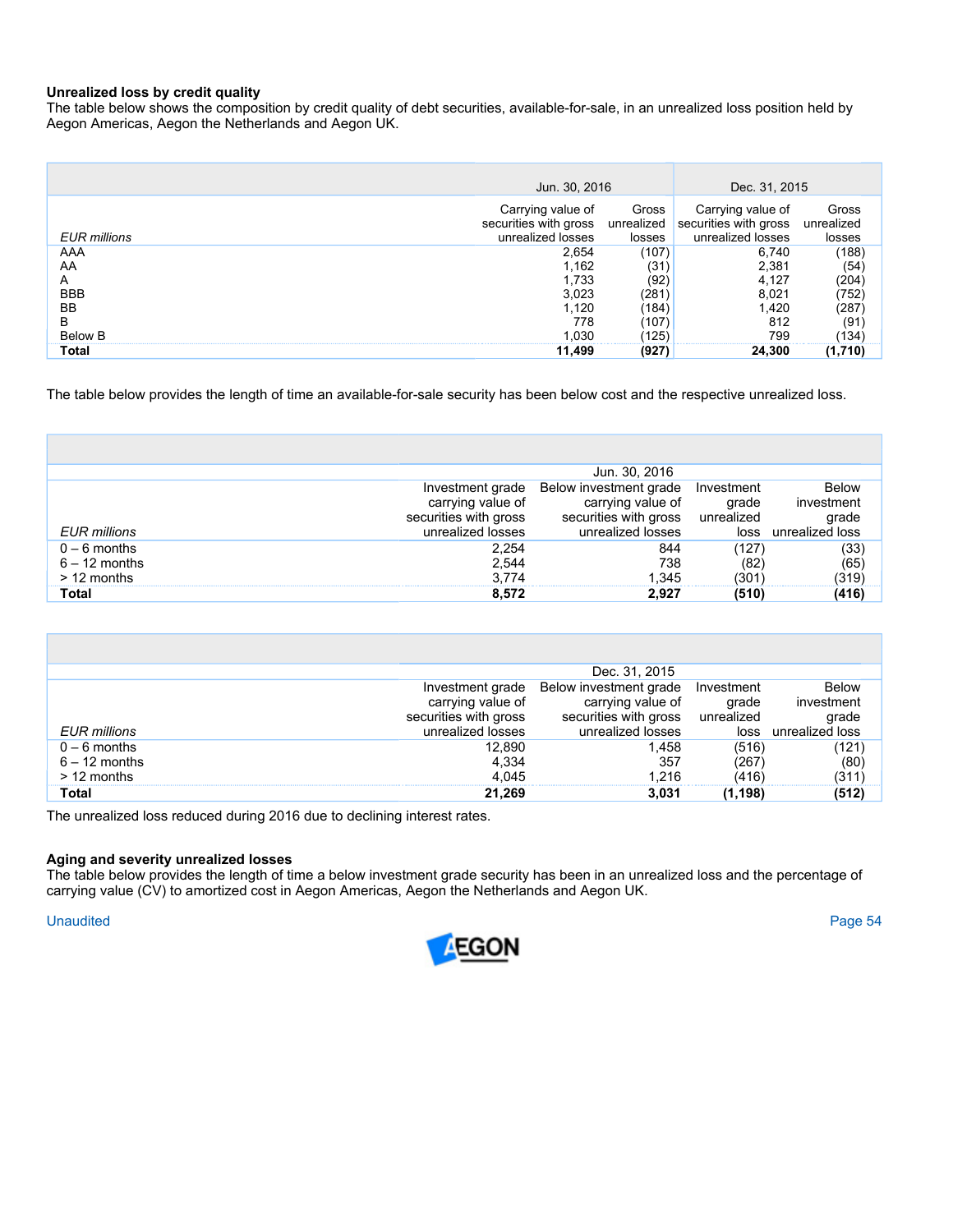| Jun. 30, 2016<br>Dec. 31, 2015<br><b>EUR millions</b><br>Unrealized losses<br>Unrealized losses<br>Carrying value<br>Carrying value<br>CV 70-100% of amortized cost<br>843<br>(31)<br>1,422<br>(97)<br>CV 40-70% of amortized cost<br>33<br>(16)<br>(1)<br>CV < 40% of amortized cost<br>(8)<br>0-6 months<br>(33)<br>1,458<br>(121)<br>844<br>CV 70-100% of amortized cost<br>737<br>308<br>(64)<br>(45)<br>2<br>CV 40-70% of amortized cost<br>48<br>(33)<br>(1)<br>$CV < 40\%$ of amortized cost<br>(2)<br>6-12 months<br>(80)<br>738<br>(65)<br>357<br>CV 70-100% of amortized cost<br>586<br>337<br>(89)<br>(46)<br>73<br>CV 40-70% of amortized cost<br>79<br>(44)<br>(58)<br>$CV < 40\%$ of amortized cost<br>(22)<br>12-24 months<br>415<br>(133)<br>665<br>(125)<br>535<br>CV 70-100% of amortized cost<br>761<br>(82)<br>(143)<br>139<br>26<br>CV 40-70% of amortized cost<br>(89)<br>(13)<br>$CV < 40\%$ of amortized cost<br>15<br>(15)<br>Բ<br>(29)<br>$> 24$ months<br>680<br>(186)<br>802<br>(185)<br>Total | Aging and severity unrealized losses |       |       |       |       |
|----------------------------------------------------------------------------------------------------------------------------------------------------------------------------------------------------------------------------------------------------------------------------------------------------------------------------------------------------------------------------------------------------------------------------------------------------------------------------------------------------------------------------------------------------------------------------------------------------------------------------------------------------------------------------------------------------------------------------------------------------------------------------------------------------------------------------------------------------------------------------------------------------------------------------------------------------------------------------------------------------------------------------|--------------------------------------|-------|-------|-------|-------|
|                                                                                                                                                                                                                                                                                                                                                                                                                                                                                                                                                                                                                                                                                                                                                                                                                                                                                                                                                                                                                            |                                      |       |       |       |       |
|                                                                                                                                                                                                                                                                                                                                                                                                                                                                                                                                                                                                                                                                                                                                                                                                                                                                                                                                                                                                                            |                                      |       |       |       |       |
|                                                                                                                                                                                                                                                                                                                                                                                                                                                                                                                                                                                                                                                                                                                                                                                                                                                                                                                                                                                                                            |                                      |       |       |       |       |
|                                                                                                                                                                                                                                                                                                                                                                                                                                                                                                                                                                                                                                                                                                                                                                                                                                                                                                                                                                                                                            |                                      |       |       |       |       |
|                                                                                                                                                                                                                                                                                                                                                                                                                                                                                                                                                                                                                                                                                                                                                                                                                                                                                                                                                                                                                            |                                      |       |       |       |       |
|                                                                                                                                                                                                                                                                                                                                                                                                                                                                                                                                                                                                                                                                                                                                                                                                                                                                                                                                                                                                                            |                                      |       |       |       |       |
|                                                                                                                                                                                                                                                                                                                                                                                                                                                                                                                                                                                                                                                                                                                                                                                                                                                                                                                                                                                                                            |                                      |       |       |       |       |
|                                                                                                                                                                                                                                                                                                                                                                                                                                                                                                                                                                                                                                                                                                                                                                                                                                                                                                                                                                                                                            |                                      |       |       |       |       |
|                                                                                                                                                                                                                                                                                                                                                                                                                                                                                                                                                                                                                                                                                                                                                                                                                                                                                                                                                                                                                            |                                      |       |       |       |       |
|                                                                                                                                                                                                                                                                                                                                                                                                                                                                                                                                                                                                                                                                                                                                                                                                                                                                                                                                                                                                                            |                                      |       |       |       |       |
|                                                                                                                                                                                                                                                                                                                                                                                                                                                                                                                                                                                                                                                                                                                                                                                                                                                                                                                                                                                                                            |                                      |       |       |       |       |
|                                                                                                                                                                                                                                                                                                                                                                                                                                                                                                                                                                                                                                                                                                                                                                                                                                                                                                                                                                                                                            |                                      |       |       |       |       |
|                                                                                                                                                                                                                                                                                                                                                                                                                                                                                                                                                                                                                                                                                                                                                                                                                                                                                                                                                                                                                            |                                      |       |       |       |       |
|                                                                                                                                                                                                                                                                                                                                                                                                                                                                                                                                                                                                                                                                                                                                                                                                                                                                                                                                                                                                                            |                                      |       |       |       |       |
|                                                                                                                                                                                                                                                                                                                                                                                                                                                                                                                                                                                                                                                                                                                                                                                                                                                                                                                                                                                                                            |                                      |       |       |       |       |
|                                                                                                                                                                                                                                                                                                                                                                                                                                                                                                                                                                                                                                                                                                                                                                                                                                                                                                                                                                                                                            |                                      |       |       |       |       |
|                                                                                                                                                                                                                                                                                                                                                                                                                                                                                                                                                                                                                                                                                                                                                                                                                                                                                                                                                                                                                            |                                      |       |       |       |       |
|                                                                                                                                                                                                                                                                                                                                                                                                                                                                                                                                                                                                                                                                                                                                                                                                                                                                                                                                                                                                                            |                                      |       |       |       |       |
|                                                                                                                                                                                                                                                                                                                                                                                                                                                                                                                                                                                                                                                                                                                                                                                                                                                                                                                                                                                                                            |                                      | 2,927 | (416) | 3,031 | (512) |

There is one individual issuer, Belfius Bank SA, rated below investment grade that has an unrealized loss greater than EUR 25 million. This issuer has been separately disclosed above in the Corporate – Financial Sector – Banking Sub-Sector.

# **Realized gains and losses on debt securities of Aegon Americas, Aegon the Netherlands and Aegon UK**

The following table provides the realized gains and losses on the debt securities of Aegon Americas, Aegon the Netherlands and Aegon UK for the six months ended June 30, 2016, and June 30, 2015.

| <b>Gross realized losses</b> |                      |                       |
|------------------------------|----------------------|-----------------------|
| <b>EUR</b> millions          | Gross realized gains | Gross realized losses |
| June 30, 2016                |                      |                       |
| Debt securities              | 1.968                |                       |
| June 30, 2015                |                      |                       |
| Debt securities              | 368                  |                       |

The table below provides the length of time the security was below cost prior to the sale and the respective realized loss for assets not considered impaired.

| <b>Gross realized losses</b> |                 |            |    |
|------------------------------|-----------------|------------|----|
| <b>EUR millions</b>          | $0 - 12$ months | >12 months |    |
| June 30, 2016                |                 |            |    |
| Debt securities              | (39)            | :48        | 87 |
| June 30, 2015                |                 |            |    |
| Debt securities              | (81)            | 35         |    |
|                              |                 |            |    |

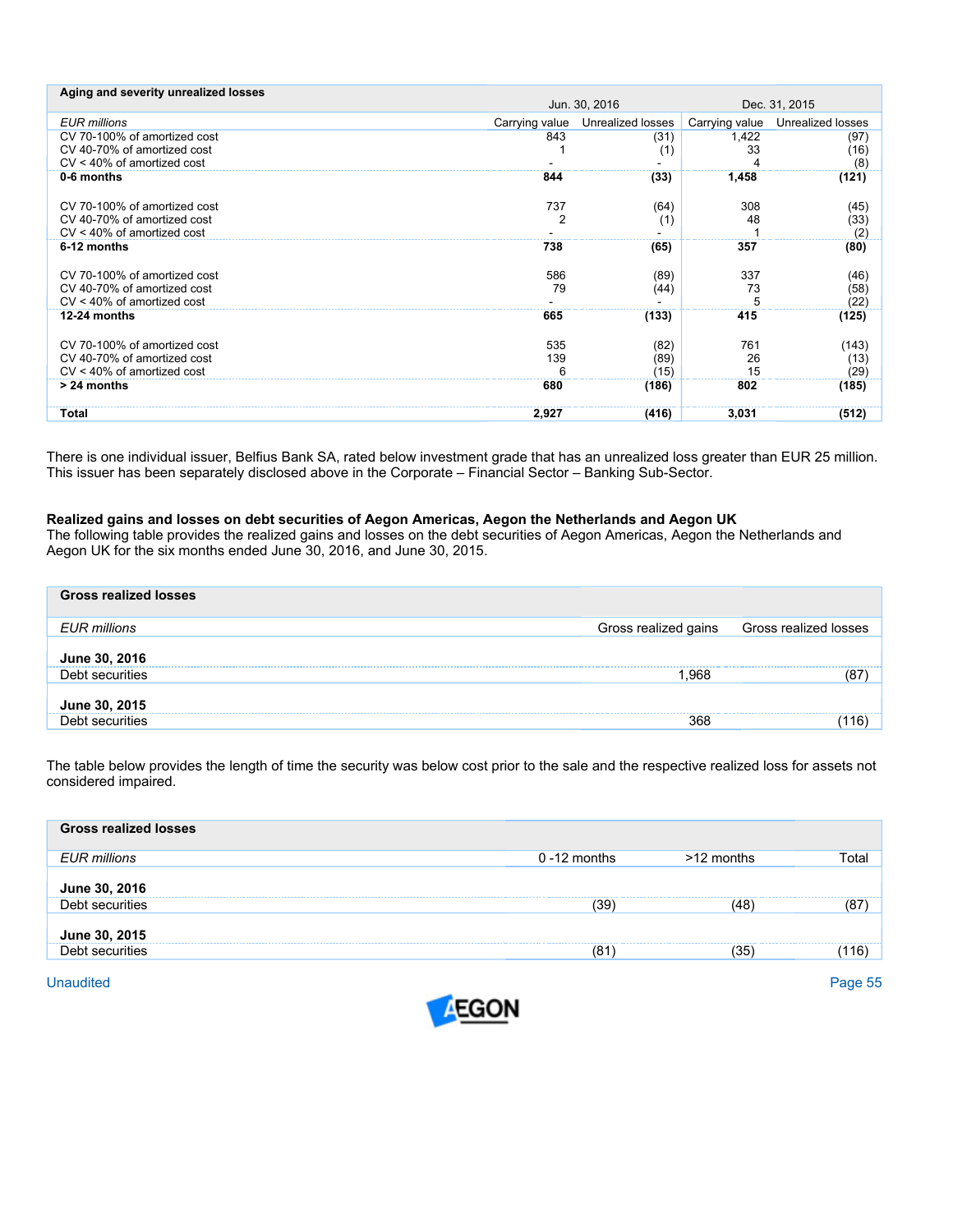#### **Impairment losses and recoveries**

The composition of Aegon Americas, Aegon the Netherlands and Aegon UK's bond impairment losses and recoveries by issuer for the six months ended June 30, 2016 and June 30, 2015 is presented in the table below. Those issuers with impairments or recoveries above EUR 25 million are specifically noted.

|                                                                       | Jun. 30,<br>2016         | Jun. 30,<br>2015         |
|-----------------------------------------------------------------------|--------------------------|--------------------------|
| <b>EUR</b> millions                                                   | (impairment)<br>Recovery | (impairment)<br>Recovery |
| Impairments:<br>Other (none individually greater than EUR 25 million) | (39)                     | (33)                     |
| <b>Subtotal</b>                                                       | (39)                     | (33)                     |
| <b>Recoveries:</b><br><b>Total recoveries</b>                         | 8                        | 28                       |
| <b>Subtotal</b>                                                       | 8                        | 28                       |
| Net (impairments) and recoveries                                      | (31)                     | (5)                      |

#### **Net (impairments) and recoveries**

Net impairments for the six months ended June 30, 2016, totalled EUR (31) million (six months ended June 30, 2015: EUR (5) million net impairments).

For the six months ended June 30, 2016, Aegon recognized EUR 8 million (six months ended June 30, 2015: EUR 28 million) in recoveries on previously impaired securities. In each case where a recovery was taken on structured securities, improvements in underlying cash flows for the security were documented and modeling results improved significantly. Recoveries on non-structured securities were supported by documented credit events combined with significant market value improvements.

#### **Equity instruments classified as available-for-sale**

Objective evidence of impairment of an investment in an equity instrument classified as available-for-sale includes information about significant changes with an adverse effect that have taken place in the technological, market, economic or legal environment in which the issuer operates, and indicates that the cost of the investment in the equity instrument may not be recovered. A significant or prolonged decline in the fair value of an investment in an equity instrument below its cost is also objective evidence of impairment. Significant or prolonged decline is generally defined within Aegon as an unrealized loss position for more than six months or a fair value of less than 80% of the cost price of the investment. Additionally, as part of an ongoing process, the equity analysts actively monitor earnings releases, company fundamentals, new developments and industry trends for any signs of possible impairment.

These factors typically require significant management judgment. The impairment review process has resulted in EUR 1 million of impairment charges for the six months ended June 30, 2016 (six months ended June 30, 2015: EUR 2 million) for Aegon Americas, Aegon the Netherlands and Aegon UK.

As of June 30, 2016, there are EUR 203 million of gross unrealized gains and 13 of gross unrealized losses in the equity portfolio of Aegon (December 31, 2015: EUR 121 million of gross unrealized gains and EUR 13 million of gross unrealized losses). There are no securities held by Aegon with an unrealized loss above EUR 5 million. The table below represents the unrealized gains and losses on share positions held by Aegon Americas, Aegon the Netherlands and Aegon UK.

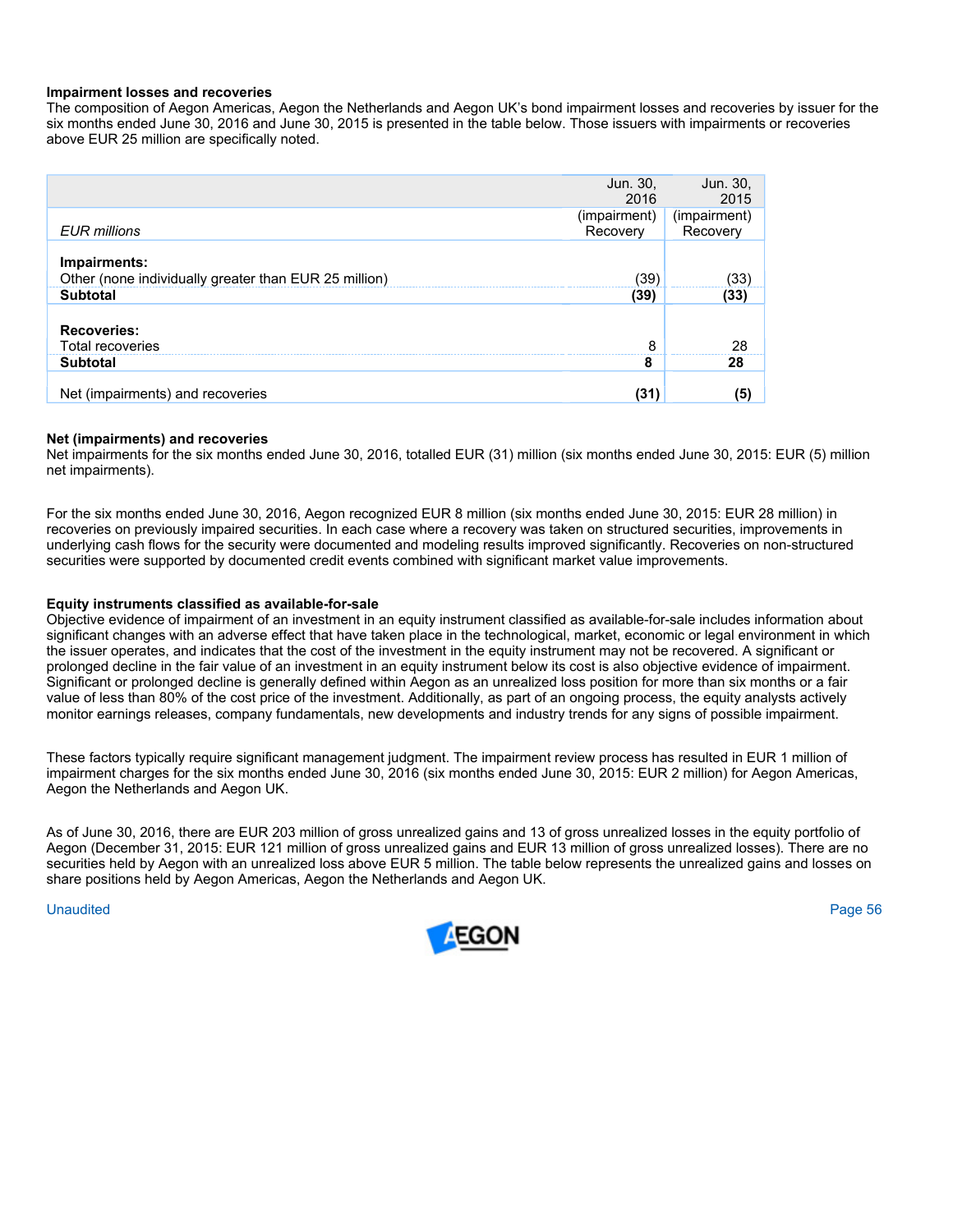| Unrealized losses on shares |               |                   |                                         |                                                                   |                              |                                                                    |                               |
|-----------------------------|---------------|-------------------|-----------------------------------------|-------------------------------------------------------------------|------------------------------|--------------------------------------------------------------------|-------------------------------|
| <b>EUR</b> millions         | Cost<br>basis | Carrying<br>value | Net<br>unrealized<br>qains.<br>(losses) | Carrying value<br>of securities with<br>gross unrealized<br>qains | Gross<br>unrealized<br>gains | Carrying value of<br>securities with<br>gross unrealized<br>losses | Gross<br>unrealized<br>losses |
| June 30, 2016               |               |                   |                                         |                                                                   |                              |                                                                    |                               |
| <b>Shares</b>               | 478           | 668               | 190                                     | 601                                                               | 203                          | 67                                                                 | ้13)                          |
| December 31, 2015           |               |                   |                                         |                                                                   |                              |                                                                    |                               |
| <b>Shares</b>               | 593           | 794               | 201                                     | 747                                                               | 214                          | 47                                                                 | 13)                           |

The composition of shares by industry sector in an unrealized loss position held by Aegon Americas, Aegon the Netherlands and Aegon UK at June 30, 2016, and December 31, 2015 is presented in the table below.

| Unrealized losses on shares |                                            |                 |                                                                                                     |                 |  |
|-----------------------------|--------------------------------------------|-----------------|-----------------------------------------------------------------------------------------------------|-----------------|--|
|                             | Jun. 30, 2016                              |                 | Dec. 31, 2015                                                                                       |                 |  |
| <b>EUR</b> millions         | Carrying value<br>of instruments<br>losses | Gross<br>losses | Carrying value<br>of instruments<br>with unrealized unrealized with unrealized unrealized<br>losses | Gross<br>losses |  |
| <b>Financials</b>           | 58                                         | (11             | 47                                                                                                  | $^{\prime}$ 13) |  |
| <b>Funds</b><br>Total       | 9                                          |                 |                                                                                                     |                 |  |

# **Impairment losses on shares**

The table below provides the length of time the shares held by Aegon Americas, Aegon the Netherlands and Aegon UK were below cost prior to impairment during the first six months of 2016 and during the first six months of 2015.

| Impairment losses on shares |                |
|-----------------------------|----------------|
| <b>EUR</b> millions         | $0 - 6$ months |
| 2016                        |                |
| Shares                      |                |
| 2015                        |                |
| Shares                      |                |

**Unaudited** Unaudited Page 57

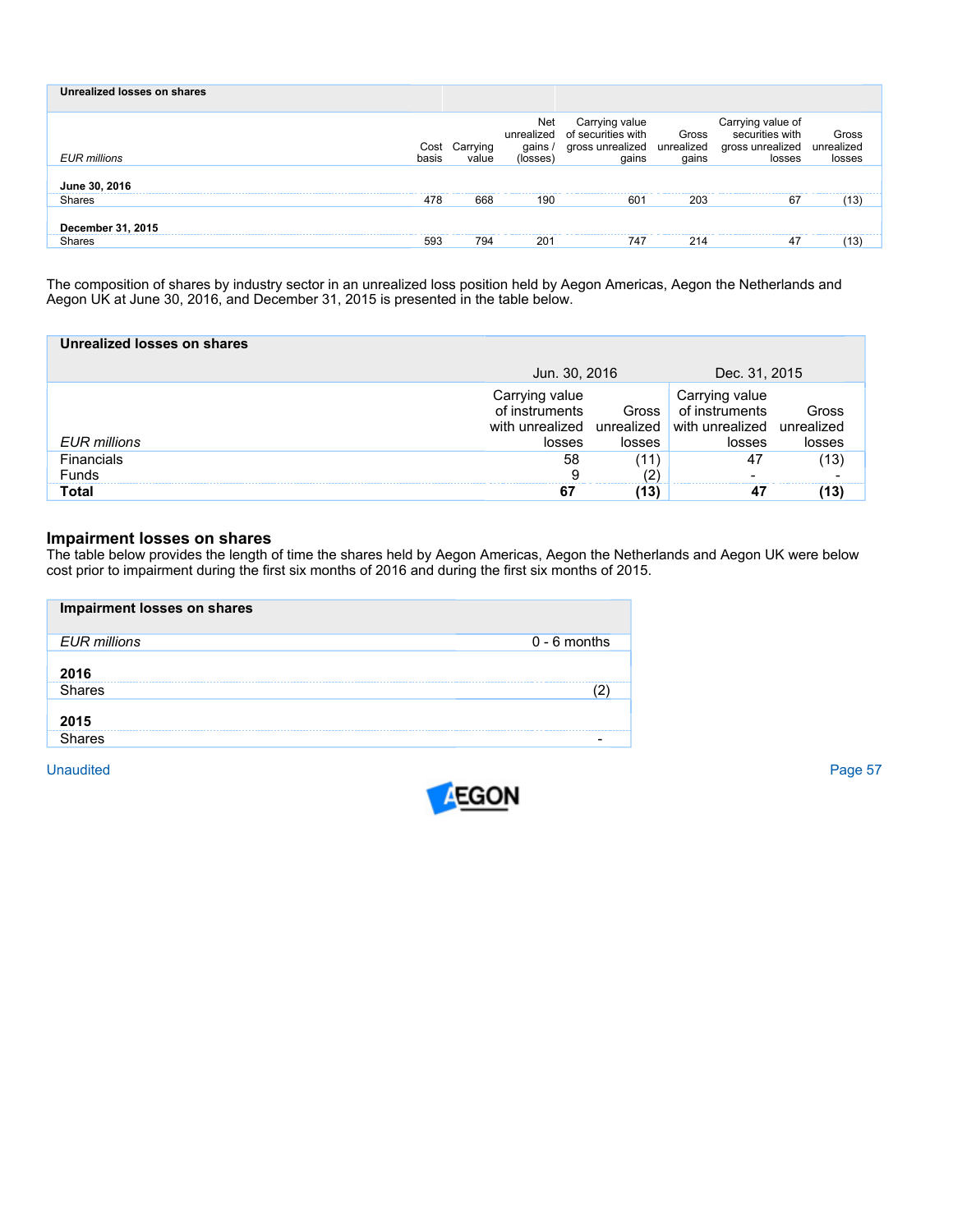# **2.5 Results of Operations – first six months 2016 compared with first six months 2015**

**i GENERAL** 

| <b>Results Worldwide</b>                                                                                         | Six months ended June 30 |                |                          |
|------------------------------------------------------------------------------------------------------------------|--------------------------|----------------|--------------------------|
| <b>Amounts in EUR millions</b>                                                                                   | 2016                     | 2015           | %                        |
|                                                                                                                  |                          |                |                          |
| Net underlying earnings                                                                                          | 663                      | 713            | $-7%$                    |
| Tax on underlying earnings                                                                                       | 234                      | 224            | 4%                       |
| Underlying earnings before tax geographically                                                                    |                          |                |                          |
| Americas                                                                                                         | 554                      | 648            | $-15%$                   |
| Europe                                                                                                           | 330                      | 281            | 17%                      |
| Asia                                                                                                             | 1                        | (1)            |                          |
| Asset Management                                                                                                 | 82                       | 92             | $-11%$                   |
| Holding and other activities                                                                                     | (69)                     | (83)           | 13%                      |
| Underlying earnings before tax                                                                                   | 897                      | 937            | $-4%$                    |
|                                                                                                                  |                          |                |                          |
| Fair value items                                                                                                 | (1, 118)                 | (239)          |                          |
| Gains / (losses) on investments                                                                                  | 283                      | 252            | 12%                      |
| Net impairments                                                                                                  | (59)                     | (4)            |                          |
| Other income / (charges)                                                                                         | (642)                    | (11)           |                          |
| Run-off businesses                                                                                               | 47                       | 33             | 42%                      |
| Income / (loss) before tax (excluding income tax from certain proportionately consolidated joint ventures        |                          |                |                          |
| and associates)                                                                                                  | (592)                    | 967            |                          |
| Income tax from certain proportionately consolidated joint ventures and associates included in income before tax | 14                       | 18             | $-21%$                   |
| Income tax                                                                                                       | 61                       | (197)          |                          |
| Of which Income tax from certain proportionately consolidated joint ventures and associates included in          | (14)                     | (18)           | 21%                      |
| Net income / (loss)                                                                                              | (531)                    | 770            |                          |
|                                                                                                                  |                          |                |                          |
|                                                                                                                  |                          |                |                          |
| Commissions and expenses                                                                                         | 3,333<br>1,886           | 3,532<br>1,825 | $-6%$                    |
| of which operating expenses                                                                                      |                          |                | 3%                       |
|                                                                                                                  |                          |                |                          |
| <b>New life sales</b>                                                                                            |                          |                |                          |
| Americas                                                                                                         | 282                      | 298            | $-6%$                    |
| Europe                                                                                                           | 160                      | 170            | $-6%$                    |
| Asia                                                                                                             | 68                       | 105            | $-35%$                   |
| Total recurring plus 1/10 single                                                                                 | 510                      | 573            | $-11%$                   |
|                                                                                                                  |                          |                |                          |
| Gross deposits (on and off balance)                                                                              |                          |                |                          |
| Americas                                                                                                         | 22,737                   | 20,619         | 10%                      |
| Europe                                                                                                           | 6,529                    | 5,786          | 13%                      |
| Asia                                                                                                             | 167                      | 293            | $-43%$                   |
| Asset Management                                                                                                 | 23,598                   | 11,403         | 107%                     |
| <b>Total gross deposits</b>                                                                                      | 53.031                   | 38.101         | 39%                      |
|                                                                                                                  |                          |                |                          |
|                                                                                                                  |                          |                |                          |
| Underlying earnings before tax by line of business                                                               | 2016                     | 2015           | $\overline{\frac{9}{6}}$ |
| Amounts in EUR millions                                                                                          |                          |                |                          |
|                                                                                                                  |                          |                |                          |
| Life                                                                                                             | 335                      | 355            | $-5%$                    |
| Individual Savings & Retirement                                                                                  | 256                      | 325            | $-21%$                   |
| Pensions                                                                                                         | 267                      | 228            | 17%                      |
| Non-life                                                                                                         | 11                       | 13             | $-17%$                   |
| Asset management                                                                                                 | 82                       | 92             | $-11%$                   |
| Other                                                                                                            | (54)                     | (76)           | 134%                     |
| Underlying earnings before tax                                                                                   | 897                      | 937            | $-4%$                    |

**Unaudited** Unaudited Page 58

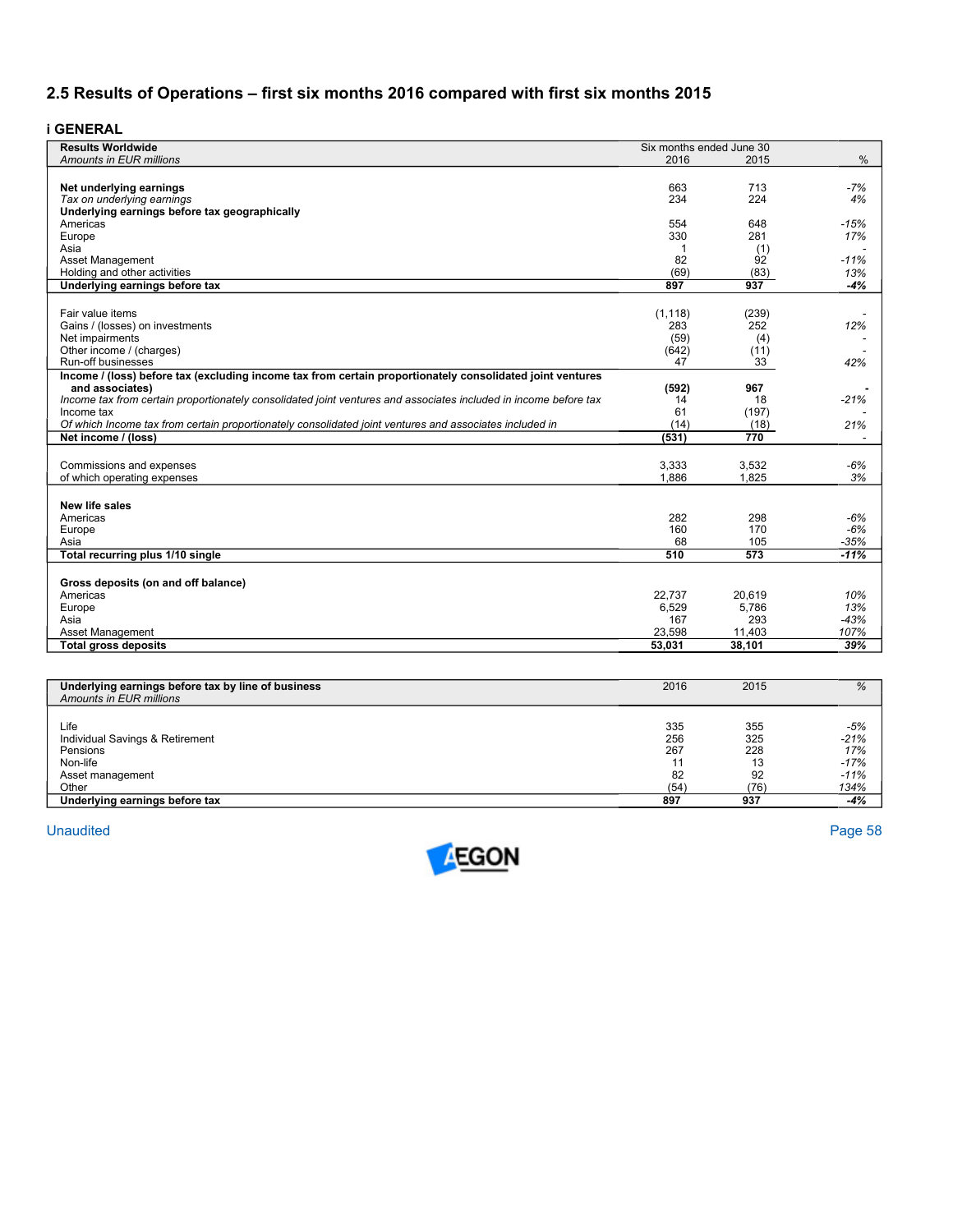# **Revenues geographically first six months 2016**

| Worldwide revenues geographically              |          |             |                |           |          |       |                          |                   |        | Associates      |              |
|------------------------------------------------|----------|-------------|----------------|-----------|----------|-------|--------------------------|-------------------|--------|-----------------|--------------|
|                                                |          |             |                | Central & |          |       |                          | Holdings          |        | and Joint       |              |
|                                                |          | The         | United         | Eastern   | Spain &  |       | Aegon Asset              | and other Segment |        | <b>Ventures</b> |              |
|                                                | Americas | Netherlands | Kingdom        | Europe    | Portugal | Asia  | Management               | activities        | total  | eliminations    | Consolidated |
| Amounts in EUR millions                        |          |             |                |           |          |       |                          |                   |        |                 |              |
| Total life insurance gross premiums            | 3,568    | 1.217       | 4.531          | 198       | 96       | 576   |                          | (39)              | 10.146 | (273)           | 9,874        |
| Accident and health insurance premiums         | 1.100    | 151         | 19             |           | 72       | 56    | $\overline{\phantom{a}}$ |                   | 1.403  | (13)            | .390         |
| General insurance premiums                     |          | 184         | $\overline{a}$ | 90        | 48       |       | $\overline{\phantom{a}}$ |                   | 321    | (48)            | 273          |
| Total gross premiums                           | 4,668    | .551        | 4,550          | 288       | 216      | 632   |                          | (35)              | 11,871 | (333)           | 11,538       |
| Investment income                              | 1,816    | 1.074       | 985            | 22        | 20       | 112   |                          |                   | 4,033  | (25)            | 4,008        |
| Fees and commision income                      | 824      | 175         | 45             | 18        |          | 29    | 323                      | (123)             | 1.297  | (98)            | 1.199        |
| Other revenue                                  |          |             |                |           |          |       |                          |                   |        |                 |              |
| <b>Total revenues</b>                          | 7,310    | 2.800       | 5.581          | 328       | 243      | 775   | 325                      | (155)             | 17.206 | (457)           | 16,749       |
| Number of employees, including agent employees | 12.323   | 4.488       | 2.454          | 2.298     | 567      | 5.527 | .451                     | 318               | 29.425 |                 |              |

# **Segment information**

For further details, refer to note 3 of Notes to the Condensed consolidated interim financial statements of Aegon N.V. (unaudited) included in Item 1.

As disclosed in note 2.1 and note 3 of the Condensed consolidated interim financial statements, Aegon changed its segment reporting. This segment reporting is based on the businesses as presented in internal reports that are regularly reviewed by the Executive Board which is regarded as the chief operating decision maker. For Europe, the underlying businesses (the Netherlands, United Kingdom including VA Europe, Central & Eastern Europe and Spain & Portugal) are separate operating segments which under IFRS 8 cannot be aggregated, therefore further details will be provided for these operating segments in this section. Management is of the opinion that presenting the information for the entire Europe area is beneficial to the users of the financial information as it aligns to how Aegon management is looking at the information following convergence in Europe from a regulatory standpoint (introduction of Solvency II per January 1, 2016) and financial markets perspective.

# **Results first six months ended june 30, 2016 Worldwide**

#### **Net income**

The net loss amounted to EUR 531 million, primarily caused by the book loss on the annuity divestments in the United Kingdom and losses from fair value items.

#### **Underlying earnings before tax**

Aegon's underlying earnings before tax in the first half of 2016 declined by 4%, compared with the first half of 2015, to EUR 897 million. This was the result of the recurring impact of the actuarial assumption changes and model updates implemented in the third quarter of 2015, lower variable annuity margins, lower asset management performance fees and adverse claims experience.

Underlying earnings before tax from the Americas declined to EUR 554 million compared with the first half of 2015. This was caused by adverse claims experience, the recurring impact of the actuarial assumption changes and model updates implemented in the third quarter of 2015, and lower underlying earnings before tax from Variable Annuities. Underlying earnings before tax from Variable Annuities declined as a result of the reduction of closed block variable annuity balances and declining margins due to lower interest rates.

In Europe, underlying earnings before tax increased by 17% to EUR 330 million compared with the first half of 2015. This increase was driven by lower amortization of deferred policy acquisition costs (DPAC) in the United Kingdom following the write down of deferred policy acquisition costs related to upgrading customers to the retirement platform in the fourth quarter of 2015, and the normalization of surrenders in Poland.

Underlying earnings before tax from Aegon's operations in Asia increased to EUR 1 million compared with a EUR 1 million loss before tax for the first half of 2015, driven by growth of the business and improved mortality results.

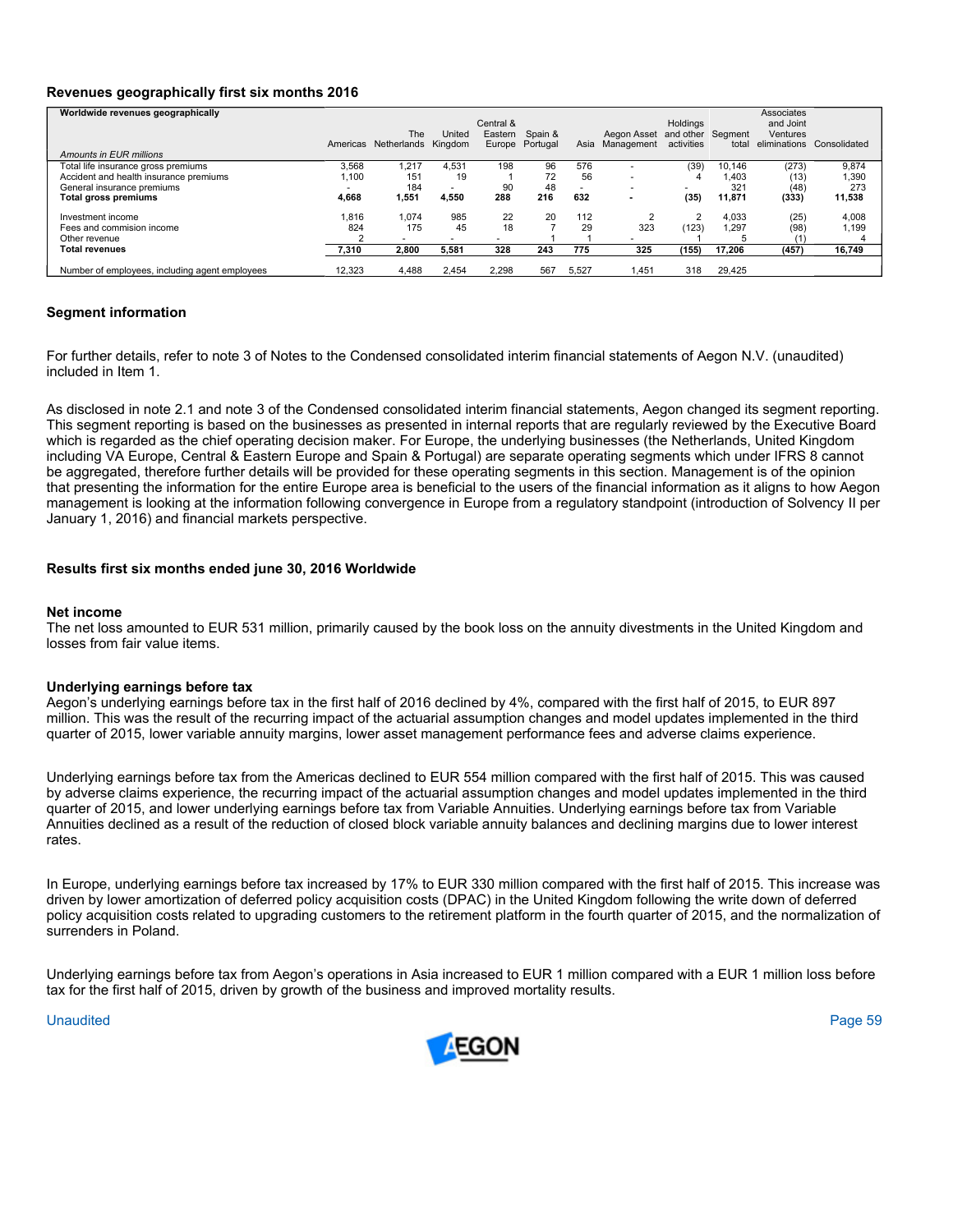Underlying earnings before tax from Aegon Asset Management declined to EUR 82 million compared with EUR 92 million earnings before tax in the first half of 2015, mainly due to lower performance fees and higher expenses.

Total holding underlying earnings before tax were down 13% to EUR 69 million compared with the first half of 2015. This was primarily the result of lower funding costs after the redemption of a senior bond in December 2015.

#### *Fair value items*

The loss from fair value items increased to EUR 1,118 million. This was mainly driven by underperformance of alternative investments and the accounting mismatch on the macro equity hedge program in the United States, and interest rate hedges in the Netherlands based on the Solvency II yield curve being ineffective on an IFRS basis.

# *Realized gains on investments*

Realized gains on investments were EUR 283 million and were primarily the result of a rebalancing of the remaining investment portfolio in the United Kingdom and asset-liability management adjustments in the Netherlands.

#### *Impairment charges*

Impairment charges amounted to EUR 59 million and were mainly related to investments in the energy industry in the United States.

#### *Other charges*

Other charges amounted to EUR 642 million, and included mainly the book loss on the annuity divestments in the United Kingdom. This was only partly offset by a book gain of EUR 52 million on the divestment of certain assets of Transamerica Financial Advisors.

#### *Run-off businesses*

The result from run-off businesses amounted to EUR 47 million, driven by favorable mortality claims compared to expectation.

#### *Income tax*

Income tax amounted to EUR 61 million in the first half of 2016, mainly the result of a one-time charge in the United Kingdom and the loss on the divestment of the annuity book in the United Kingdom being taxed at a lower rate than the profit contribution from the other business units. The effective tax rate on underlying earnings was 26%.

#### **Operating expenses**

In the first half of 2016, operating expenses increased 3% to EUR 1.9 billion compared with the first half of 2015, as cost savings programs in the United States were more than offset by higher expenses in the Netherlands, Asia and Asset Management and the impact of the Mercer and La Banque Postale acquisitions.

#### **Sales**

Gross deposits increased by 39% to EUR 53.0 billion compared with the first half of 2015. This increase was the result of higher gross deposits in Retirement Plans and Asset Management. The former was mainly driven by the Mercer acquisition, while the latter related to higher recognized gross deposits in Aegon's Chinese asset management joint venture AIFMC and the acquisition of a minority stake in La Banque Postale Asset Management. Net deposits, excluding run-off businesses, were down to EUR 9.1 billion compared with the first six months of 2015, due to higher contract discontinuances from the Mercer block and lower inflows in variable annuities.

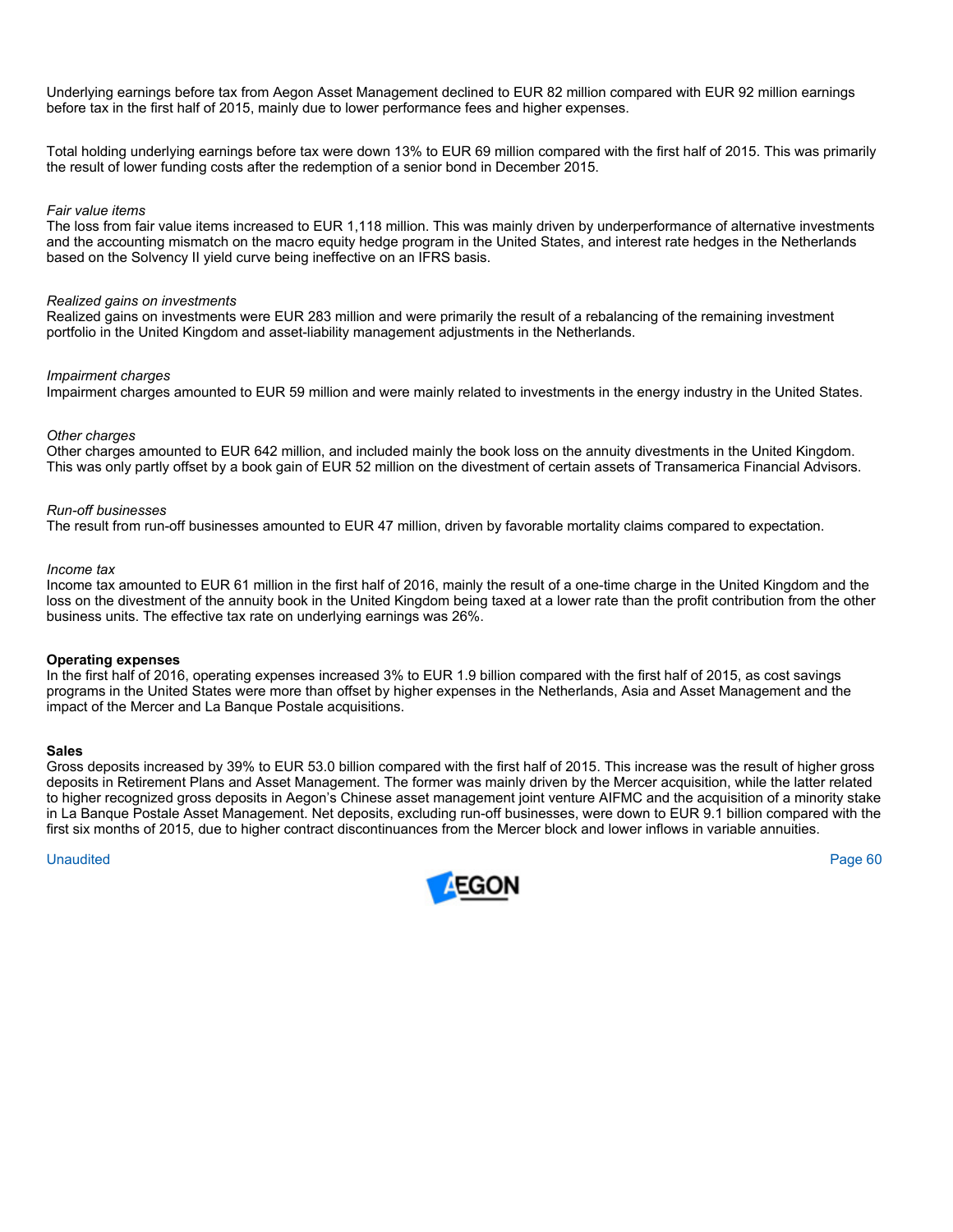New life sales declined 11% to EUR 510 million compared with the first half of 2015, mainly driven by Aegon's adherence to its strict pricing policy in the current low interest rate environment.

New premium production for accident & health and general insurance was down to EUR 511 million compared with the first half of 2015, as a lower contribution from portfolio acquisitions and the impact of product exits in the United States more than offset higher general insurance sales in Spain and Hungary.

# **Capital management**

Shareholders' equity declined by EUR 0.7 billion to EUR 22.0 billion on June 30, 2016 compared with the end of 2015. Revaluation reserves increased by EUR 1.4 billion to EUR 7.9 billion on June 30, 2016 compared with the end of 2015. Aegon's shareholders' equity, excluding revaluation reserves and defined benefit plan remeasurements, declined to EUR 16.4 billion on June 30, 2016 compared with the end of 2015 – or EUR 7.91 per common share – at the end of the first half of 2016. This was caused by the loss incurred, the payment of the final dividend of 2015 and the EUR 400 million share buyback.

The gross leverage ratio was 29.6% at June 30, 2016, primarily due to the book loss on the annuity divestments, the cost of the share buyback and the payment of the final 2015 dividend. The excess capital at group level was EUR 1.1 billion as dividends received from the Americas, Asset Management, Spain and Central & Eastern Europe were more than offset by the impact of the share buyback, the final 2015 dividend, interest payments and holding operating expenses.

Aegon's Solvency II ratio was 158% per June 30, 2016. Negative market impact, mainly from low interest rates, the share buyback and final 2015 were offset by management actions in the Netherlands and the annuity reinsurance transactions in the United Kingdom. The RBC ratio in the United States was ~450% per June 30, 2016, driven by dividends paid to the holding and the negative impact of lower interest rates, which more than offset earnings generated. In the Netherlands, the Solvency II ratio was 154% per June 30, 2016, as the positive impact of model adjustments and spreads was offset by the adverse impact of low interest rates. In the United Kingdom, the Solvency II ratio was 145% per June 30, 2016, as the benefit of the reinsurance transactions and additional interest rate hedging more than offset lower interest rates.

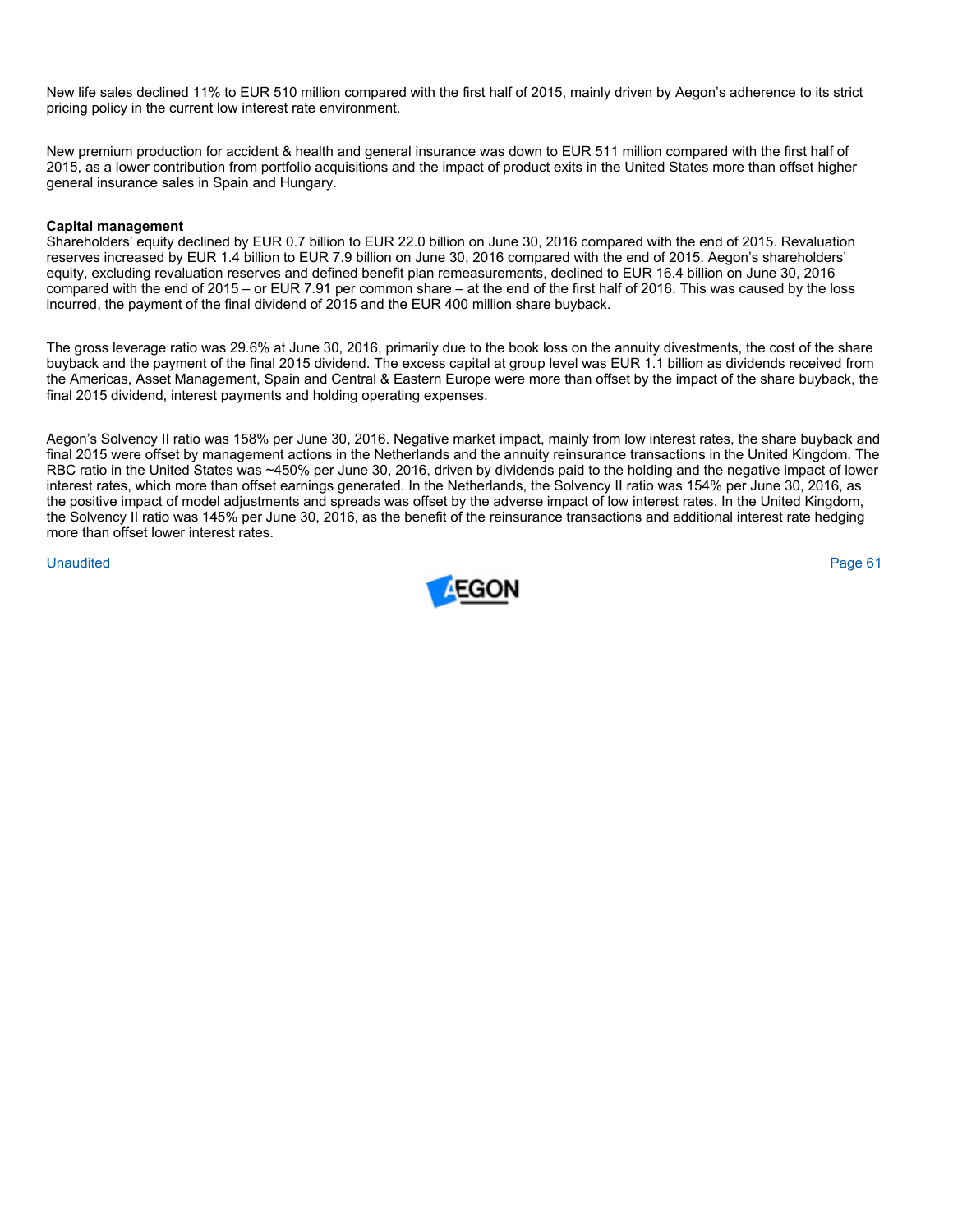# **ii AMERICAS**

| <b>Results Americas</b>                                                            | Amounts in USD millions  |                 | Amounts in EUR millions |                          |                 |               |
|------------------------------------------------------------------------------------|--------------------------|-----------------|-------------------------|--------------------------|-----------------|---------------|
|                                                                                    | six months ended June 30 |                 |                         | six months ended June 30 |                 |               |
|                                                                                    | 2016                     | 2015            | %                       | 2016                     | 2015            | $\frac{0}{0}$ |
| Net underlying earnings                                                            | 456                      | 543             | $-16%$                  | 409                      | 487             | $-16%$        |
| Tax on underlying earnings                                                         | 162                      | 180             | $-10%$                  | 145                      | 161             | $-10%$        |
| Underlying earnings before tax by business                                         |                          |                 |                         |                          |                 |               |
| Life                                                                               | 86                       | 69              | 25%                     | 77                       | 62              | 25%           |
| Accident & Health                                                                  | 64                       | 95              | $-33%$                  | 57                       | 85              | $-33%$        |
| <b>Retirement Plans</b>                                                            | 123                      | 140             | $-12%$                  | 110                      | 126             | $-12%$        |
| <b>Mutual Funds</b>                                                                | 22                       | 21              | 2%                      | 20                       | 19              | 2%            |
| Variable Annuities                                                                 | 178                      | 284             | $-37%$                  | 160                      | 254             | $-37%$        |
| <b>Fixed Annuities</b>                                                             | 97                       | 65              | 50%                     | 87                       | 58              | 50%           |
| Stable Value Solutions                                                             | 48                       | 51              | $-6%$                   | 43                       | 45              | $-6%$         |
| Latin America                                                                      |                          | (1)<br>723      | 92%<br>$-15%$           | 554                      | (1)<br>648      | 92%<br>$-15%$ |
| Underlying earnings before tax                                                     | 618                      |                 |                         |                          |                 |               |
| Fair value items                                                                   | (365)                    | (423)           | 14%                     | (327)                    | (379)           | 14%           |
| Gains / (losses) on investments                                                    | 41                       | (60)            |                         | 37                       | (54)            |               |
| Net impairments                                                                    | (53)                     | 5               |                         | (47)                     | 5               |               |
| Other income / (charges)                                                           | 39                       |                 |                         | 35                       |                 |               |
| Run-off businesses                                                                 | 52                       | 37              | 42%                     | 47                       | 33              | 42%           |
| Income before tax (excluding income tax from certain proportionately consolidated  | 333                      | 282             | 18%                     | 298                      | 253             | 18%           |
| joint ventures and associates)                                                     |                          |                 |                         |                          |                 |               |
| Income tax from certain proportionately consolidated joint ventures and associates |                          |                 |                         |                          |                 |               |
| included in income before tax                                                      | $\overline{2}$           | $\overline{2}$  | 1%                      | $\mathbf{1}$             | $\overline{1}$  | 1%            |
| Income tax                                                                         | (36)                     | (22)            | $-67%$                  | (33)                     | (20)            | $-67%$        |
| Of which Income tax from certain proportionately consolidated joint ventures and   |                          |                 |                         |                          |                 |               |
| associates included in                                                             | (2)                      | (2)             | $-1%$                   | (1)                      | (1)             | $-1%$         |
| Net income                                                                         | 296                      | 260             | 14%                     | 266                      | 233             | 14%           |
| Life insurance gross premiums                                                      | 3,982                    | 3.843           | 4%                      | 3,568                    | 3.443           | 4%            |
| Accident and health insurance premiums                                             | 1.228                    | 1.267           | $-3%$                   | 1.100                    | 1.135           | $-3%$         |
| <b>Total gross premiums</b>                                                        | 5,210                    | 5,110           | 2%                      | 4,668                    | 4,578           | 2%            |
| Investment income                                                                  | 2,026                    | 2,038           | $-1%$                   | 1,816                    | 1,826           | $-1%$         |
| Fees and commission income                                                         | 919                      | 948             | $-3%$                   | 824                      | 849             | $-3%$         |
| Other revenues                                                                     | $\overline{2}$           | 8               | $-78%$                  | $\overline{2}$           | $\overline{7}$  | $-78%$        |
| <b>Total revenues</b>                                                              | 8,158                    | 8,104           | 1%                      | 7,310                    | 7,260           | 1%            |
|                                                                                    |                          |                 |                         |                          |                 |               |
| Commissions and expenses                                                           | 2,236                    | 2,320           | $-4%$                   | 2,004                    | 2,078           | $-4%$         |
| of which operating expenses                                                        | 929                      | 903             | 3%                      | 832                      | 809             | 3%            |
| New life sales                                                                     |                          |                 |                         |                          |                 |               |
| Life                                                                               | 294                      | 311             | $-5%$                   | 263                      | 278             | $-5%$         |
| Latin America                                                                      | 21                       | 22              | $-7%$                   | 18                       | 20              | $-7%$         |
| Total recurring plus 1/10 single                                                   | 315                      | 333             | $-6%$                   | 282                      | 298             | $-6%$         |
| New premium production accident and health insurance                               | 482                      | 566             | $-15%$                  | 432                      | 507             | $-15%$        |
|                                                                                    |                          |                 |                         |                          |                 |               |
| Gross deposits (on and off balance)                                                |                          |                 |                         |                          |                 |               |
| Life                                                                               | 5                        | 4               | 26%<br>25%              | $\overline{4}$           | 3               | 26%<br>25%    |
| Retirement plans<br>Mutual funds                                                   | 19,867<br>3,019          | 15,858<br>2,531 | 19%                     | 17,802<br>2,705          | 14,207<br>2,268 | 19%           |
| Variable annuities                                                                 | 2,351                    | 4,466           | $-47%$                  | 2,107                    | 4,001           | $-47%$        |
| <b>Fixed annuities</b>                                                             | 128                      | 151             | $-15%$                  | 115                      | 135             | $-15%$        |
| Latin America                                                                      | 4                        | 6               | $-29%$                  | 4                        | 5               | $-29%$        |
| <b>Total gross deposits</b>                                                        | 25,374                   | 23,015          | 10%                     | 22,737                   | 20,619          | 10%           |
|                                                                                    |                          |                 |                         |                          |                 |               |

# **Exchange rates**

# Weighted average exchange rates

| <b>YTD 2016</b> | <b>EUR</b> | 1.1160 |
|-----------------|------------|--------|
| <b>YTD 2015</b> | EUR        | 1.1162 |

Unaudited Unaudited Page 62

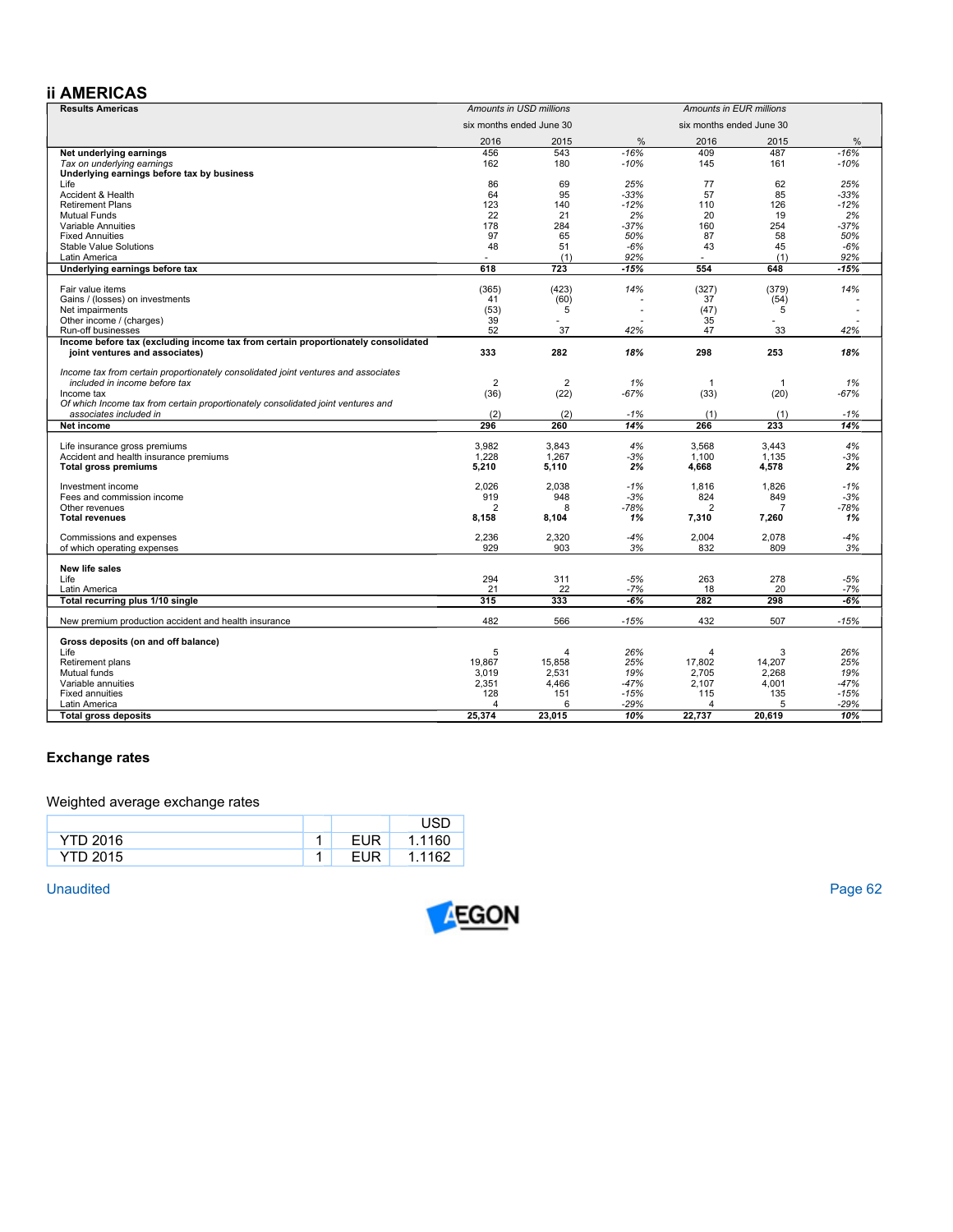#### **Net income**

Net income from Aegon's businesses in the Americas increased 14% to USD 296 million in the first half of 2016 compared with the first half of 2015. Lower losses on fair value items, higher realized gains and a book gain on the divestment of certain assets of Transamerica Financial Advisors more than offset lower underlying earnings before tax and higher impairments. The loss from fair value items of USD 365 million was mainly the result of underperformance on alternative investments compared to expectation and accounting mismatches. Realized gains of USD 41 million were mainly related to real estate divestments. Income tax amounted to a charge of USD 36 million, as a result of benefits on losses and tax credits.

# **Underlying earnings before tax**

Underlying earnings before tax from Aegon's operations in the Americas declined by 15% to USD 618 million compared with the first half of 2015. The underlying earnings before tax decline was the result of adverse claims experience, the recurring USD 50 million impact in Life of the actuarial assumption changes and model updates implemented in the third quarter of 2015 and lower underlying earnings before tax from Variable Annuities. These more than offset the benefit of lower expenses resulting from the cost savings programs.

- Life underlying earnings before tax increased 25% to USD 86 million compared with the first half of 2015, driven by cost savings.
- Underlying earnings before tax from Accident & Health declined to USD 64 million compared with the first half of 2015, due to adverse claims experience in long-term care and product exits.
- Retirement Plans underlying earnings before tax were down to USD 123 million compared with the first half of 2015. The benefit of cost savings was more than offset by margin pressure and the inclusion of Mercer, which contributed a loss of USD 6 million.
- Mutual Funds underlying earnings before tax increased to USD 22 million compared with the first half of 2015, driven by net inflows.
- Underlying earnings before tax from Variable Annuities declined to USD 178 million compared with the first half of 2015. This was due to lower underlying earnings before tax from the declining closed block, adverse claims experience, lower margins on new production arising from lower interest rates and low balances tracking investment returns. These more than offset the benefit of lower expenses.
- Underlying earnings before tax from Fixed Annuities increased to USD 97 million compared with the first half of 2015, as the impact of the continued balance reduction was more than offset by positive adjustments to intangibles related to better than anticipated persistency and higher than projected credit spreads on the investment portfolio.
- Stable Value Solutions underlying earnings before tax amounted to USD 48 million.
- Underlying earnings before tax from Latin America amounted to nil.

#### **Operating expenses**

Operating expenses increased by 3% to USD 929 million in the first half of 2016 compared with the first half of 2015 as the inclusion of the Mercer acquisition and one-time employee expenses more than offset the benefit of cost savings.

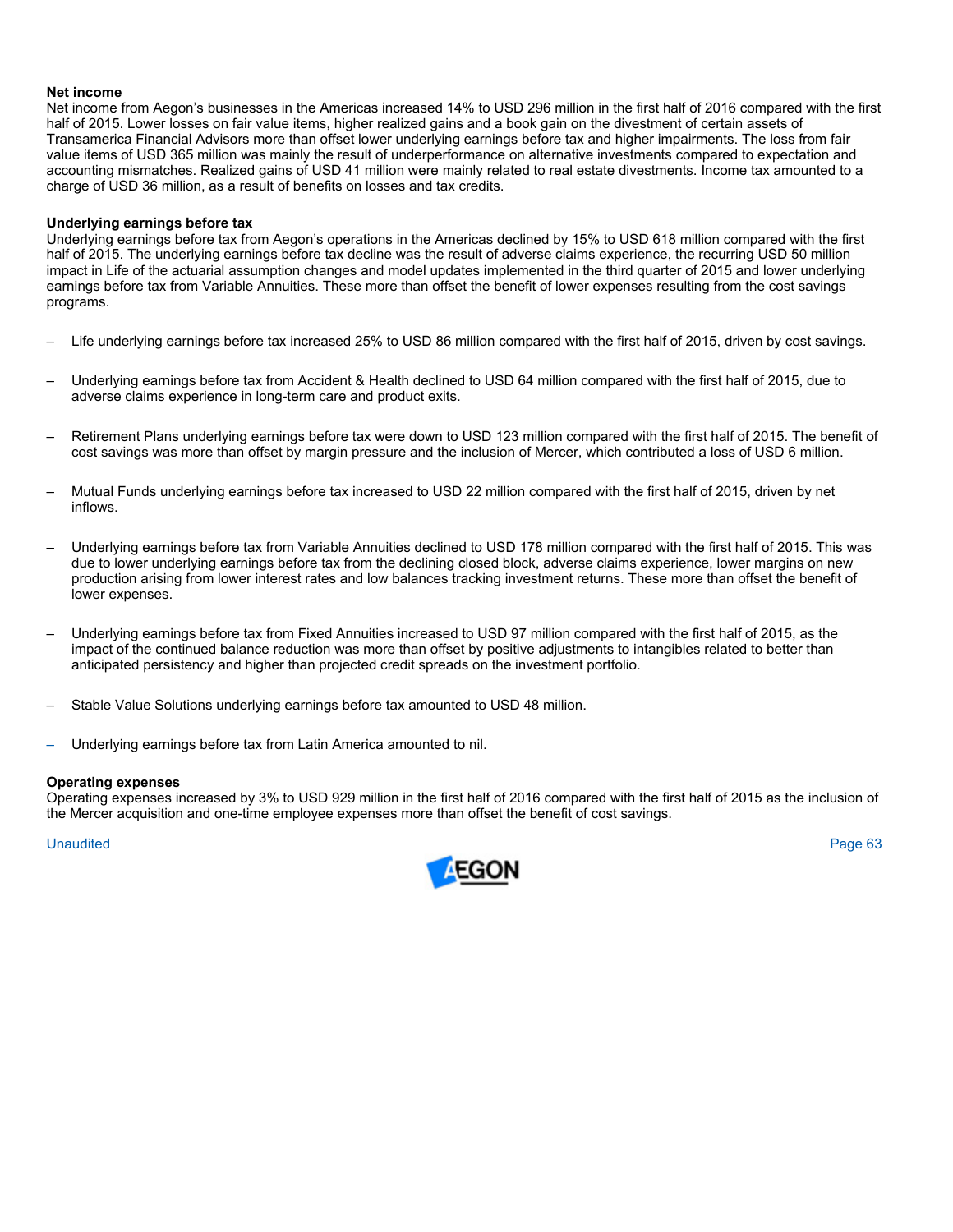#### **Sales and deposits**

Gross deposits increased by 10% compared with the first half of 2015 to USD 25.4 billion. Gross deposits in Retirement Plans were up 25% to USD 19.9 billion compared to the first half year of 2015, mainly due to the acquired Mercer business. Gross deposits in Variable Annuities were down to USD 2.4 billion compared to the first half year of 2015, mainly driven by product adjustments implemented last year in response to the low interest rate environment and lower market demand for the product. Gross deposits in Mutual Funds increased 19% to USD 3.0 billion compared to the first half year of 2015, which was the result of higher inflows into equity and asset allocation funds.

Net deposits, excluding run-off businesses, declined to USD 5.3 billion in the first half of 2016. Net deposits for Retirement Plans declined to USD 5.4 billion due to higher contract discontinuances from the Mercer block compared to the first half year of 2015. In the first half of 2016, the asset retention rate increased to approximately 20% – up from 13% in the first half of 2015 – maintaining the target Aegon announced in 2013 and already met in the first quarter of 2016. Aegon intends to further increase the retention rate in the medium term. Net deposits in variable annuities declined to USD 0.2 billion compared to the first half year of 2015, mainly due to lower sales. Net deposits in Mutual Funds increased to USD 0.4 billion compared to the first half year of 2015. Fixed Annuities experienced net outflows of USD 0.7 billion due to the overall portfolio reduction as part of the strategic repositioning of the business.

New life sales were down to USD 315 million compared with the first half of 2015. Higher indexed universal life sales were more than offset by lower sales of standard universal life and term life products declined as Aegon did not lower its pricing in line with some of its competitors. New premium production for accident & health insurance declined to USD 482 million compared with the first half of 2015, mainly resulting from a lower contribution from portfolio acquisitions and product exits.

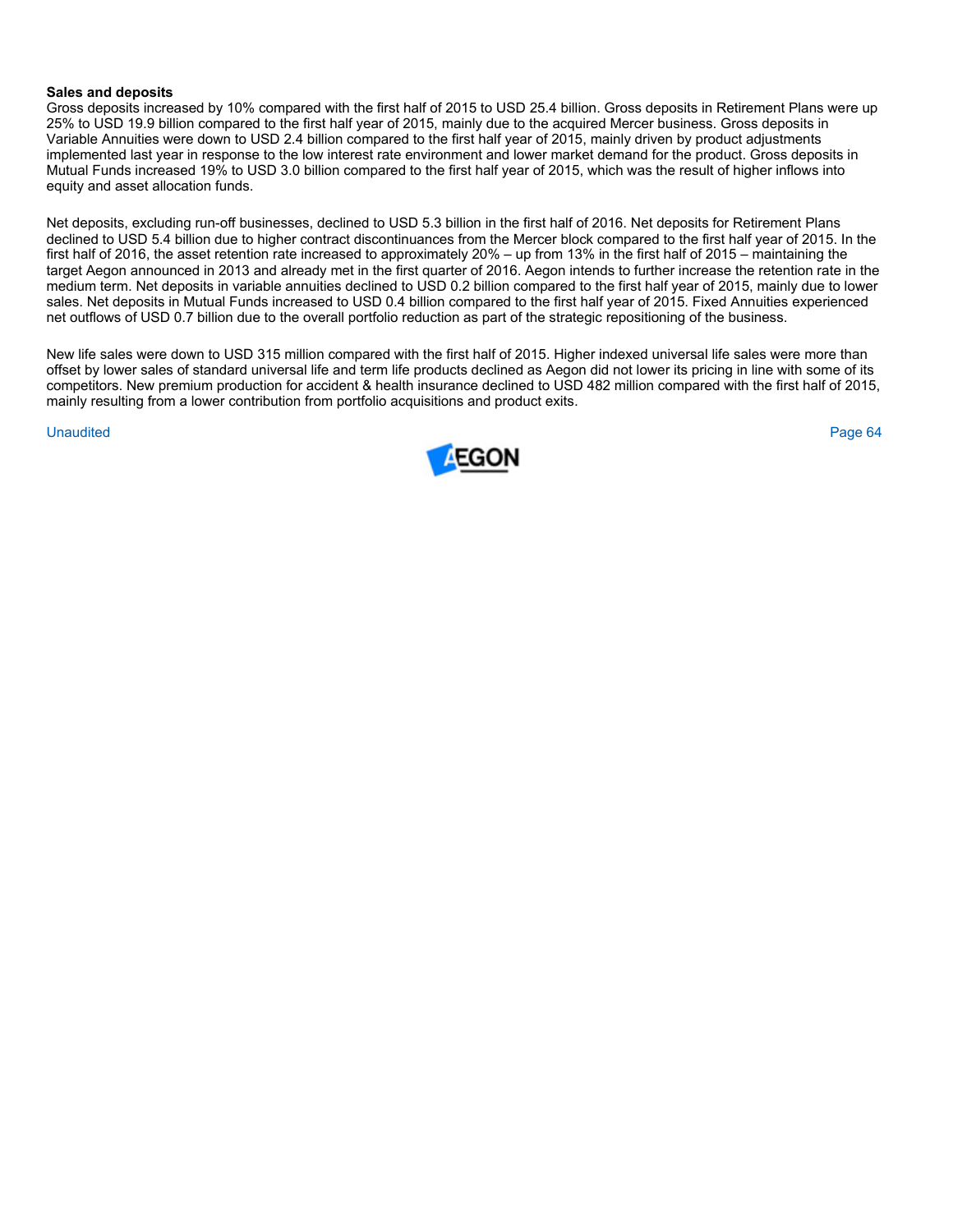#### **Introduction Europe**

As disclosed in note 2.1 and note 3, Aegon changed its segment reporting.

This segment reporting is based on the businesses as presented in internal reports that are regularly reviewed by the Executive Board which is regarded as the chief operating decision maker. For Europe, the underlying businesses (the Netherlands, United Kingdom including VA Europe, Central & Eastern Europe and Spain & Portugal) are separate operating segments which under IFRS 8 cannot be aggregated, therefore further details will be provided for these operating segments in this section. Management is of the opinion that presenting the information for the entire Europe area is beneficial to the users of the financial information as it aligns to how Aegon management is looking at the information following convergence in Europe from a regulatory standpoint (introduction of Solvency II per January 1, 2016) and financial markets perspective.

#### **iii Europe**

| Income statement - Underlying earnings                                                                                       |                           |                   |                                |                     | First six months 2016 |
|------------------------------------------------------------------------------------------------------------------------------|---------------------------|-------------------|--------------------------------|---------------------|-----------------------|
| Amounts in EUR millions                                                                                                      | The<br><b>Netherlands</b> | United<br>Kingdom | Central &<br>Eastern<br>Europe | Spain &<br>Portugal | <b>Europe</b>         |
| Net underlying earnings                                                                                                      | 208                       | 25                | 24                             | (1)                 | 255                   |
| Tax on underlying earnings                                                                                                   | 59                        | 5                 | 5                              | 5                   | 74                    |
| Underlying earnings before tax by product segment                                                                            | 267                       | 30                | 29                             | 3                   | 330                   |
| Fair value items                                                                                                             | (691)                     | 28                | 0                              |                     | (663)                 |
| Gains / (losses) on investments                                                                                              | 111                       | 132               | (1)                            | (2)                 | 240                   |
| Net impairments                                                                                                              | (6)                       |                   | $\overline{2}$                 |                     | (4)                   |
| Other income / (charges)                                                                                                     |                           | (680)             | (0)                            |                     | (680)                 |
| Income / (loss) before tax (excluding income tax from certain proportionately consolidated<br>joint ventures and associates) | (319)                     | (490)             | 30                             | $\overline{2}$      | (777)                 |
| Income tax from certain proportionately consolidated joint ventures and associates included in<br>income before tax          |                           |                   |                                |                     | 4                     |
| Income tax<br>Of which Income tax from certain proportionately consolidated joint ventures and associates<br>included in     | 82                        | 8                 | (5)                            | (4)<br>(4)          | 81<br>(4)             |
| Net income / (loss)                                                                                                          | (237)                     | (482)             | 25                             | (2)                 | (696)                 |
| <b>Revenues</b>                                                                                                              |                           |                   |                                |                     |                       |
| Life insurance gross premiums<br>Accident and health insurance premiums                                                      | 1,217<br>151              | 4,531<br>19       | 198                            | 96<br>72            | 6.041<br>243          |
| General insurance premiums                                                                                                   | 184                       |                   | 90                             | 48                  | 321                   |
| Total gross premiums                                                                                                         | 1,551                     | 4,550             | 288                            | 216                 | 6,605                 |
| Investment income                                                                                                            | 1,074                     | 985               | 22                             | 20                  | 2,101                 |
| Fees and commission income                                                                                                   | 175                       | 45                | 18                             |                     | 245                   |
| Other revenues                                                                                                               |                           | $\Omega$          | $\Omega$                       |                     |                       |
| <b>Total revenues</b>                                                                                                        | 2,800                     | 5,581             | 328                            | 243                 | 8,951                 |
| Commissions and expenses                                                                                                     | 509                       | 351               | 119                            | 87                  | 1,067                 |
| of which operating expenses                                                                                                  | 416                       | 201               | 70                             | 41                  | 729                   |

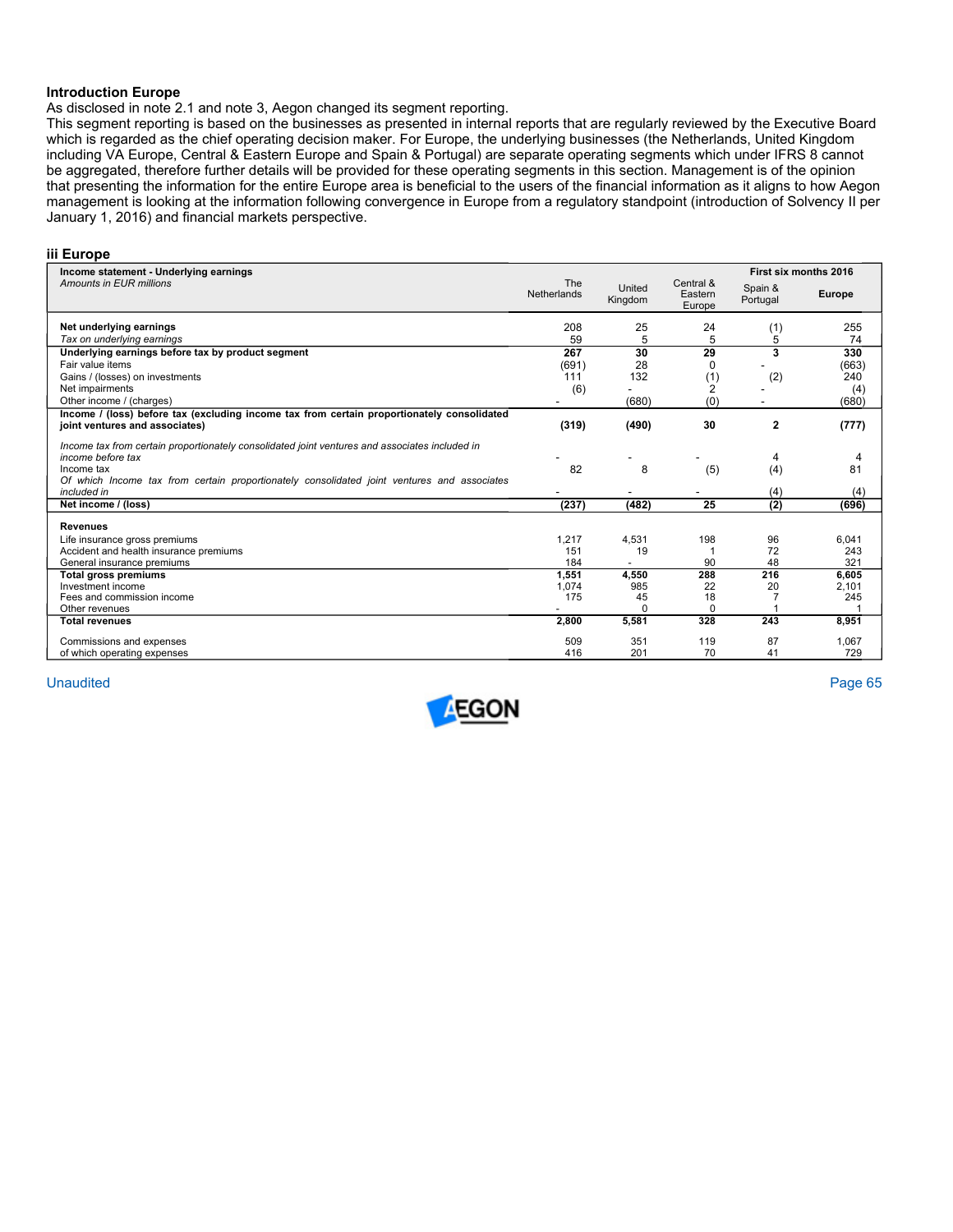| Income statement - Underlying earnings                                                                                                                                                                                           |                    |                   |                                | First six months 2015 |               |
|----------------------------------------------------------------------------------------------------------------------------------------------------------------------------------------------------------------------------------|--------------------|-------------------|--------------------------------|-----------------------|---------------|
| Amounts in EUR millions                                                                                                                                                                                                          | The<br>Netherlands | United<br>Kingdom | Central &<br>Eastern<br>Europe | Spain &<br>Portugal   | <b>Europe</b> |
| Net underlying earnings                                                                                                                                                                                                          | 207                | 8                 | 9                              | 3                     | 227           |
| Tax on underlying earnings                                                                                                                                                                                                       | 60                 | (16)              | 7                              |                       | 54            |
| Underlying earnings before tax by product segment                                                                                                                                                                                | 267                | (8)               | 15                             | 6                     | 281           |
| Fair value items                                                                                                                                                                                                                 | 246                | (41)              | (0)                            |                       | 205           |
| Gains / (losses) on investments                                                                                                                                                                                                  | 241                | 56                | 2                              |                       | 299           |
| Net impairments                                                                                                                                                                                                                  | (8)                |                   | (0)                            |                       | (8)           |
| Other income / (charges)                                                                                                                                                                                                         | (22)               | 10                | (0)                            | (0)                   | (11)          |
| Income before tax (excluding income tax from certain proportionately consolidated joint<br>ventures and associates)                                                                                                              | 725                | 17                | 16                             | 7                     | 766           |
| Income tax from certain proportionately consolidated joint ventures and associates included in<br>income before tax<br>Income tax<br>Of which Income tax from certain proportionately consolidated joint ventures and associates | (168)              | $\overline{2}$    | (7)                            | 3<br>(4)              | 3<br>(177)    |
| included in income before tax                                                                                                                                                                                                    |                    |                   |                                | (3)                   | (3)           |
| Net income                                                                                                                                                                                                                       | 557                | 19                | 9                              | 3                     | 588           |
| <b>Revenues</b>                                                                                                                                                                                                                  |                    |                   |                                |                       |               |
| Life insurance gross premiums                                                                                                                                                                                                    | 1,413              | 4,425             | 261                            | 90                    | 6.189         |
| Accident and health insurance premiums                                                                                                                                                                                           | 166                | 25                |                                | 37                    | 229           |
| General insurance premiums                                                                                                                                                                                                       | 279                |                   | 83                             | 39                    | 401           |
| <b>Total gross premiums</b>                                                                                                                                                                                                      | 1.858              | 4,450             | 345                            | 167                   | 6.819         |
| Investment income                                                                                                                                                                                                                | 1,185              | 1,237             | 23                             | 21                    | 2,466         |
| Fees and commission income                                                                                                                                                                                                       | 172                | 48                | 21                             | 6                     | 247           |
| Other revenues                                                                                                                                                                                                                   |                    | (0)               | $\Omega$                       |                       |               |
| <b>Total revenues</b>                                                                                                                                                                                                            | 3,216              | 5,735             | 389                            | 195                   | 9,534         |
| Commissions and expenses                                                                                                                                                                                                         | 539                | 463               | 141                            | 71                    | 1,214         |
| of which operating expenses                                                                                                                                                                                                      | 410                | 197               | 72                             | 35                    | 713           |

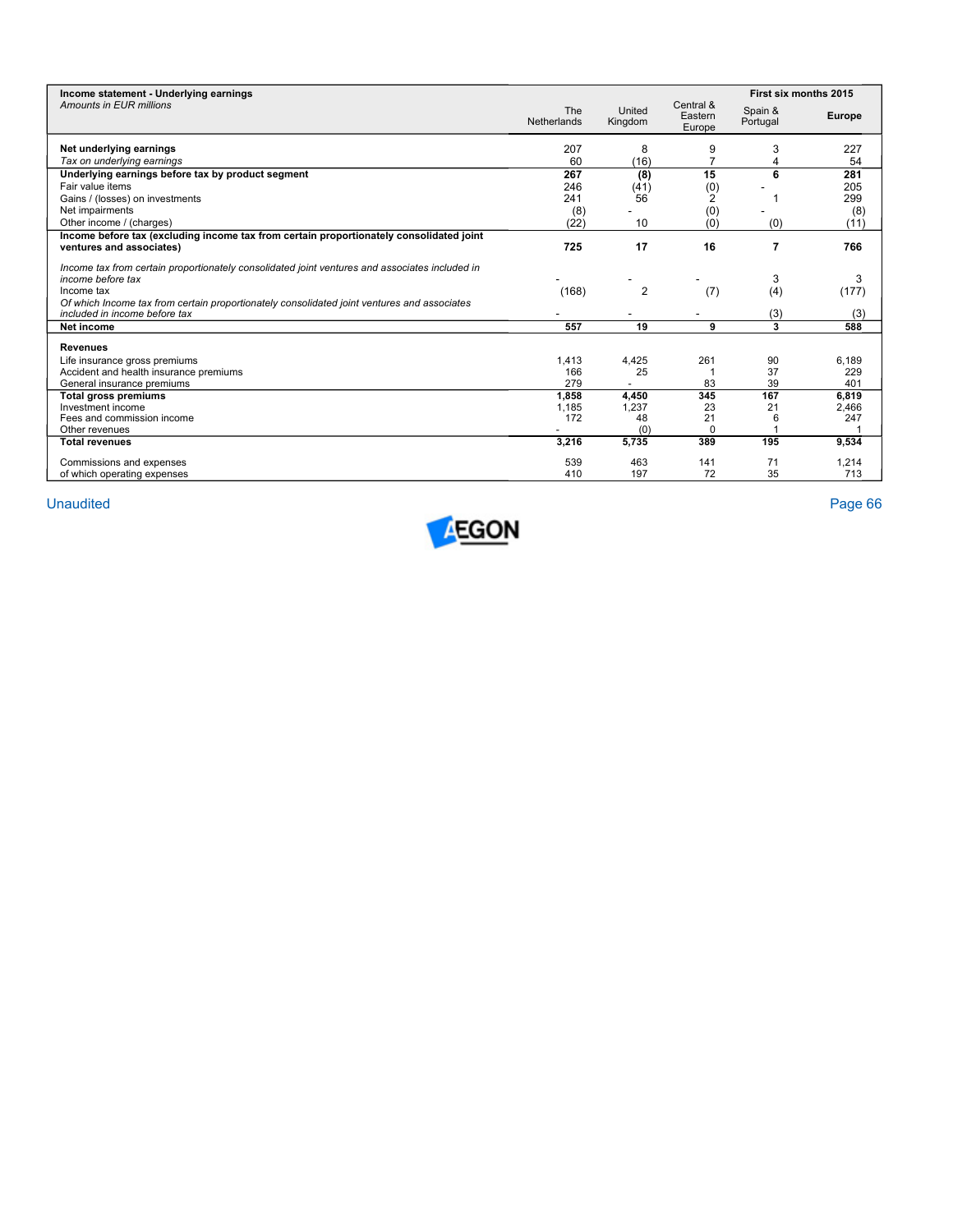| <b>Results Europe</b>                                                                          | Six months ended June 30 |              |             |
|------------------------------------------------------------------------------------------------|--------------------------|--------------|-------------|
| Amounts in EUR millions                                                                        | 2016                     | 2015         | $\%$        |
| Net underlying earnings                                                                        | 255                      | 227          | 13%         |
| Tax on underlying earnings                                                                     | 74                       | 54           | 37%         |
| Underlying earnings before tax by product segment                                              |                          |              |             |
| Netherlands                                                                                    | 267                      | 267          | 0%          |
| United Kingdom                                                                                 | 30                       | (8)          |             |
| Central & Eastern Europe                                                                       | 29                       | 15           | 91%         |
| Spain & Portugal                                                                               | 3                        | 6            | $-46%$      |
| Underlying earnings before tax                                                                 | 330                      | 281          | 17%         |
| Fair value items                                                                               | (663)                    | 205          |             |
| Gains / (losses) on investments                                                                | 240                      | 299          | $-20%$      |
| Net impairments                                                                                | (4)                      | (8)          | 53%         |
| Other income / (charges)                                                                       | (680)                    | (11)         |             |
| Income / (loss) before tax (excluding income tax from certain proportionately consolidated     |                          |              |             |
| joint ventures and associates)                                                                 | (777)                    | 766          |             |
| Income tax from certain proportionately consolidated joint ventures and associates included in |                          |              |             |
| income before tax                                                                              | 4                        | 3            | 10%         |
| Income tax                                                                                     | 81                       | (177)        |             |
| Of which Income tax from certain proportionately consolidated joint ventures and associates    |                          |              |             |
| included in                                                                                    | (4)                      | (3)          | $-10%$      |
| Net income / (loss)                                                                            | (696)                    | 588          |             |
|                                                                                                |                          |              |             |
| Life insurance gross premiums                                                                  | 6,041<br>243             | 6,189<br>229 | $-2%$<br>6% |
| Accident and health insurance premiums<br>General insurance premiums                           | 321                      | 401          | $-20%$      |
| Total gross premiums                                                                           | 6.605                    | 6,819        | $-3%$       |
|                                                                                                |                          |              |             |
| Investment income                                                                              | 2.101                    | 2.466        | $-15%$      |
| Fees and commission income                                                                     | 245                      | 247          | $-1%$       |
| Other revenues                                                                                 | 1                        | 1            | 18%         |
| Total revenues                                                                                 | 8,951                    | 9,534        | $-6%$       |
| Commissions and expenses                                                                       | 1,067                    | 1,214        | $-12%$      |
| of which operating expenses                                                                    | 729                      | 713          | 2%          |
|                                                                                                |                          |              |             |
| New life sales                                                                                 |                          |              |             |
| Netherlands                                                                                    | 62<br>38                 | 62<br>36     | $-1%$<br>5% |
| United Kingdom<br>Central & Eastern Europe                                                     | 40                       | 50           | $-20%$      |
| Spain & Portugal                                                                               | 20                       | 22           | -7%         |
| Total recurring plus 1/10 single                                                               | 160                      | 170          | -6%         |
|                                                                                                |                          |              |             |
| New premium production accident and health insurance                                           | 19                       | 14           | 29%         |
| New premium production general insurance                                                       | 51                       | 42           | 22%         |
| Gross deposits (on and off balance)                                                            |                          |              |             |
| Netherlands                                                                                    | 3,367                    | 2,678        | 26%         |
| United Kingdom                                                                                 | 3,025                    | 2,989        | 1%          |
| Central & Eastern Europe                                                                       | 126                      | 109          | 15%         |
| Spain & Portugal                                                                               | 11                       | 10           | 19%         |
| <b>Total gross deposits</b>                                                                    | 6,529                    | 5.786        | 13%         |

**Unaudited** Unaudited Page 67

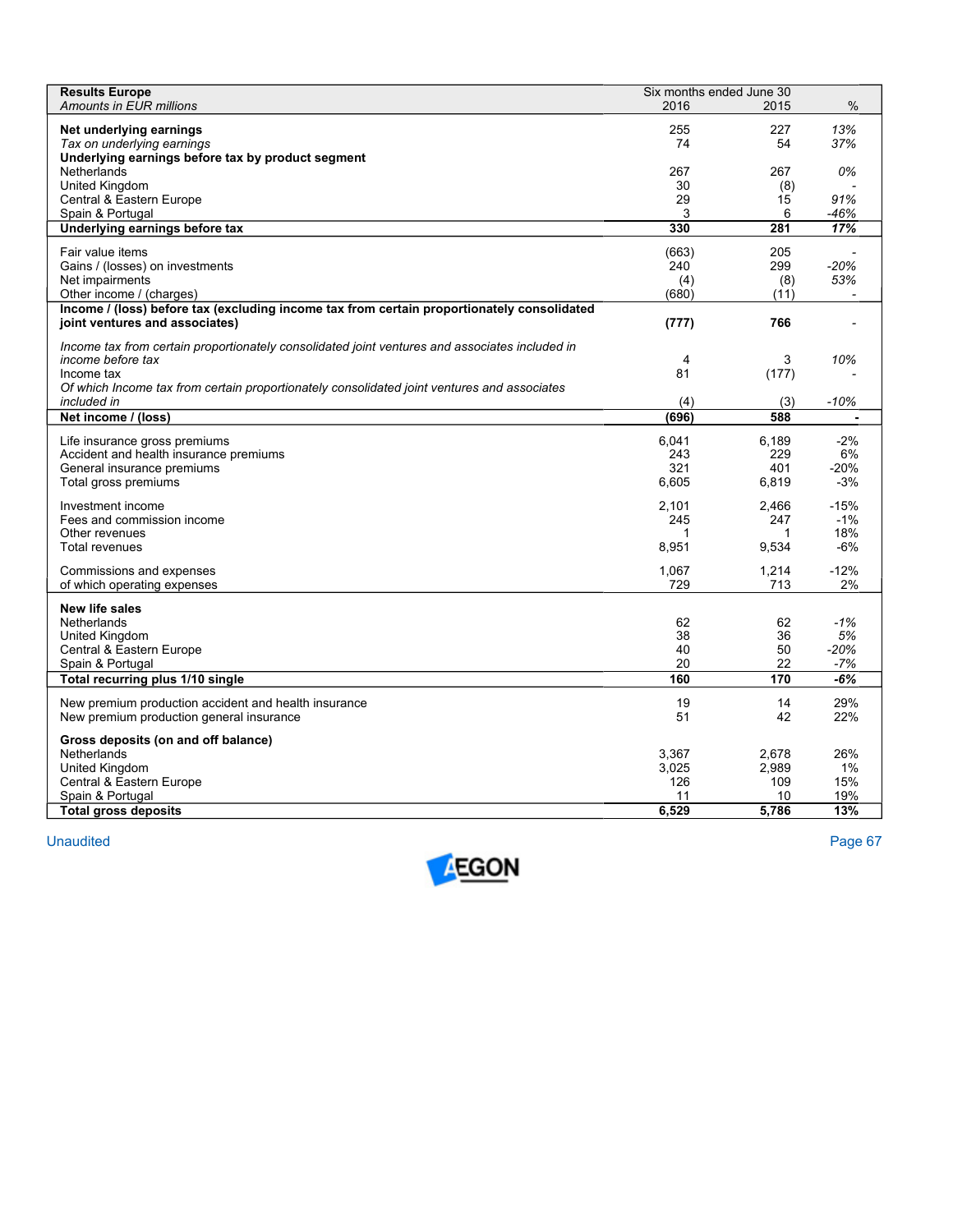# **Exchange rates**

Weighted average exchange rates for the currencies of the countries included in the Europe segment, and which do not report in EUR, are summarized in the table below.

Weighted average exchange rates

|                            |            | <b>YTD 2016</b> | <b>YTD 2015</b> |
|----------------------------|------------|-----------------|-----------------|
| Pound sterling (GBP)       | <b>EUR</b> | 0.7784          | 0.7322          |
| Czech Republic Krona (CZK) | <b>EUR</b> | 27.0224         | 27.4844         |
| Hungarian Forint (HUF)     | <b>EUR</b> | 312.1311        | 306.9078        |
| Polish Zloty (PLN)         | <b>EUR</b> | 4.3661          | 4.1400          |
| Romanian Leu (RON)         | <b>EUR</b> | 4.4935          | 4.4453          |
| New Turkish Lira (TRY)     | <b>EUR</b> | 3.2598          | 2.8604          |
| Ukranian Grivna (UAH)      | <b>EUR</b> | 28.3957         | 23.6996         |

#### **Net income**

The net losses from Aegon's businesses in Europe amounted to EUR 696 million in the first half of 2016. The loss from fair value items amounted to EUR 663 million. This was largely the result of interest rate hedges in the Netherlands due to a mismatch on an IFRS basis and tightening credit spreads. Realized gains on investments amounted to EUR 240 million due to a rebalancing of the remaining investment portfolio in the United Kingdom and asset-liability management adjustments in the Netherlands. Impairments amounted to EUR 4 million. Other charges amounted to EUR 680 million, which was driven by the book loss on the annuity divestments in the United Kingdom.

#### **Underlying earnings before tax**

Underlying earnings before tax from Aegon's operations in Europe increased to EUR 330 million compared with the first half of 2015. This was the result of lower DPAC amortization in the United Kingdom due to the write down of DPAC related to upgrading customers to the retirement platform in the fourth quarter of 2015, and the normalization of surrenders in Poland.

- Underlying earnings before tax in the Netherlands amounted to EUR 267 million for the first half of 2016. Compared with the first half of 2015, underlying earnings before tax from Pensions remained flat at EUR 107 million. Life & Savings underlying earnings before tax declined to EUR 153 million compared with the first half of 2015, driven by higher expenses and lower mortgage yields. The Non-life business incurred a loss before tax of EUR 10 million, mainly due to lower investment income and higher losses in the disability portfolio. Underlying earnings before tax from the distribution businesses increased to EUR 17 million compared with the first half of 2015, mainly driven by cost savings programs.
- The United Kingdom contributed underlying earnings before tax of EUR 30 million. Compared with the first half of 2015, life underlying earnings before tax declined to EUR 29 million, primarily the result of the divestment of the annuity business. Underlying earnings before tax from Pensions increased to EUR 2 million compared with the first half of 2015, as the benefit of lower DPAC amortization more than offset margin pressure arising from the implementation of the DWP fee cap and upgrades of policies to the platform.
- Underlying earnings before tax in CEE increased to EUR 29 million compared with the first half of 2015. Surrenders in Poland normalized after the elevated levels seen in 2015 due to Aegon's decision to temporarily cancel back-end loaded fees on unitlinked policies. In addition, earnings from the Czech Republic and Slovakia increased due to higher technical margins.
- Underlying earnings before tax in Spain & Portugal were down to EUR 3 million compared with the first half of 2015, mainly due to higher claims and an unfavorable timing of expenses.

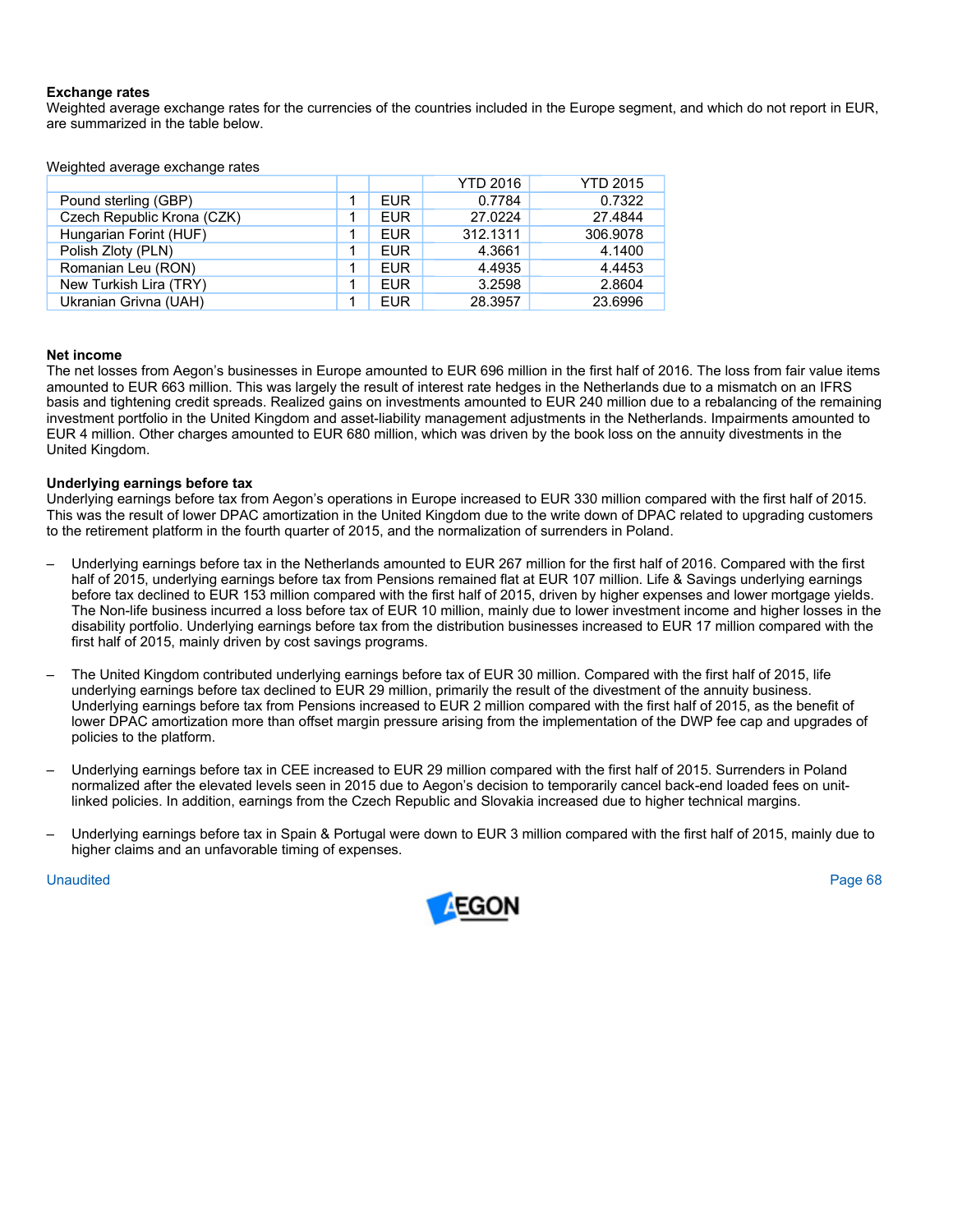# **Operating expenses**

Operating expenses increased 2% to EUR 729 million compared with the first half of 2015. This was driven by the Netherlands in the form of higher Solvency II related expenses, the cost of an IT project that will result in annual cost savings going forward and investments in growth businesses, including Knab. In the United Kingdom this was the result of the upgrading of policies from the back book, while in Spain this was mainly caused by growth of the business.

# **Sales and deposits**

New life sales decreased to EUR 160 million compared with the first half of 2015. Higher sales in Turkey, Hungary and from the joint venture with Santander in Spain were more than offset by lower sales in Poland, the Czech Republic and in pensions in the Netherlands. Premium production for accident & health and general insurance increased to EUR 70 million compared with the first half of 2015, mainly the result of higher sales in Spain & Portugal through the joint ventures with Santander and increased motor insurance sales in Hungary. Production of mortgages in the Netherlands in the first half of 2016 increased to EUR 3.3 billion compared with the first half of 2015, of which EUR 1.9 billion was related to third-party investor demand.

Gross deposits increased to EUR 6.5 billion compared with the first half of 2015. This growth was primarily the result of the continued strong performance of Knab, which accounted for EUR 2.4 billion of gross deposits in the first half of 2016, compared with EUR 1.8 billion in the first half of 2015. In the United Kingdom, platform gross deposits increased to EUR 3.2 billion compared with the first half of 2015, including policy upgrades of EUR 2.0 billion.

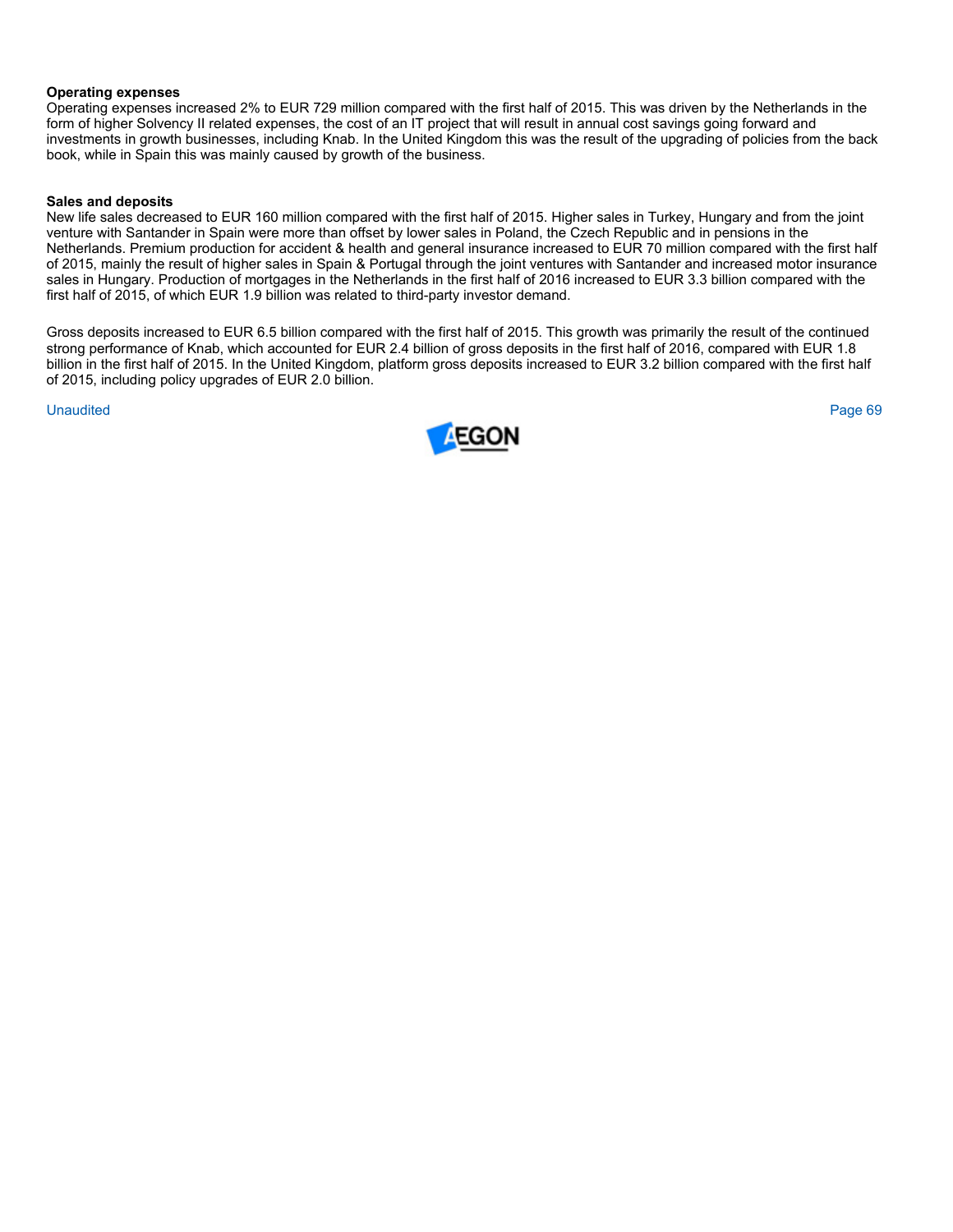# **iv Asia**

| <b>Results Asia</b>                                                                                          | Amounts in USD millions<br>Amounts in EUR millions<br>six months ended June 30 |                |               |                      |                |                |
|--------------------------------------------------------------------------------------------------------------|--------------------------------------------------------------------------------|----------------|---------------|----------------------|----------------|----------------|
|                                                                                                              | six months ended June 30<br>2016<br>2015                                       |                | $\%$<br>2016  |                      | 2015           | $\%$           |
| Net underlying earnings                                                                                      | (9)                                                                            | (10)           | 18%           | (8)                  | (9)            | 18%            |
| Tax on underlying earnings                                                                                   | 10                                                                             | 9              | 7%            | 9                    | 8              | 7%             |
| Underlying earnings before tax by product segment                                                            |                                                                                |                |               |                      |                |                |
| High net worth businesses                                                                                    | 24                                                                             | 14             | 73%           | 21                   | 12             | 73%            |
| Aegon Direct & Affinity Marketing Services                                                                   |                                                                                | 1              | $-90%$        |                      | $\overline{1}$ | -90%           |
| Strategic partnerships                                                                                       | (22)                                                                           | (15)           | $-43%$        | (20)                 | (14)           | -43%           |
| Underlying earnings before tax                                                                               | $\overline{2}$                                                                 | (1)            | $\bullet$     | $\blacktriangleleft$ | (1)            | $\overline{a}$ |
|                                                                                                              |                                                                                |                |               |                      |                |                |
| Fair value items                                                                                             | (5)                                                                            | 4              |               | (5)                  | $\overline{4}$ |                |
| Gains / (losses) on investments                                                                              | 6                                                                              | 5              | 7%            | 5                    | 5              | 7%             |
| Net impairments                                                                                              | (1)                                                                            |                |               | (1)                  |                |                |
| Other income / (charges)                                                                                     |                                                                                |                | ×             | ä,                   |                | $\sim$         |
| Income / (loss) before tax (excluding income tax from certain proportionately consolidated joint             |                                                                                |                |               |                      |                |                |
| ventures and associates)                                                                                     | 1                                                                              | 8              | $-91%$        | 1                    | $\overline{7}$ | $-91%$         |
| Income tax from certain proportionately consolidated joint ventures and associates included in income before |                                                                                |                |               |                      |                |                |
| tax                                                                                                          | (1)                                                                            | $\overline{1}$ |               | (1)                  |                |                |
| Income tax                                                                                                   | (11)                                                                           | (10)           | $-7%$         | (10)                 | (9)            | $-7%$          |
| Of which Income tax from certain proportionately consolidated joint ventures and associates included in      |                                                                                |                |               |                      |                |                |
| income before tax                                                                                            | -1                                                                             | (1)            |               | -1                   | (1)            | $\blacksquare$ |
| Net income / (loss)                                                                                          | (10)                                                                           | (2)            |               | (9)                  | (2)            | $\blacksquare$ |
|                                                                                                              |                                                                                |                |               |                      |                |                |
| Life insurance gross premiums                                                                                | 643                                                                            | 1,027          | $-37%$        | 576                  | 920            | $-37%$         |
| Accident and health insurance premiums                                                                       | 62                                                                             | 65             | $-3%$         | 56                   | 58             | $-3%$          |
| <b>Total gross premiums</b>                                                                                  | 706                                                                            | 1,092          | $-35%$        | 632                  | 978            | $-35%$         |
|                                                                                                              |                                                                                |                |               |                      |                |                |
| Investment income<br>Fees and commission income                                                              | 125<br>33                                                                      | 102<br>41      | 23%<br>$-20%$ | 112<br>29            | 91<br>36       | 23%<br>-20%    |
| <b>Total revenues</b>                                                                                        | 865                                                                            | 1.234          | -30%          | 775                  | 1.106          | -30%           |
|                                                                                                              |                                                                                |                |               |                      |                |                |
| Commissions and expenses                                                                                     | 128                                                                            | 140            | $-8%$         | 115                  | 125            | $-8%$          |
| of which operating expenses                                                                                  | 83                                                                             | 76             | 8%            | 74                   | 68             | 8%             |
|                                                                                                              |                                                                                |                |               |                      |                |                |
| New life sales                                                                                               |                                                                                |                |               |                      |                |                |
| High net worth businesses                                                                                    | 45                                                                             | 95             | $-52%$        | 40                   | 85             | -52%           |
| Aegon Direct & Affinity Marketing Services                                                                   |                                                                                | ÷              | $-74%$        |                      |                | $-74%$         |
| Strategic partnerships<br>Total recurring plus 1/10 single                                                   | 31<br>76                                                                       | 22<br>117      | 41%<br>$-35%$ | 28<br>68             | 20<br>105      | 41%<br>$-35%$  |
|                                                                                                              |                                                                                |                |               |                      |                |                |
| New premium production accident and health insurance                                                         | 11                                                                             | 16             | $-32%$        | 9                    | 14             | $-32%$         |
|                                                                                                              |                                                                                |                |               |                      |                |                |
| Gross deposits (on and off balance) by region                                                                |                                                                                |                |               |                      |                |                |
| China                                                                                                        | 3                                                                              | 4              | $-23%$        | 3                    | $\overline{4}$ | -23%           |
| Japan                                                                                                        | 183                                                                            | 323            | $-45%$        | 164                  | 289            | $-43%$         |
| <b>Total gross deposits</b>                                                                                  | 186                                                                            | 327            | $-43%$        | 167                  | 293            | $-43%$         |

# **Exchange rates**

Weighted average exchange rates for the currencies of the countries included in the Asia segment, and which do not report in EUR, are summarized in the table below.

Weighted average exchange rates

|                             |     | <b>YTD 2016</b> | <b>YTD 2015</b> |
|-----------------------------|-----|-----------------|-----------------|
| US dollar (USD)             | EUR | 1.1160          | 1.1162          |
| Chinese Yuan Renminbi (CNY) | EUR | 7.2629          | 6.9498          |

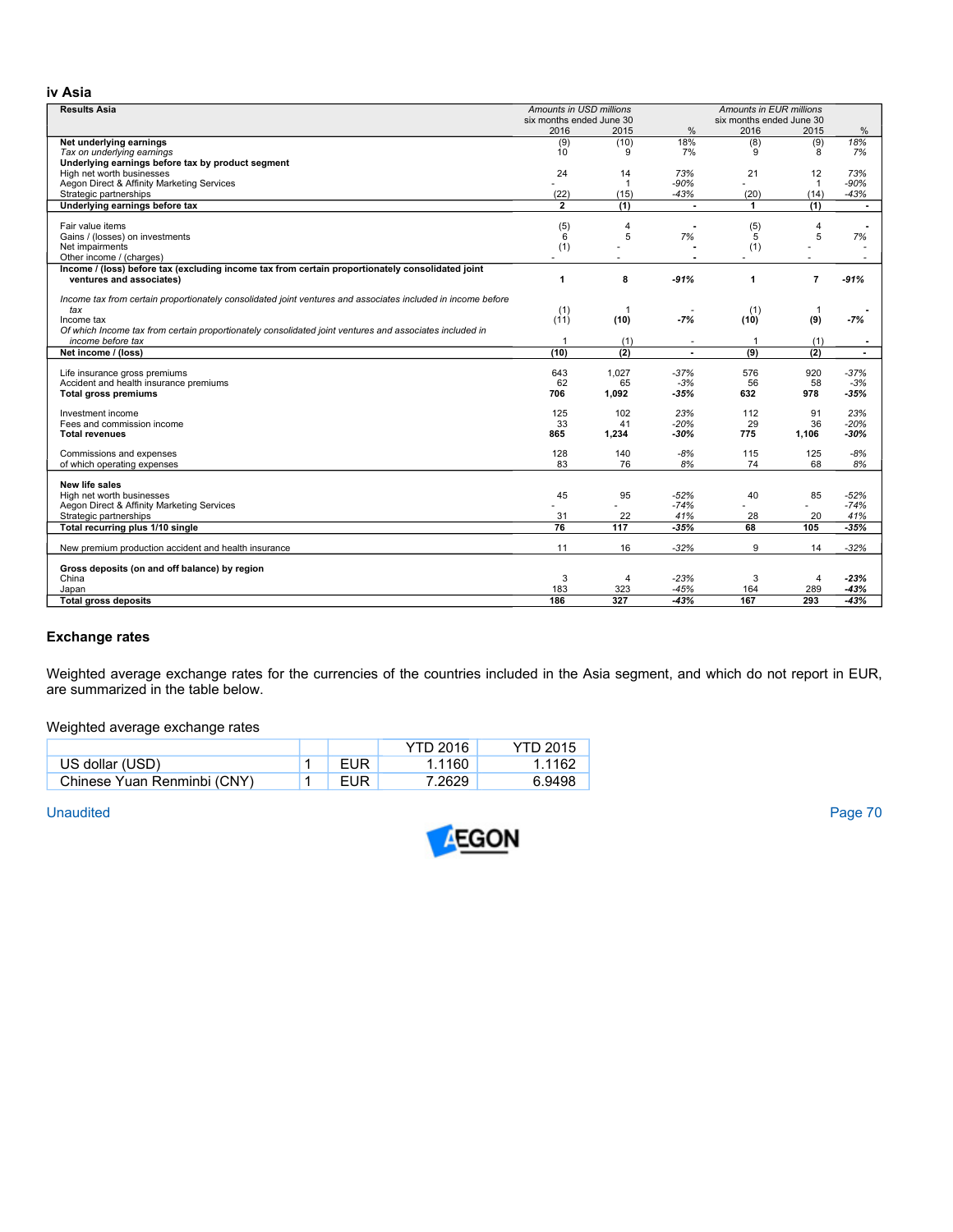#### **Net income**

The net loss from Aegon's businesses in Asia amounted to USD 10 million for the first half of 2016. The loss from fair value items of USD 5 million was mainly due to hedging results on the guarantees of the variable annuity business in Japan. Realized gains of USD 6 million were driven by normal trading activity in a low interest rate environment. Income tax amounted to a charge of USD 11 million.

#### **Underlying earnings before tax**

Underlying earnings before tax from Aegon's operations in Asia increased to USD 2 million compared with the first half of 2015. Increased underlying earnings before tax from the High Net Worth (HNW) businesses more than offset the impact of the increase in Aegon's stake in its strategic partnership in India from 26% to 49%.

- Underlying earnings before tax from HNW businesses increased to USD 24 million compared with the first half of 2015. This increase is driven by growth of the business and improved mortality results, which more than offset one-time charges from lower than anticipated reinvestment yields.
- Underlying earnings before tax from Aegon Direct & Affinity Marketing Services (ADAMS) declined to nil compared with the first half of 2015.
- The loss before tax from Strategic partnerships in China, Japan and India increased to USD 22 million compared with the first half of 2015, largely as a result of the increase in ownership from 26% to 49% in Aegon's strategic partnership in India.

#### **Operating expenses**

Operating expenses increased by 8% to USD 83 million in the first half of 2016 compared with the first half of 2015, driven by the increase in Aegon's stake in its strategic partnership in India from 26% to 49%. On a comparable basis, operating expenses were stable.

#### **Sales and deposits**

New life sales decreased by 35% compared with the first half of 2015 to USD 76 million.

- Sales from HNW businesses in the first half of 2016 declined by 52% to USD 45 million compared with the first half of 2015. The first half of 2015 benefited from higher sales of universal life products in anticipation of price changes implemented at the end of the first quarter of 2015.
- Sales from Strategic partnerships increased by 41% to USD 31 million compared with the first half of 2015 mainly driven by the launch of a new universal life product in the bank channel in China.

New premium production from accident & health insurance decreased by 32% to USD 11 million compared with the first half of 2015 mainly due to rationalization of sales campaigns in the ADAMS business, especially in Indonesia.

Gross deposits from Strategic partnerships decreased to USD 183 million compared with the first half of 2015 as deposits in the first half of 2015 benefited from higher deposits in anticipation of lower sales commissions on variable annuities in Japan.

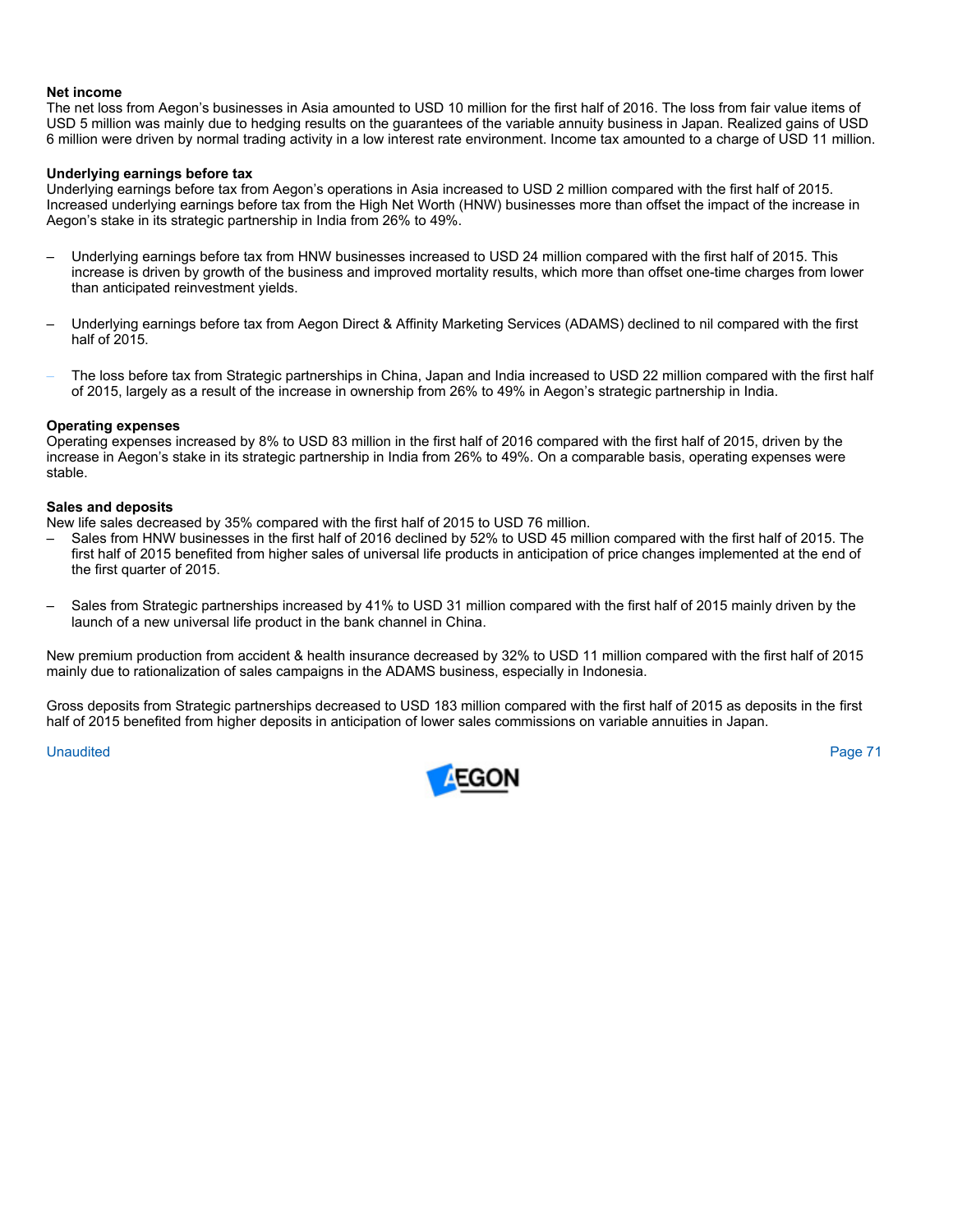## **v Asset Management**

| <b>Results Aegon Asset Management</b>                                                                                 | Six months ended June 30 |                |        |
|-----------------------------------------------------------------------------------------------------------------------|--------------------------|----------------|--------|
| Amounts in EUR millions                                                                                               | 2016                     | 2015           | $\%$   |
|                                                                                                                       |                          |                |        |
| Net underlying earnings                                                                                               | 56<br>26                 | 65<br>27       | $-14%$ |
| Tax on underlying earnings<br>Underlying earnings before tax by product segment                                       |                          |                | $-4%$  |
| Americas                                                                                                              | 32                       | 32             | $-2%$  |
| The Netherlands                                                                                                       | 4                        | 6              | $-30%$ |
| United Kingdom                                                                                                        | 17                       | 16             | 5%     |
| <b>Rest of World</b>                                                                                                  | (2)                      | (2)            | $-12%$ |
| Strategic partnerships                                                                                                | 31                       | 39             | $-22%$ |
| Underlying earnings before tax                                                                                        | $\overline{82}$          | 92             | $-11%$ |
|                                                                                                                       |                          |                |        |
| Gains / (losses) on investments                                                                                       | 1                        | $\overline{2}$ | $-56%$ |
| Income before tax (excluding income tax from certain proportionately consolidated joint ventures and                  |                          |                |        |
| associates)                                                                                                           | 82                       | 94             | $-13%$ |
| Income tax from certain proportionately consolidated joint ventures and associates included in income before tax      | 10                       | 13             | $-17%$ |
| Income tax                                                                                                            | (26)                     | (28)           | 7%     |
| Of which Income tax from certain proportionately consolidated joint ventures and associates included in income before |                          |                |        |
| tax                                                                                                                   | (10)                     | (13)           | 17%    |
| <b>Net income</b>                                                                                                     | 56                       | 66             | $-15%$ |
|                                                                                                                       |                          |                |        |
| Management fees                                                                                                       | 253                      | 240            | 5%     |
| Performance fees                                                                                                      | 20                       | 27             | $-26%$ |
| Other                                                                                                                 | 35                       | 34             | 3%     |
| <b>Total revenues</b>                                                                                                 | 307                      | 301            | 2%     |
|                                                                                                                       | 242                      | 230            | 5%     |
| Commissions and expenses<br>of which operating expenses                                                               | 224                      | 208            | 8%     |
|                                                                                                                       |                          |                |        |
| Cost / income ratio                                                                                                   | 73.1%                    | 69.2%          | $-6%$  |
|                                                                                                                       |                          |                |        |
| Gross flows other third-party                                                                                         |                          |                |        |
| Americas                                                                                                              | 1,896                    | 1,067          | 78%    |
| The Netherlands                                                                                                       | 2,439                    | 1,326          | 84%    |
| United Kingdom                                                                                                        | 2,897                    | 3,700          | $-22%$ |
| Rest of World 1)                                                                                                      | (366)                    | 54             |        |
| Strategic partnerships                                                                                                | 16,733                   | 5,256          |        |
| Total gross flows other third-party                                                                                   | 23,598                   | 11,403         | 107%   |
| Net flows other third-party                                                                                           |                          |                |        |
| Americas                                                                                                              | 242                      | (89)           |        |
| The Netherlands                                                                                                       | 2.112                    | 927            | 128%   |
| United Kingdom                                                                                                        | (15)                     | 1,771          |        |
| Rest of World 1)                                                                                                      | (62)                     | 17             |        |
| Strategic partnerships                                                                                                | 1,009                    | 443            | 128%   |
| Total net flows other third-party                                                                                     | 3.286                    | 3.069          | 7%     |

<sup>1)</sup> Rest of world include intragroup eliminations from internal sub-advised agreements

### **Exchange rates**

Weighted average exchange rates for the currencies of the countries included in the Asset management segment, and which do not report in EUR, are summarized in the table below.

Weighted average exchange rates

|                             |            | <b>YTD 2016</b> | <b>YTD 2015</b> |
|-----------------------------|------------|-----------------|-----------------|
| US dollar (USD)             | EUR.       | 1.1160          | 1.1162          |
| Pound sterling (GBP)        | EUR.       | 0.7784          | 0.7322          |
| Hungarian Forint (HUF)      | EUR.       | 312.1311        | 306.9078        |
| Chinese Yuan Renminbi (CNY) | <b>EUR</b> | 7.2629          | 6.9498          |

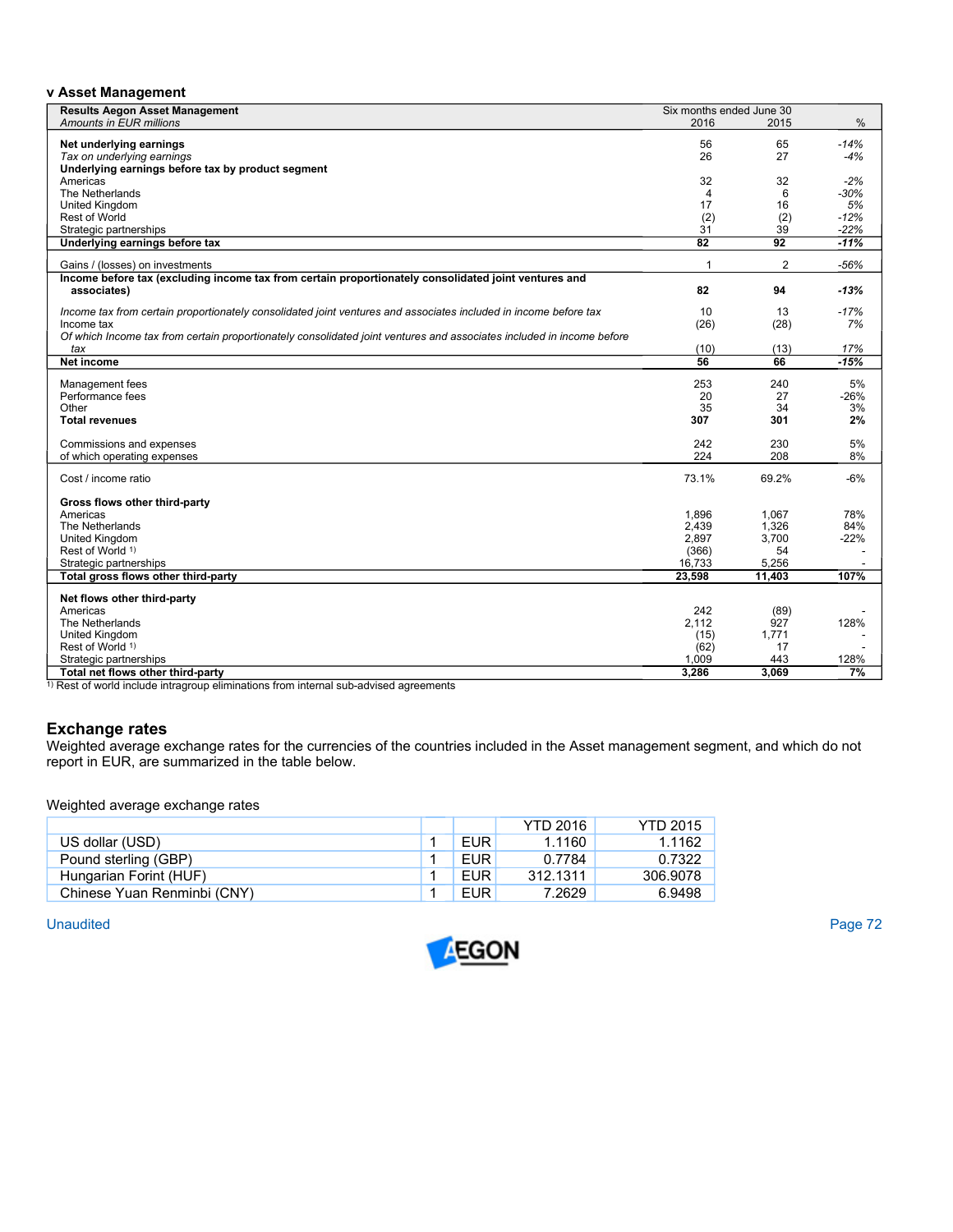#### **Net income**

Net income in the first half of 2016 declined to EUR 56 million compared with the first half of 2015 mainly driven by lower underlying earnings before tax compared with the same period in 2015.

#### **Underlying earnings before tax**

Underlying earnings before tax decreased by 11% in the first half of 2016 compared with the same period in 2015 to EUR 82 million. This decline was mainly driven by lower underlying earnings before tax from Aegon's Chinese asset management joint venture AIFMC mainly due to lower performance fees.

- Americas underlying earnings before tax were stable at EUR 32 million in the first half of 2016 compared with the first half of 2015. Higher transactional fee income was offset by increased employee and project-related expenses.
- Underlying earnings before tax from the Netherlands decreased to EUR 4 million, compared with EUR 6 million in the first half of 2015, as higher management fee income was more than offset by higher expenses.
- Underlying earnings before tax from the United Kingdom increased to EUR 17 million in the first half of 2016 from EUR 16 million in the same period in 2015. Higher management fees as a result of net inflows were partly offset by an increase in employee expenses, lower fee income from the sale of the majority of the UK annuity book and adverse currency movements.
- Rest of World underlying earnings before tax remained stable at a loss of EUR 2 million compared with the first half of 2015.
- Underlying earnings before tax from Strategic Partnerships decreased to EUR 31 million in the first half of 2016 compared with the first half of 2015. This was the result of lower performance fee income at AIFMC compared with the first half of 2015 and adverse currency movements, partly offset by underlying earnings before tax related to the inclusion of La Banque Postale Asset Management.

#### **Operating expenses**

Operating expenses increased by 8% in the first half of 2016 compared with the same period in 2015 to EUR 224 million. This increase was mainly the result of growth of the business, currency movements, project-related expenses and the inclusion of costs related to the partnership with La Banque Postale Asset Management. As a result of higher expenses and lower net income, the cost/income ratio increased to 73% compared with the first half of 2015. Annualized operating expenses as a percentage of average assets under management remained stable at 13 basis points compared with the first half of 2015.

#### **Production**

Gross inflows in other third-party more than doubled in the first half of 2016 to EUR 23.6 billion compared with the same period in 2015. This was mainly the result of higher gross flows in AIFMC, which were mainly driven by higher recognized gross inflows, and the acquisition of La Banque Postale Asset Management.

Third-party net inflows increased to EUR 1.1 billion compared with the first half of 2015. This included EUR 2.2 billion of outflows from affiliates and EUR 3.3 billion of net inflows from other third-parties. This increase was driven by higher net flows in mainly the Netherlands and in AIFMC, which more than offset lower net flows from the United Kingdom.

#### **Assets under management**

Assets under management decreased by EUR 2 billion in the first half of 2016 to EUR 343 billion compared with the start of 2016. Favorable market movements and net inflows in other third-party were more than offset by outflows in the general account, primarily resulting from the divestment of the majority of the annuity book in the United Kingdom and unfavorable currency movements.

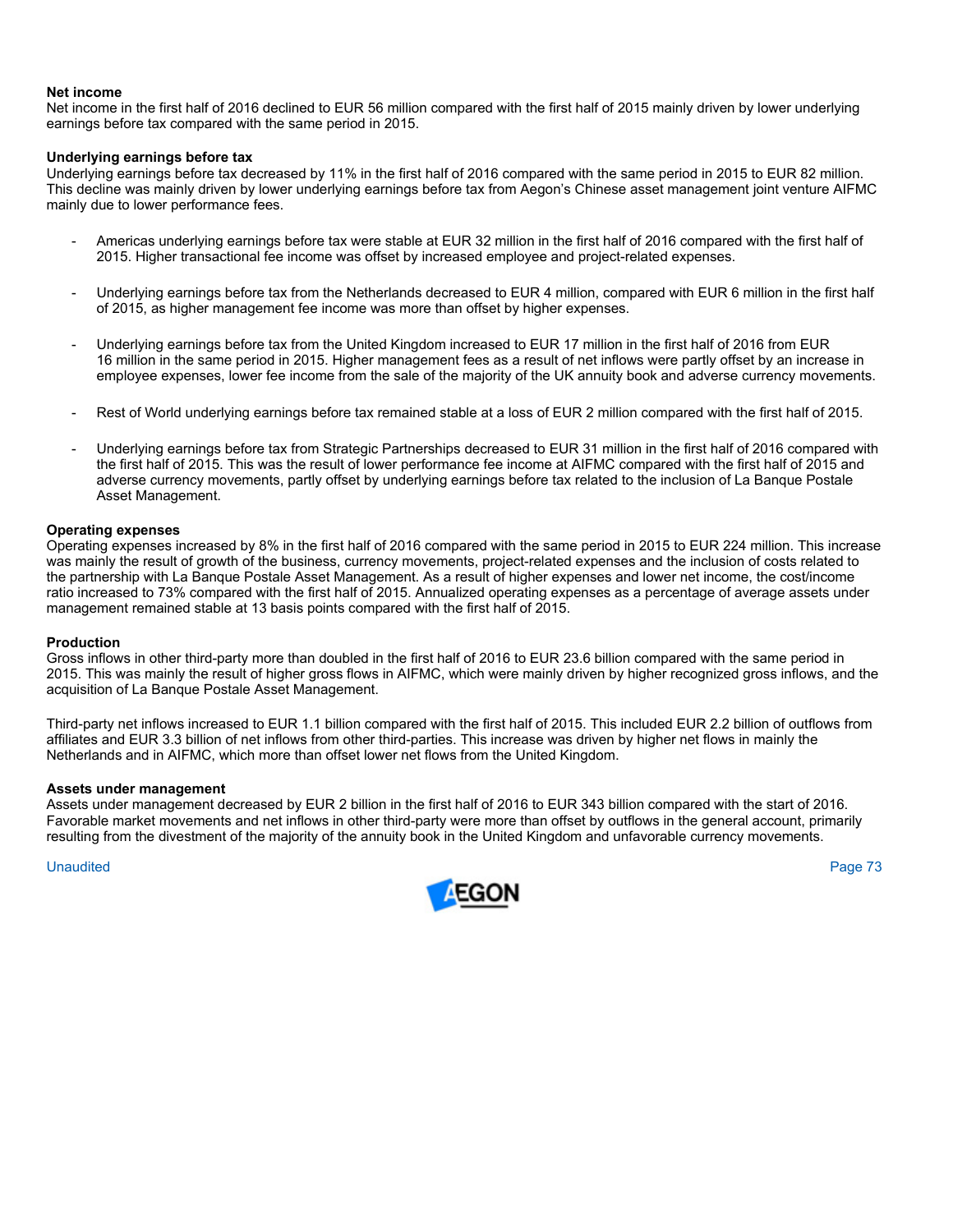## **2.6 Subsequent events**

Subsequent events are disclosed in note 20 of the Condensed consolidated interim financial statements included in Item 1.

## **2.7 Capital and Liquidity Management**

#### **Liquidity and capital resources**

In line with its risk tolerance, the goal of Aegon's capital and liquidity management is to promote stable and strong capital adequacy levels for its businesses on various capital metrics, to make sure the company is able to meet its obligations. Risk tolerance is an important element in Aegon's Enterprise Risk Management Framework, and focuses on financial strength, continuity, steering of the risk preferences and desired risk culture. The core aim is to establish the organization's tolerance for risk in order to assist management in carrying out Aegon's strategy within the Group's available resources.

### **Guiding principles**

Aegon follows a number of guiding principles, which determine its approach to capital and liquidity management:

- Promote strong capital adequacy in Aegon's businesses and operating units.
- Manage and allocate capital efficiently to maximize returns and support the strategy.
- Maintain an efficient capital structure with an emphasis on optimizing Aegon's cost of capital.
- Ensure sufficient liquidity by enforcing strong liquidity risk policies for both business units and the Holding.
- Maintain continued access to international money and capital markets on competitive terms.

Taken together, Aegon believes these guiding principles strengthen the company's ability to withstand adverse market conditions, enhance its financial flexibility and serve the long term interests of both the company and its stakeholders.

#### **Governance**

Aegon's Corporate Treasury department manages and coordinates capital and liquidity management strategies and processes. As such, the department is responsible for managing the capitalization of the Aegon Group and the holding company in line with Aegon's Capital Management Policy. The capitalization levels are discussed and approved by Aegon's Management Board.

#### **Capital management**

#### *Strategic importance*

Aegon's balanced approach towards capital management plays a vital role in supporting the execution of Aegon's strategic priorities. These priorities include the shift of capital to markets that offer higher growth prospects and return prospects, and the shift from capital intensive spread business to capital light fee business. Disciplined risk and capital management support Aegon's aim to pay a sustainable dividend to its shareholders.

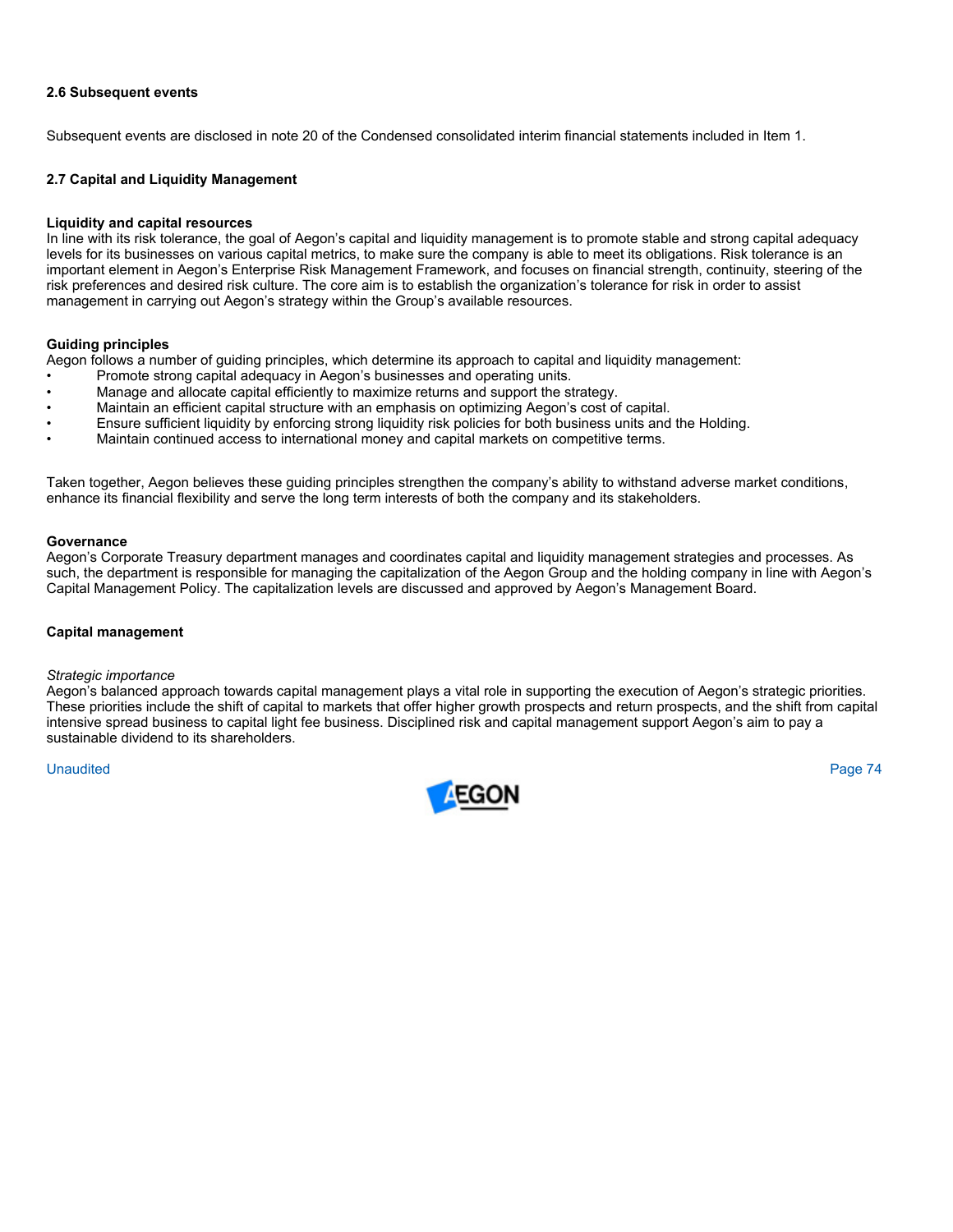## *Improving risk profile*

Aegon continues to take measures to improve its risk-return profile. These measures include, for instance, the continued run-off of Aegon's spread-based institutional business in the United States, the sale of Aegon's Canadian life insurance business in 2015, the strategic growth in fee-based earnings, and extensive asset-liability management and hedging programs. Examples of these programs include hedging the interest rate and equity risk from guarantees in the Netherlands, and hedging the capital position in the Americas against adverse equity and interest rate movements. In addition, Aegon is actively involved in hedging longevity risk. Furthermore, Aegon continuously monitors the risk-return profile of new business written and withdraws products that do not meet the required hurdle rates.

### *Capital requirements and leverage*

Aegon's goal for all units is to maintain a strong financial position in order to sustain losses from adverse business and market conditions. The company's overall capital management strategy is based on capital adequacy, capital quality and the use of leverage.

### *Capital adequacy and quality*

Capital adequacy is managed at the company, country and business unit level, as well as at the level of individual legal entities within the organization. As a matter of policy, Aegon maintains the capitalization of its business units based on whichever of the following is the most stringent:

- Local regulatory requirements;
- Standard & Poor's requirements for very strong capitalization for rated entities; and
- Any additionally, self-imposed internal requirements.

Aegon's Group Solvency II ratio - the common measure of capital adequacy in the European Union highlighted below– was 158% on June 30, 2016 compared with 160% at 1 January 2016. This decrease was mainly driven by negative market impacts over the first half year as the impact of lower interest rates was only partly offset by the positive impact of the divestment of the UK annuities portfolio and management actions in the Netherlands.

### **Solvency II**

The introduction of Solvency II has meant a change in the regulatory capital requirements in EU- domiciled legal entities and therefore impacted the capitalization levels used to assess capital adequacy of Aegon's EU-domiciled business units. As Solvency II became effective on January 1, 2016, Aegon prepared for the implementation throughout 2015. Aegon uses a combination of the two aggregation methods defined within the Solvency II framework to calculate the Group Solvency ratio:

- Accounting Consolidation-based method; and
- Deduction and Aggregation method.

Aegon applies the Accounting Consolidation-based method as the default method. However, for insurance entities domiciled outside the EEA for which provisional or full equivalence applies, such as the United States, Aegon uses the Deduction and Aggregation method, with local regulatory requirements to bring these into the Group Solvency position. The local regulatory requirements of the US life insurance companies are included using 250% of the Company Action Level (CAL).

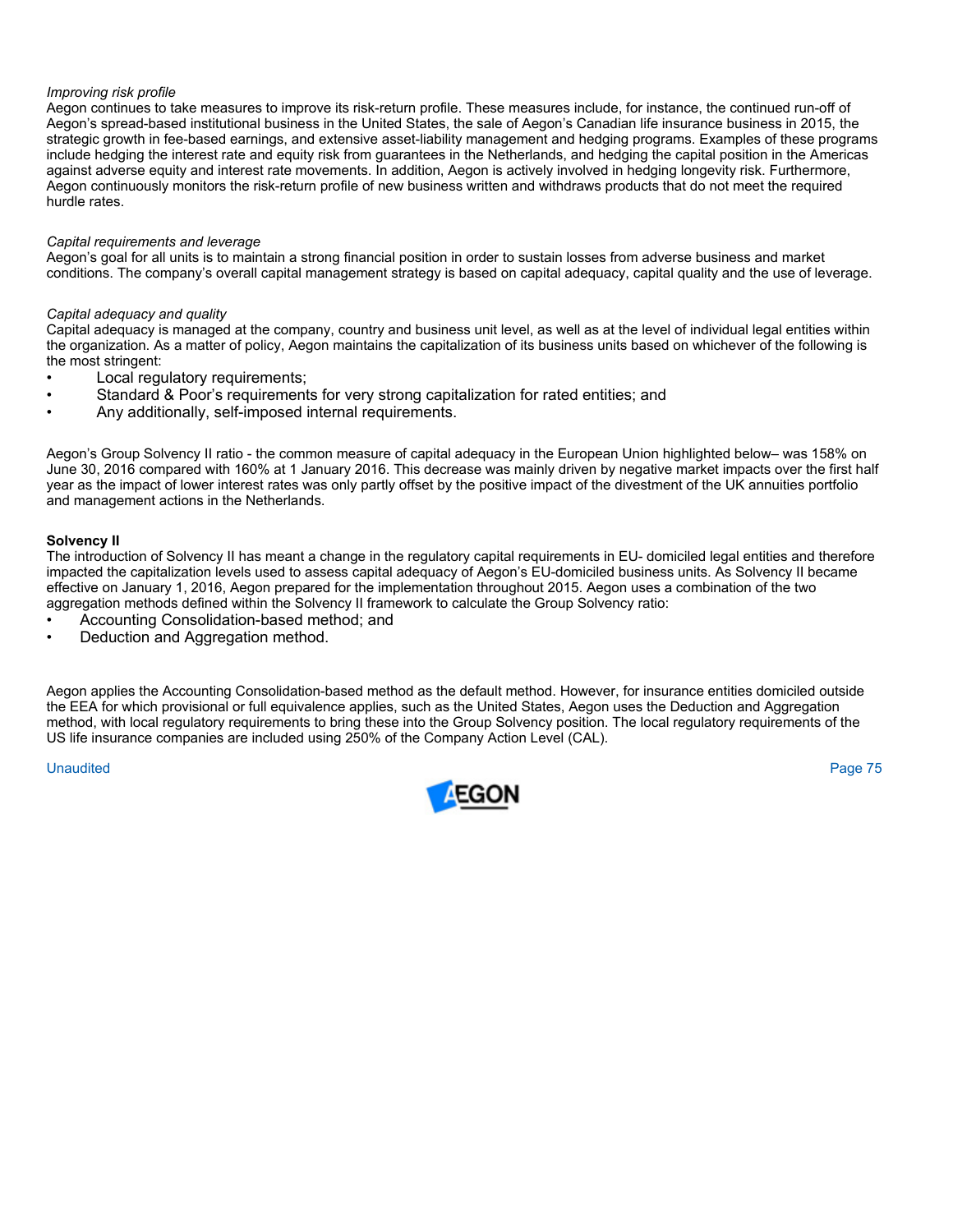### **G-SII designation**

On November 3, 2015, Aegon was designated by the Financial Stability Board (FSB) as a Global Systemically Important Insurer (G-SII), based on an assessment methodology developed by the International Association of Insurance Supervisors (IAIS). The FSB reviews the G-SII designation annually. As a result of the G-SII designation, Aegon will be subject to an additional layer of direct supervision at group level. Within 12 months of a G-SII designation, G-SIIs are required to develop a liquidity risk management plan, a systemic risk management plan, and an ex ante recovery plan. Relevant supervisory authorities will be required: to establish a crisis management group (within 6 months after G-SII designation); enter into a cross-border cooperation agreement; develop a resolution plan based on a resolution strategy (within 18 months) and undertake a resolvability assessment (within 24 months). As of 2016, G-SIIs will calculate and report on a confidential basis a Basic Capital Requirement (BCR) and Higher Loss Absorbing Capacity (HLA) pursuant to IAIS guidelines.

### *Leverage metrics*

In line with the guiding principles of its capital and liquidity management, Aegon N.V. monitors and manages several leverage metrics:

- Gross financial leverage ratio; Fixed charge coverage; and
- Various rating agency leverage metrics.

Aegon's gross financial leverage ratio is calculated by dividing total financial leverage by total capitalization. Aegon defines total financial leverage as debt or debt-like funding issued for general corporate purposes and for capitalizing Aegon's business units. Total financial leverage includes hybrid instruments, subordinated and senior debt, and short term debt such as commercial paper. Aegon's total capitalization consists of the following components:

- Shareholder's equity excluding revaluation reserves and the remeasurement of defined benefit plans, based on IFRS as adopted by the EU;
- Non-controlling interests and share options not yet exercised; and
- Total financial leverage.

Aegon's fixed charge coverage is a measure of the Company's ability to service its financial leverage. It is the ratio of underlying earnings before tax and prior to the payment of interest expenses on financial leverage to interest payments on financial leverage. The numbers include the impact of hedging.

### *Funding and back-up facilities*

Most of Aegon's debt is issued by Aegon N.V., the parent company. A limited number of other Aegon companies have also issued debt securities, but for the most part these securities are guaranteed by Aegon N.V.

Aegon N.V. has regular access to international capital markets under a USD 6 billion debt issuance program. Access to United States markets is made possible by a separate US shelf registration.

Aegon also has access to domestic and international money markets through its USD 4.5 billion commercial paper programs. At June 30, 2016 Aegon had EUR 125 million outstanding under these programs.

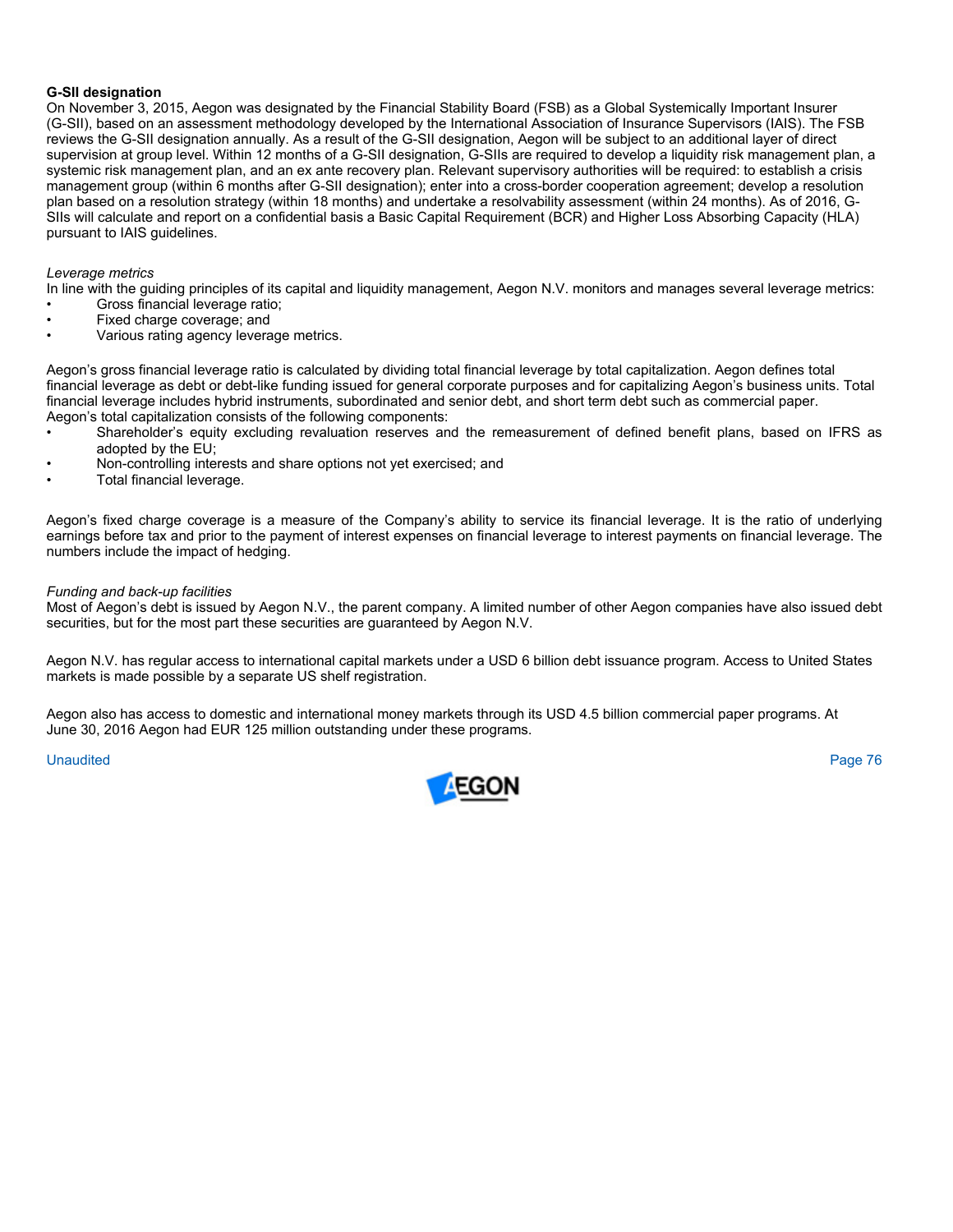To support its commercial paper programs, need for Letters of Credit (LOC's), and to enhance its liquidity position, Aegon maintains backup credit and LOC facilities with international lenders. The company's principal arrangements are a EUR 2 billion syndicated revolving credit facility maturing in 2019 and additional USD 2.6 billion syndicated LOC facility maturing in 2021. In addition, Aegon maintains various shorter-dated bilateral backup liquidity and LOC facilities in both committed and uncommitted format.

## *Operational leverage*

Although operational leverage is not considered part of Aegon's total capitalization, it is an important source of liquidity and funding. Operational leverage relates primarily to financing Aegon's mortgage portfolios through securitizations and warehouse facilities, and the funding of US Regulation XXX and Guideline AXXX redundant reserves.

### **Liquidity management**

#### *Strategic importance*

Liquidity management is a fundamental building block of Aegon's overall financial planning and capital allocation processes. Aegon aims to have sufficient liquidity to meet cash demands even under extreme conditions. The company's liquidity risk policy sets guidelines for its operating companies in order to achieve a prudent liquidity profile.

Liquidity is coordinated centrally and managed both at Aegon N.V. and at the business unit level. Aegon maintains a liquidity policy that requires all business units to project their sources and uses over a two-year period under normal and severe business and market scenarios. This policy ensures that liquidity is measured and managed consistently across the Company and that liquidity stress management plans are in place.

#### *Sources and uses of liquidity*

Aegon's subsidiaries are primarily engaged in the life insurance business, which is a long-term business with relatively illiquid liabilities and generally matching assets. Liquidity consists of both liquid assets held in investment portfolios, as well as inflows generated by premium payments and customer deposits. These are used primarily to purchase investments, as well as to fund benefit payments to policyholders, policy surrenders, operating expenses, and, if the subsidiary's capital position so allows, to pay dividends to the holding.

At the holding company Aegon N.V., liquidity is sourced from internal dividends from business units and by accessing capital and money markets. The main sources and uses of liquidity at Aegon N.V. are dividends from subsidiaries and to shareholders, movements in debt, net expenses (including interest), funding operations, and the balance of acquisitions and divestitures.

The ability of Aegon's insurance subsidiaries to transfer funds to the holding company is constrained by the need for these subsidiaries to remain adequately capitalized to the levels set by local insurance regulations and as administered by local insurance regulatory authorities.

Insurance laws and regulations in local regulatory jurisdictions often contain minimum regulatory capital requirements, e.g. 100% of the Authorized Control Level (ACL) for US insurance entities and 100% SCR for insurance companies in the European Union. For insurance companies in the European Union, Solvency II also defines a lower capital requirement, the MCR. An irreparable breach of the MCR will lead to the withdrawal of the insurance license. A (threatened) breach of the SCR will prevent EU insurance entities to transfer funds to the holding company.

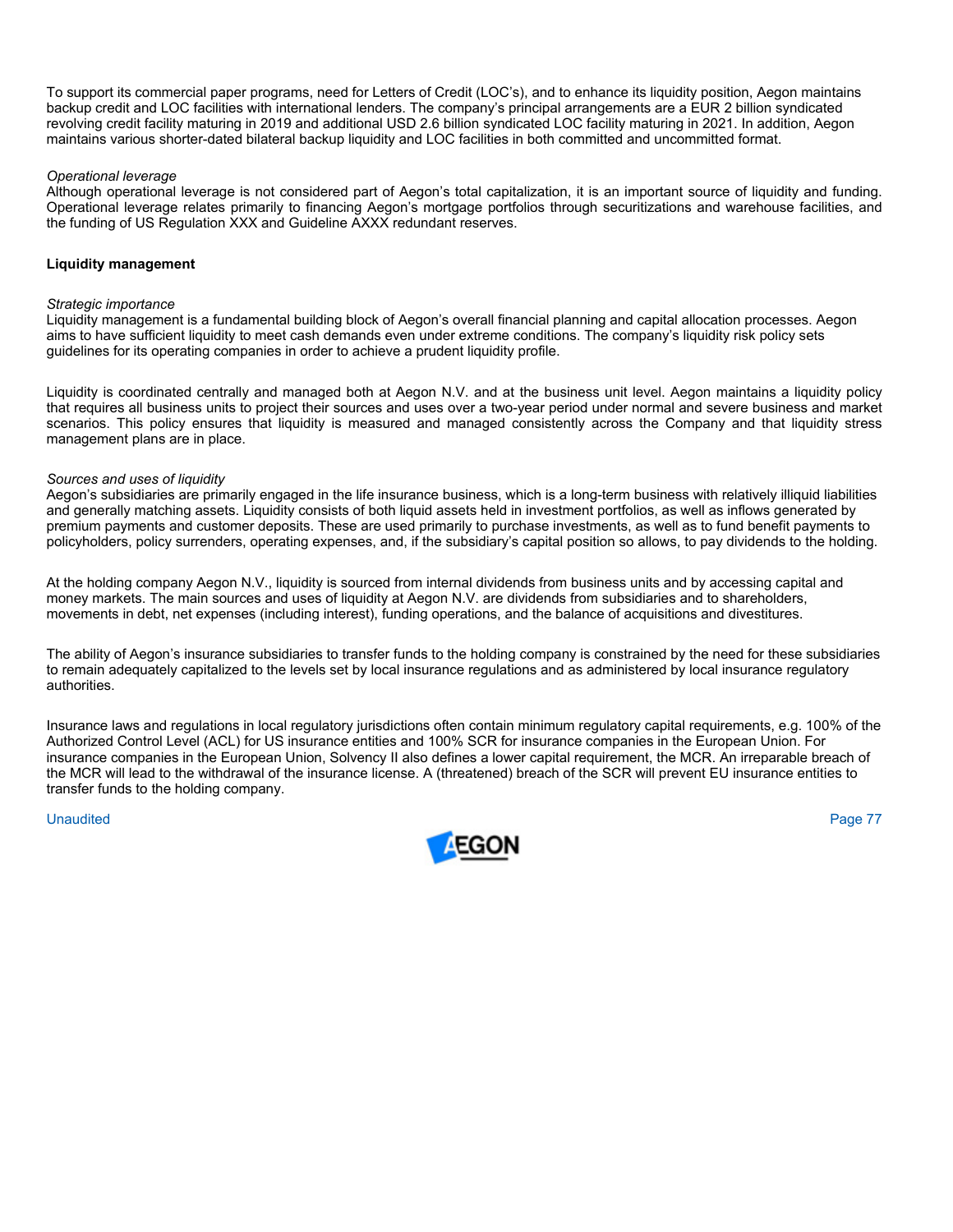The minimum regulatory capital requirements for our main subsidiaries and the actual capitalization levels as per June 30, 2016, are included in the following table:

| <b>Capital requirements</b>   |                                                 |                       |                                                |
|-------------------------------|-------------------------------------------------|-----------------------|------------------------------------------------|
|                               | Legal/regulatory minimum<br>capital requirement | Actual capitalization | Excess over legal/regulatory<br>capitalization |
|                               | 100% Authorized Control Level                   |                       |                                                |
| United States 1)              | (NAIC RBC ACL)                                  | 900% of combined ACL  | USD 4.6bln                                     |
| The Netherlands <sup>2)</sup> | 100% MCR                                        | 420% MCR              | EUR 3.8bln                                     |
| United Kingdom 3)             | 100% MCR                                        | 461% MCR              | GBP 1.6 bln                                    |

<sup>1</sup> Capitalization for the United States represents the internally defined combined risk based capital "RBC") ratio of Aegon's life insurance subsidiaries in the United States. The combined RBC ratio utilizes the NAIC RBC ratio excluding affiliated notes and taking into account excess or deficient amounts related to offshore life affiliates.<br><sup>2</sup> Excluding the Other Financial Sector activities.

3 Including the With Profit Sub Fund (WPSF).

Local insurance regulators generally use their discretionary authority and judgment to restrict and/or prohibit the transfer of funds to the holding company to capital levels well above the minimum capital requirements contained in the applicable insurance regulations. The discretionary nature of the regulatory assessment of capital adequacy creates a natural ambiguity around the exact level of capital that is required by local regulatory authorities. Precise capitalization levels effectively required by local insurance regulators are often not known in advance, in part because the views and risk tolerances of certain regulators for certain asset classes continue to develop over time, in line with the development and evolution of local, regional and global regulatory capital frameworks. In practice and for transfer of funds purposes, Aegon manages the capitalization of its subsidiaries in excess of the minimum regulatory capital requirements contained in the applicable regulations, as shown in the table above.

The capitalization level and shareholders' equity of the subsidiaries can be impacted by various factors (e.g. general economic conditions, capital markets risks, underwriting risk factors, changes in government regulations, legal and arbitrational proceedings). To mitigate the impact of such factors on the ability of subsidiaries to transfer funds, the subsidiaries hold additional capital in excess of the levels required by local insurance regulations.

#### *Aegon's liquidity position*

In order to ensure the holding company's ability to fulfill its cash obligations, it is Aegon's policy that the holding company holds excess capital in reserve to fund holding company operating and funding expenses without having to rely on the receipt of funds from its subsidiaries and without the need to access capital and money markets.

At June 30, 2016, Aegon N.V. held a balance of EUR 1.1 billion of excess capital at group level, compared with EUR 1.4 billion at the end of 2015. The decrease is mainly explained the EUR 400 million share buyback and the payment of the final 2015 dividend to shareholders, which was only partly offset by net dividends received from country units.

Aegon's liquidity is invested in highly liquid assets, in accordance with the company's internal risk management policies. Aegon believes its working capital, backed by external funding programs and facilities, is ample for the company's present requirements.

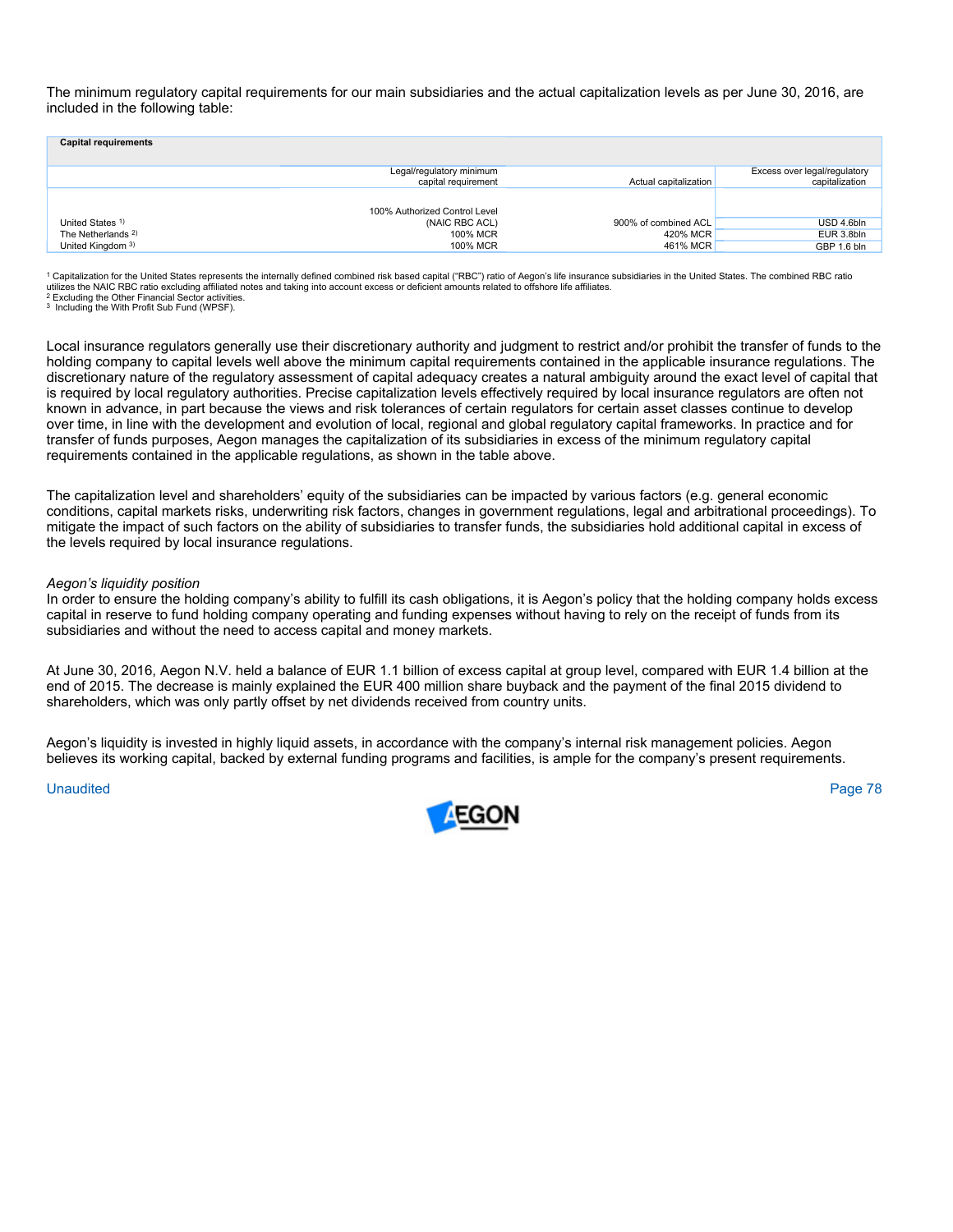#### *External dividends*

In order to enable equity investors to share in Aegon's performance, Aegon aims to pay out a sustainable dividend, which may increase based on Aegon's performance. After investments have been made in new business to generate organic growth, capital generated by Aegon's operating subsidiaries is available for distribution to the holding company, while maintaining a capital and liquidity position in the operating subsidiaries in line with Aegon's capital management and liquidity risk policies.

Aegon uses cash flows from its operating subsidiaries to pay holding expenses, including funding costs. The remaining cash flow is available to execute Aegon's strategy and to fund dividends on its shares. When determining whether to declare or propose a dividend, Aegon's Executive Board balances prudence with offering an attractive return to shareholders. This is particularly important during adverse economic and/or financial market conditions. Furthermore, Aegon's operating subsidiaries are subject to local insurance regulations that could restrict dividends to be paid to the holding company. There is no requirement or assurance that Aegon will declare and pay any dividends.

#### **Ratings**

Aegon's objective is to maintain excess capital over and above the amount required to maintain an AA financial strength rating and this plays an important role in determining the overall capital management strategy. Aegon maintains strong financial strength ratings from leading international rating agencies for its operating subsidiaries and a strong rating for the holding.

| <b>Agency</b>                                                          |                             |                  |                                                   |                               |
|------------------------------------------------------------------------|-----------------------------|------------------|---------------------------------------------------|-------------------------------|
| June 30, 2016                                                          | Aegon N.V.                  | Aegon USA        | Aegon<br>the Netherlands                          | Aegon UK                      |
| Standard & Poor's<br>Moody's Investors Service<br><b>Fitch Ratings</b> | $A-$<br>A <sub>3</sub><br>A | AA-<br>A1<br>AA- | AA-<br>$\overline{a}$<br>$\overline{\phantom{a}}$ | $A+$<br>$\overline{a}$<br>AA- |

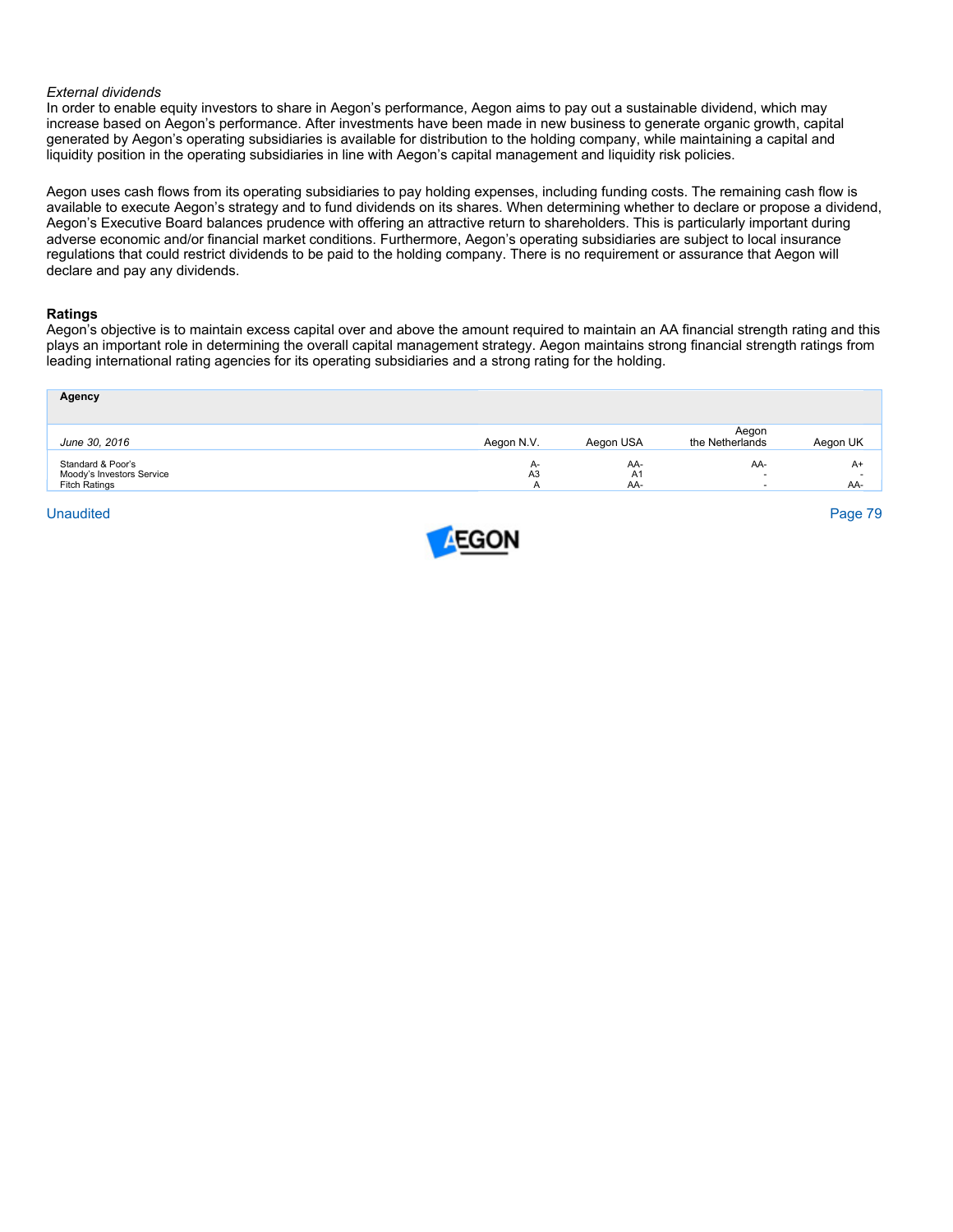# **Disclaimer**

#### **Cautionary note regarding non-IFRS measures**

This document includes the following non-IFRS financial measures: underlying earnings before tax, income tax and income before tax. These non-IFRS measures are calculated by consolidating on a proportionate basis Aegon's joint ventures and associated companies. The reconciliation of these measures to the most comparable IFRS measure is provided in note 3 'Segment information' of Aegon's Condensed consolidated Interim Financial Statements. Aegon believes that these non-IFRS measures, together with the IFRS information, provide meaningful information about the underlying operating results of Aegon's business including insight into the financial measures that senior management uses in managing the business.

#### **Local currencies and constant currency exchange rates**

This document contains certain information about Aegon's results and financial condition presented in USD for the Americas and GBP for the United Kingdom, because those businesses operate and are managed primarily in those currencies. None of this information is a substitute for or superior to financial information about Aegon presented in EUR, which is the currency of Aegon's primary financial statements.

#### **Forward-looking statements**

The statements contained in this document that are not historical facts are forward-looking statements as defined in the US Private Securities Litigation Reform Act of 1995. The following are words that identify such forward-looking statements: aim, believe, estimate, target, intend, may, expect, anticipate, predict, project, counting on, plan, continue, want, forecast, goal,<br>should, would, is confident, wi assumptions that are difficult to predict. Aegon undertakes no obligation to publicly update or revise any forward-looking statements. Readers are cautioned not to place undue reliance on these forward-looking statements, which merely reflect company expectations at the time of writing. Actual results may differ materially from expectations conveyed in forward-looking<br>statements due to changes caused by var

- <sup>o</sup> Changes in general economic conditions, particularly in the United States, the Netherlands and the United Kingdom;<br>Changes in the performance of financial markets, including emerging markets, such as with regard to: Changes in the performance of financial markets, including emerging markets, such as with regard to:
	- The frequency and severity of defaults by issuers in Aegon's fixed income investment portfolios;
	- The effects of corporate bankruptcies and/or accounting restatements on the financial markets and the resulting decline in the value of equity and debt securities Aegon holds; and
	- The effects of declining creditworthiness of certain private sector securities and the resulting decline in the value of sovereign exposure that Aegon holds;
- $\circ$  Changes in the performance of Aegon's investment portfolio and decline in ratings of Aegon's counterparties;
- <sup>o</sup> Consequences of a potential (partial) break-up of the euro;
- <sup>o</sup> Consequences of the anticipated exit of the United Kingdom from the European Union;
- $\circ$  The frequency and severity of insured loss events;
- { Changes affecting longevity, mortality, morbidity, persistence and other factors that may impact the profitability of Aegon's insurance products;
- $\degree$  Reinsurers to whom Aegon has ceded significant underwriting risks may fail to meet their obligations;<br> $\degree$  Changes affecting interest rate levels and continuing low or rapidly changing interest rate levels;
- <sup>O</sup> Changes affecting interest rate levels and continuing low or rapidly changing interest rate levels;<br><sup>O</sup> Changes affecting currency exchange rates in particular the EUR/USD and EUR/GBB exchange
- <sup>O</sup> Changes affecting currency exchange rates, in particular the EUR/USD and EUR/GBP exchange rates;<br><sup>O</sup> Changes in the availability of and costs associated with liquidity sources such as bank and capital mar-
- Changes in the availability of, and costs associated with, liquidity sources such as bank and capital markets funding, as well as conditions in the credit markets in general such as changes in borrower and counterparty creditworthiness;
- <sup>2</sup> Increasing levels of competition in the United States, the Netherlands, the United Kingdom and emerging markets;
- <sup>O</sup> Changes in laws and regulations, particularly those affecting Aegon's operations' ability to hire and retain key personnel, taxation of Aegon companies, the products Aegon sells, and the attractiveness of certain products to its consumers;
- $\circ$  Regulatory changes relating to the pensions, investment, and insurance industries in the jurisdictions in which Aegon operates;
- $\circ$  Standard setting initiatives of supranational standard setting bodies such as the Financial Stability Board and the International Association of Insurance Supervisors or changes to such standards that may have an impact on regional (such as EU), national or US federal or state level financial regulation or the application thereof to Aegon, including the designation of Aegon by the Financial Stability Board as a Global Systemically Important Insurer (G-SII);
- { Changes in customer behavior and public opinion in general related to, among other things, the type of products also Aegon sells, including legal, regulatory or commercial necessity to meet changing customer expectations;
- <sup>o</sup> Acts of God, acts of terrorism, acts of war and pandemics;
- <sup>o</sup> Changes in the policies of central banks and/or governments:
- O Lowering of one or more of Aegon's debt ratings issued by recognized rating organizations and the adverse impact such action may have on Aegon's ability to raise capital and on its liquidity and financial condition;
- { Lowering of one or more of insurer financial strength ratings of Aegon's insurance subsidiaries and the adverse impact such action may have on the premium writings, policy retention, profitability and liquidity of its insurance subsidiaries;
- $\circ$  The effect of the European Union's Solvency II requirements and other regulations in other jurisdictions affecting the capital Aegon is required to maintain;
- $\degree$  Litigation or regulatory action that could require Aegon to pay significant damages or change the way Aegon does business;<br> $\degree$  As Aegon's operations support complex transactions and are bigbly dependent on the prope
- As Aegon's operations support complex transactions and are highly dependent on the proper functioning of information technology, a computer system failure or security breach may<br>disrupt Aegon's business, damage its reputat
- <sup>o</sup> Customer responsiveness to both new products and distribution channels;
- $\degree$  Competitive, legal, regulatory, or tax changes that affect profitability, the distribution cost of or demand for Aegon's products;
- <sup>O</sup> Changes in accounting regulations and policies or a change by Aegon in applying such regulations and policies, voluntarily or otherwise, which may affect Aegon's reported results and shareholders' equity;<br>Aegon's projected results are highly sensitive to complex mathematical models of financial markets, mortality, longevity, and other dynamic systems subject to shocks and
- unpredictable volatility. Should assumptions to these models later prove incorrect, or should errors in those models escape the controls in place to detect them, future performance will vary from projected results. The impact of acquisitions and divestitures, restructurings, product withdrawals and other unusual items, including Aegon's ability to integrate acquisitions and to obtain the anticipated results and synergies from acquisitions;
- Catastrophic events, either manmade or by nature, could result in material losses and significantly interrupt Aegon's business; and
- $\circ$  Aegon's failure to achieve anticipated levels of earnings or operational efficiencies as well as other cost saving and excess capital and leverage ratio management initiatives.